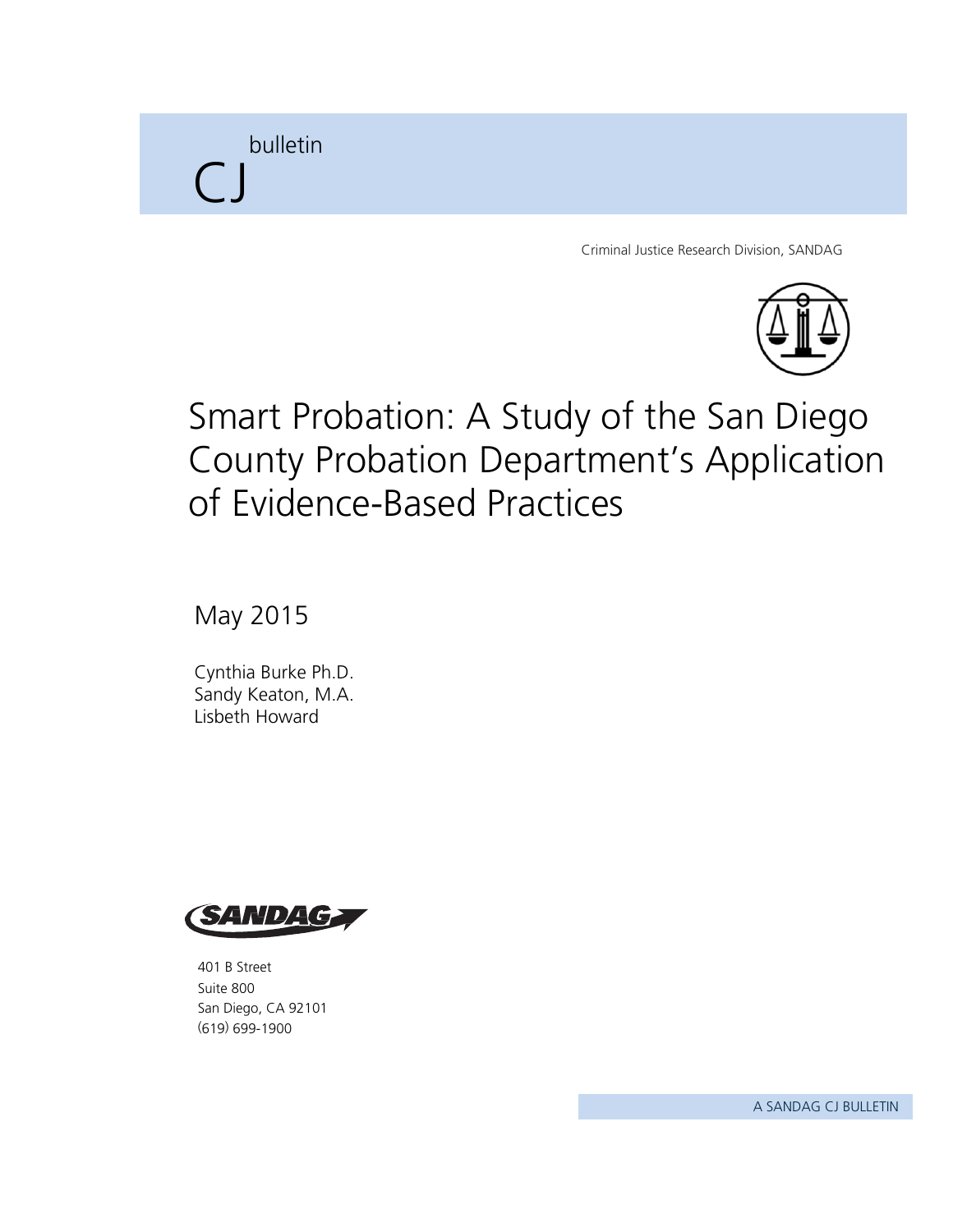

The 18 cities and county government are SANDAG serving as the forum for regional decision-making. SANDAG builds consensus; plans, engineers, and builds public transit; makes strategic plans; obtains and allocates resources; and provides information on a broad range of topics pertinent to the region's quality of life.

> **CHAIR** Hon. Jack Dale

VICE CHAIR Hon. Ron Roberts EXECUTIVE DIRECTOR Gary L. Gallegos

#### CITY OF CARLSBAD

Hon. Matt Hall, Mayor (A) Hon. Lorraine Wood, Councilmember (A) Hon. Michael Schumacher, Councilmember

#### CITY OF CHULA VISTA

Hon. Mary Salas, Mayor (A) Hon. Pamela Bensoussan, Deputy Mayor (A) Hon. John McCann, Councilmember

#### CITY OF CORONADO

Hon. Carrie Downey, Councilmember (A) Hon. Michael Woiwode, Councilmember (A) Hon. Bill Sandke, Councilmember

#### CITY OF DEL MAR

Hon. Terry Sinnott, Councilmember (A) Hon. Dwight Worden, Councilmember (A) Hon. Al Corti, Mayor

CITY OF EL CAJON Hon. Bill Wells, Mayor (A) Hon. Tony Ambrose, Councilmember

CITY OF ENCINITAS Hon. Lisa Shaffer, Councilmember (A) Hon. Tony Kranz, Councilmember (A) Hon. Kristin Gaspar, Mayor

#### CITY OF ESCONDIDO

Hon. Sam Abed, Mayor (A) Hon. John Masson, Councilmember (A) Hon. Ed Gallo, Councilmember

#### CITY OF IMPERIAL BEACH

Hon. Robert Patton, Councilmember (A) Hon. Brian Bilbray, Mayor Pro Tem (A) Hon. Serge Dedina, Mayor

#### CITY OF LA MESA

Hon. Kristine Alessio, Councilmember (A) Hon. Ruth Sterling, Vice Mayor (A) Hon. Bill Baber, Councilmember

#### CITY OF LEMON GROVE

Hon. Mary Teresa Sessom, Mayor (A) Hon. Jerry Jones, Councilmember (A) Hon. George Gastil, Councilmember

#### CITY OF NATIONAL CITY

Hon. Ron Morrison, Mayor (A) Hon. Alejandra Sotelo-Solis, Councilmember (A) Hon. Mona Rios, Councilmember

#### CITY OF OCEANSIDE

Hon. Jim Wood, Mayor (A) Hon. Esther Sanchez, Councilmember (A) Hon. Chuck Lowery, Deputy Mayor

#### CITY OF POWAY

Hon. Steve Vaus, Mayor (A) Hon. Jim Cunningham, Councilmember (A) Hon. John Mullin, Councilmember

#### CITY OF SAN DIEGO

Hon. Kevin Faulconer, Mayor (A) Hon. Lorie Zapf, Councilmember (A) Hon. Chris Cate, Councilmember Hon. Todd Gloria, Councilmember (A) Hon. Sherri Lightner, Council President (A) Hon. Myrtle Cole, Councilmember

#### CITY OF SAN MARCOS

Hon. Chris Orlando, Councilmember (A) Hon. Jim Desmond, Mayor (A) Hon. Rebecca Jones, Vice Mayor

#### CITY OF SANTEE

Hon. Jack Dale, Councilmember (A) Hon. John Minto, Vice Mayor (A) Hon. Rob McNelis, Councilmember

#### CITY OF SOLANA BEACH

Hon. Lesa Heebner, Mayor (A) Hon. Mike Nichols, Councilmember (A) Hon. David A. Zito, Deputy Mayor

#### CITY OF VISTA

Hon. Judy Ritter, Mayor (A) Hon. John Aguilera, Deputy Mayor (A) Hon. Amanda Rigby, Councilmember

#### COUNTY OF SAN DIEGO

Hon. Bill Horn, Chair (A) Hon. Dianne Jacob, Supervisor Hon. Ron Roberts, Supervisor (A) Hon. Dave Roberts, Vice Chair (A) Hon. Greg Cox, Supervisor

#### ADVISORY MEMBERS

#### IMPERIAL COUNTY

Hon. John Renison, Supervisor, District 1 (A) VACANT

#### CALIFORNIA DEPARTMENT OF TRANSPORTATION

Malcolm Dougherty, Director (A) Laurie Berman, District 11 Director (A) Chris Schmidt, District 11 Deputy Director

#### METROPOLITAN TRANSIT SYSTEM

Harry Mathis, Chair (A) Hon. Mona Rios

#### NORTH COUNTY TRANSIT DISTRICT

Hon. Mark Packard, Chair (A) Hon. Ed Gallo (A) Hon. Mike Nichols

#### U.S. DEPARTMENT OF DEFENSE

CAPT Darius Banaji, CEC, USN, Commanding Officer Naval Facilities Engineering Command Southwest (A) CAPT Richard L. Whipple, CEC, USN, Executive Officer Naval Facilities Engineering Command Southwest

#### SAN DIEGO UNIFIED PORT DISTRICT

Hon. Dan Malcolm, Chair (A) Hon. Garry Bonelli, Commissioner

#### SAN DIEGO COUNTY WATER AUTHORITY

Mark Muir, Vice Chair (A) Jim Madaffer, Director (A) Christy Guerin, Director

#### SOUTHERN CALIFORNIA TRIBAL CHAIRMEN'S ASSOCIATION

Hon. Allen Lawson, Chairman, San Pasqual Band of Diegueño Indians Hon. Robert Smith, Chairman, Pala Band of Mission Indians

#### **MEXICO**

Hon. Remedios Gómez-Arnau, Cónsul General of Mexico (A) Fernando Vargas B. Acting Deputy Cónsul General of Mexico (A) Vice Consul Ruth Alicia López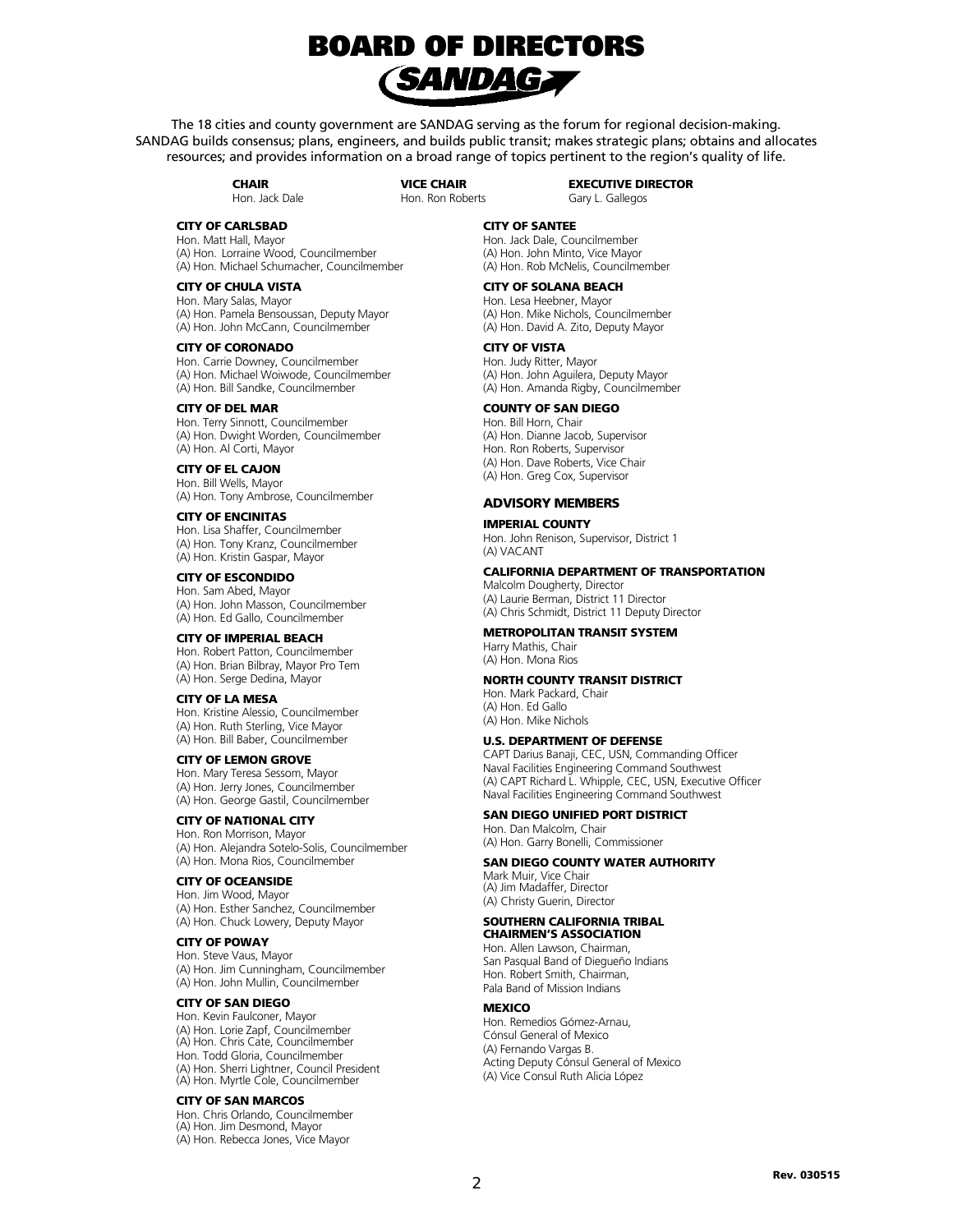# SMART PROBATION: A STUDY OF SAN DIEGO COUNTY PROBATION DEPARTMENT'S APPLICATION OF EVIDENCE-BASED PRACTICES (EBP)

# **INTRODUCTION**

The passage of Assembly Bill 109 (AB 109), also known as *Public Safety Realignment California*, shifted the supervision, housing, and rehabilitation of certain offenders (whose most recent conviction was for a nonviolent and non-serious offense) from state prison and parole to local jurisdictions. In response to this monumental change in the criminal justice system, San Diego County created a realignment plan that was structured around Evidence-Based Practices (EBP).

*What are Evidence-Based Practices? EBP include methods and services that have been proven through research to be effective in reducing recidivism in at least one segment of the offender population.* 

In support of this commitment to EBP, the San Diego County Probation Department applied for, and was awarded, a Smart Probation grant from the Department of Justice, Bureau of Justice Assistance in September 2012 to support continued implementation of evidence-based supervision to ensure fidelity to its EBP-based model. The grant funded a supervisor-level EBP peer coach and mentor to work with supervisors and line staff in the Post Release Offender (PRO) division. The following are the four primary project goals implemented through the Smart grant:

- 1. Support EBP leadership capacity in the PRO Division management team.
- 2. Implement a supervision model.
- 3. Provide access to appropriate intervention services.
- 4. Collaborate with justice partners to improve the criminal justice system.

To assist Probation in measuring its adoption of EBP in the PRO Division, the Criminal Justice Research Division of SANDAG was contracted to evaluate how effectively and to what extent Probation implemented the four project goals.

# **REPORT HIGHLIGHTS**

- Supervising Probation Officers (SPOs) and Deputy Probation Officers (DPOs) in Probation's PRO Division who participated in focus groups viewed Probation's EBP as the standard operating procedure, but noted that IBIS and EBP training have made it more formalized.
- EBP was viewed by SPOs and DPOs as effective for supervising most offenders. Offenders with severe mental health issues or criminogenic traits were the exception.
- A review of the COMPAS assessments revealed that almost nine in ten offenders had been assessed. On average, there were fewer than three discrepancies per case and even fewer discrepancies in more recent assessments.
- An assessment of how well offender case plans were done indicated that information regarding the offender's greatest needs was included and offenders were generally included in the goal-setting process.
- Incentives and sanctions most often included verbal accolades, revocation, and verbal warnings. Sixty percent of PRCS offenders received a flash incarceration, a one to ten day custody sanction for a probation violation.
- Average ratings of DPO's use of IBIS during interactions with offenders suggest that POs are implementing these skills with proficiency.
- Based on survey results, offenders reported positive feelings regarding the relationship with their DPO.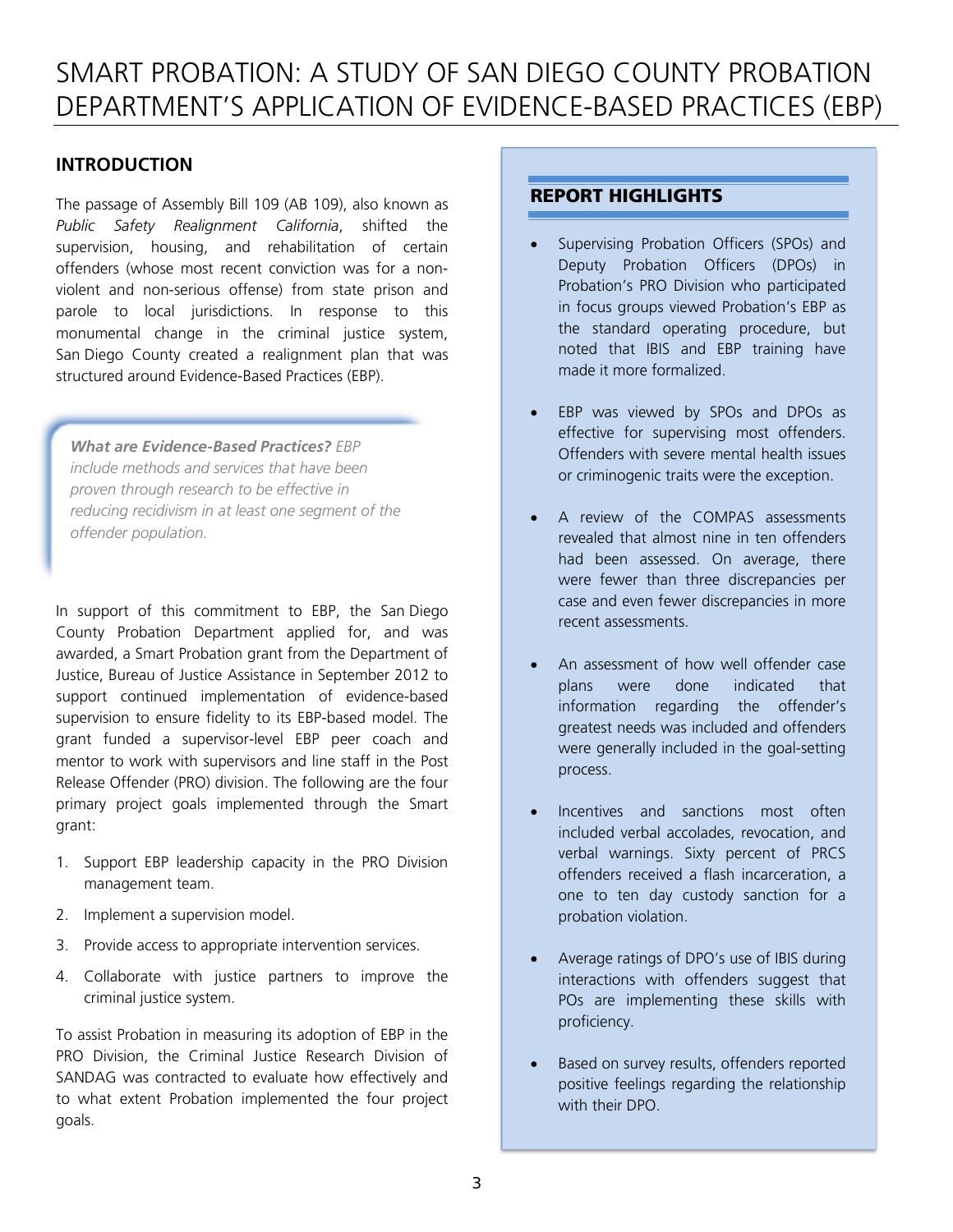In order to provide Probation with timely information on its progress, SANDAG drafted topic specific reports during the grant period when an evaluation component was complete. Following is a list of the summary reports included in the appendices.

- Smart Probation Scorecard
- Supervising Probation Officer Focus Group
- Senior and Deputy Probation Officer Focus Group

This report incorporates key findings from the summary reports, as well as information gathered to address the research questions.

*Probation's Supervision Model's core EBP components: COMPAS risk assessment, assignment to supervision level by risk score; case planning and case management; incentives and sanctions; and offender engagement through IBIS practices.* 

# **EVALUATION DESIGN**

The evaluation design for Probation's Smart project was created after the grant was awarded and in collaboration with Probation with significant input from its Director of Research. A mixed-methods approach was agreed upon to evaluate the multiple goals of the grant. The two primary goals of the research were to:

- Understand how training of management staff and increasing collaborative efforts with outside stakeholders impacted the effective implementation and delivery of practice-model elements in the PRO Division; and
- Understand the extent to which Deputy Probation Officers (DPOs) in the PRO Division implemented practice-model elements into their work with Post-Release Community Supervision (PRCS) and Mandatory Supervision (MS) offenders.

Each project goal had its own research questions and data collection methods, which are described below.

- 1. Support EBP leadership capacity in the PRO Division management team.
	- How did the knowledge and attitudes of Supervising Probation Officers (SPOs) in the PRO

Division change as a result of completing the Leadership Academy?

- 2. Implement a supervision model.
	- To what extent did the PRO Division accurately implement the supervision model elements, including the COMPAS assessment, case planning, and engagement with clients?
- 3. Provide access to appropriate intervention services.
	- Did the PRCS and MS populations perceive their POs as responsive to their risks and needs?
	- What were the strengths, challenges, and barriers that POs experienced in implementing the practice-model elements?
- 4. Collaborate among justice partners to improve the criminal justice system.
	- Have the partners managing the PRO population sought to promote and increase collaboration among agencies and officials who work in probation, pre-trial, law enforcement, and related community corrections fields?

# **DATA COLLECTION METHODS AND SOURCES**

To measure the implementation of EBP components, a mixed-methods approach was employed, utilizing both primary and secondary data collection methods. These data collection efforts included surveys, focus groups, Correctional Offender Management Profiling for Alternative Sanctions (COMPAS) risk/need assessment coding and review, case plan review, fidelity checklist, PO and offender relationship assessment, and offender interviews. Key data points are compiled and presented in a score card (Appendix A) that provides a rating for each of the following practice-model elements: COMPAS assessment, case planning, and PO-offender engagement, as well as an overall summary score. Below is a detailed account of the study instruments, measures, data sources, and sample selection when appropriate.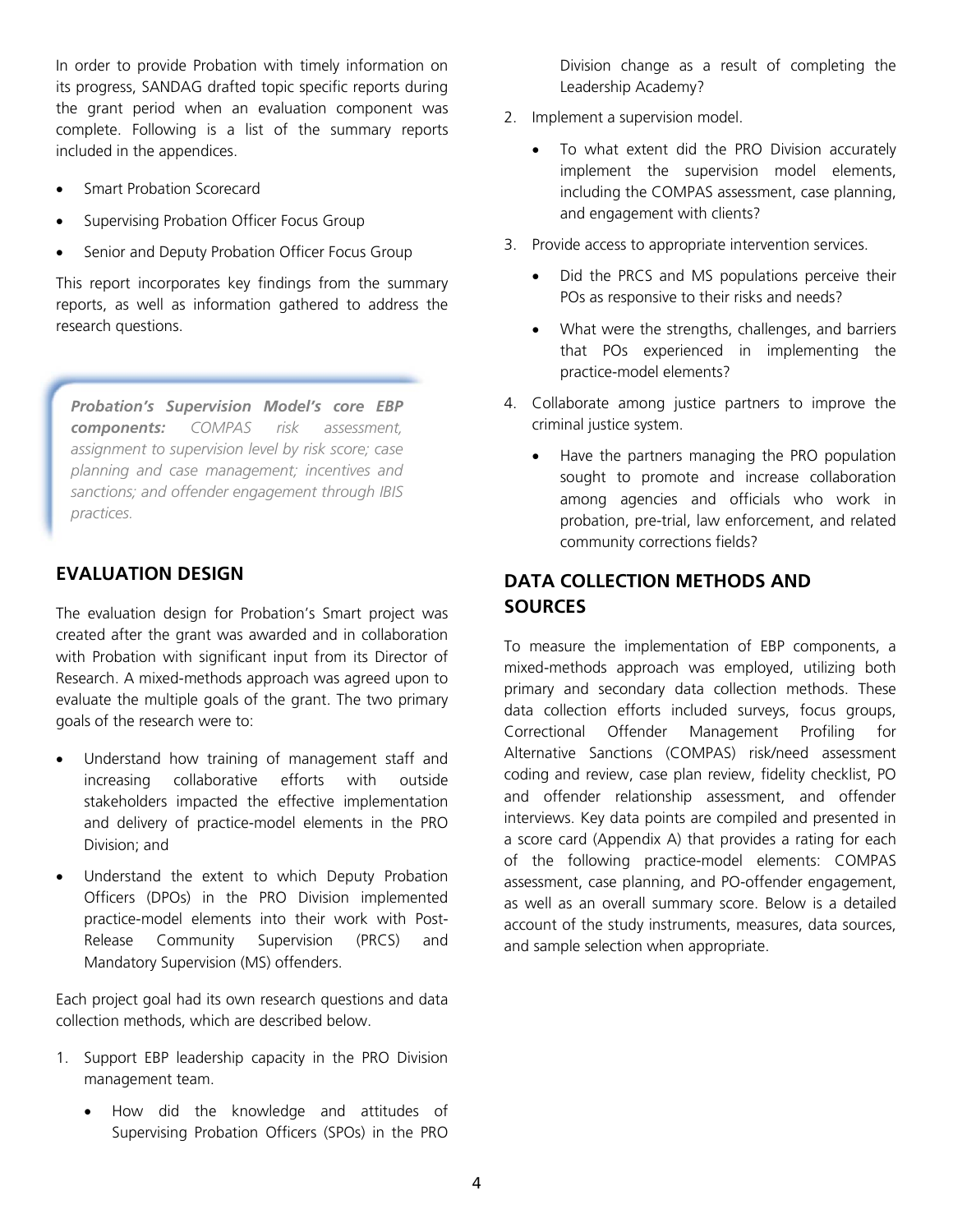#### **Focus Groups**

*Supervising Probation Officers' Focus Group:* To assess EBP leadership competency (Project Goal One), SANDAG staff conducted one focus group with PRO Division SPOs approximately seven months after their completion of the UCSD Leadership Academy training on EBP (May 2014). This focus group was conducted to ascertain how the EBP training had influenced their knowledge and attitudes; how their views about EBP changed; and what other information they needed to continue the implementation of the supervision model in the PRO Division. The focus group was 90 minutes in length and conducted in a conference room at the PRO Division's central office.

The sample selection for this focus group was one of convenience from a pool of all SPOs in the PRO Division. SANDAG solicited the help of an AB 109 program manager in Probation to contact the SPOs and invite them to participate in the focus group. Of the ten eligible SPOs, eight attended the focus group. All but one was currently active to the PRO Division, with each having approximately 10 to 12 POs under their supervision. The group was comprised of seasoned officers who had been with the Probation Department for an average of 17 years.

*Deputy Probation Officers' Focus Groups:* To assess front line staffs' experiences in implementing EBP as part of Project Goal Two, SANDAG conducted five separate focus groups with DPOs (including Senior DPOs), all of whom supervised either PRCS or MS caseloads. Topics included how DPOs were administering the COMPAS and using results in case planning, the use of EBP to monitor and supervise offenders, any perceived differences between the PRCS and MS populations and other high-risk offenders, the impact EBP had on their relationship with the offender, the referral process to community services, the challenges and benefits of EBP, and suggestions for improvements. The focus groups were 90 minutes in length and conducted at the East County, South Bay, Vista, Community Transition Center (CTC), and Central (Hall of Justice) PRO Division offices.

The original sample design called for randomly selecting focus group participants from all of the PRO units. However, due to schedule conflicts with training, vacation, and other professional responsibilities, the entire pool of available DPOs in the PRO Division participated. The result was a sample of convenience, comprised of the DPOs available to attend the focus group for their specific unit.

All focus groups were digitally recorded, as well as documented through written notes by research staff.

Transcriptions and interpretations were reviewed by two other staff present at the focus group. Open-end responses were coded by two separate staff and compared for consistency.

# **COMPAS Assessment Audit**

To measure how well POs were administering the COMPAS assessment, SANDAG conducted a cross comparison analysis of PRO Division officers' completion of the COMPAS's static sections (criminogenic history and risk factors) by having research staff score a sample of 50 COMPAS assessments, which had been previously scored by Probation. The static sections were scored by SANDAG staff using the same protocols as Probation, which included reviewing the Record of Arrest and Prosecution (RAP) sheets and Pre-sentence Investigation (PSI) reports. The SANDAG scores were compared to the original scores created by Probation. Analyses performed on the data compiled included frequencies, crosstabulations, and measures of central tendency. Additionally, statistical tests were conducted to determine whether any differences across groups were real or the result of chance. Tests performed included Pearson's Chi-square and Fisher's exact tests for categorical data and t-tests for interval data.

As measures of quality control, Probation trained SANDAG staff on how to complete the static factors of the COMPAS assessment; and each assessment was blindly completed (i.e., the coder did not have the Probation assessment at the time of coding) by a SANDAG staff member, with over 20 percent quality controlled (re-coded by another staff member with any differences discussed). Yet another SANDAG staff member cross-checked the SANDAG scored static questions to those in the Probation assessment and documented whether the answers matched. If there was a discrepancy, the details were documented on a data collection form. When differences were found, a third staff member reviewed the RAP and PSI where there was a discrepancy to confirm the score documented by SANDAG. Any issues were discussed with project team members as necessary.

The sample was randomly selected from a pool of PRCS and MS individuals who were under supervision six months or longer where at least some portion of the probationary period occurred after January 2014.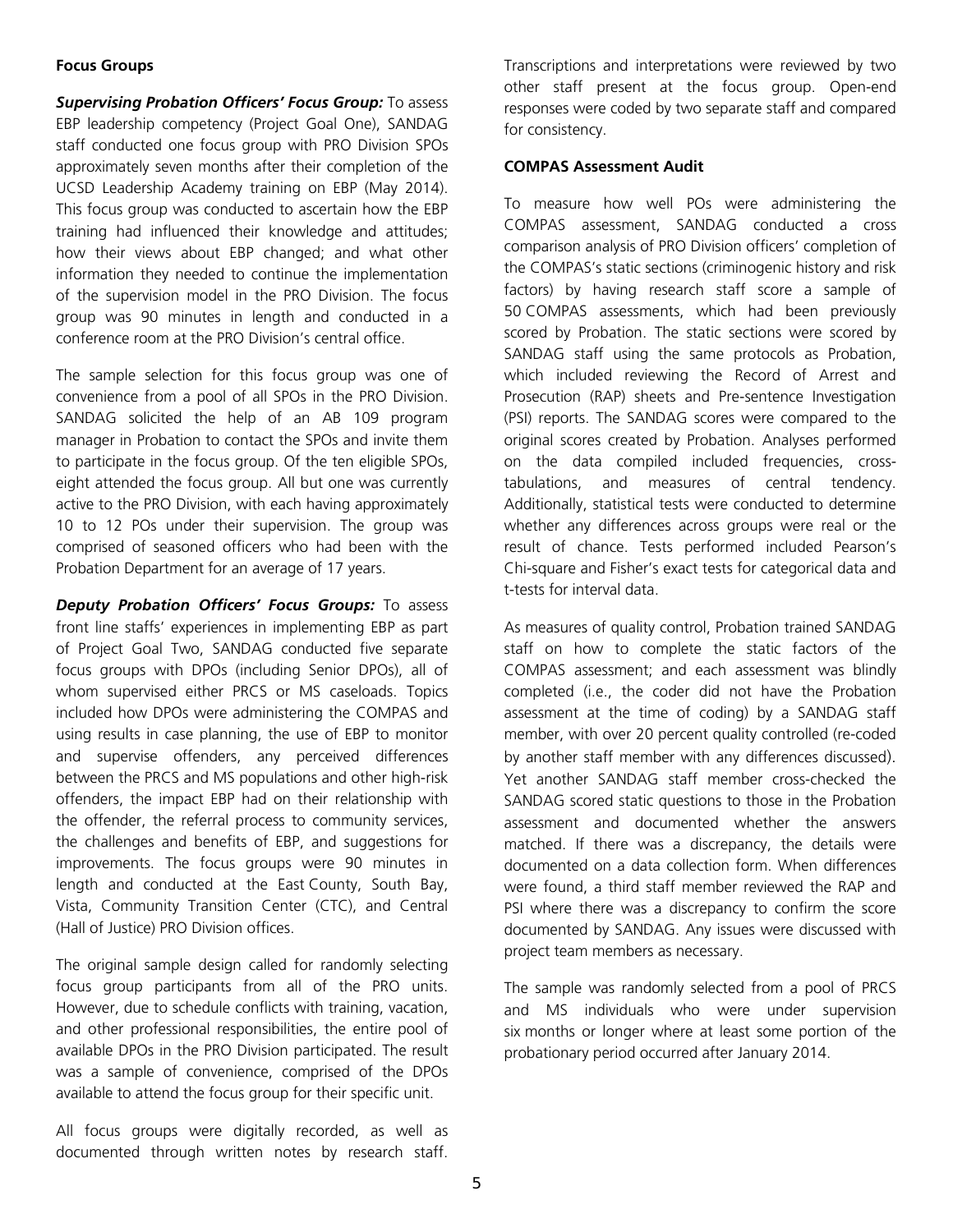#### **Case Plan Review**

As a second means of measuring Project Goal Two, SANDAG staff conducted a case plan audit on the same sample of 50 offender case files that were subjected to the COMPAS review. Using an EBP data collection form created by SANDAG and reviewed by Probation<sup>1</sup>, each case plan was thoroughly reviewed by a trained SANDAG staff member. As a measure of quality control, a different staff member also reviewed just over 20 percent of the case plans and any discrepancies were brought to the data team to be resolved.

SANDAG rated the PRO Division officers' performance based upon their accurate completion of the EBP checklist items. This included comparative analyses reviewing COMPAS score data, particularly needs scores, and referral DPO response information and offender engagement information from PCMS contact notes.

## **Fidelity Checklist**

The third method used to assess Project Goal Two and also part of Project Goal Three, was measuring how well the DPOs were applying the elements of the supervision model when interacting with an offender. To accomplish this task, two SPOs and two Senior DPOs completed a quality assurance checklist (Appendix E) to ensure that Integrated Behavioral Intervention Strategy (IBIS) skills were used in the DPO's interactions with the PRCS and MS populations. A total of four different officers conducted the observations, the Smart Program Manager doing the largest percentage (64%). Observers used an existing quality assurance checklist developed by Probation based on the IBIS training manual and the Commonwealth of Virginia: Roadmap for Evidence-Based Practices in Community Correction Quality Contact Standards Checklist. The checklist included items to rate the DPOs' use of motivational interviewing techniques and relationship and coaching skills. Observers attended a training session during which instructions and specific examples were discussed to ensure reliability of scoring and coding of skills across observers. These observations and assessments were conducted during the months of August and September 2014 during officer/offender contacts.

The random sample consisted of a selection of 25 PRO Division DPOs. In addition to generating the sample list, *What is IBIS? IBIS in San Diego County Probation refers to Integrated Behavioral Intervention Strategies. It is designed to enhance engagement with offenders and utilizes a combination of motivational interviewing techniques combined with cognitive behavioral interventions.* 

SANDAG received hard copies of the checklists from the SPO and entered them into SPSS for analysis.

### **Officer/Offender Relationship Assessment**

An assessment was administered between June 30 and July 29, 2014 to the PRCS and MS populations to capture their opinions and perceptions regarding their relationship with their DPO (Project Goal Three). With data provided by the Probation Department, SANDAG compiled a list of 241 high-risk offenders who had been supervised for at least 12 months and were scheduled to complete their probationary term no later than September 30, 2014. The survey was based on a modified version of the Dual-Role Relationships Inventory (DRI-R) with 9 statements removed for a total of 21 instead of the original 30.2 The DRI-R*,* was designed to assess how offenders viewed their relationship with their DPOs. Questions on the survey focused on PRCS and MS perceptions about interactions with DPOs and other staff, as well as referrals and services utilized.

SANDAG staff mailed a survey to the individuals using the most current address known to Probation. A cover letter was included that explained the intent of the data collection effort, as well as details about an incentive to be entered in a raffle to win a \$100 gift card if they returned a completed survey. The letter included a link to the online version of the survey. The letter also invited individuals to participate in a short follow-up interview and to return an enclosed postcard with their most current address and phone number to indicate their willingness to be contacted, as well as an offer of a \$15 gift card as an incentive to complete a follow-up interview.

#### **Survey of Stakeholders**

To measure the extent to which collaborative efforts between Probation and other stakeholder agencies (e.g., HHSA, Sheriff) had influenced the implementation of practice-model elements, especially with regard to the referral and follow-up for treatment and services among the PRCS and MS populations (Project Goal Four),

<sup>&</sup>lt;sup>1</sup> Senior Probation staff also periodically conducts internal case file reviews to ensure completion of COMPAS assessments and case plans. The form used for that process is included in Appendix F.

<sup>2</sup> The purpose of shortening the instrument was to encourage a greater response rate, while maintaining a balance of questions in each of the domains.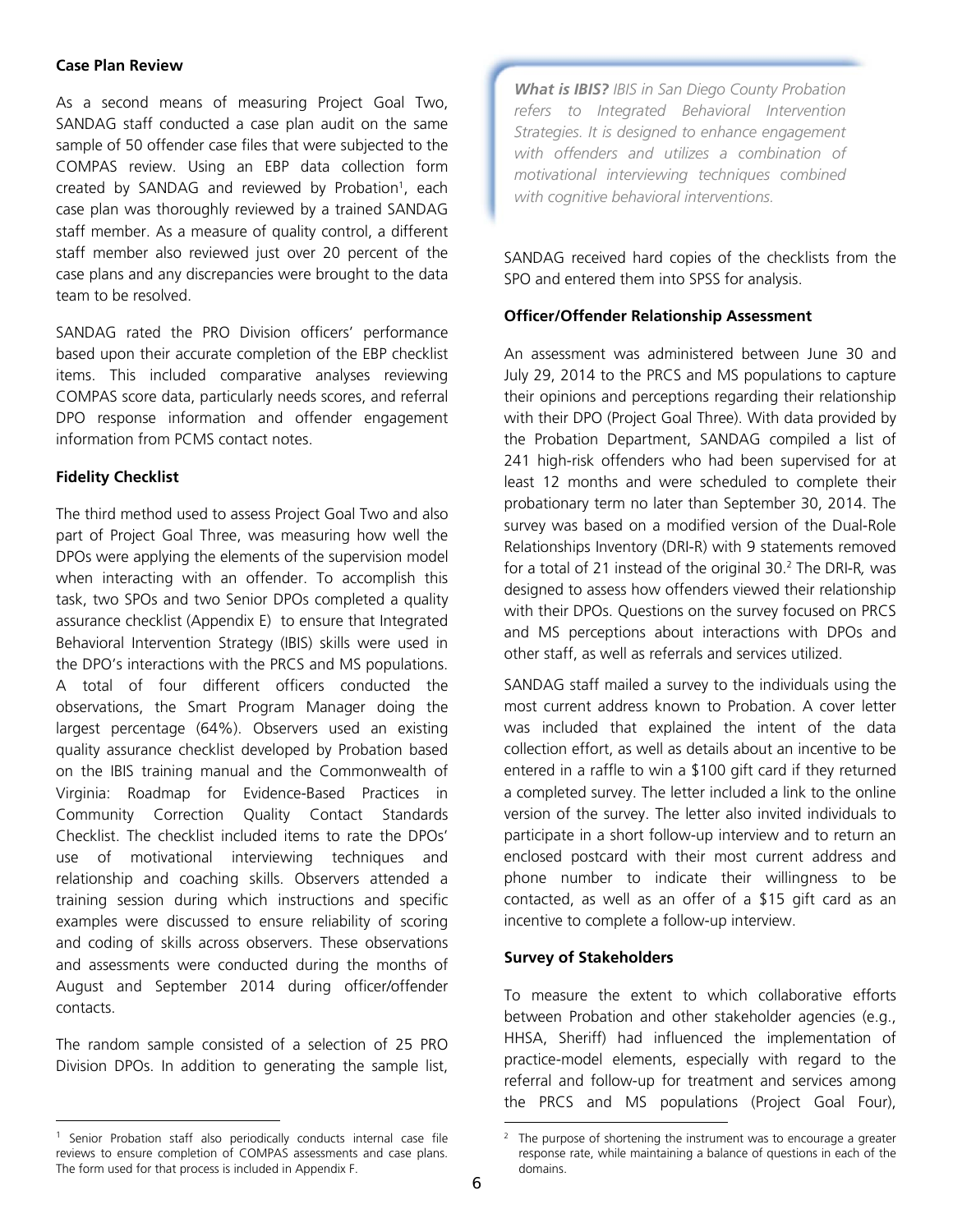SANDAG conducted a brief survey of stakeholders. The survey was administered electronically via Survey Monkey during October 2014 and was sent to a list developed by Probation and SANDAG collaboratively of 28 program partners and 39 key staff. SANDAG coded, cleaned, and analyzed the survey data.

# **STUDY RESULTS**

# **Project Goal One: Probation's Support of EBP Leadership Capacity in the PRO Division Management Team**

The primary action item by Probation to accomplish the goal of increasing the knowledge and attitudes of SPOs and DPOs in the PRO Division was to send all SPOs to a Leadership Academy on EBP. The Leadership Academy was developed and taught by UCSD, which was also responsible for tracking attendance and outcomes of the participants. Because those statistics were not available for this report SANDAG conducted focus groups with a sample of convenience (those who were available) of the SPOs who attended the Leadership Academy to hear their perspectives of the Academy; how they have applied what they learned; what their opinions were of EBP; and if the Academy changed their attitudes towards EBP or increased their knowledge. The full report describing the results of the focus group addresses the following research question and is included in Appendix B with the highlights presented below.

1. How did the knowledge and attitudes of SPOs in the PRO Division change as a result of completing the Leadership Academy?

# **Enhancement of Existing Knowledge of EBP**

As a whole, the focus group participants claimed to already be trained on the supervision model elements, including IBIS, prior to attending the Leadership Academy (March – September 2013) and felt that the training could have been more useful by being geared toward their existing level of knowledge. However, one of the key takeaways from the training was the "naming" of the core EBP concepts. More specifically, the training provided a clear label and common definitions of the core principles, which was new information to some newly-appointed supervisors and helped formalize the model for others.

*"We felt that we are already doing this, but it made us look at how we were using it, we just didn't know it was called Reflections or motivational interviewing at that time."*  Focus group participant

## **Application of Knowledge Gained**

While the SPOs expressed confidence in their knowledge prior to the Leadership Academy, there were some elements that were noted as improving both as a result of the Leadership Academy, as well as the ongoing trainings and changes that occurred in the Department's development of EBP. These improvements included:

- More comprehensive and accurate tracking of the EBP-based supervision model components;
- Improved case planning; and
- Consistent utilization of assessments.

Specifically, focus group participants shared that having the formal labels and the eight EBP components more clearly defined at the Academy, along with a user-friendly way to enter these activities in the Probation Case Management System (PCMS), contributed greatly to increased documentation of various EBP approaches. They felt that the tracking system allowed DPOs to quickly document all the supervision model components they had used with an offender by using pre-defined codes. This was viewed as an efficient means to examine what has and has not worked with an offender, to compare actions taken with the case plan, and to monitor cases. This system allows both the SPO and the agency to assess how well EBP is being implemented.

In addition, the case plan, especially since institutionalizing the use of the COMPAS assessment, has grown to be a living document that evolves as the offender progresses through his/her supervision. The utilization of the COMPAS assessment also permits the DPO to frontload the services based on needs, rather than waiting for a violation to intervene.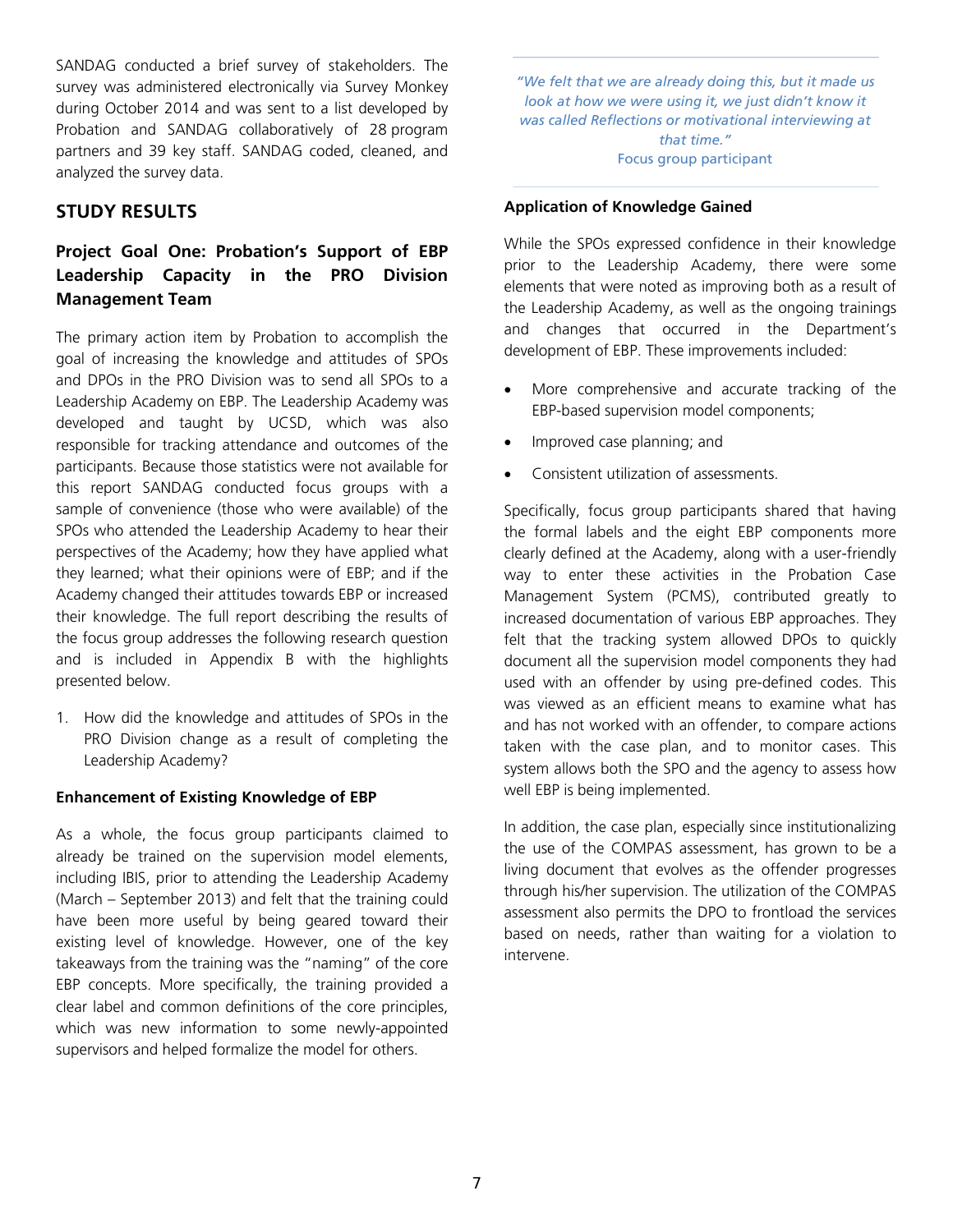# **Challenges and Areas for Improvement in Implementing EBP**

The overall consensus among the SPOs was that EBP and IBIS were appropriate models for those offenders wanting to change; however, suggestions for improvement in its implementation were provided by the SPOs. The top four areas for improvement noted in the focus group were:

- Lack of adequate resources to meet the needs of the offender;
- Not enough time to fully implement the supervision model as designed;
- Evolving roles and expectations among AB 109 partners that was perceived as impeding collaboration; and
- The difficulty implementing the supervision model with individuals with severe mental illness or excessive criminal sophistication.

The greatest area of concern regarding the implementation of EBP was the perceived disconnect between the intense needs of the population and the available resources in the form of both labor and support services to meet their needs. SPOs noted that because of the large caseloads (approximate 60 to 70 per officer), DPOs do not have the time to adequately meet with each offender to spend the necessary time to fully go over case plans and assist with identified issues. Because of the high needs of the PRCS and MS offenders, there are also not enough interventions and treatments for them in the community. This is an issue that has become more urgent over time, as more of the population is returning to the community and beds and treatment slots are at capacity. As for the partnerships, the SPOs noted a shifting of roles and different players from all agencies, changes that have impeded the collaborative spirit and hindered the implementation of the supervision model with PRCS and MS offenders.

*"A lot of time we end up losing them…the offender is ready for treatment and we are ready to get them in and there isn't [a bed] available, [or] there is a two-week waiting list (includes detox) and he walks away."*  SPO Focus Group Participant

Overall, the Probation Department's supervision model was viewed as effective with most of the offender population, with the exception being those with untreated

mental health needs and more criminal sophistication. For those offenders with severe needs in these areas, SPOs noted that it was a challenge to engage them in their own treatment, either because there are not enough mental health treatment supports to stabilize them or the need for a more enforcement approach with those offenders whose criminogenic characteristics interfere with their compliance.

# **Benefits of EBP for the PRO Division**

Despite the challenges mentioned earlier, the common theme that arose from the focus group participants was that EBP and IBIS were both good supervision models for those individuals wanting and able to change. Two aspects of the model that were consistently noted as beneficial were the:

- Ability to document EBP activities in PCMS; and
- Having access to the Community Resource Directory (CRD) to identify available services, make referrals, and track an offender's progress.

These two tools allowed the SPOs and the DPOs to monitor how often IBIS and other engagement skills were being utilized with offenders, and the CRD was seen as a valuable resource for the DPOs.

# **Project Goal Two: Probation's Implementation of a Supervision Model.**

Given that the supervision model includes a variety of components, the measurement of Probation's effectiveness in accurately implementing the model involved multiple data collection efforts. To assess quality and accuracy, SANDAG examined the use of the COMPAS assessment, case planning, and engagement of PRCS and MS offenders through IBIS.

**COMPAS Assessment:** The examination of the COMPAS addressed the following two research questions:

- 1. Were COMPAS assessments conducted for the PRCS and MS populations in the PRO Division?
- 2. Was Probation staff accurately coding the static measures of the COMPAS (i.e., risk/need factors)?

Accurate completion of assessments is an important element in determining the risk level and needs of offenders so that appropriate service planning can address their underlying issues. As detailed in the methodology section, research staff first coded the COMPAS assessment static portions of 25 PRCS and 25 MS offenders and then compared results to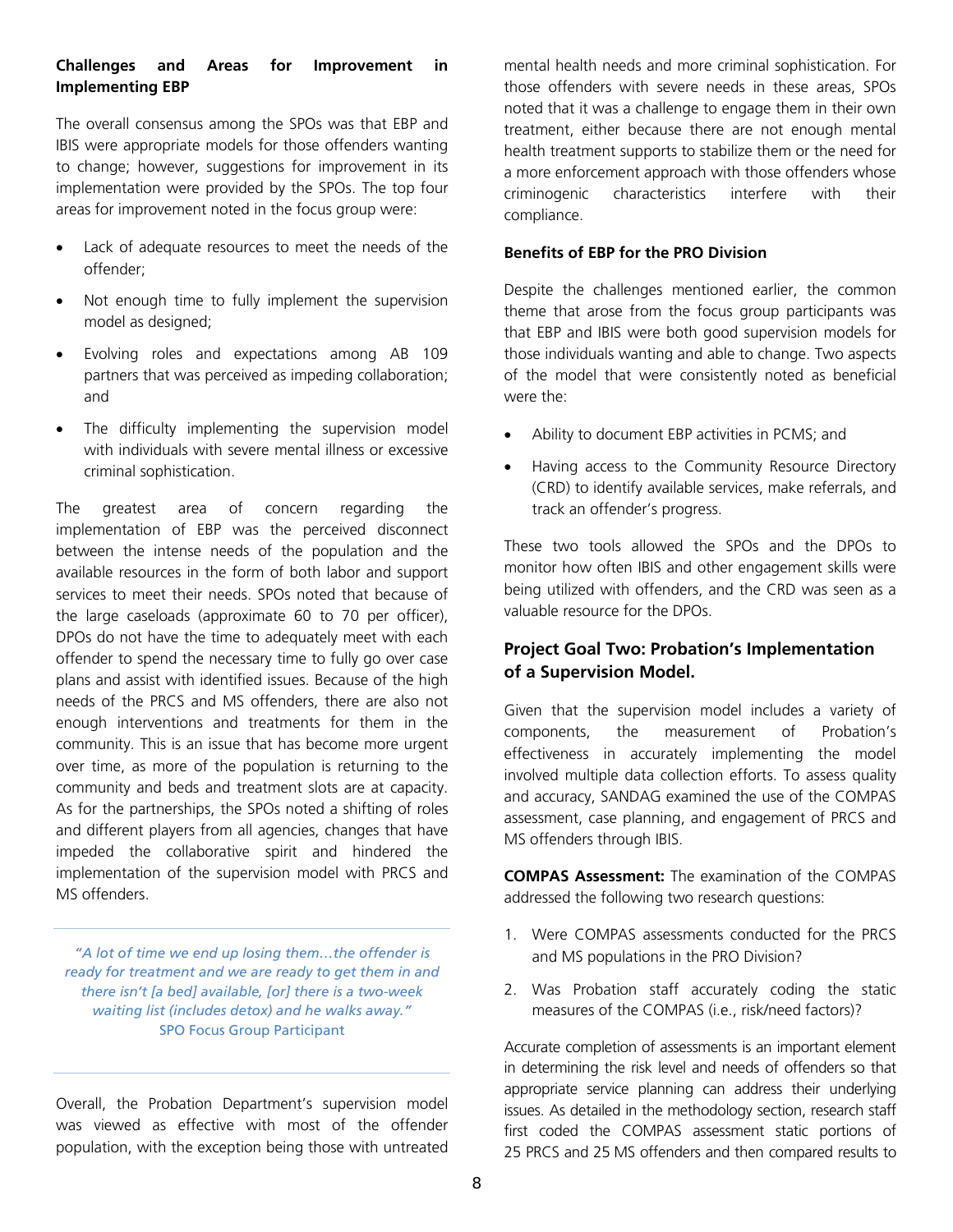assessments coded by DPOs for those same individuals. Using the RAP sheets and PSI reports, SANDAG staff scored 26 questions from the first 30 questions of the COMPAS assessment that measures criminal involvement at the time of and before the current offense.<sup>3</sup>

# **Were COMPAS assessments conducted for the PRCS and MS populations in the PRO Division?**

Of the 50 sample cases, sufficient documentation was unavailable for 7 cases, resulting in a completion rate of 86 percent for those 50 cases. To better understand why certain documentation was not available for these seven cases, Probation conducted a follow-up analysis. It was determined that for five cases no pre-sentence report was ordered (either because there was immediate sentencing or the case was never referred to Probation) and that for two the sentencing date preceded the implementation of current practice COMPAS.

Due to the small sample size, caution should be used when making generalizations to the overall completion rate of COMPAS assessments within the PRO Division.

# **Was Probation staff accurately coding the static measures of the COMPAS (i.e., criminogenic risk factors and needs)?**

**COMPAS Review:** The 43 COMPAS assessments that were available for coding included 22 conducted with an individual supervised as a MS offender and 21 as a PRCS offender. With the same sample of cases, SANDAG also reviewed personalized case plans developed through the Northpointe system utilizing COMPAS assessment results.

The review of the sampled cases showed that overall the DPOs and research staff had similar scores. While discrepancies were found, the majority were concentrated on certain drug and specific misdemeanor charges, as specified below. Overall, 37 cases (86%) had a discrepancy on one or more of the COMPAS measures evaluated as part of this data collection effort. The average number of discrepancies was 2.6 (range 1 to 6,  $\underline{SD}$ =1.5) (not shown).<sup>4</sup> As shown in Table 1, discrepancies were found in less than 1 in 10 cases on 17 of the 26 COMPAS measures. On the

remaining nine measures, discrepancies between DPO and research staff scoring occurred in 10 to 25 percent of cases.

Though the sample of COMPAS assessments completed in 2013 and 2014 was small (8 of 43), there did appear to be fewer cases with errors in those years compared to assessments completed prior to 2013. Specifically, 4 of the 8 assessments (50%) done in 2013 and 2014 had one or more discrepancies compared to 33 of the 35 (94%) of the assessments completed in 2012 or earlier. In Winter 2012, Probation training related to the COMPAS static measures was revised and likely was a key factor in this improved accuracy.

With respect to the measures in which multiple discrepancies were found, several recurring patterns emerged that suggested a need for officer training on these specific issues.

- In nine of the eleven cases with a discrepancy related to the number of misdemeanor assaults, the officer failed to count the charge of obstructing/resisting a peace officer or emergency medical team [i.e., PC 148  $(A)(1)$ ].
- Charges of possession of various drugs for sale (e.g., HS 11379, HS 11378) were not coded in six of the nine cases with discrepancies related to prior drug trafficking and sales arrests as an adult; and four cases with a charge for transporting, etc., a controlled substance (i.e., HS 11352) were not coded on the same measure.
- Arrest charges of possession and use/under the influence of a controlled substance [i.e., HS 11550(A) and HS 11350(A)] appeared in the official records in six of the seven cases with a discrepancy in the number of prior drug possession/use offense arrests as an adult.

As described, the decrease in discrepancy rates in the assessments completed after 2012 suggests that these issues are being addressed through the current officer training program.

<sup>&</sup>lt;sup>3</sup> Researchers did not have access to official records required to consistently score three questions, and one question could be scored only as a result of observations during in-person interviews with the offenders. Therefore, those four questions were not coded as part of

this effort. 4 The original analysis plan included performing kappa statistical tests to determine inter-rater agreement on each measure. However, in some instances DPOs would code measures based on additional information garnered from interviews. Therefore, instances (56%) where SANDAG staff had an undercount of a measure compared to the DPO were not considered a discrepancy for this study. As a result, the kappa statistic was not performed because results would underestimate the degree of inter-rater agreement.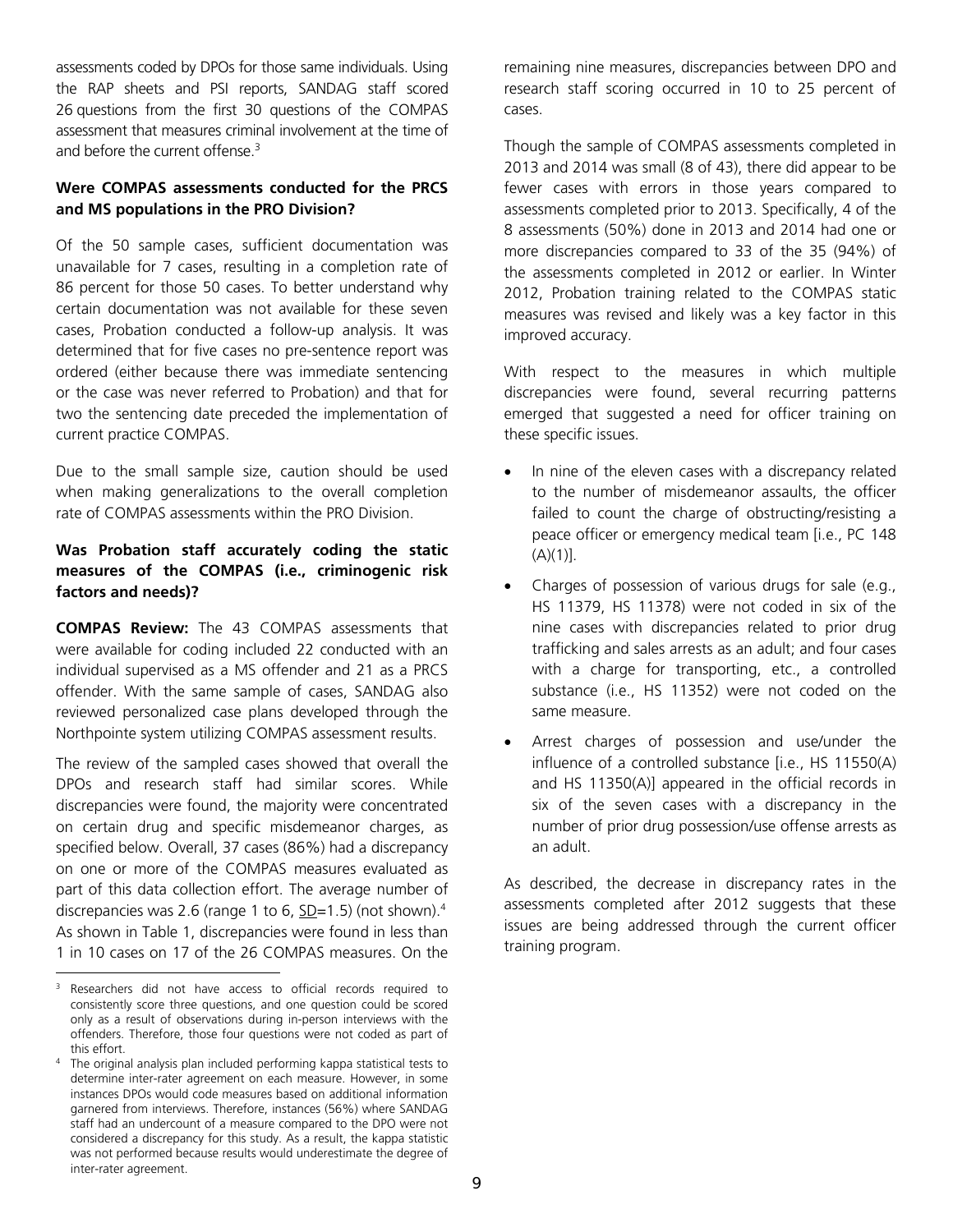# **Table 1 Discrepancies Between Probation Staff And Research Staff COMPAS Ratings**

| <b>COMPAS Question</b>                                                                                                | <b>Percent of</b><br>cases with<br>discrepancy<br>(number of |
|-----------------------------------------------------------------------------------------------------------------------|--------------------------------------------------------------|
|                                                                                                                       | cases with<br>discrepancy)                                   |
| How many prior misdemeanor assault offense arrests (not sex or domestic violence) as an<br>adult?                     | 25% (11)                                                     |
| How many prior drug trafficking/sales offense arrests as an adult?                                                    | 21% (9)                                                      |
| How many times has this person failed to appear for a scheduled criminal court hearing?                               | $21\%$ (8)                                                   |
| Which offense category represents the most serious current offense?                                                   | $16\% (7)$                                                   |
| How many prior drug possession/use offense arrests as an adult?                                                       | $16\% (7)$                                                   |
| How many times has this person's probation been violated or revoked?                                                  | $14\%$ (6)                                                   |
| Was this person on probation or parole at the time of the current offense?                                            | $12\%$ (5)                                                   |
| How many prior family violence arrests as an adult?                                                                   | $12\%$ (5)                                                   |
| Is the current top charge felony property or fraud?                                                                   | 10% (4)                                                      |
| How many times has this person been arrested before as an adult or juvenile (criminal<br>arrests only)?               | $9\%$ (4)                                                    |
| How many prior weapons offense arrests as an adult?                                                                   | $9\%$ (4)                                                    |
| What was the age of this person when he or she was first arrested as an adult or juvenile<br>(criminal arrests only)? | $9\%$ (4)                                                    |
| How many times has this person been returned to custody while on parole?                                              | $9\%$ (4)                                                    |
| How many times has this person been sentenced to jail for 30 days or more?                                            | 7% (3)                                                       |
| How many times has this person had a new charge/arrest while on probation?                                            | $7\%$ (3)                                                    |
| How many times has this person been sentenced (new commitment) to state or federal<br>prison?                         | 5% (2)                                                       |
| How many times has this person been sentenced to probation as an adult?                                               | 5% (2)                                                       |
| How many times has this person violated his or her parole?                                                            | 5% (2)                                                       |
| Do any current offenses involve family violence?                                                                      | $2\%$ (1)                                                    |
| How many prior juvenile violent felony offense arrests?                                                               | $2\%$ (1)                                                    |
| How many prior commitments to a juvenile institution?                                                                 | $2\%$ (1)                                                    |
| How many times has this person been arrested for a felony property offense that included<br>an element of violence?   | $2\%$ (1)                                                    |
| How many prior felony assault offense arrests (not murder, sex, or domestic violence) as<br>an adult?                 | $2\%$ (1)                                                    |
| How many prior juvenile felony offense arrests?                                                                       | $0\%$ (0)                                                    |
| How many prior murder/voluntary manslaughter offense arrests as an adult?                                             | $0\%$ (0)                                                    |
| How many prior sex offense arrests (with force) as an adult?                                                          | $0\%$ (0)                                                    |
| <b>TOTAL</b>                                                                                                          | 39-43                                                        |

*SOURCE: COMPAS Assessment Audit; SANDAG 2014*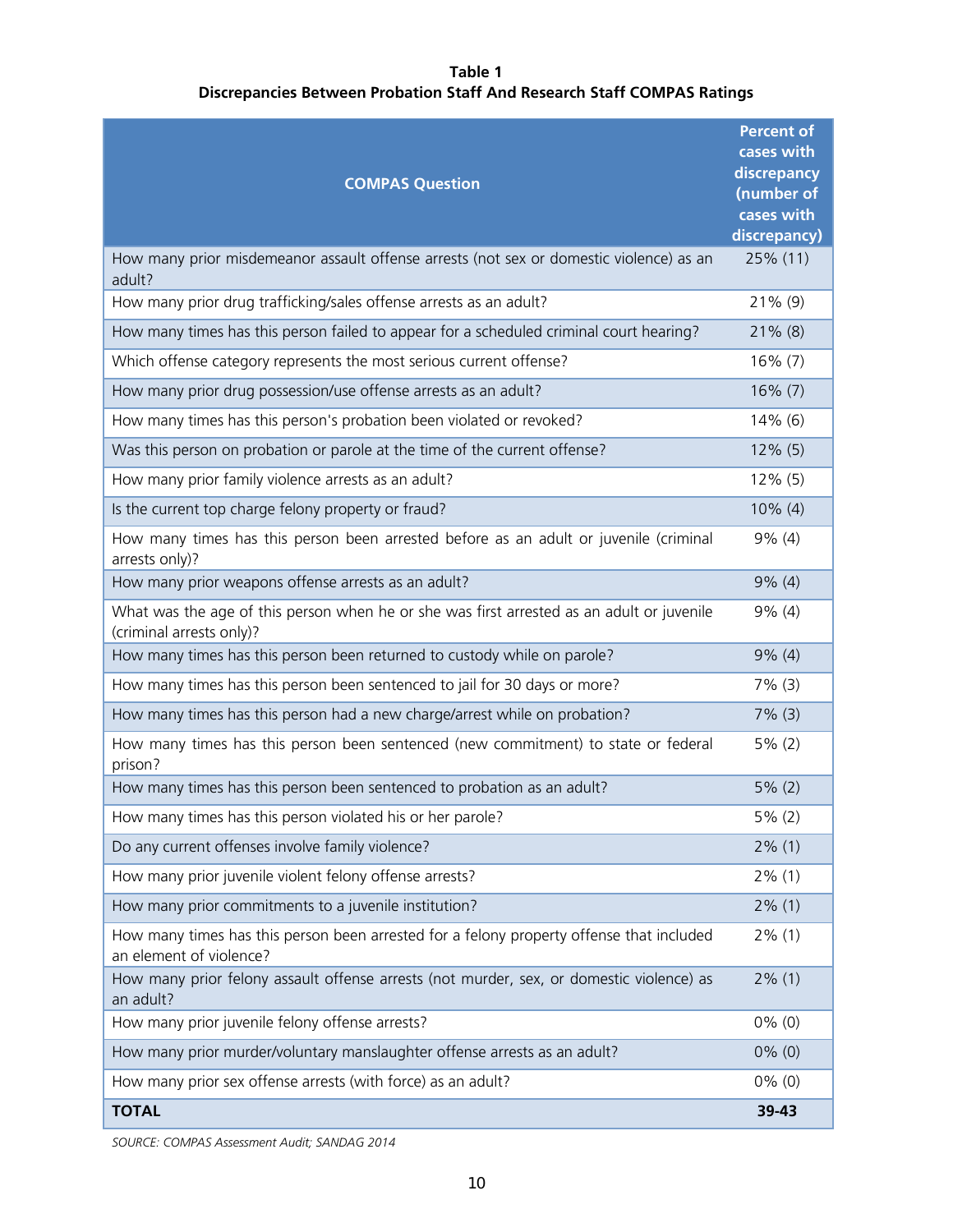**Case Plan Review:** A second method utilized by SANDAG staff to measure supervision model fidelity was an audit of client files on the same sample of cases that had the COMPAS assessments reviewed. This exercise addressed the following four research questions:

- 1. Were case plans documented for the PRCS and MS populations in the PRO Division?
- 2. Were one or more of the offender's top three criminogenic needs addressed in case plans?
- 3. Were offenders participating in the creation of the case plan?
- 4. How did officers respond to adherence or lack of adherence to the case plan?

# **Were case plans documented for the PRCS and MS populations in the PRO Division?**

Part of the supervision model implementation includes having DPOs complete an individualized case plan that addresses offender needs identified through the COMPAS and any additional assessments conducted. According to current Probation protocols, the COMPAS case plan must be completed within 45 days of an offender's release from custody to supervision. Of the 50 cases that were part of this sample, 46 cases (92%) had a case plan completed. In accordance with Probation Department protocols, specific circumstances explained the absence of a case plan for the four remaining cases (i.e., stipulated prison sentence, NOLT referral, out-of-county hold). As with the COMPAS assessments, because of the small sample it is not possible to make any conclusion on completion rate of PRO Division case plans.

# **Was one or more of the offender's top three criminogenic needs being addressed in case plans?**

As part of Probation's COMPAS training program, officers are instructed to create goals as part of the case plan with at least one or more addressing the top three need areas identified through the assessment process. From the research sample used in this effort, all (100%) of the cases with a case plan completed had such a goal, indicating compliance with the supervision model.

# **Were offenders participating in the creation of the case plan?**

A key IBIS component to creating a positive, trusting, and respectful relationship with an offender is to engage them in their own treatment. In the case of San Diego Probation, this occurs by including the offender in case plan development, which first occurs when the offender

meets with the Behavioral Health Screening Team (BHST) or during the office visits. Offender involvement can result in a plan that the offender buys into and includes goals that the offender is most willing to work toward. Four in five (80%) of the cases reviewed had information in the officer case notes that indicated the offender was involved in discussions about his/her case plan development. These results suggest offender participation in his/her case plan; however, the quality of the participation would require additional inquiry.

*"Personally I have no time. I do that contact note and then I have to do something else. It is hard to go back in and update the case plan. It is time, time is a big issue."* DPO Focus Group Participant

# **How did officers respond to adherence or lack of adherence to the case plan?**

Once a relationship has been established between the offender and DPO, tools such as "incentives" and "sanctions" (positive reinforcement and punishment) are used to help change behavior.<sup>5</sup> The research shows that a balance of one sanction to four incentives is optimal for changing behavior. Probation was interested in knowing how officers were addressing circumstances when the offender was or was not adhering to the case plan and how well this information was documented. SANDAG, through the case review, was able to document when and why an officer provided an incentive and/or gave a sanction in response to adherence. A detailed review of officer case notes in PCMS showed that most (87%) case files had documentation of circumstances in which incentives and sanctions were administered. Researchers documented 76 incentives and 115 sanctions given to 40 offenders. Thirteen percent of offender case files (6 cases) did not have any documentation of incentives or sanctions (not shown).

<sup>5</sup> Lowenkamp, C.T., Holsinger, M.A., Robinson, C.R., and Cullen, F.T. (2012). When a Person Isn't a Data Point: Making Evidence-Based Practice Work. *Federal Probation, a Journal of Correctional Philosophy and Practice, Vol. 36 (No. 3).*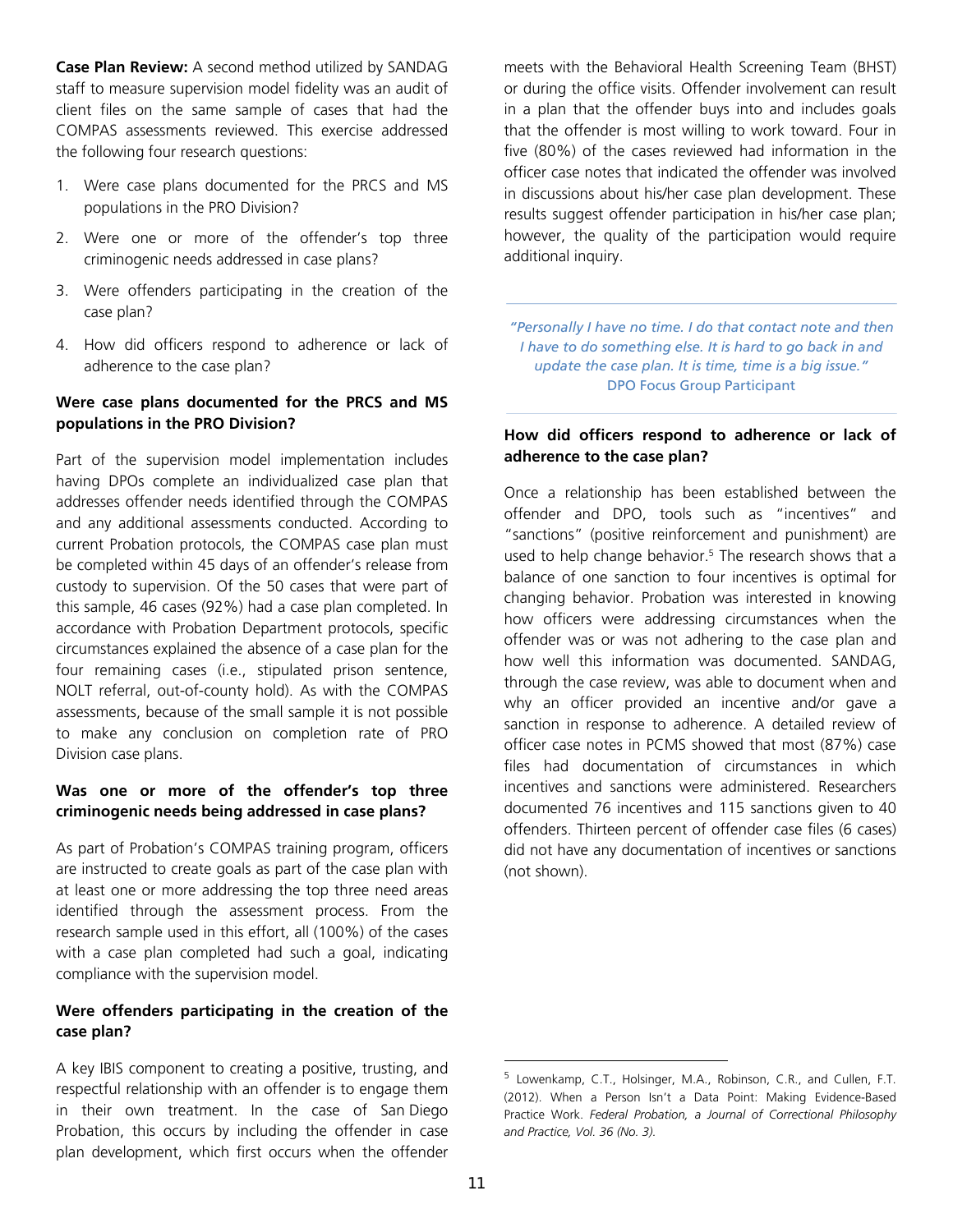#### **Incentive and Sanctions**

- $\times$  63% of case plans had a documented incentive
- $\times$  67% of case plans had a documented sanction
- 87% of case plans had one or both documented

More specifically, in 63 percent of the reviewed cases, an offender was given an average of 2.6 (range 1 to 9) incentives for positive behavior during their probationary period, with the majority of these (82%) given in response to making progress toward a goal (not shown). Table 2 shows common officer responses with respect to these offenders' adherence to goals outlined in the case plan. Verbal accolades were the incentives most commonly received by individuals, with 66 percent receiving such encouragement for positive behavior, and bus passes and GPS removal were the second most common incentives used to reward good behavior (28% of offenders each). It is important to note that there is a strong possibility that the incentives, especially the verbal feedback, could not have been documented and therefore undercounted.

# **Table 2 Verbal Accolades Most Common Incentive Received by Offenders**

| <b>Incentive</b>                          | <b>Percent who received</b><br>once or more |
|-------------------------------------------|---------------------------------------------|
| Verbal accolades                          | 66%                                         |
| Bus pass                                  | 28%                                         |
| <b>GPS</b> removal                        | 28%                                         |
| Certificates                              | 14%                                         |
| Travel pass (for long-distance<br>travel) | 10%                                         |
| Gift card                                 | 10%                                         |
| Reduced UA testing                        | 7%                                          |
| Clothing                                  | 7%                                          |
| Curfew extension                          | 3%                                          |
| Other                                     | 3%                                          |
| <b>TOTAL</b>                              | 29                                          |

*NOTES: Percentages based on multiple incentives per case. SOURCE: Probation Case Record Review; SANDAG 2014* 

According to DPO case notes, 67 percent of offenders with a case plan documented had a sanction imposed by their DPO during the research period. On average 3.7 (range 1 to 12) sanctions<sup>6</sup> were given out which was around one more than incentives. Consistent with data regarding incentives given for goals on the case plan, 82 percent of these sanctions were administered for failure to make progress toward a goal. More than half of offenders (55%) who received one or more sanctions were given one of the more severe sanctions with their probation being revoked and spending time in custody. Approximately half (52%) received a verbal warning regarding negative behavior. Other sanctions given included increased treatment and programming to address alcohol and other drug use (Table 3). Given that best practice dictates that a greater portion of incentives than sanctions are utilized to obtain behavior change, it would be beneficial for Probation to inquire further if the lower number of incentives is due to under-documentation or if it accurately reflects what is occurring during supervision.

# **Table 3 Around Half of Sanctions Were Revocations and/or Custody Time**

| <b>Sanction</b>        | <b>Percent who received</b><br>once or more |
|------------------------|---------------------------------------------|
| Revoked/custody time   | 55%                                         |
| Verbal warning         | 52%                                         |
| Residential treatment* | 29%                                         |
| Increase AA/NA         | 26%                                         |
| GPS                    | 19%                                         |
| Increase UA testing    | 19%                                         |
| Probation extension    | 13%                                         |
| Outpatient treatment*  | 10%                                         |
| Anger management*      | 3%                                          |
| ΤΟΤΑL                  | 29                                          |

*\* The three options indicated are actually interventions for an underlying issue but were counted as sanctions because they each require an additional obligation on the part of the individual under supervision. NOTES: Percentages based on multiple sanctions per case.* 

*SOURCE: Probation Case Record Review; SANDAG, 2014* 

<sup>6</sup> For comparability of results between the PRCS and MS populations, analyses of flash incarcerations are not included in this section because this type of sanction can be imposed only on the PRCS population. Instead, those data are presented separately in the following section. When flash incarcerations were included in the total number of sanctions imposed on PRCS offenders, the average sanctions imposed for that group was 5.1 (range 1 to 14,  $SD = 3.75$ ).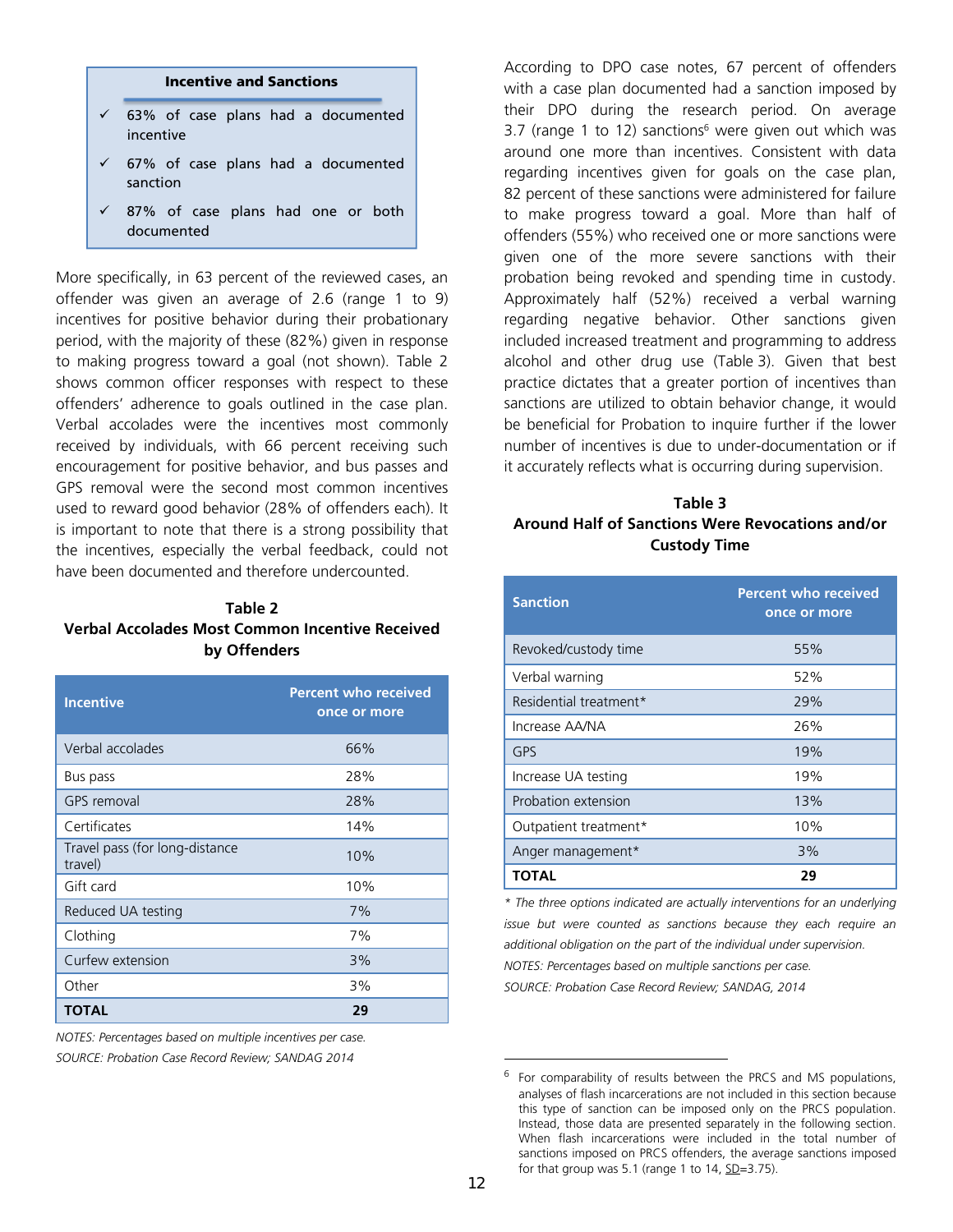# **How frequently was flash incarceration used and under what circumstances?**

As part of AB 109, the Probation Department has the authority to address violations of probation conditions by PRCS offenders through periods of incarceration of up to ten days in local jail without returning to court. This option is referred to as *flash incarceration*. The benefit of the tool is that negative behavior can be swiftly addressed because decisions are made at the discretion of the Probation Department and no court involvement is required. This tool is not currently available for use with MS offenders.

*"The sanctions aren't there. Going to jail for these guys, 10 days is nothing, 68 days is nothing. We have guys that come in and want to go jail and they are mules to get stuff in, because they know they are only doing 10 days."*  DPO Focus Group Participant

Based on data compiled through electronic records provided by the Probation Department and a review of automated case records, 15 of 25 (60%) PRCS offenders in the sample spent up to ten days in local custody for negative behavior. The average number of flash incarcerations per offender was 2.0 (ranging from 1 to 5, SD=1.26). Overall, PRCS offenders were under supervision for 175.3 days on average (ranging from 0 to 328 days,  $SD=113.3$ ) at the time of their first flash incarceration period (not shown).

*Goal of Incentives and Sanctions: To facilitate behavior change by providing positive reinforcement for desired behaviors or progress, while also providing immediate sanctions for violations or non-compliant behavior.* 

The circumstances under which offenders were given a period of flash incarceration were most often for failure to appear to appointments with DPOs, for drug testing, or other required appointments with 9 of 15 (60%) doing so. Nearly half (7 of 15 or 47%) received a flash incarceration for possession or use of illicit drugs. The same percent (47%) spent up to ten days in custody for a new charge. Additional reasons for flash incarceration included noncompliance with residential treatment facility (40%) or other probation conditions (27%), absconding from probation (13%), or some other reason (13%) (not shown).

# **Deputy Probation Officer Engagement of Offenders:**

The third approach to assessing the implementation of the supervision model was to answer the following question:

1. Were DPOs effectively implementing the IBIS elements into their contacts and communications with the PRCS and MS populations?

The data collection methods employed to address this research question were focus groups with DPOs, fidelity observations by SPOs, and a survey of offenders.

#### **PO Focus Groups**

To determine how well the DPOs in the PRO Division were implementing IBIS, SANDAG conducted a series of five focus groups with DPOs. The findings from those focus groups were presented to Probation in September 2014 and the final report is in Appendix C. A summary of the findings is presented below.

### **Top Three EBP Benefits Supervising the PRCS and MS Populations**

- Increased resources to provide treatment on demand
- Early engagement through case planning at CTC or pre-release from local prison
- Establishing rapport and respect with a population not accustomed to this approach from law enforcement

**Effectiveness of EBP training:** The DPOs in the PRO Division had received initial and ongoing training on assessments, case planning and IBIS. As for the helpfulness of the training in working with the PRCS and MS populations, many of the DPOs echoed what was shared in the earlier SPO focus group - that the training didn't necessarily provide them with new information, but formalized what they already knew and were doing.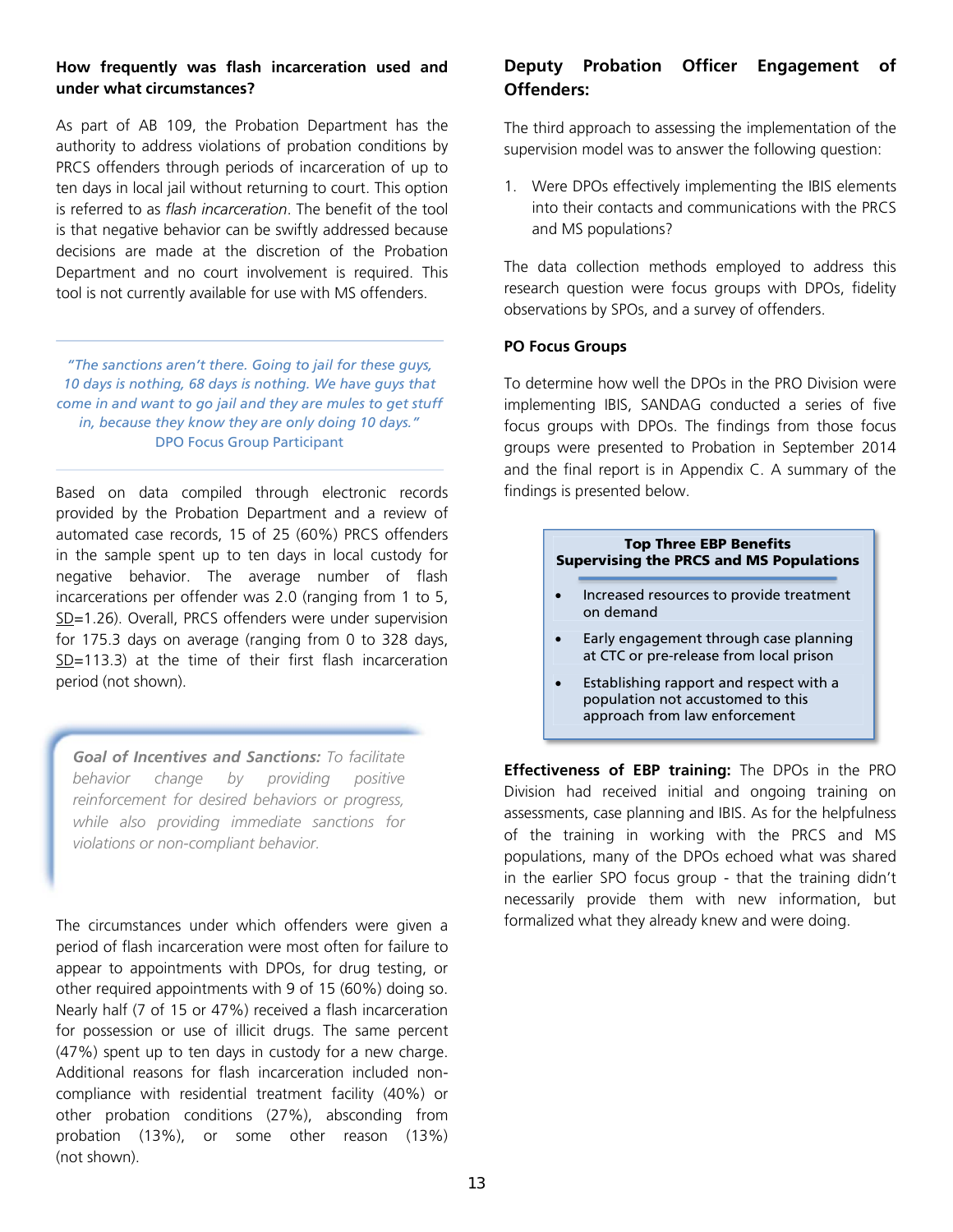Overall, the feedback from the DPOs indicated that they have received sufficient training on EBP. However, there is still a need for training associated with the needs of this population, given the high proportion of individuals who are grappling with multiple challenges, such as trauma, mental health, and substance abuse. It is also apparent the underlying philosophy of EBP has been a mainstay within the Probation Department and the EBP training and briefs have built on the existing foundation by providing more structure, guidance, and a common language to formalize

#### **Top Three EBP Challenges Supervising the PRCS and MS Populations**

- Depletion of resources to provide treatment on demand
- The substantial proportion of PRCS and MS offenders dealing with severe substance and/or mental health issues, and history of criminal institutionalization
- Not enough time to implement EBP as designed

its implementation.

#### **Effectiveness of EBP with PRCS and MS populations:**

Again, taken as whole, the focus group participants viewed EBP, and especially the components of IBIS, to be effective with PRCS and MS offenders, as well as the general probation populations. The components noted as being most effective were motivational interviewing for those that wanted to change, inclusion of the offender in the planning process, role clarification, funding to provide resources in the community, assessment-based case planning, and using positive reinforcements.

Another component of EBP perceived as valuable when working with this population was the release from prison directly to the Community Transition Center (CTC), where the assessments and initial case plan are generated. This streamlined process eliminates any gaps in supervision that could otherwise provide an opportunity to violate conditions of supervision.

The overall perception of EBP that prevailed in each of the focus groups was that the model has the potential to be effective with the PRO populations when fully implemented; however, there are several obstacles that hinder its full implementation and therefore its full potential. Below is a list of challenges the DPOs noted most often to implementing the model to fidelity.

- Lack of time to adequately meet with individuals under probation supervision due to large caseloads (around 70 to 1 for PRCS);
- Dwindling resources and capacity in the community to provide needed treatment, both residential and outpatient;
- **•** Legislative restriction on how much custody time PRCS or MS offenders can receive if non-compliant with court orders; and
- A perceived large proportion of this population that is either resistant to change, not reporting to the DPO, or too unstable to engage (e.g., mentally ill and not taking medication or in treatment).

**Use of COMPAS Assessment:** The feedback from the focus group was that the COMPAS assessment was institutionalized in the DPO supervision process. There was unanimous agreement among the five focus groups that the COMPAS, along with the court orders, were the driving forces behind the case plan development. The one area of variance that arose in the focus group was the consistency in which the full COMPAS was re-administered in cases where an offender had been incarcerated for several years. However, the participants did note that the Case Supervision Review (CSR) (shorter version of the COMPAS) was being done every six months as part of the case supervision review process. This process is consistent with the policy on CSR administration.

**Effectiveness of case plan development:** The case plan development for PRCS and MS populations varies slightly, with PRCS offenders receiving their initial case plan from DPOs stationed at the CTC and MS offenders' case plans being conducted by the assigned supervising DPO. What was evident in the focus groups was that assessments, including the COMPAS and any secondary ones deemed necessary (e.g., mental health), play a primary role in the case plan development. What was not as clear from the focus group responses was how often and consistently the case plans are being updated, with variance ranging from not updating at all to updating all the time. The common reason for not updating was the lack of time.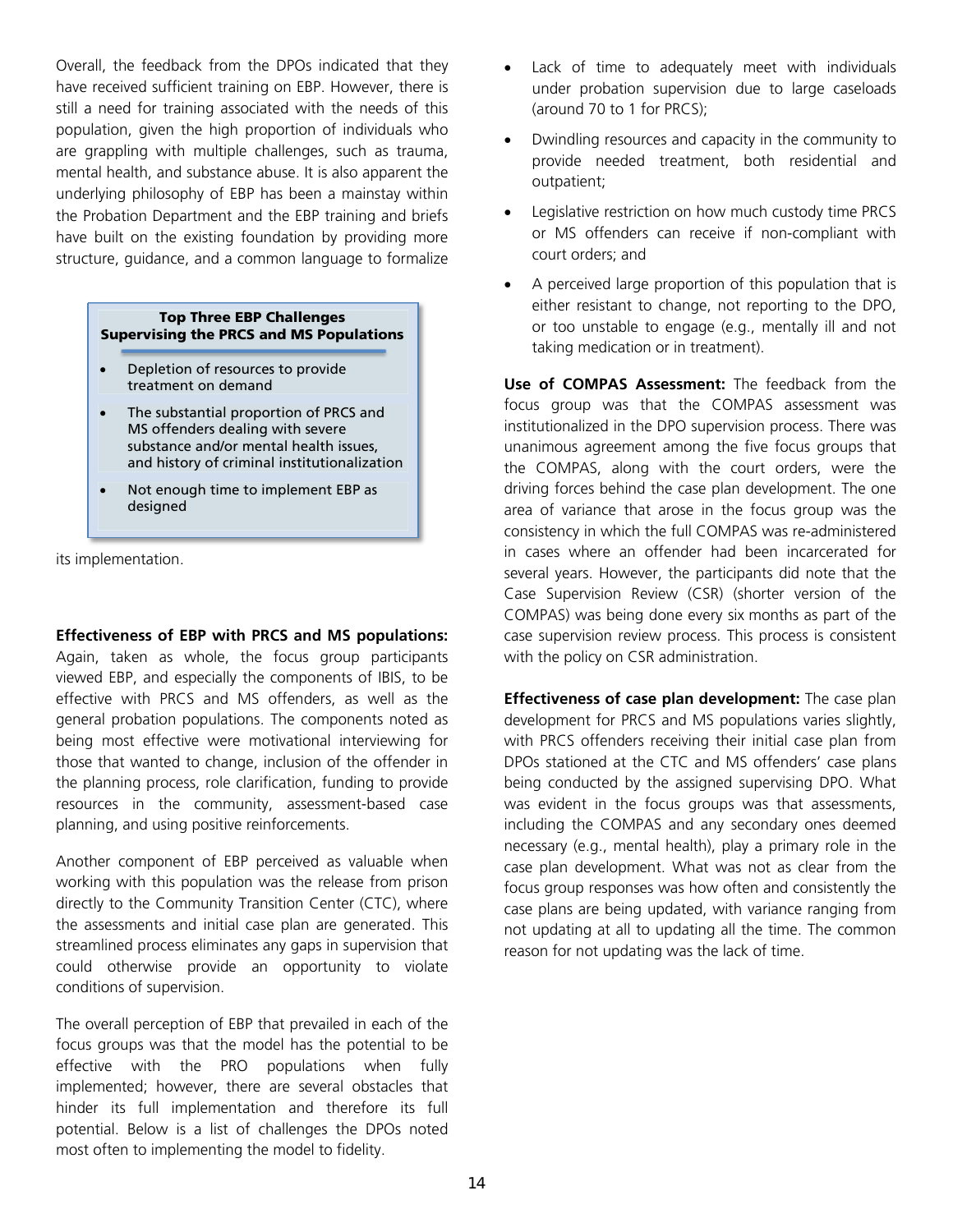*What type of relationship improves offender outcomes? "…a firm but fair demeanor, genuine, caring and enthusiastic communication, and a balanced approach." …the establishment of mutual liking and respect between officer and offender." (Lowenkamp, Koutsenok, & Lowenkamp 2013).* 

**EBP's influence on the DPO's relationship with the offender**: One of the points of inquiry in the focus groups was the impact EBP, specifically IBIS, has on the DPO's role with the offender. While the degree of success was viewed as being associated with both the desire and ability of an offender to change, the consensus was that IBIS skills helped establish a relationship and build trust with offenders. The use of assessments to direct the case plan, clarify the roles and expectations, address the offender's needs, and engage him/her in their case plan development were all noted as enhancing the overall relationship with the offender. Interestingly, many of the DPOs took exception with the idea that this was a product of recent IBIS training, rather this approach was seen more as an integrated part of the DPO's role and an established Probation Department expectation.

#### **Fidelity Observations**

The second method to measure if, and to what extent, DPOs were integrating IBIS into their supervision of PRCS and MS offenders, was the completion of a "fidelity checklist". As part of this "fidelity checklist" assessment, three Senior and two Supervising POs observed and rated a random sample of 25 DPOs supervising a high-risk caseload. The checklist required rating officers on a host of IBIS techniques divided into several categories (including communication, planning, linking, monitoring, and followup) that collectively evaluated how accurately and completely DPOs were employing IBIS with high-risk supervision. The checklist results highlight which skill sets were most developed or underdeveloped among this group of officers. Each IBIS category had a series of skills that a DPO was rated on using a four-point scale, ranging from "missed all opportunities" to "demonstrates skill mastery". A low score of "missed all opportunities" meant that the DPO had failed to employ the evidence-based skill in question, despite an opportunity to introduce the technique. A score of "working towards proficiency" meant that the DPO had utilized the appropriate skill, but still needed improvement either applying the skill correctly or communicating the appropriate response to the offender. A score of "3" (proficient), however, meant that

the DPO had utilized the skill correctly and communicated according to the evidence-based training strategies. The results are summarized below, with the tables listing the scores for each indicator attached as Appendix D.

*"The big thing is mutual respect [between officers and offender]. I think that has helped a lot of officers understand that through EBP, to establish a dialogue, not just a one-way conversation [with the offenders]."*  DPO Focus Group Participant

**Communication Skills:** Effective communication is essential to establishing a positive relationship with an offender. The communication category included five skill areas as part of the overall assessment, and all staff observed was rated as proficient or demonstrating mastery (Table 4). The DPOs nonverbal communication to establish respect garnered the largest portion that achieved mastery (60%), and the area of greatest growth pertained to clarification of roles, which involves defining rules, supervision expectations, and confidentiality (25%) (Appendix D).

**Table 4 Summary of Communication Ratings** 

| Missed All Opportunities           | $0\%$ |
|------------------------------------|-------|
| <b>Working Towards Proficiency</b> | 0%    |
| Proficient                         | 64%   |
| Demonstrates Skill Mastery         | 36%   |

*SOURCE: Fidelity Checklist Assessment; SANDAG 2014*

**Case Planning:** Inclusion of the offender in the development of his/her case plan is a crucial component of a DPO demonstrating responsivity to the offender and creating a quality relationship. The questions in this domain focused on the DPO's ability to utilize the risk assessment case plan for the offender and relate current behavior to future opportunities for change. SPOs were asked to score the DPO's discussion of offender goals relative to their criminogenic needs, as well as the DPO's exploration of the offender's readiness/ambivalence towards change. This section also asked for an evaluation of how the DPO allowed or encouraged the offender to take responsibility for this change.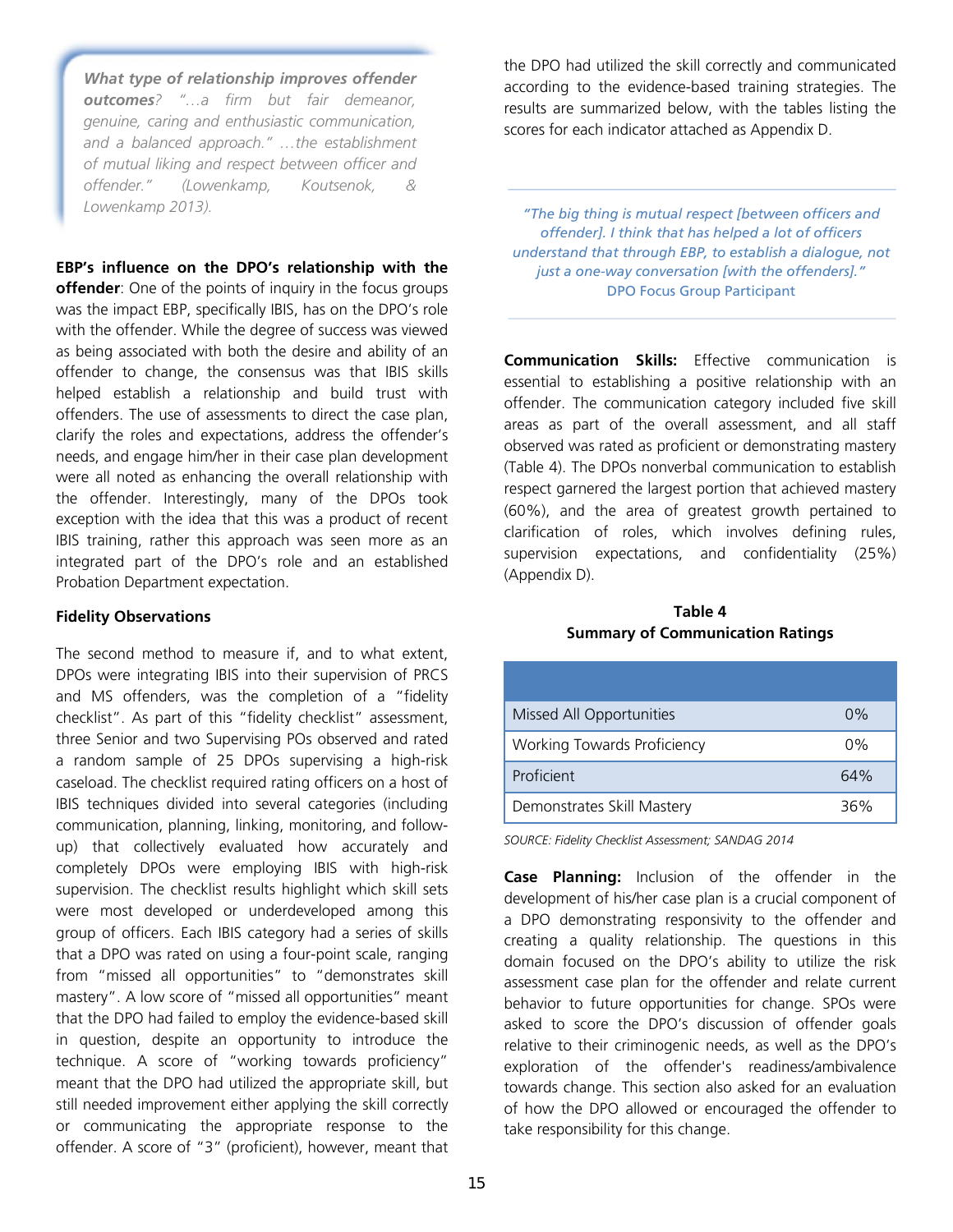According to the reviews by the SPOs most of the DPOs observed exhibited proficiency (68%) in these skills, with just over one-quarter obtaining mastery (28%) (Table 5).

# **Table 5 Summary of Case Planning Ratings**

| Missed All Opportunities           | 0%  |
|------------------------------------|-----|
| <b>Working Towards Proficiency</b> | 4%  |
| Proficient                         | 68% |
| Demonstrated Skill Mastery         | 28% |

*SOURCE: Fidelity Checklist Assessment; SANDAG 2014* 

**Linking to services:** This section of the checklist focused on the importance of connecting an offender to services as dictated by the top needs in his/her case plan. More specifically, observing officers were asked to evaluate whether or not their DPOs used cognitive model or behavioral analyses to explore obstacles to engagement, if they had asked the offender to commit to services that address high risk-behaviors, if they had discussed service needs using case plan, and if they linked needs to services using the CRD. Again the majority of the DPOs were rated as proficient or higher (72%) in this domain. However, there were also opportunities for improvement with about one in ten rated as either "missed all opportunity" (4%) and "working towards proficiency" (8%) (Table 6). Most of these latter ratings fell within the skill set of the officer needing to do more to explore the obstacles to engagement (30%), discussing the service needs using the case plan (24%), and/or using the CRD to link the offender to services (20%) (Appendix D). Placed within the context of the focus groups, it is not surprising that there was more variance in this category. That is, a consistent theme that arose in all the focus groups was the need for greater capacity to serve the needs of this population.

## **Table 6 Summary of Linking Ratings**

| Missed All Opportunities           | 4%  |
|------------------------------------|-----|
| <b>Working Towards Proficiency</b> | 8%  |
| Proficient                         | 56% |
| Demonstrated Skill Mastery         | 16% |

*SOURCE: Fidelity Checklist Assessment; SANDAG 2014* 

*"We need way more substance abuse treatment, outpatient treatment, and way more mental health treatment."*  DPO Focus Group Participant

**Monitoring offender's progress:** To assess the DPO's ability to monitor the progress of the offender, observers were asked to evaluate if the DPOs: acknowledged relapse triggers using cognitive models or behavioral analyses; used the appropriate IBIS skills to address negative/positive choices; reminded the offender of supervision conditions and explained incentives and consequences; delivered incentives/sanctions in a fair/swift manner according to policy; and revised the case plan as needed.

As with the linking to services section, the results from these observations are less definitive and suggest room for continued training and feedback. While most demonstrated proficiency or mastery of this skillset (81%), around one in five showed that there was room for improvement (19%). Specifically, observing officers noted a lack of consistency by some DPOs in revising the case plan (39%), delivering incentives/sanctions (25%), acknowledging triggers for relapse (22%), and appropriately using IBIS to address positive and negative choices (17%) (Appendix D). Interestingly, the issue of not updating the case plan arose in the focus groups, with participating DPOs noting that because of time constraints, they often did not update an offender's case plan after a meeting. The lack of confidence in the effectiveness of sanctions with this population was also evident by many of the focus group participants. Specifically, the limit on custody time was viewed as not being a strong deterrent for PRCS and MS offenders who had served time in prison.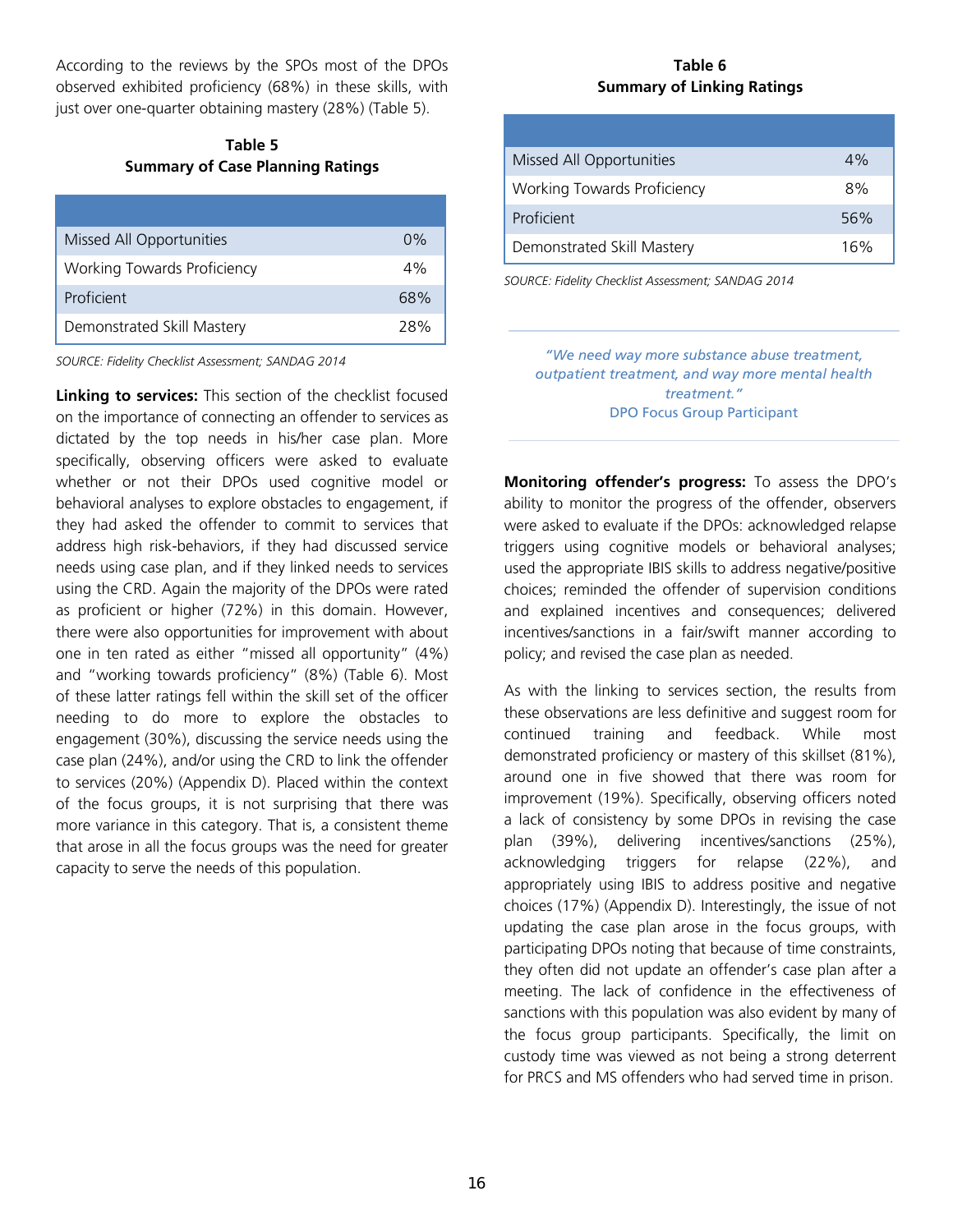**Table 7 Summary of Monitoring Ratings**

| Missed All Opportunities           | 4%  |
|------------------------------------|-----|
| <b>Working Towards Proficiency</b> | 12% |
| Proficient                         | 40% |
| Demonstrates Skill Mastery         | 32% |

*SOURCE: Fidelity Checklist Assessment; SANDAG 2014* 

**Follow-up skills:** The final category of measuring the DPOs' engagement skills was the broad category of follow-up skills. These skills included appropriate follow-up with treatment agencies, thanking the offender for his/her efforts to work on their case plans, empowering the offender to continue making progress, and setting up the next time for contact. DPOs exhibited a strong command of these skills, as measured by nearly nine out of ten (88%) rated as proficient or higher as a whole (Table 8). However, when examined by individual skill, around onequarter (23% to 29%) were rated as less than proficient in collaborating with the treatment provider, acknowledging the offender's progress toward his/her goals, and/or obtaining additional resources for the offender (Appendix D). Besides acknowledging the offender, which is an internal issue, the skills involving resources and treatment providers raise the question as to where the problem lies – whether with the DPOs' efforts or with the treatment provider and/or lack of resources available in the community. Given the high needs of this population, shortcomings in the area of working with outside providers or obtaining additional resources suggest a need for further investigation on the part of Probation and stakeholders to address the gap.

# **Table 8 Summary of Follow-up Ratings**

| Missed All Opportunities           | $0\%$ |
|------------------------------------|-------|
| <b>Working Towards Proficiency</b> | 4%    |
| Proficient                         | 52%   |
| Demonstrates Skill Mastery         | 36%   |

*SOURCE: Fidelity Checklist Assessment; SANDAG 2014* 

Examined as a whole, the outcomes of the fidelity checklists indicate that DPOs are integrating IBIS into their supervision of the PRCS and MS offenders. The strongest application of these skills was evident in the communication, case planning, and monitoring. The linking and follow-up skill domains introduced the issue of

having to rely on outside entities to reach a high rating. This challenge could have contributed to the larger percentage of ratings falling in the "working towards" and "missed opportunities" range, as the command of these skills requires collaboration and resources beyond the department. When viewed with the findings from the focus group, in which DPOs consistently expressed frustration with the lack of appropriate resources, this challenge emerges as a barrier to fully implementing EBP to fidelity. Finally, the monitoring skills indicate a need for both additional oversight and feedback on the nuances that each individual brings to supervision (i.e., recognizing his/her triggers, knowing when and what incentives/sanctions to impose).

# **Project Goal Three: Provide Access to Appropriate Intervention Services.**

To assess how well Probation was accomplishing this goal within the PRO Division, the following research question was addressed:

1. Did the PRCS and MS populations perceive their DPOs as responsive to their risks and needs?

A two prong approach was taken to address these research questions, including garnering feedback from individuals who had been supervised in the PRO unit through surveys, and also hearing from the DPOs about their experiences implementing the supervision model with PRCS and MS offenders through focus groups.

# **Did the PRCS and MS populations perceive their DPOs as responsive to their risks and needs?**

To gather information from the offenders themselves, efforts were made to contact all individuals who had been supervised in the PRO Division for at least 12 months and were scheduled to complete their probationary term no later than September 30, 2014. With location information provided by the Probation Department, SANDAG compiled a list of 241 PRCS and MS offenders and sent them a survey comprised of a modified version of the DRI-R. A total of 33 individuals<sup>7</sup> responded to the survey. While the sample is one of convenience and not representative of the entire PRCS and MS population, the results do provide insights to the experiences of some of the high-risk offenders.

<sup>7</sup> Refer to the methodology section for the reasons for the low response rate.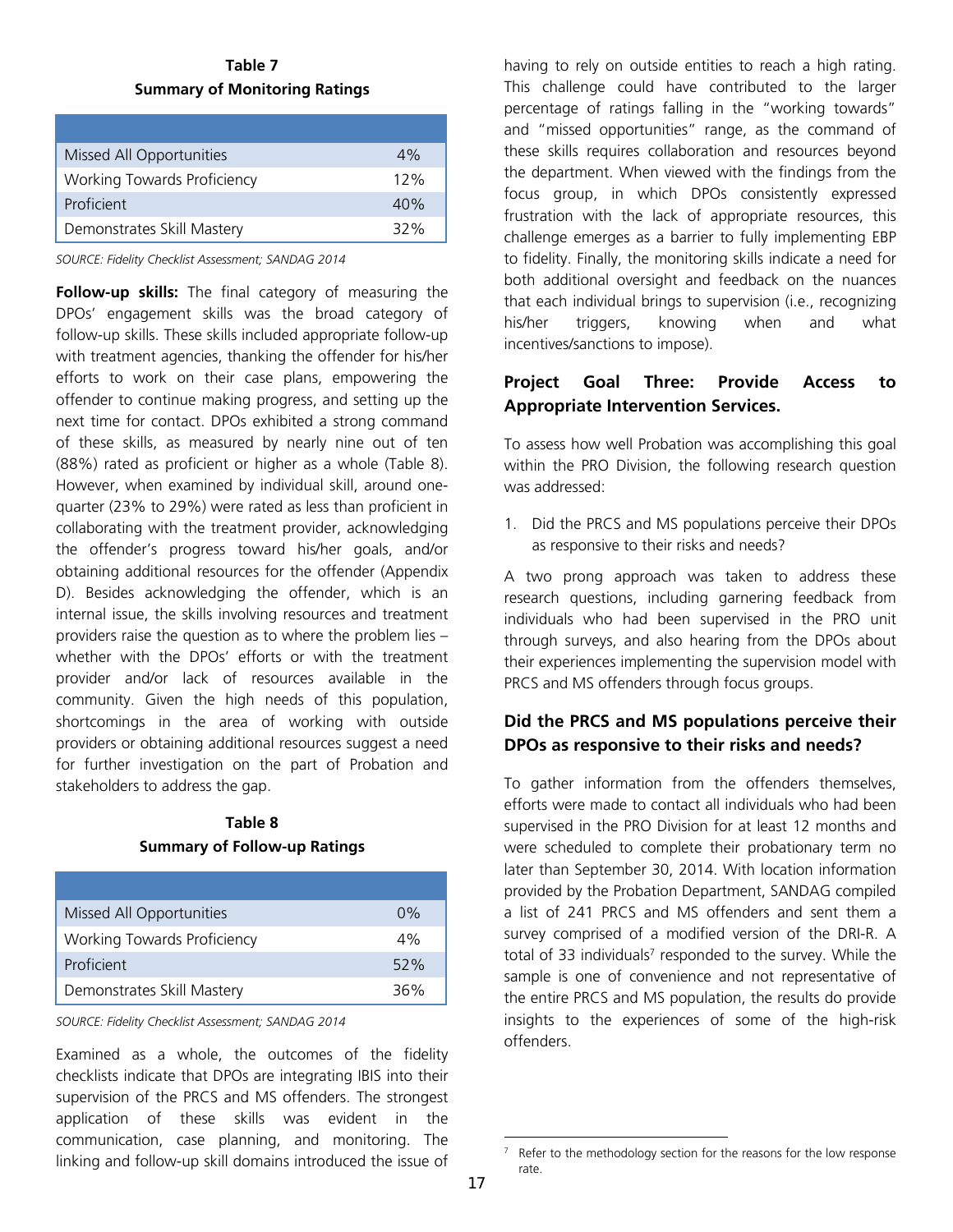*"Probation is different because they're quick to jump on things. They deal with issues of addiction at hand and that's a good thing. Parole--they want to get you out. Parole works with convicts in prison and knows their demeanor. They don't do a lot to address the issue."*  Interviewee

The majority of the survey respondents were male (79%) and 40.6 years old on average (SD=10.5). Of the 32 respondents who reported their race/ethnicity, 44 percent identified as White, 16 percent Hispanic, 31 percent Black, 3 percent Asian, and 6 percent some other race/ethnicity. Respondents indicated that they were supervised at one of the five San Diego County Probation offices: Ohio Street (22%); East County (22%); Vista (22%); South Bay (19%); and Hall of Justice (HOJ) (16%) (not shown).

As noted in the methodology section, the DRI-R is a validated assessment to capture the dimension of the dual role that occurs within the supervision model between DPO and offender. These dimensions include trust, caring and fairness, and authoritative style. The latter is unique to dual-roles because of the authority the DPO has over the offender and how that can negatively impact the bond that is built through the other dimensions of caring and trust. The ideal relationship would be to balance the authoritative role in a manner that sets clear expectations and validates the offender's needs and input in their own "treatment".

A review of the responses indicates that the DPOs associated with the 33 individuals who responded to the survey were successful at balancing their authoritative role with the offender, with more than eight out of ten respondents disagreeing with statements on the negative impacts associated with an authoritative approach (85% to 97%) (Table 9). These perspectives mirror the results of the "communication skills" on the fidelity checklist, where the DPO's implementation of IBIS skills was rated strongly.

### **Table 9 DRI-R Authoritative Domains**

| <b>Authoritative</b><br>Style*                                    | <b>Sometimes</b> | <b>Never</b> | <b>Total</b><br><b>Positive</b> |
|-------------------------------------------------------------------|------------------|--------------|---------------------------------|
| Talks down to me                                                  | 15%              | 82%          | 97%                             |
| Puts me down<br>when I've done<br>something wrong                 | 13%              | 72%          | 85%                             |
| <b>Makes</b><br>unreasonable<br>demands of me                     | 9%               | 76%          | 85%                             |
| Is looking to<br>punish me                                        | 9%               | 76%          | 85%                             |
| Expects me to do<br>all the work alone<br>and provides no<br>help | 21%              | 55%          | 76%                             |
| <b>TOTAL</b>                                                      |                  | 32-33        |                                 |

*NOTE: \*The survey disperses negative questions throughout to minimize potential influence of response bias. SOURCE: Offender Survey; SANDAG 2014* 

Unlike therapeutic relationships that do not have a punitive element, a sense of fairness (e.g. clear expectations), as well as caring, has been noted as essential to establish a bond between the DPO and offender. Within this domain, the responses that most offenders were in agreement with were related to being treated fairly and being provided positive feedback (82% to 85%). Around three-quarters felt they were heard and understood by their DPO (72% to 78%), with the fewest feeling that the DPO was "warm and friendly" (60%). Interestingly, one of the skill areas needing improvement on the fidelity checklist was for officers to acknowledge or thank the offender for their efforts (33% rated as "missed" or "working toward proficiency").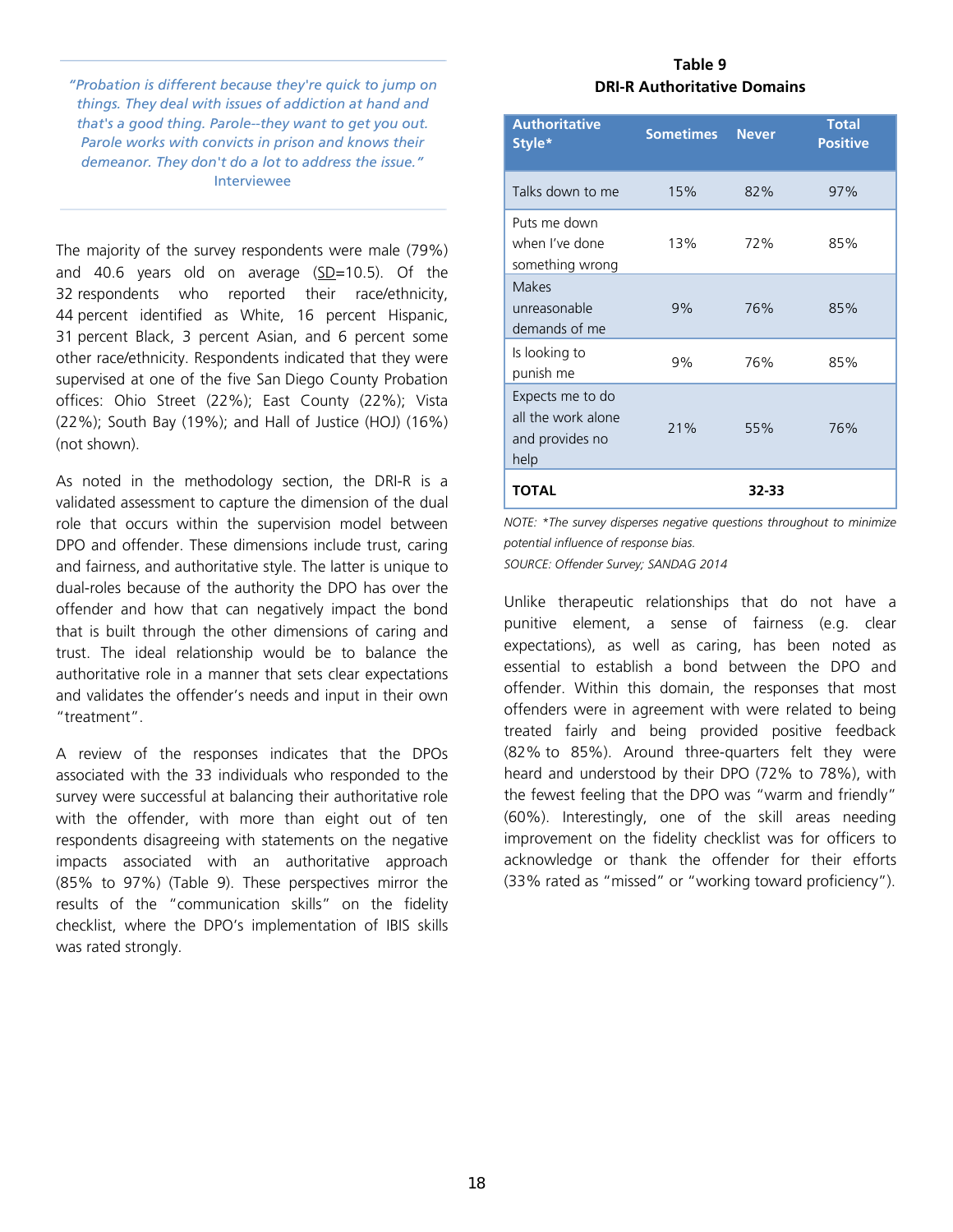# **Table 10 DRI-R Fairness and Caring Domain**

| <b>Fairness and</b><br><b>Caring</b>                      | <b>Very</b><br><b>Often</b> | <b>Always</b> | <b>Total</b><br><b>Positive</b> |
|-----------------------------------------------------------|-----------------------------|---------------|---------------------------------|
| Treats me fairly                                          | 18%                         | 67%           | 85%                             |
| Encourages me to<br>work together                         | 24%                         | 61%           | 85%                             |
| Explains what I'm<br>supposed to do and<br>why            | 30%                         | 58%           | 88%                             |
| Praises me for doing<br>well                              | 27%                         | 55%           | 82%                             |
| Seems devoted to<br>helping me<br>overcome my<br>problems | 30%                         | 52%           | 82%                             |
| Cares about me as a<br>person                             | 42%                         | 39%           | 81%                             |
| Takes time to<br>understand me                            | 34%                         | 44%           | 78%                             |
| Talks with me before<br>I do anything drastic             | 24%                         | 52%           | 76%                             |
| Talks with me and<br>listens                              | 24%                         | 48%           | 72%                             |
| Is warm and friendly                                      | 12%                         | 48%           | 60%                             |
| <b>Total</b>                                              |                             | 32-33         |                                 |

*SOURCE: Offender Survey; SANDAG 2014* 

Of the three relationship domains, the trust domain garnered the fewest positive responses. While around three-quarters thought the PO trusted them (72% to 78%), only about two-thirds felt safe or trusted the PO to be honest with them (63% to 69%) (Table 11). This difference is not surprising given the lengthy and varied experiences these offenders have had with law enforcement and the high percentage who have trauma in their backgrounds – both factors that have been shown to impact trust.<sup>8</sup>

# **Table 11 DRI-R Trust Domain**

| <b>Trust</b>                                   | <b>Very</b><br><b>Often</b> | <b>Always</b> | <b>Total</b><br><b>Positive</b> |
|------------------------------------------------|-----------------------------|---------------|---------------------------------|
| Trust me to be honest                          | 34%                         | 44%           | 78%                             |
| Knows s/he can trust<br>me                     | 31%                         | 41%           | 72%                             |
| I can trust my PO                              | 36%                         | 33%           | 69%                             |
| I feel safe enough to be<br>honest with my PO  | 21%                         | 42%           | 63%                             |
| I feel free to discuss<br>things that worry me | 27%                         | 33%           | 60%                             |
| Total                                          |                             | 32-33         |                                 |

*SOURCE: Offender Survey; SANDAG 2014* 

Building on the information gleaned from the surveys, more intensive follow-up interviews were done with a convenience sample drawn from those 33 individuals who responded to the survey and agreed to be interviewed. The intention of the interview was to explore how their most recent supervision in the PRO Division compared to any past supervision with either Probation or Parole; what the offender's perspective on some of the supervision components, such as incentive and sanctions, flash incarcerations; and whether the treatment they received met their needs.

Of the 15 individuals who agreed to be interviewed, 80 percent had been on Probation in San Diego County prior to this recent time, and of these 12 individuals, 9 thought their current experience was different from the past. When asked how it was different, the majority (n=6) said it to be a better experience, with most feeling that they had received more support from his/her DPO, and one noting the additional services received. Two individuals felt it was neither better nor worse than prior supervision, and one individual felt his experience with this DPO was worse because he did not feel his DPO was honest.

Given the high-risk nature of these offenders, it was not surprising that two-thirds (n=10) had previously been on Parole. When asked to compare their most recent supervision in the PRO Division to their Parole experience, the most common perspective was that Probation was stricter than Parole. Four out of the ten noted that s/he had to be more accountable to Probation, whereas Parole was viewed as lenient and required fewer meetings. This sentiment was also echoed in the focus group with a few DPOs noting that they heard from individuals on their

<sup>8</sup> Gobin, R. & Freyd, J. (2013). The Impact of Betrayal Trauma on the Tendency to Trust. American Psychological Association dx.doi.org/10.1037/a0032452.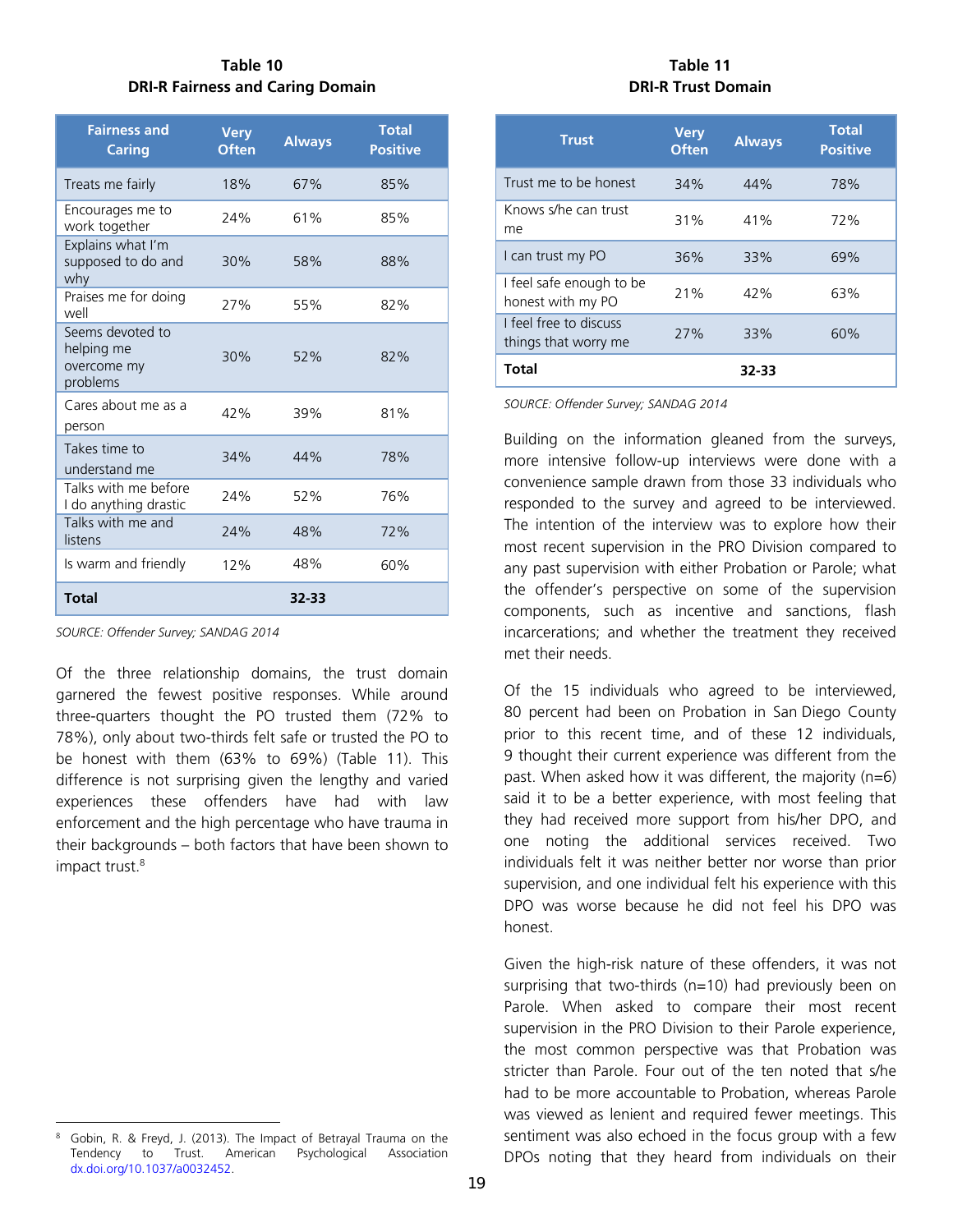caseload that Parole would let them smoke marijuana and were not as involved.

#### *"It was better this time. The officer was not as cynical. He treated me as a human being."*  Interviewee

Two other respondents noted how Probation was more likely to want to help, and one felt that he received more resources from Probation. Three other individuals were neutral, citing no differences between the two agencies (Figure 1).







*SOURCE: Offender Follow-up Interview; SANDAG 2014* 

Part of San Diego County Probation's application of EBP is to prioritize the top three needs of offenders with the understanding that addressing the needs will support the offender in remaining crime-free. One means of assessing how Probation is implementing its model was to ask offenders what their top needs were, if they received services to address them, and how well the services met their needs. The two top needs selected from a predefined list were drug/alcohol treatment (73%) and employment assistance (73%), followed by mental health treatment (47%) and education (13%) (Figure 2). Two respondents listed other needs, including assistance with transportation and obtaining a social security card (not shown).

**Figure 2 Needs of Interviewees** 



#### **TOTAL =15**

#### *SOURCE: Offender Follow-up Interview; SANDAG 2014*

When ask if they received the needed services, all (100% each) of those expressing a desire for AOD or mental health support received it, with most feeling that the service did a good job meeting their needs (73% and 86%, respectively). Just around two-thirds of respondents who wanted assistance with employment (64%) or housing (60%) reported receiving it. Of those that did receive it, only one-third (33%) found the housing support helpful and 71 percent were pleased with the employment services (Table12).

# **Table 12 Percent of Interviewees Who Received Needed Services and How Well They Met Their Needs**

|                      | <b>Received the</b><br><b>Service</b> | <b>Met Need Very Well</b><br>or Well |
|----------------------|---------------------------------------|--------------------------------------|
| <b>AOD Treatment</b> | 100%                                  | 73%                                  |
| Employment           | 64%                                   | 71%                                  |
| Mental Health        | 100%                                  | 86%                                  |
| Housing              | 60%                                   | 33%                                  |
| Other                | 50%                                   | 100%                                 |
| <b>TOTAL</b>         | $2 - 11$                              | $1 - 11$                             |

*SOURCE: Offender Follow-up Interview; SANDAG 2014* 

Because of the role incentives and sanctions play in managing the offender's behavior, interviewees were asked to reflect on any consequences they may have experienced while under supervision. Two-thirds (67%), or 10 of the 15 respondents, reported violating conditions of community supervision while in the PRO unit, of which all said they received a sanction. The most common type of sanction (80%) was custody time (e.g., flash incarceration), two individuals were referred to drug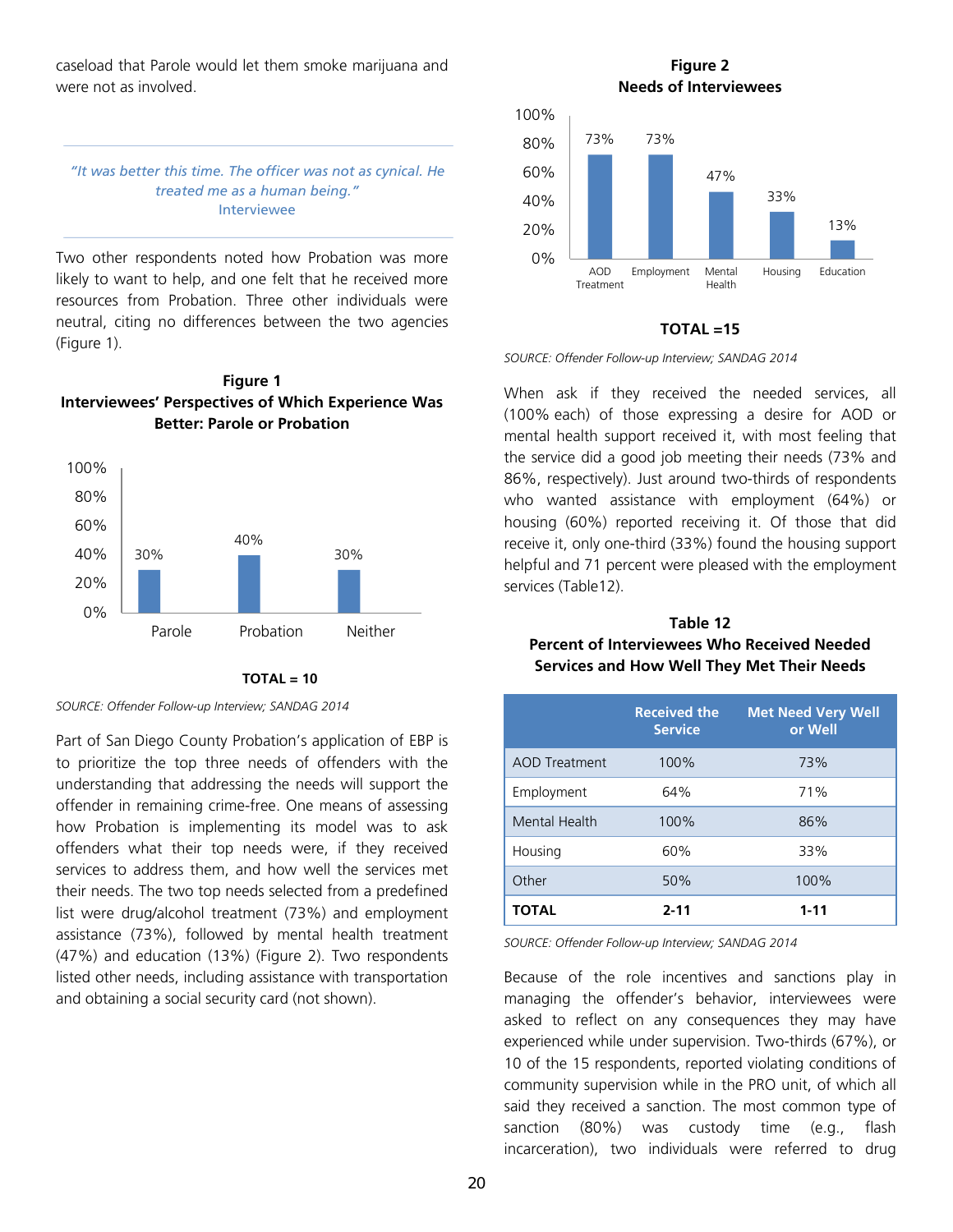treatment, one to a mental health facility, and one had probation revoked, while another was ordered to write an essay about the effects of using marijuana. Nine out of the ten respondents thought the responses were effective in changing their behavior. In addition, most of the respondents (80%) didn't feel there was anything probation could have done differently to prevent them from violating.

*"The short time in jail lets you get back on track and you are able to address the addiction. If you are gone for a long time it is harder to do that."* Interviewee

In addition to the broader questions about sanctions, respondents were also asked if they received a flash incarceration. All of the individuals interviewed who had received a sanction reported affirmatively. However, while eight out of ten (80%) noted that receiving sanctions was helpful, only 60 percent thought that the flash incarceration was helpful in motivating them not to violate (not shown).

*"They don't put you down. It's a respect thing. They would smile and it would help."*  Interviewee

On the opposite end of the motivational spectrum is the use of positive reinforcement by offering rewards or incentives for good behavior. Sixty percent (60%) of respondents reported being given a reward for following through with their conditions. These rewards came in the forms of positive verbal feedback from a judge and/or DPO and one respondent reported receiving a gift card to McDonalds. All but one of these individuals felt that the rewards worked "very well" or "well" in helping to motivate them to succeed (not shown).

When asked if there was anything else the DPO could have done differently to help them comply with the conditions of community supervision, all but one respondent said "no". The one dissenter would have liked a little more encouragement (not shown).

Prior to ending the interview, the respondents were asked if there was anything else that they wanted to share about their experience under community supervision. Seventythree percent (73%) provided additional comments. Around one-third (36%) were neutral in nature, noting that "if you do what you are supposed to everything goes

well". Two individuals had suggestions for improvement that included more training for the DPO on providing supervision and having one DPO for the duration of supervision (he had 3 different ones). The remaining five comments were positive in nature, praising the DPO and Probation. Examples of these comments included:

- "The experience with Probation was completely outstanding. I even kept in contact with my DPO because he cared about me and how I was doing."
- "The way Probation is structured is good. They deal with the issues at hand."

Although the sample for both the interview and the offender survey excludes any generalizations to the larger population, the feedback received suggests that the components of the supervision model are being experienced by those who provided feedback. If possible in the future, a more robust understanding of the impacts of the model, as experienced by the offender, would come from a more rigorous sampling method.

# **Collaborate among justice partners to improve the criminal justice system.**

More so than ever, the State's public safety realignment has required justice partners to work in partnership to develop and implement a local plan on how to best accommodate the thousands of individuals returning to local custody and supervision. To better understand how the partners have collaborated with other agencies in the justice system, a brief survey was sent to program partners and key staff in Fall 2014.

1. How have partners and key staff perceived Probation's implementation of EBP within the PRO Division? How do these individuals view the level of collaboration among criminal justice partners in working with the PRO population?

Two samples were surveyed to garner information to address this research question: program partners and key staff. Program partners consisted of members of the Community Corrections Partnership (CCP) Executive Committee, 17 active members of the CCP Steering Committee, and 4 other individuals with an active role in implementation of local realignment strategies. Of the 28 surveys sent to program partners, 19 were returned and included in the analysis (68% response rate). Of these 19 surveys, 4 each were submitted from the District Attorney's (DA) Office, Probation Department, and the Public Defender's Office; 2 each by the Sheriff's Department and Superior Court; and 1 each from the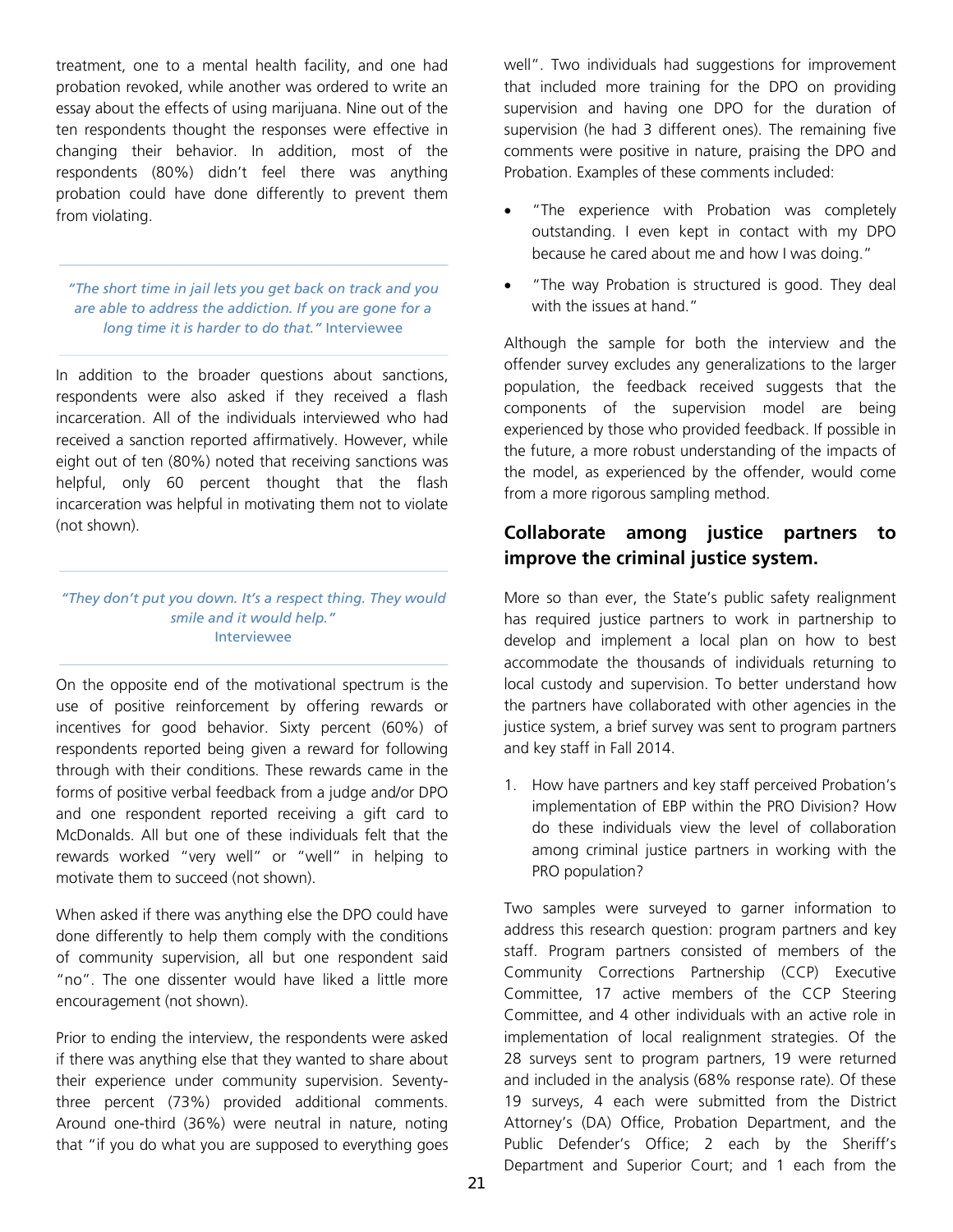Health and Human Services Agency (HHSA), Public Safety Group, and local law enforcement. A total of 39 surveys were electronically distributed to key staff - individuals identified by senior staff at partner agencies as those whose primary responsibilities pertain to working with realigned offenders and who play a key role in helping their agency achieve its mandated goals related to realignment. Twenty-nine (29) key staff completed the survey for a 74 percent response rate. Twelve of the surveys were completed by individuals representing the Sheriff's Department, ten by Probation, four by the DA's Office, two by HHSA, and one by the Public Defender (not shown).

#### **Level of Collaboration**

*Two-thirds of key staff strongly agree partners collaborate better now, compared to before realignment.* 

#### **Collaboration**

To better understand how program partners and key staff viewed how their agencies collaborated with one another, a series of questions were posed to both samples regarding how well they worked together before and after realignment. Overall, the majority of program partners expressed some level of agreement ("strongly agree" or "somewhat agree") with positive statements regarding how well the entities collaborated and communicated, with around three-quarters or more noting they communicate and collaborate better now than when AB 109 began (94%), are committed to collaborating on AB 109 efforts (78%), and have a history of working well together (76%) (Table 13). In addition, 61 percent each felt the partners are committed to implementing best practices and to having open and honest dialogue. However, only around a third or less (17% to 38%) gave these five statements the highest level of agreement and none of the respondents "strongly agreed" with the statement that partners are willing to compromise. Coupled with the level of agreement with the two negative statements that partners don't collaborate or communicate well with one another (44% and 39%, respectively), these findings suggest that while there is much to be proud of, there are also opportunities to further strengthen these existing relationships. When offered the opportunity to share any comments they had regarding how they rated the level of collaboration and communication, three program partners did, with one noting that at times, individual agencies' agendas seem to permeate the conversation; one that information does not

flow consistently to partners and some entities receive more than others; and one that a specific entity regularly makes unexpected requests to the others that made the respondent question that agency's level of collaboration and understanding of the system and gave the perception that the other entities are there to serve that agency rather than work collaboratively toward common goals (not shown).

## **Table 13 Program Partners' Views on How Well Partners Communicate and Collaborate**

|                                                                        | <b>Strongly</b><br><b>Agree</b> | <b>Somewhat</b><br><b>Agree</b> | <b>Strongly</b><br>or<br><b>Somewhat</b><br><b>Agree</b> |
|------------------------------------------------------------------------|---------------------------------|---------------------------------|----------------------------------------------------------|
| <b>POSITIVE</b><br><b>STATEMENTS</b>                                   |                                 |                                 |                                                          |
| Communicate and<br>collaborate better<br>now than when AB<br>109 began | 38%                             | 56%                             | 94%                                                      |
| Are committed to<br>collaborating on AB<br>109 efforts                 | 33%                             | 44%                             | 78%                                                      |
| Have a history of<br>working well together                             | 41%                             | 35%                             | 76%                                                      |
| Are committed to<br>implementing best<br>practices                     | 33%                             | 28%                             | 61%                                                      |
| Are committed to<br>open and honest<br>dialogue                        | 17%                             | 44%                             | 61%                                                      |
| Are willing to<br>compromise                                           | 0%                              | 53%                             | 53%                                                      |
| <b>NEGATIVE</b><br><b>STATEMENTS</b>                                   |                                 |                                 |                                                          |
| Don't collaborate well<br>with one another                             | 11%                             | 33%                             | 44%                                                      |
| Don't communicate<br>well with one another                             | 17%                             | 22%                             | 39%                                                      |
| <b>TOTAL</b>                                                           |                                 | $16 - 18$                       |                                                          |

*NOTE: Cases with missing information or "no opinion" not presented. SOURCE: AB 109 Program Partner Survey, 2014* 

Key staff were asked to rate their level of agreement with the same list of questions regarding partner agencies (using the same four-point scale). As Table 14 shows, key staff had generally more optimistic views on the level of collaboration and communication between partners than the program partners had. For example, 93 percent of key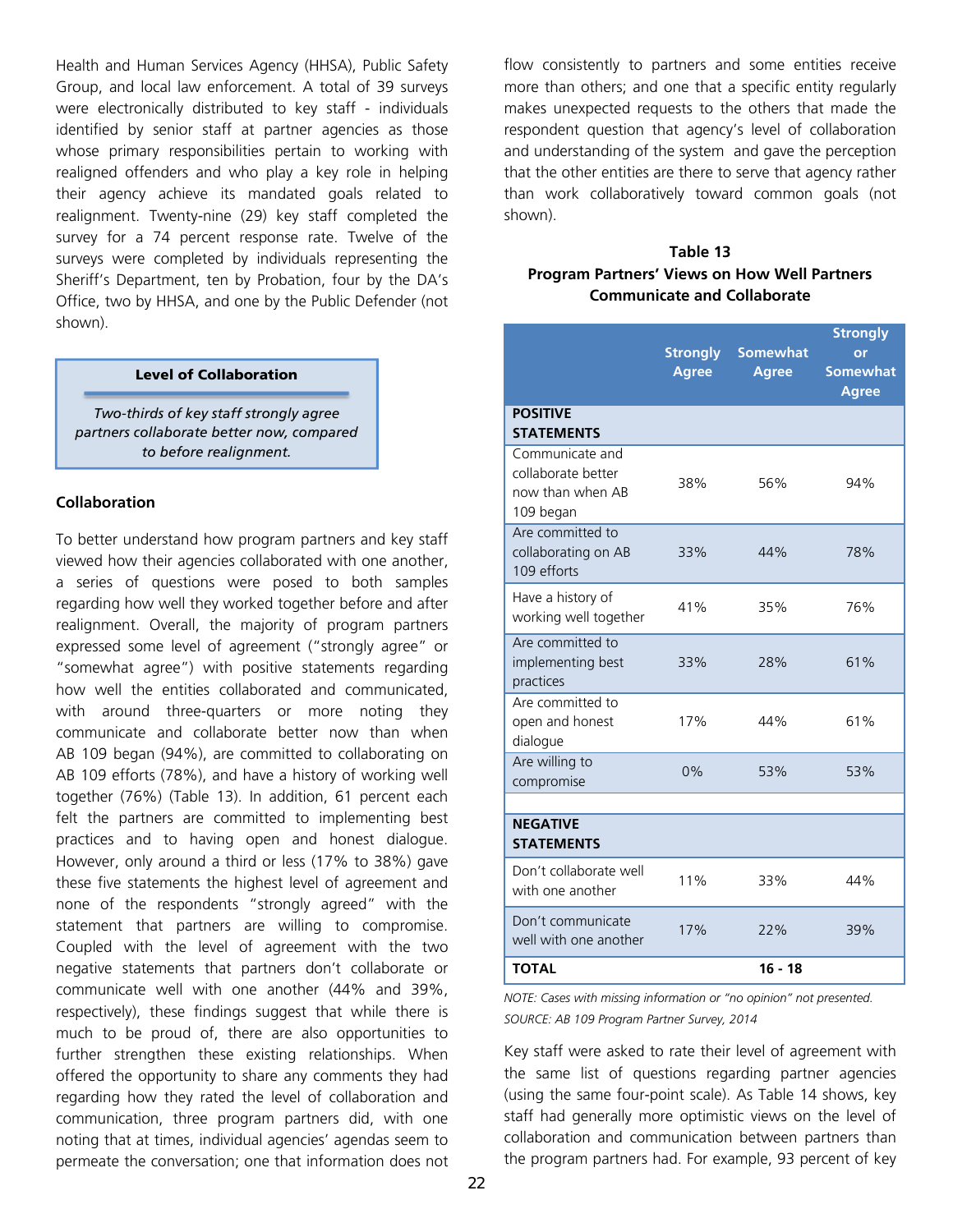staff felt partners were committed to collaboration and open and honest dialogue, compared to 78 percent and 61 percent of program partners. When asked to describe the reason for their ratings, a variety of responses were offered, including the challenge of having different agencies with different missions collaborating; different personalities between different individuals; that sometimes an action is described as realignment-focused but actually is not; and that more communication would be helpful (not shown).

#### **Table 14 Key Staff's Views on the Level of Collaboration and Communication Between Partners**

|                                                                        | <b>Strongly</b><br><b>Agree</b> | <b>Somewhat</b><br><b>Agree</b> | <b>Strongly or</b><br><b>Somewhat</b><br><b>Agree</b> |
|------------------------------------------------------------------------|---------------------------------|---------------------------------|-------------------------------------------------------|
| <b>POSITIVE</b><br><b>STATEMENTS</b>                                   |                                 |                                 |                                                       |
| Communicate and<br>collaborate better<br>now than when<br>AB 109 began | 63%                             | 33%                             | 96%                                                   |
| Are committed to<br>collaborating on<br>AB 109 efforts                 | 54%                             | 43%                             | 96%                                                   |
| Are committed to<br>open and honest<br>dialogue                        | 38%                             | 55%                             | 93%                                                   |
| Have a history of<br>working well<br>together                          | 39%                             | 54%                             | 93%                                                   |
| Are committed to<br>implementing best<br>practices                     | 48%                             | 38%                             | 86%                                                   |
| Are willing to<br>compromise                                           | 22%                             | 56%                             | 78%                                                   |
| <b>NEGATIVE</b><br><b>STATEMENTS</b>                                   |                                 |                                 |                                                       |
| Don't collaborate<br>well with one<br>another                          | 0%                              | 24%                             | 24%                                                   |
| Don't communicate<br>well with one<br>another                          | 0%                              | 24%                             | 24%                                                   |
| <b>TOTAL</b>                                                           |                                 | $24 - 29$                       |                                                       |

*NOTE: Cases with missing information or "no opinion" not presented. SOURCE: AB 109 Program Partner Survey, 2014* 

### **Program Components**

While numerous strategies and efforts have been implemented and/or modified since AB 109 went into effect, of interest for this project were the EBP-based specific components. To better understand how well program partners and key staff think Probation has done on these efforts, a list of program components was provided and respondents were asked to rate how well these were implemented/modified on a four-point scale, where one was "very well" and four was "not well at all". As Table 15 shows, 100 percent of program partners said that the Community Transition Center (CTC) had been implemented well to some degree, with nine in ten saying it had been implemented "very well". Closely following were other areas rated positively by two-thirds or more of program partners, including data sharing (83%), the revocation process (76%), the Community Resource Directory (CRD) (69%), pre-sentence screening (69%), and appropriate caseload size (65%). The areas that could possibly benefit from additional attention, from the perspective of those surveyed, included incentives and sanctions, assessments, case plan development, and flash incarceration.

| Table 15                                      |
|-----------------------------------------------|
| Program Partners' Views of Program Components |

|                                       | <b>Very</b><br><b>Well</b> | <b>Somewhat</b><br>Well | <b>Very</b><br>or<br><b>Somewhat</b><br>Well |
|---------------------------------------|----------------------------|-------------------------|----------------------------------------------|
| <b>Community Transition</b><br>Center | 89%                        | 11%                     | 100%                                         |
| Community Resource<br>Directory       | 19%                        | 50%                     | 69%                                          |
| Appropriate caseload<br>size          | 6%                         | 59%                     | 65%                                          |
| Services in the<br>community          | 11%                        | 50%                     | 61%                                          |
| Flash incarceration                   | 17%                        | 39%                     | 56%                                          |
| Case plan development                 | 33%                        | 17%                     | 50%                                          |
| Assessments                           | 17%                        | 33%                     | 50%                                          |
| Incentives and sanctions              | 6%                         | 33%                     | 39%                                          |
| <b>TOTAL</b>                          |                            | $12 - 18$               |                                              |

*NOTE: Cases with missing information or "no opinion" not presented. SOURCE: AB 109 Program Partner Survey, 2014*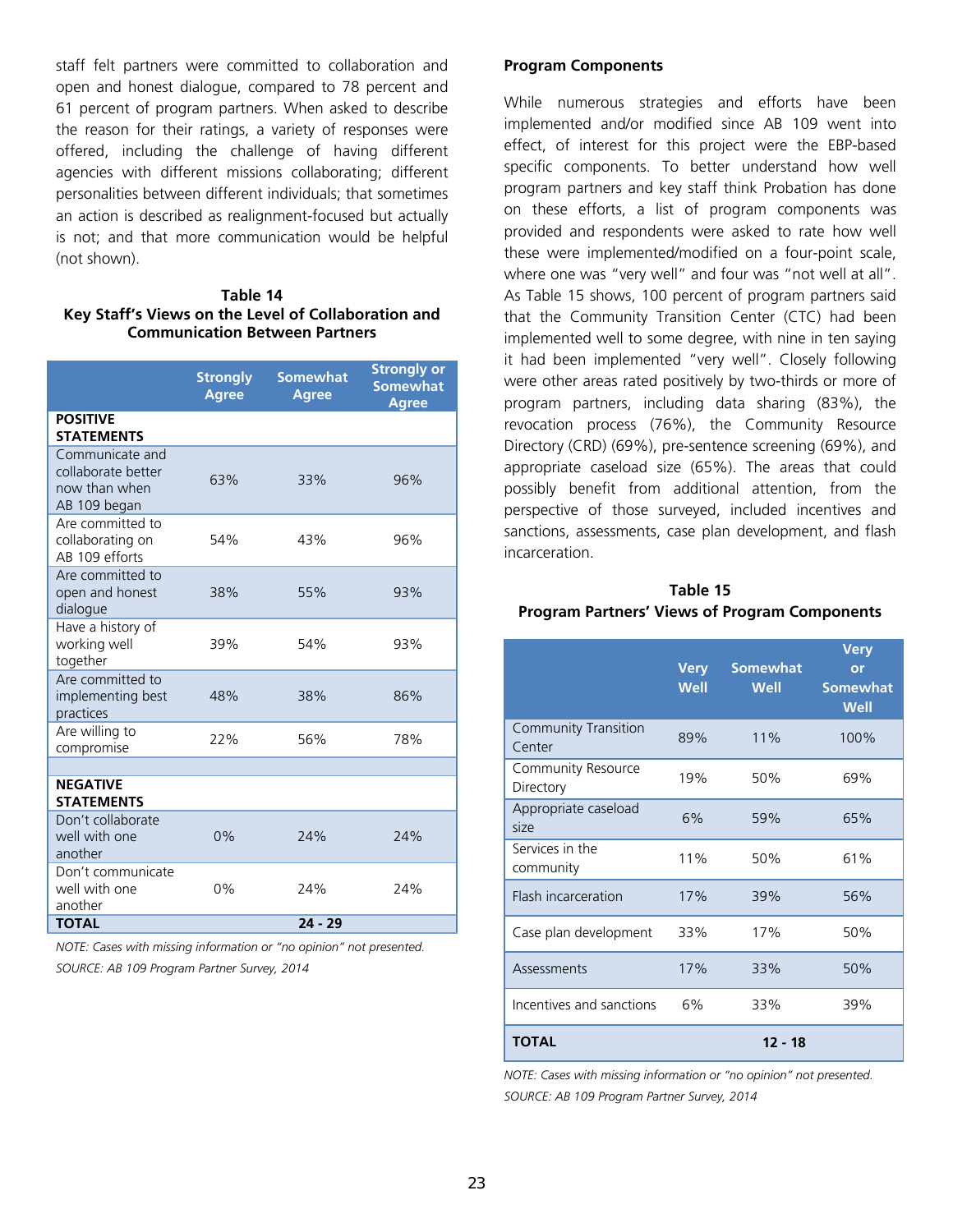As Table 16 shows, key staff also gave the highest ratings to the CTC and MS Court, but key staff was generally more positive, compared to program partners. Some of the greatest differences pertained to case plan development (96% of key staff versus 50% of program partners giving the two highest ratings), assessment (86% versus 50%), custodial alternatives (85% versus 59%), and incentives and sanctions (81% versus 39%). Another difference worth noting was that while 65 percent of program partners gave positive ratings to caseload size, only 58 percent of key staff did.

# **Table 16 Key Staff's Views of Program Components**

|                                       | <b>Very</b><br>Well | <b>Somewhat</b><br>Well | <b>Very</b><br>or<br><b>Somewhat</b><br>Well |
|---------------------------------------|---------------------|-------------------------|----------------------------------------------|
| Community<br><b>Transition Center</b> | 78%                 | 22%                     | 100%                                         |
| Case plan<br>development              | 33%                 | 63%                     | 96%                                          |
| Assessments                           | 32%                 | 54%                     | 86%                                          |
| Incentives and<br>sanctions           | 19%                 | 63%                     | 81%                                          |
| Community Resource<br>Directory       | 24%                 | 56%                     | 80%                                          |
| Services in the<br>community          | 21%                 | 54%                     | 75%                                          |
| <b>Flash incarceration</b>            | 27%                 | 41%                     | 68%                                          |
| Appropriate caseload<br>size          | 8%                  | 50%                     | 58%                                          |
| TOTAL                                 |                     | 14 - 28                 |                                              |

*NOTE: Cases with missing information or "no opinion" not presented. SOURCE: AB 109 Key Staff Survey, 2014* 

# **SUMMARY**

As the agency responsible for community supervision of MS and PRCS offenders, the San Diego County Probation Department applied for and received a Smart grant to support its implementation of EBP in the PRO Division. Using a mixed-methods design, SANDAG evaluated how effectively and to what extent Probation implemented the goals of the Smart grant. Below is a brief summary of the findings from each data collection effort detailed previously in this report.

Information gathered through focus groups showed that DPOs at all levels felt that they had received the training and possessed the knowledge necessary to implement the EBP components, including IBIS. Of particular note was the perception that the leadership training and ongoing

department trainings formalized the supervision model components and increased the consistent application among officers. According to DPOs, common benefits of utilizing EBP when working with this population include the establishment of a trusting relationship, the use of assessment-based case planning, the incorporation of the offender's input in the case planning process, electronic tracking of the supervision model elements in PCMS, and access to resources through the CRD. Possible areas of improvement, based on the results compiled as part of the evaluation effort, include closer adherence to the prescribed caseload size in order to allow for more time with each offender, additional resources in the community to meet the housing and treatment needs of the population, recognition by leadership that the supervision model elements are not appropriate for all offenders, and improved collaboration among partners.

In addition to gathering information from the Probation staff, SANDAG also conducted an audit of the COMPAS to assess how it was being completed. Findings from the review of a random sample of COMPAS assessments showed that more than eight in ten offenders had a completed COMPAS available. Though most cases had a discrepancy, the average number of discrepancies was 2.6 with that number being lower in assessments completed after 2012, indicating an improvement in the process.

A detailed audit of the case plans of sample cases revealed that 92 percent had a case plan and most contained goals related to highest criminogenic need areas, signifying that the DPOs are utilizing the case plan in their supervision. The review of the case plans provided two areas for further internal review by Probation. The first area included an examination of the ratio of incentives and sanctions provided, as more sanctions were documented than incentives, which is inconsistent with best practices. The second was the lack of time and consistency of DPOs updating the case plan after each meeting with an offender. While these inconsistencies may be the result of lack of documentation, given the core tenets of the supervision model, it appears that further investigation would be helpful.

Completing the quantitative review of the supervision model implementation was the observation and subsequent completion of a fidelity checklist of meetings with offenders. Overall, the DPOs observed were found to be proficient in utilizing IBIS skills, with the strongest application of these skills evident in the communication, case planning and monitoring areas. The linking and follow-up skills had a larger percentage of ratings falling in the "working towards proficiency" and "missed opportunities" range. When viewed with the findings from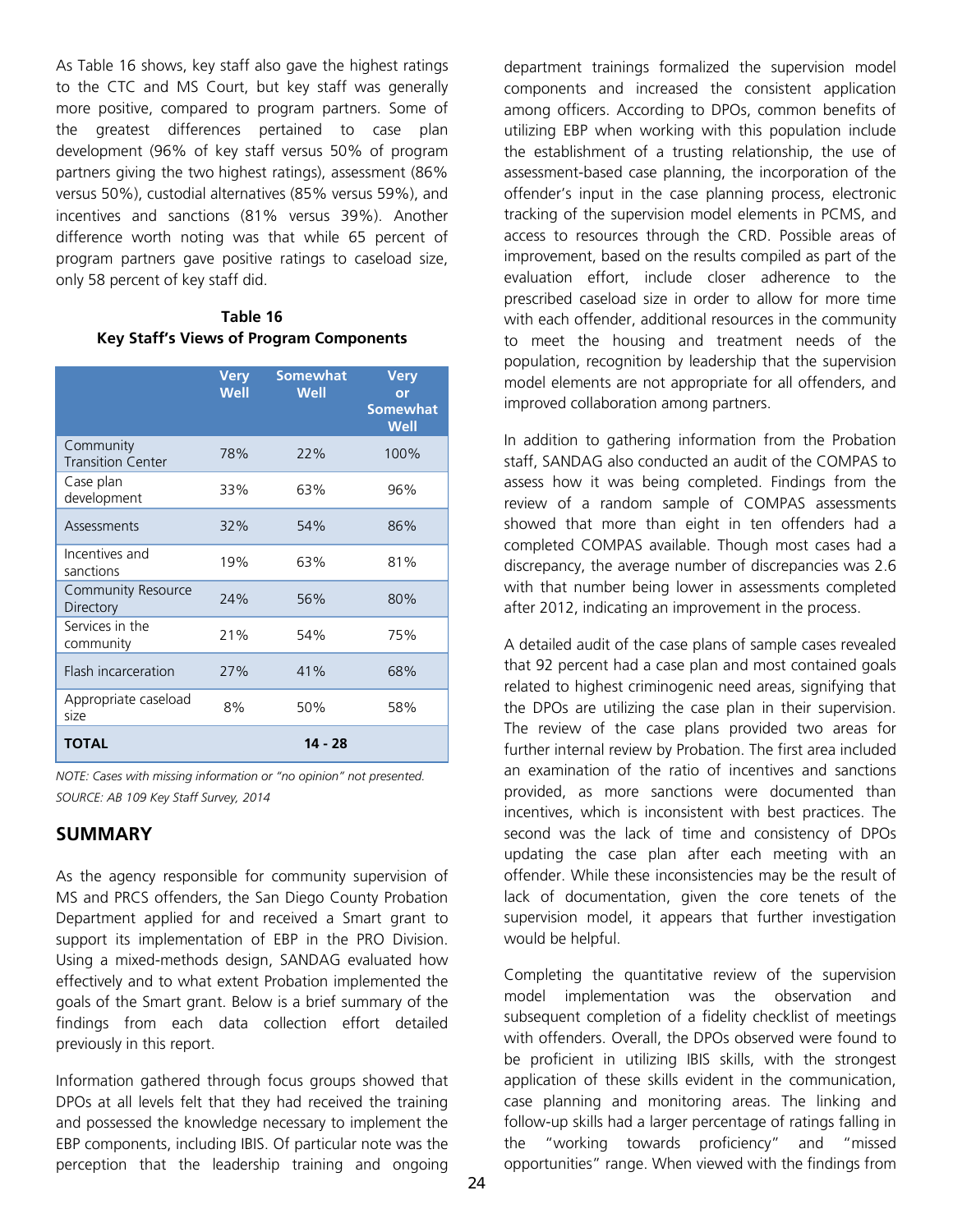the focus groups, in which DPOs consistently expressed frustration with the lack of appropriate resources, this challenge highlights a possible barrier to fully implementing the supervision model to fidelity. Finally, the ratings of monitoring skills indicated a need for both additional oversight and feedback to increase the skill levels within this domain.

Results from a survey sent to partners, both leadership and key staff, about their perceptions of the collaboration among agencies working with the AB 109 population and the implementation of the supervision model showed recognition of progress in all areas. Room for growth, both in collaboration and in some of the components, was also highlighted in the survey results.

Additional analyses were conducted of three practicemodel elements - COMPAS assessment, case planning, and officer-offender engagement – and generated a subset and a summary score indicating that performance in implementing EBP on average was 85 percent indicating the supervision model tools are being utilized as part of probation supervision in the PRO Division. Some areas for improvement are described below.

#### **Recommendations**

- **Adhere to Prescribed PRO Division Caseload Sizes:** Based on the feedback for SPOs and DPOs, as well as information recorded on the fidelity checklist, additional time is needed to fully implement EBP elements as designed. As the MS and PRCS populations were perceived as having a greater level of risk and need, it is essential that DPOs have the time needed to work with them effectively. Feedback from the focus groups suggests that current caseload sizes in the PRO Division are higher than planned, and therefore, a review of caseload assignments to ensure adherence to a lower ratio is recommended.
- **Systemize Regular COMPAS Audits:** While COMPAS assessments appear to be conducted with a high level of reliability, there was variance over time. Because of the importance of this information in case planning and management, Probation is encouraged to perform periodic COMPAS assessment audits to identify common discrepancies so that training and coaching can continue to be tailored to meet DPO needs.
- **Examine How Collaboration and AB 109 Partnerships Can Be Strengthened:** While San Diego County has a lengthy history of collaborating among justice stakeholders and community partners,

feedback from all of the entities involved in managing the realigned population indicated that there was a strong foundation for this work, but still room for further strengthening these bonds. All justice partners are encouraged to work with other members of the CCP to discuss areas for improvement that would support efforts to reach common goals.

- **Examine Options and Expand Services Available to Meet MS PRCS Offenders' Needs:** Data from assessments and feedback from DPOs indicate that the realigned populations have a greater level of risk and need and require more intense interventions. While efforts to contract with appropriate treatment providers have been streamlined with technological advances (i.e., CRD), it is clear that the resources are at capacity. In 2013, Probation hired a Treatment Director in an effort to ensure that services are available to at-risk populations. Probation is encouraged to use this position to work with other stakeholders to explore creative ways to improve currently available services and explore alternative funding sources as necessary.
- **Ensure the Proper Ratio of Incentives and Sanctions Are Being Implemented**: The case plan review showed that a higher proportion of sanctions than incentives were being documented to modify offenders' behaviors. The research has shown that the most effective use of incentives and sanction is to administer a greater ratio of incentives than sanctions (4 to 1). Because not all DPOs may be documenting all the incentives used, it is recommended that there be a close examination of the actual use of incentives and sanctions to determine a more accurate ratio. The goal would be to bring into alignment with best practices of four incentives to every one sanction.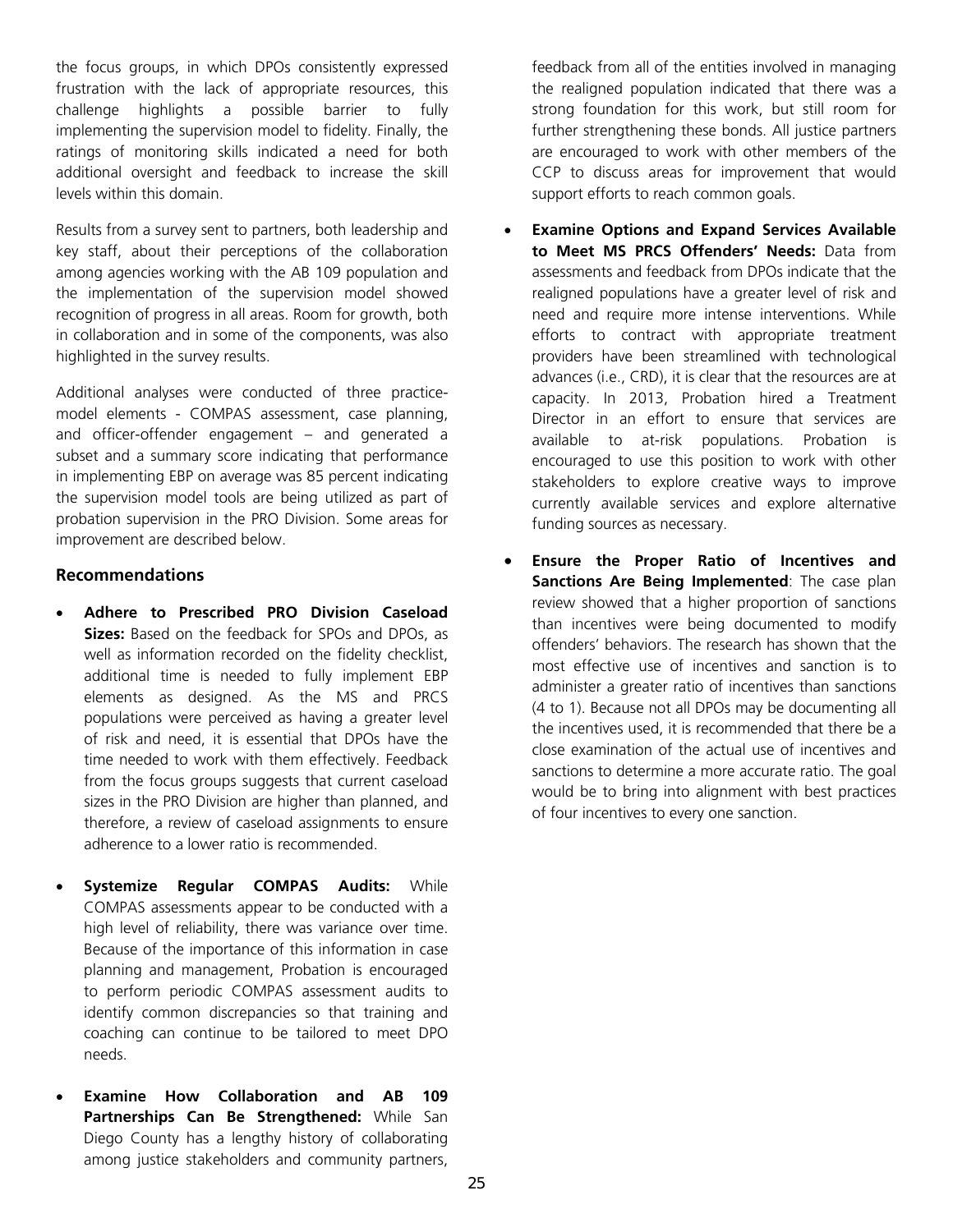Smart Probation: A Study of the San Diego County Probation Department's Application of Evidence-Based Practices

# **APPENDIX A**

# **Smart Score Card**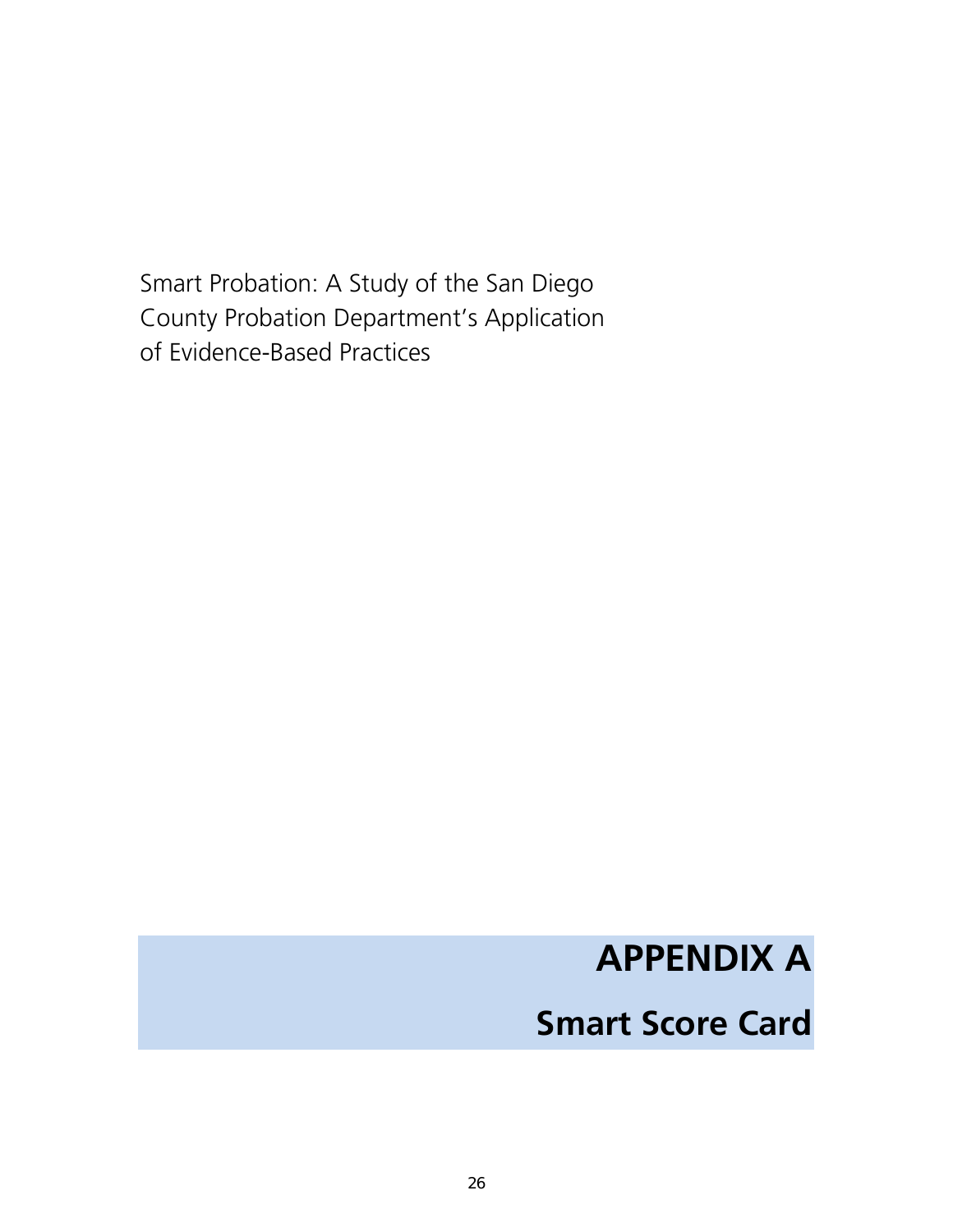# **Appendix A Smart Probation Score Card Practice Elements Indicators and Outcomes**

| <b>Practice Elements</b>                                                                                                                          | <b>Score</b> |
|---------------------------------------------------------------------------------------------------------------------------------------------------|--------------|
| <b>COMPAS Assessment</b>                                                                                                                          |              |
| Percentage of COMPAS assessments completed for PRCS and MS<br>$\bullet$<br>sample cases                                                           | 86%          |
| Case Planning                                                                                                                                     |              |
| Percentage of PRCS and MS populations in the PRO Division with<br>$\bullet$<br>documentation that there is a case plan                            | 92%          |
| Percentage of case plans that identify one or more of the three highest<br>$\bullet$<br>scored assessed needs on the COMPAS for a sample of cases | 92%          |
| PO Engagement with Clients                                                                                                                        |              |
| Average score on Fidelity Checklist <sup>1</sup>                                                                                                  | 87%          |
| Average score on Offender Survey <sup>2</sup>                                                                                                     | 78%          |
| <b>Summary Score</b>                                                                                                                              | 87%          |

*1 The average score presented for the Fidelity Checklist was the percent of IBIS strategies rated as being performed with proficiency or mastery during observed probation officer/offender face-to-face contact.* 

*2 The average score presented for the Offender Survey reflects the percent of positive ratings about their relationship with their probation officer.* 

*NOTES: Score card indicators were determined by SANDAG in collaboration with Probation staff. The original score card indicators included a measure of the portion of the COMPAS assessments coded correctly. Because the*  formulas for computing overall scores for the COMPAS are not public domain and SANDAG cannot determine *how to statistically weight COMPAS questions that measure is not included here. SOURCE: SANDAG, 2014*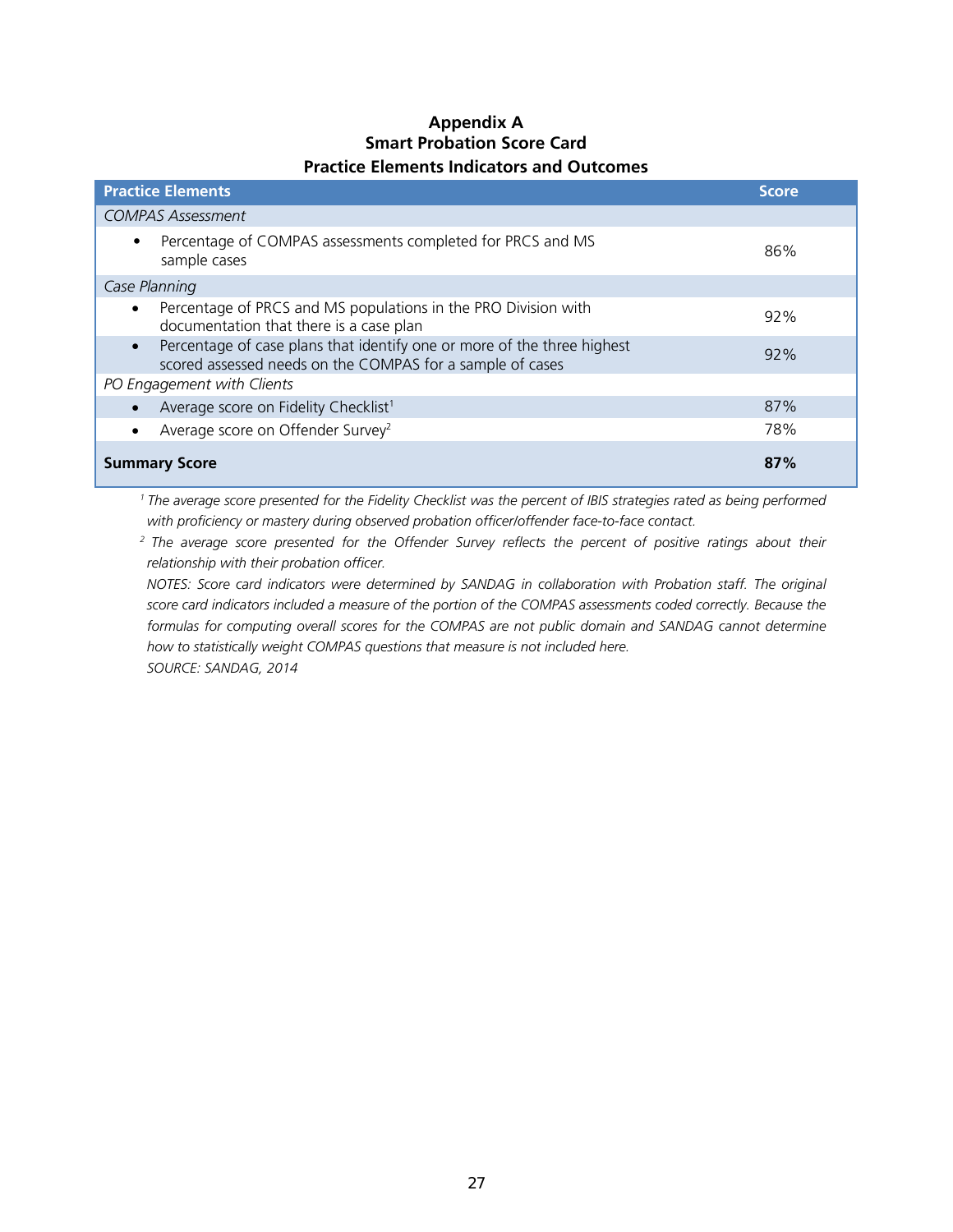Smart Probation: A Study of the San Diego County Probation Department's Application of Evidence-Based Practices

# **APPENDIX B**

# **Supervising Probation Officer Focus Group Summary**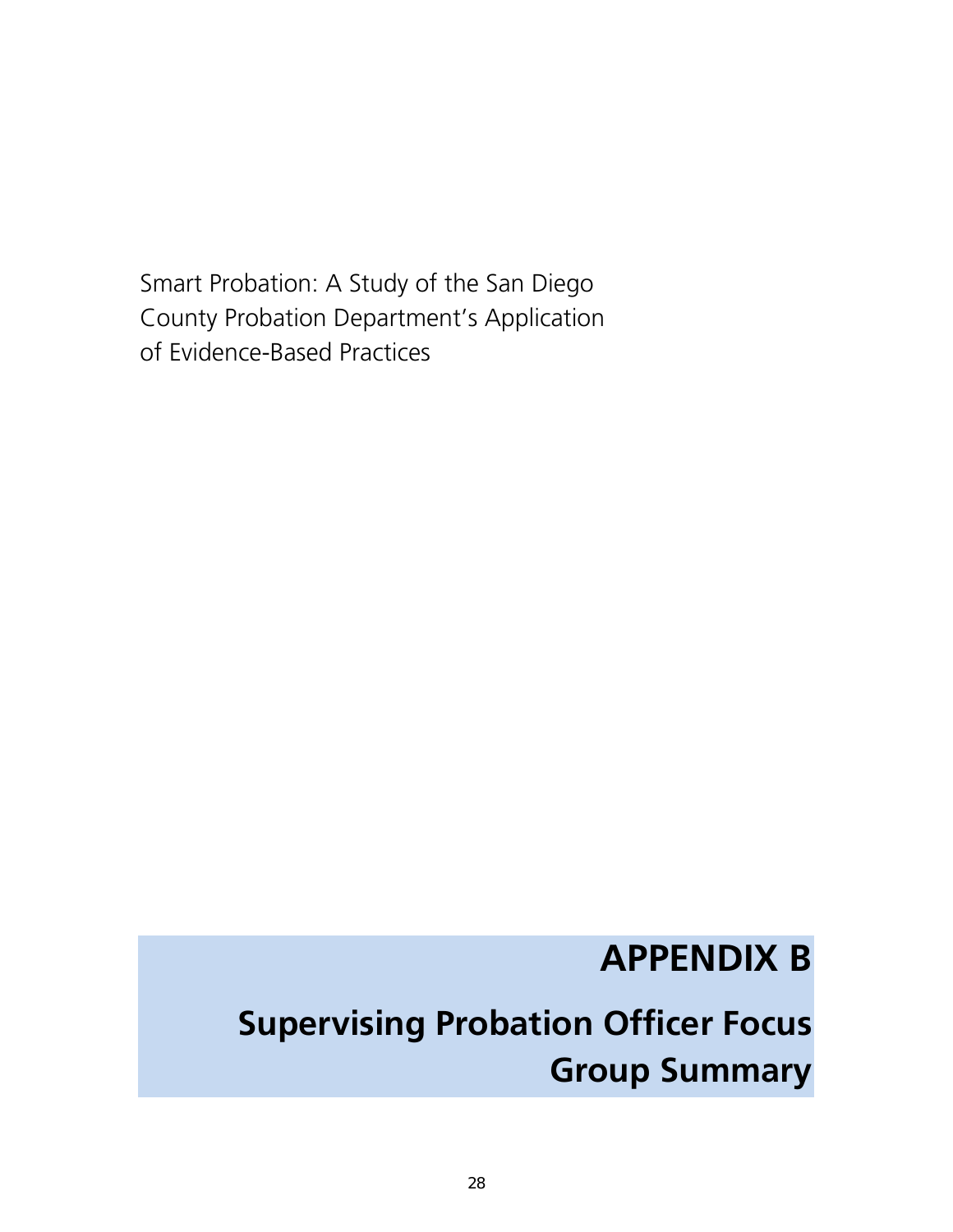# **2014**

# **CSANDAG**

**Applied Research Division June 2014** 

# **EVIDENCE-BASED PRACTICE WITHIN THE POST- RELEASE OFFENDER DIVISION: PROBATION OFFICERS' FOCUS GROUPS**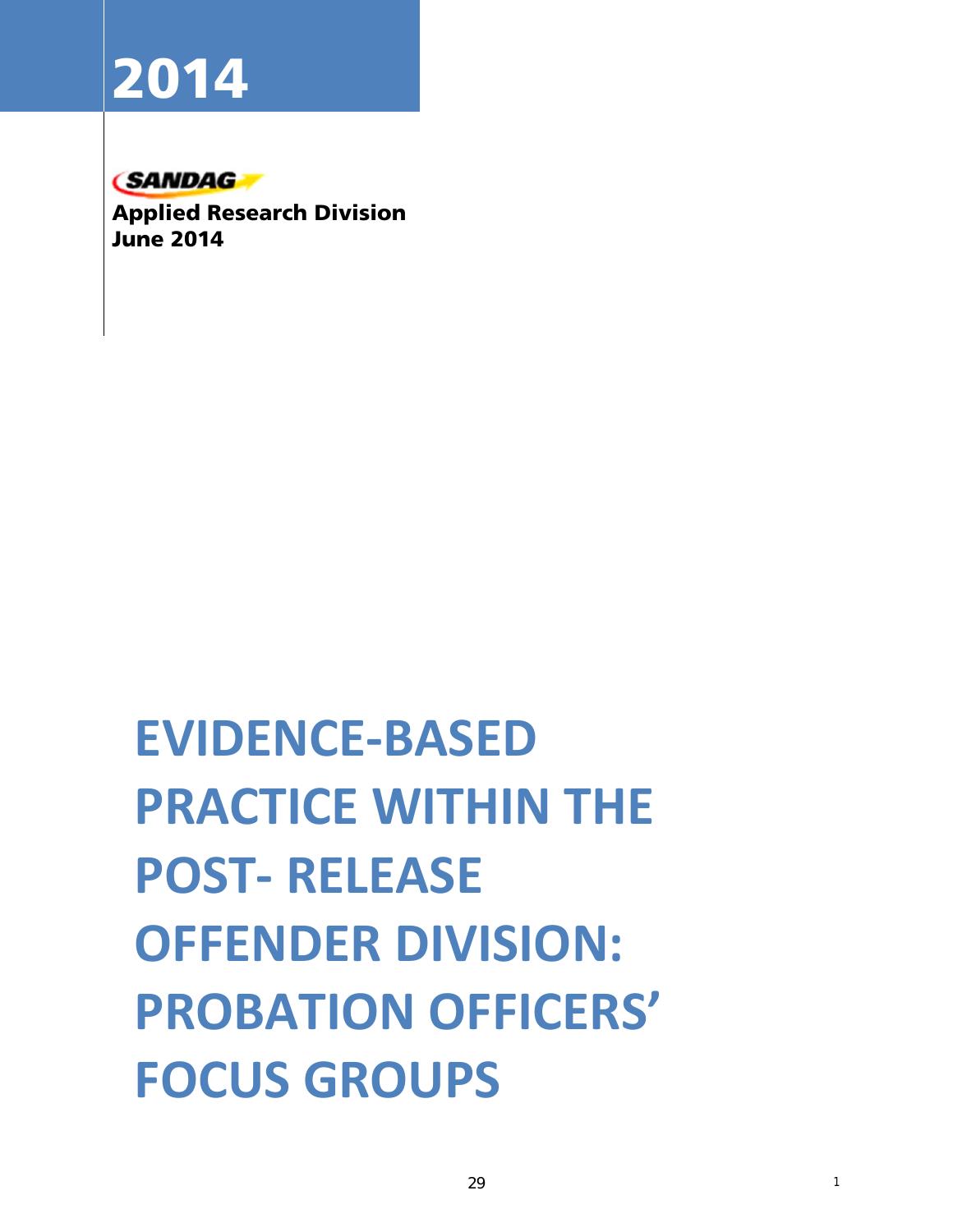# **INTRODUCTION**

In 2012, the San Diego County Probation Department received a federal grant from the Bureau of Justice Assistance (BJA), entitled *SMART Probation: Reducing Prison Populations, Saving Money, and Creating Safer Communities,* to implement evidencebased supervision strategies to improve outcomes for probationers. The San Diego Association of Governments (SANDAG) was contracted to conduct a process and impact evaluation of four primary SMART grant components. The four components are: 1) support EBP leadership capacity in the Post-Release Offender (PRO) Division management team, 2) implement the supervision model, 3) provide access to appropriate intervention services, and 4) collaborate with justice partners to improve the criminal justice system. The Probation Department decided to focus efforts on the recently formed PRO division, which is charged with increased supervision responsibilities of those offenders shifted to local custody and supervision under Assembly Bill (AB) 109. The overall goal of the evaluation is to capture data in a timely, efficient, and effective way that can be shared with Probation to ensure that strategies to implement Evidence-Based Practice (EBP), specifically assessment driven case plans, risk-based supervision, incentives and sanctions, community resource directory (CRD), and Integrated Behavioral Intervention Strategies (IBIS), are developed as planned and result in reduction of recidivism outcomes among Post-Release Community Supervision (PRCS) and Mandatory Supervision (MS) populations supervised by the PRO division.

## **Summary Highlights**

- The Leadership Academy training helped formalize the implementation of EBP by providing a common language and labels of EBP activities.
- EBP has been the standard operating model in probation for several years. Therefore, the training was perceived as mostly a review of for the SPOs and not very helpful.
- **EBP** is viewed as effective for supervising most offenders, except those with severe mental health or criminogenic traits.
- The CRD and the automation of EBP codes in PCMS were viewed as very useful both in quantifying and monitoring EBP application.
- Reported challenges to implementing EBP in the PRO division are:
	- o Lack of resources to address the high needs of the PRCS and MS population (e.g., mental health, substance abuse);
	- o Disconnect between decision makers (i.e., Probation administration and AB 109 partners) and the officers working with the offender on how to best to implement EBP with this population;
	- o Decreased collaborative environment among AB 109 partners

This summary is the result of one of the data collection efforts to address the first research question of SANDAG's evaluation. Specifically, "How did the knowledge and attitudes of Supervising Probation Officers (SPOs) in the PRO division change as a result of completing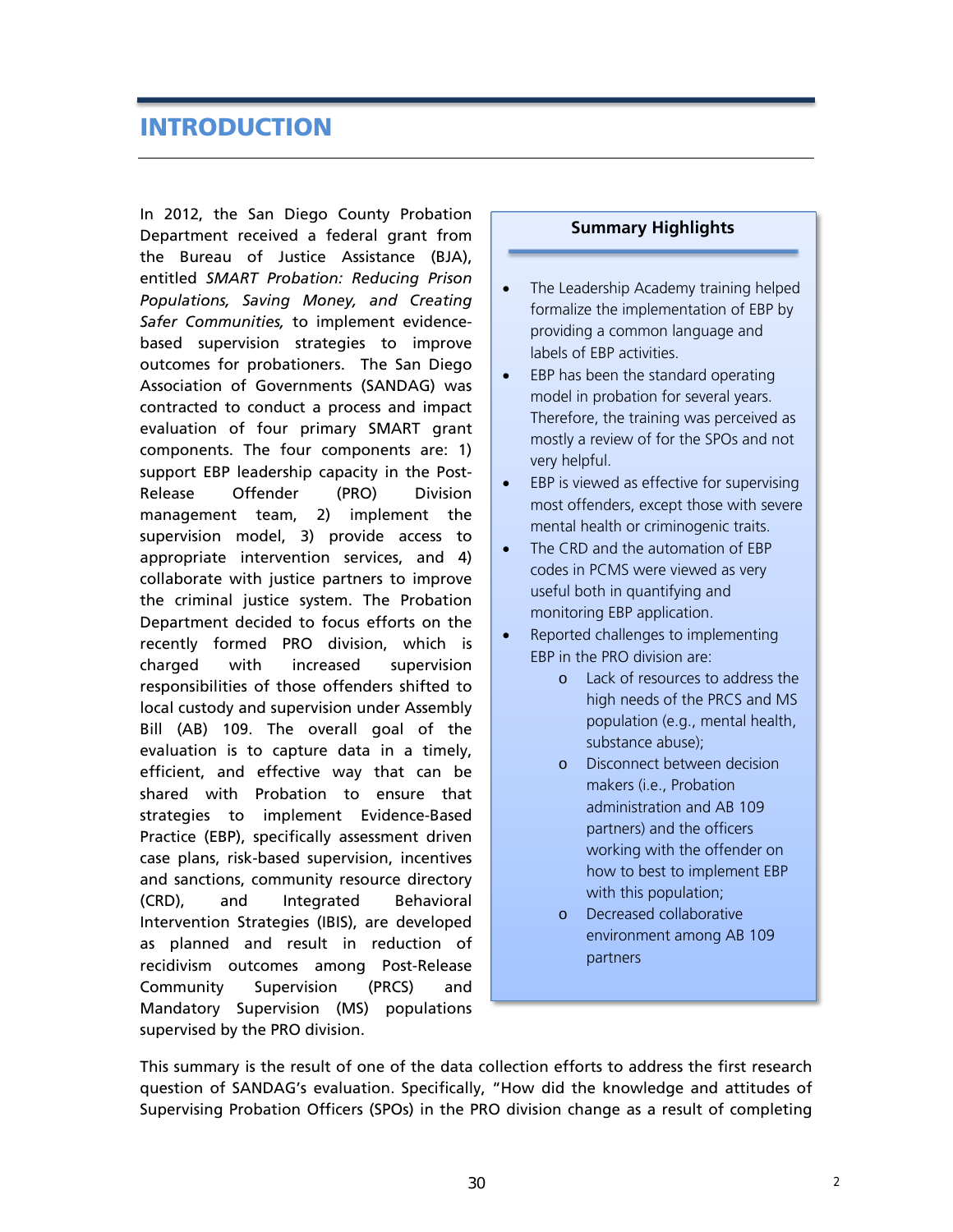the Leadership Academy?" To address this question, a focus group was conducted with SPOs in the PRO division to ascertain how the EBP training that was provided as part of the Leadership Academy has influenced their knowledge and attitudes; how their views about EBP changed; and what other information they need in order to continue the implementation of EBP in the PRO division. The results of this focus group are summarized in this report.

The Leadership Academy was conducted by UCSD's School of Medicine with the purpose of providing training to the supervisors and directors of the Adult Field Services Bureau including the PRO Division, to ensure they have the necessary knowledge of EBP to be able to lead and sustain change in that Division. It is noteworthy that the participants in this focus group represent approximately one third of the Leadership Academy attendees. Therefore, the opinions expressed herein may not represent the experiences of other attendees.

# **STUDY FINDINGS**

# **HOW HELPFUL WAS THE LEADERSHIP ACADEMY IN THE IMPLEMENTATION OF EBP?**

# **What were the SPOs' opinions about the Leadership Academy's EBP training?**

# *The training could have been condensed and more pertinent to the SPOs' experience:*

Prior to answering the questions about the usefulness of EBP implementation efforts, the SPOs were unanimous in their opinions that the EBP training they received from the Leadership Academy was mostly a review of their current practices and did not substantively increase their overall knowledge or alter their opinion about EBP. All were in agreement that the training could have been much shorter and focused on a few key components. In particular, the consensus was that the training lacked information on leadership skills associated with EBP and supervision and was not a productive use of their time. An example put forth was the time spent on the selfassessment, which at this point in their

# **SPO's Perceptions About The Helpfulness Of EBP:**

- The training provided a common language and labels of the EBP components.
- The workshop on Burnout was seen as the most helpful session.
- The training could have been more effective. The recent training was mostly a review, offering few pieces of new information.
- EBP (i.e. assessment driven case plans, risk-based supervision, incentives and sanctions, CRD, and IBIS), is viewed as effective for most offenders, but for only about half of the PRCS and MS population.
- Severe mental health or criminogenic traits among PRCS and MS inhibit the application of EBP.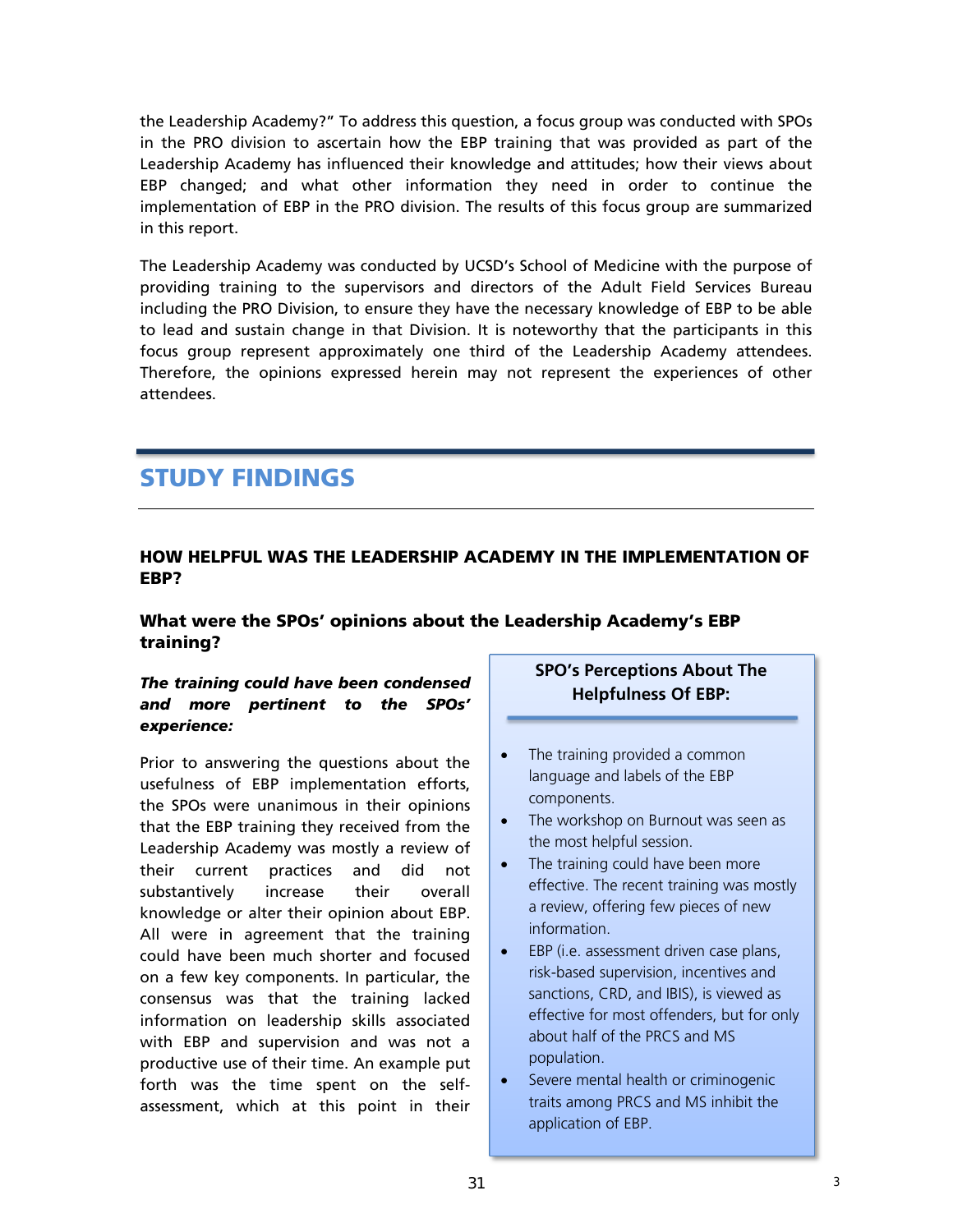career, did not offer new insights, but would have been useful to administer to their officers if they had been provided the assessment*.* 

- *"A lot of this training was re-packaged, we had gone through this before."*
- *"So disappointed because we can all benefit from leadership, it was frustrating..."*

# *Beneficial components of the Leadership Academy training:*

Despite the general disappointment of the training, there were some key takeaways that the SPOs mentioned. These training highlights were: **Eight Principles/Components of EBP** 

- $\triangleright$  The session on staff burnout;
- $\triangleright$  The naming of the eight core EBP principles; and
- $\triangleright$  The review of the balanced approach to EBP.

More specifically, respondents found the burnout workshop to be very helpful because it called out the challenges and stressors associated with the dual role Probation Officers (PO) have to play. The switching between case manager and law enforcement officer was noted as a source of stress, especially for new officers. As one respondent described the confusion about the dual roles, *"Yesterday I was at the 'killer' training and today I am going to go and talk about motivational* 

- Assess probationer's risks and needs.
- Enhance probationer's motivation to change.
- Target probationer's criminogenic needs with responsive treatment.
- Use cognitive behavioral techniques.
- Increase positive reinforcements.
- Connect probationers to communitybased support.
- Measure what is done.
- Provide feedback to staff and probationer.

*SOURCE: San Diego County Probation Leadership Academy Session 1 (March, 2013).* 

*interviewing…that is really confusing, especially for young staff. We are giving them [POs] mixed messages."* The SPOs shared that they found this information on burnout to be important for their officers to hear and was helpful in their own supervision efforts.

 *"[the workshop provided] A bigger awareness to take a look at my employees, more than what their job performance was. What is affecting them, what is going good with them, what is going bad… Take a more conscious look at my employees."*

However, one officer also noted (and others agreed) that attending this workshop was also frustrating because they were not provided any solutions to address the burnout.

- *"That was an eye opener [the workshop]. Basically got me frustrated because they [upper management] know what they are doing to us but they don't have any plan about how they are going to deal with it."*
- *"Reality is that unless you have done this kind of job (armed high-risk type caseloads)…unless you have that perspective, you are going to be at a disadvantage of relating to the issues that we are dealing with."*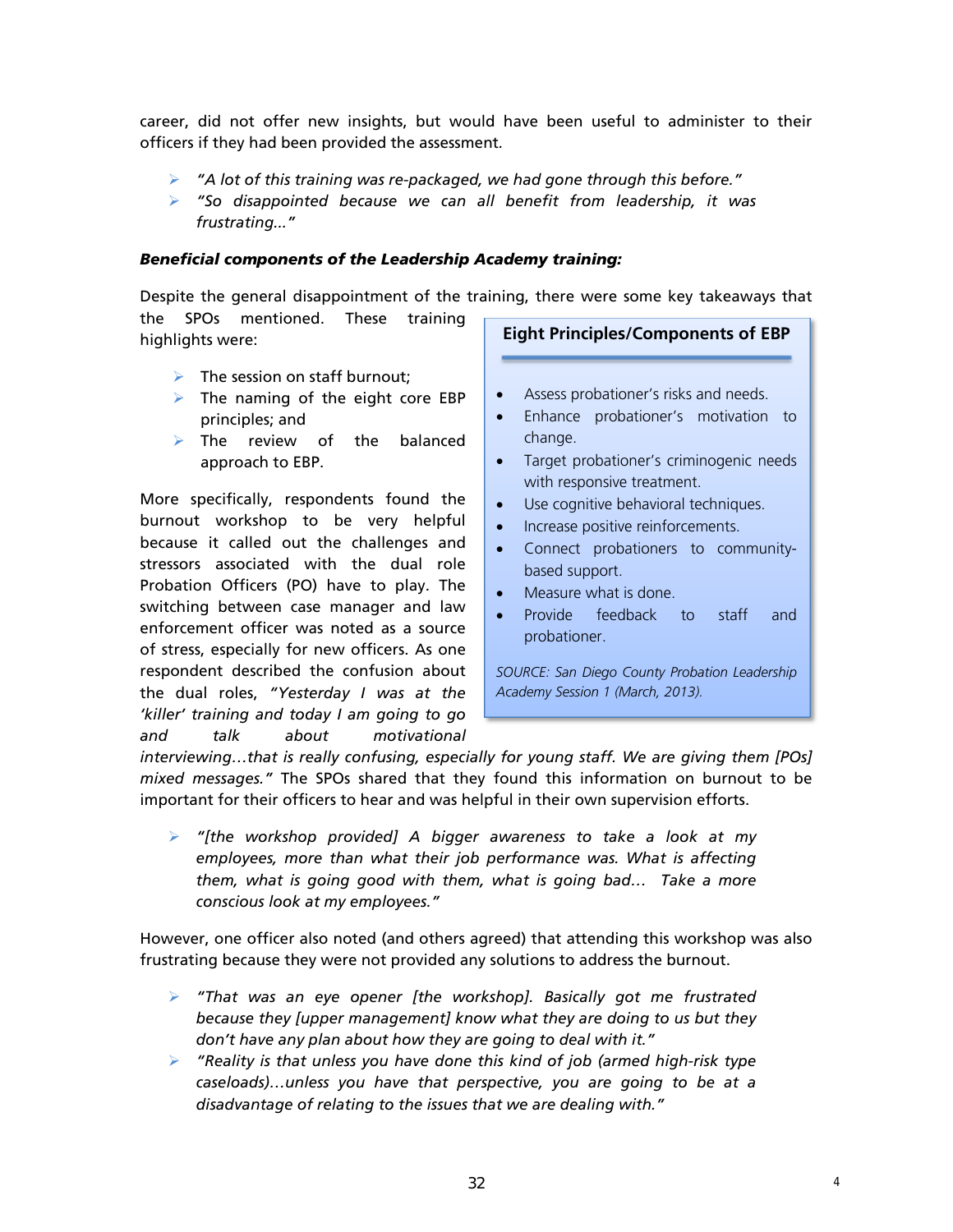*"They [directors and administration] give us a lot of praises….we thank you and here is more stuff to put on your plate."*

Another reported benefit of the Leadership Academy was the formalization of the EBP. That is, the training provided a common language and clear labels and definitions of the core principles, which was new information to some newly-appointed supervisors. The review of the eight core EBP components provided a structure that allowed officers an opportunity to name and track their various EBP implementation efforts. This more formal approach was viewed as beneficial.

- *"People were already doing it, but now it is a formal label, and they can actually identify as it as 'oh I am doing this'."*
- *"I think a lot officers had been utilizing these things before, but we didn't have a term for it."*

Several participants also noted that the training helped clarify the balanced approach required when implementing EBP. The discussion about which role the officer plays and which of the eight components s/he utilizes depends on the situation at hand was viewed as very helpful. An example provided by a focus group participant was when serving an offender a warrant. This is not a time to try to have a case management type conversation. Rather it is a time to be on guard and in command presence. While the awareness raised at the Leadership Academy about the situational component of IBIS was appreciated, there was some frustration among SPOs about the perceived lack of awareness of this ebb and flow on the part of some administrators.

A couple of focus group participants said they had actually taken administrators into the field to show them what the PO's reality is in the field and how that reality can conflict with IBIS engagement.

 *"We continually said it is not working, we have given them examples of how they are seeing the considerations on the officers' safety and what the officers are dealing with in the homes."*

# **How did the SPOs perceive the supervision model as an approach to supervising the offender population?**

# *IBIS engagement in general is effective with the offender population:*

The general view of focus group participants was that IBIS is an effective approach for the offender population; however, its effectiveness varies with the type of offender population under supervision. More specifically, the model is not as useful when supervising the higher risk population that has untreated and severe mental health issues and/or are more sophisticated in their criminogenic characteristics. The reasons noted for this difference were that with the mentally ill, there are not enough resources to help stabilize them in order to apply the IBIS engagement approach; and those offenders with more criminogenic tendencies require an enforcement approach as they are often missing, under the influence, or in non-compliance with their court conditions. This point was especially applicable for these SPOs because they felt that the PRO population has a larger proportion of higher risk offenders than other units.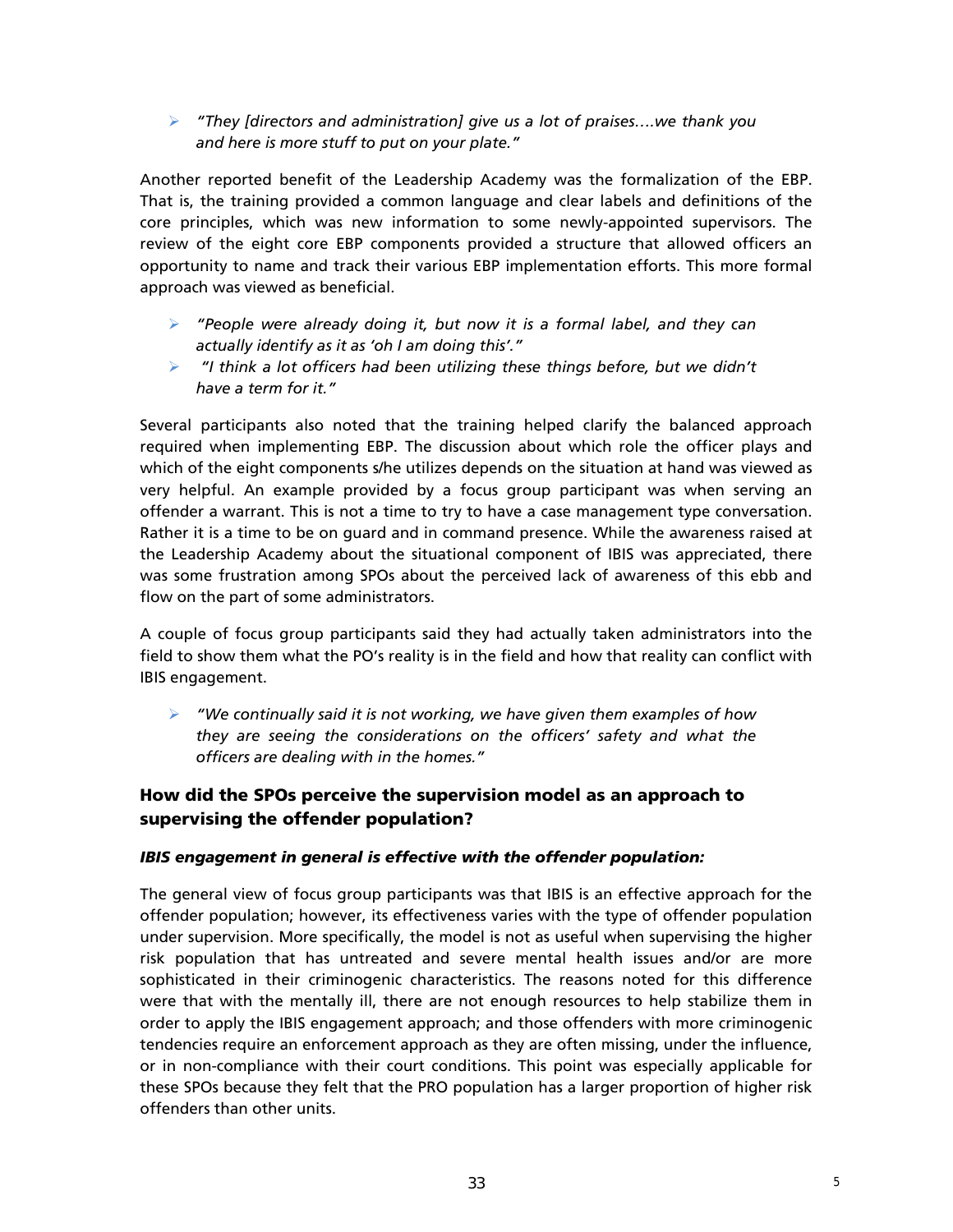- *"There is a small subset of this population that is going to victimize, they are going to reoffend…. And those are going to be our challenging cases."*
- *"Our percentage is higher than the general probation pool, closer to 50% who are these higher offenders."*

The group also noted that this increased severity and the associated challenge in supervision were not always recognized by those removed from direct supervision. This disconnect creates a misunderstanding (and therefore stress) about how IBIS engagement is being utilized with these more difficult cases, as well as a gap in how best to address them.

- *"Offenders are different. They are more violent, they have more severe mental health issues, have much longer drug histories… and unfortunately I think that our admin still think we are dealing with the same people that they dealt with in the 1980s and 1990s and that is not the case."*
- "*The admin thinks it is going to work on everybody, but the reality is that it isn't."*

# **HOW HAVE THE SUPERVISING PROBATION OFFICERS APPLIED THE KNOWLEDGE GAINED FROM THE LEADERSHIP ACADEMY TO THE IMPLEMENTATION OF EBP?**

# **What steps have the SPOs taken to implement EBP in the PRO division?**

#### *Better tracking of EBP components:*

As noted above, the SPOs were clear that they had already been implementing EBP in their division prior to attending the Leadership Academy between March and September 2013. Their responses shed light on the numerous trainings previously provided by the Probation Department and the acceptance of EBP as the norm in the agency. Recognizing that this was their starting point, the participants did share that having the formal labels and the eight EBP components more clearly defined, along with a user-friendly way to enter these activities in the Probation Case Management System (PCMS), all contributed greatly to increased documentation of various EBP approaches. The tracking system allows POs to quickly document all the EBP

# **Key Findings About EBP Implementation:**

- While respondents felt that EBP was already being fully implemented prior to the Leadership Academy, they did report more formal implementation and monitoring since the training.
- Positive additions to EBP that have occurred over the past year are the automation of tracking EBP activities and the CRD.
- The automation has improved the monitoring of the EBP both at the supervision level and the agency level.

components s/he has used with an offender by using pre-defined codes. It is an efficient means to examine what has and has not worked with an offender, to compare actions taken to the case plan, and to monitor cases. These steps are in alignment with the EBP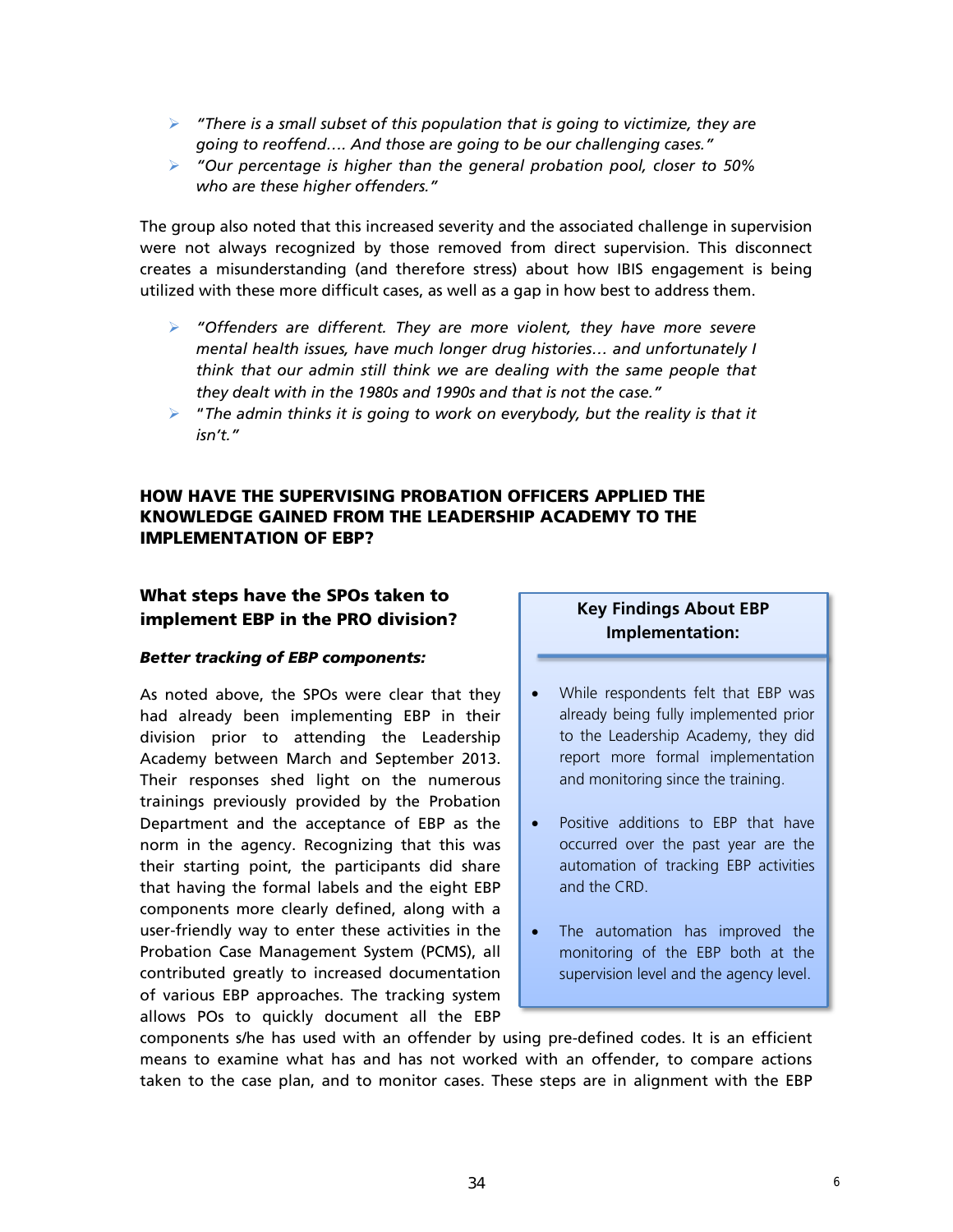principles that call for monitoring and measuring what is working. This system allows both the SPO and the agency to assess how well EBP is being implemented.

Complementing this process is the new Community Resource Directory (CRD), which facilitates linkages to services in the community and allows for feedback about the offender's participation in the referred programs. Utilization of CRD has allowed for more accountability of the offender.

 *"So much more communication with the programs…because of that relationship that the officer built with the program we get that information that we never got (struggling, day they walked away) so we can identify and address those issues early on."*

# *Improved Case Planning:*

Participants also noted that over the course of several years (and not as a result of the recent training), the case plan has evolved to be more of a living document that is integrated into the PO's supervision of the offenders. The case plan starts with the assessment and follows the offender to supervision. The group all agreed that the case plan had evolved over the years to be a much more fluid and important part of the supervision of probationers.

- *"It is fluid depending on what is going on in the offender's life, so the officers have to adapt to that."*
- *"It starts with the assessment and we identify what the needs are and then we prioritize those needs…historically as POs we would tell the probationers what they needed to do…Now we are getting their buy-in to change. But it is a collaborative process with them [the offender]."*

## *Utilization of assessment to create the case plan:*

In concert with the case planning is the utilization of the COMPAS assessment to create the case plan. The focus group participants noted how the COMPAS is crucial to case planning and allows the officer to frontload the services, rather than waiting for a violation to intervene. To support EBP, the administration of the COMPAS was moved up in the process, with the offender now being assessed during pre-sentence investigation phase.

Because of the importance placed on secondary assessments to individualize case plans, participants were asked if they use additional assessments to better understand a particular need of a client. Except for those assessments associated with a charge, such as a sex offender or domestic violence assessment, the COMPAS is the only assessment used to create a case plan.

# **HOW HAVE THE SUPERVISING PROBATION OFFICERS TRAINED THEIR OFFICERS ABOUT EBP?**

# **What steps have the SPOs taken to train and monitor staff in the implementation of EBP in the PRO division?**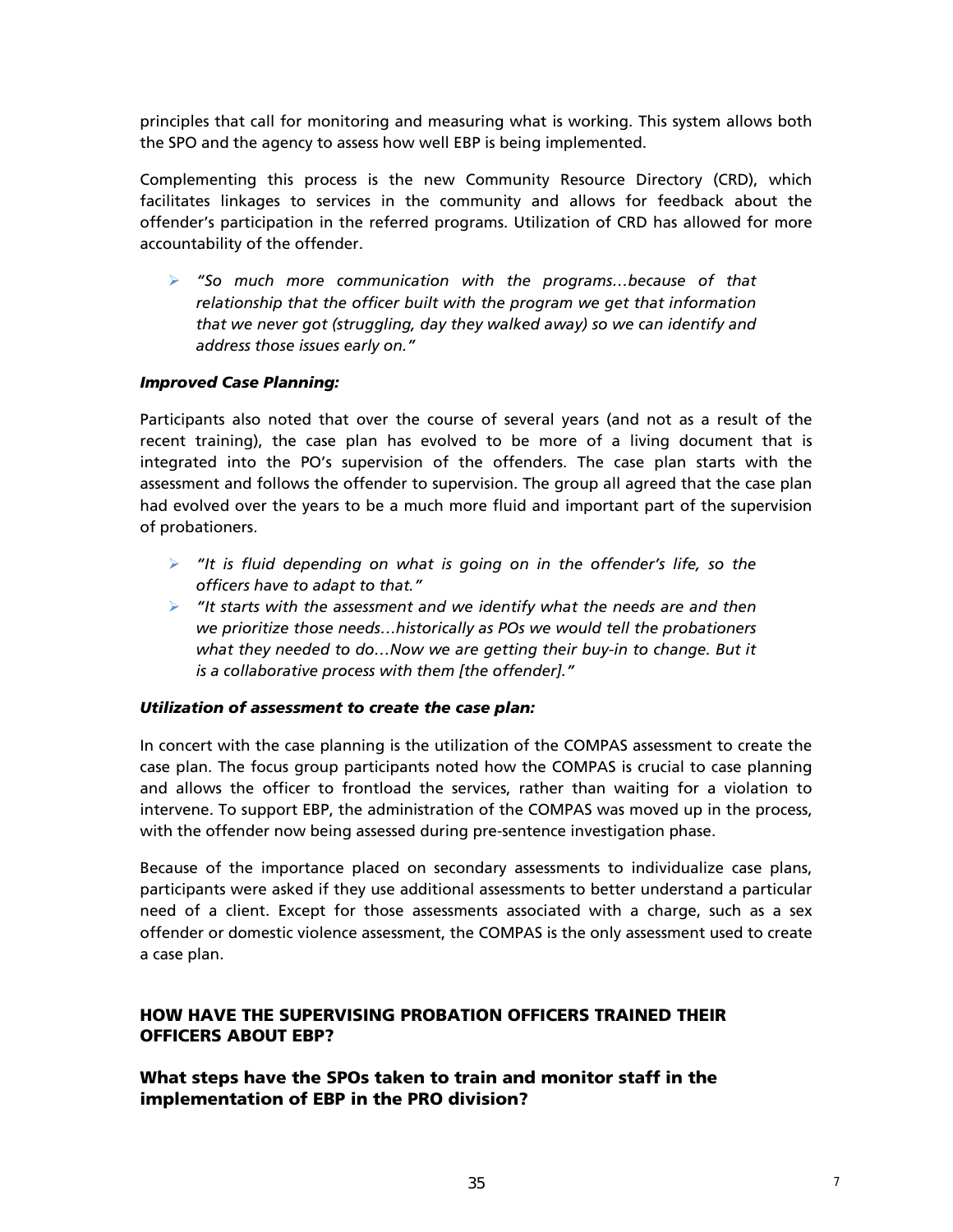# *EBP training is provided as part of standard practice:*

Across the board, the SPOs said that they utilize the monthly unit meetings to push out new trainings, including EBP. As one focus group participant stated, "My senior in my unit reviews an IBIS skill at every monthly meeting." The existing system of receiving training topics from the administration (i.e., "skill of the month") was noted as the primary means of EBP training for staff at the unit level. Specifically, different EBP components are recommended for the monthly trainings and the SPOs use these to train staff. In addition, a couple of participants noted that they have also brought in experts from the outside to conduct trainings (e.g., treatment providers).

Other methods used to train staff include close review of the cases, which is easier to monitor with the new coding system noted above, consistently meeting with officers to help troubleshoot cases, providing guidance, and recommending EBP strategies as appropriate. One focus group participant noted s/he felt this close communication with POs is even more of a need in the PRO division, as they are supervising offenders who are tasking officers with new challenges on a daily basis.

# **WHAT HAVE BEEN THE BENEFITS AND CHALLENGES OF IMPLEMENTING EBP IN THE PRO DIVISION?**

**What challenges have the SPOs encountered in the implementation of EBP and how can these best be addressed?**

# *Lack of resources:*

EBP depends on providing services to individuals to address their underlying needs. The focus group participants' frustration with the disconnect between what the client needs and what services are available emphasized a key area of need. As noted earlier, respondents felt the capacity to address the needs of this population did not exist. Without the resources to address an offender's mental health or substance abuse issues, the PO's role was limited to that of enforcer.

# **Challenges Associated With Implementing EBP**

- Lack of adequate resources, including:
	- o Need for more treatment services to meet the intense needs of the PRCS and MS populations;
	- o Adherence to recommended caseload size; and
	- o Prioritize tasks to free up more time to work directly with probationers.
- Disconnect between decision makers and the staff working with the offender:
	- o Differing philosophies of how to implement EBP with the PRCS and MS populations;
	- o Decreased collaborative environment among partners;
	- o Limited discretion at the PO level about the best approach to supervising the PRCS and MS populations.
- *"PC #290 got these guys with sexual and drug issues - no residential programs that will take them. No program*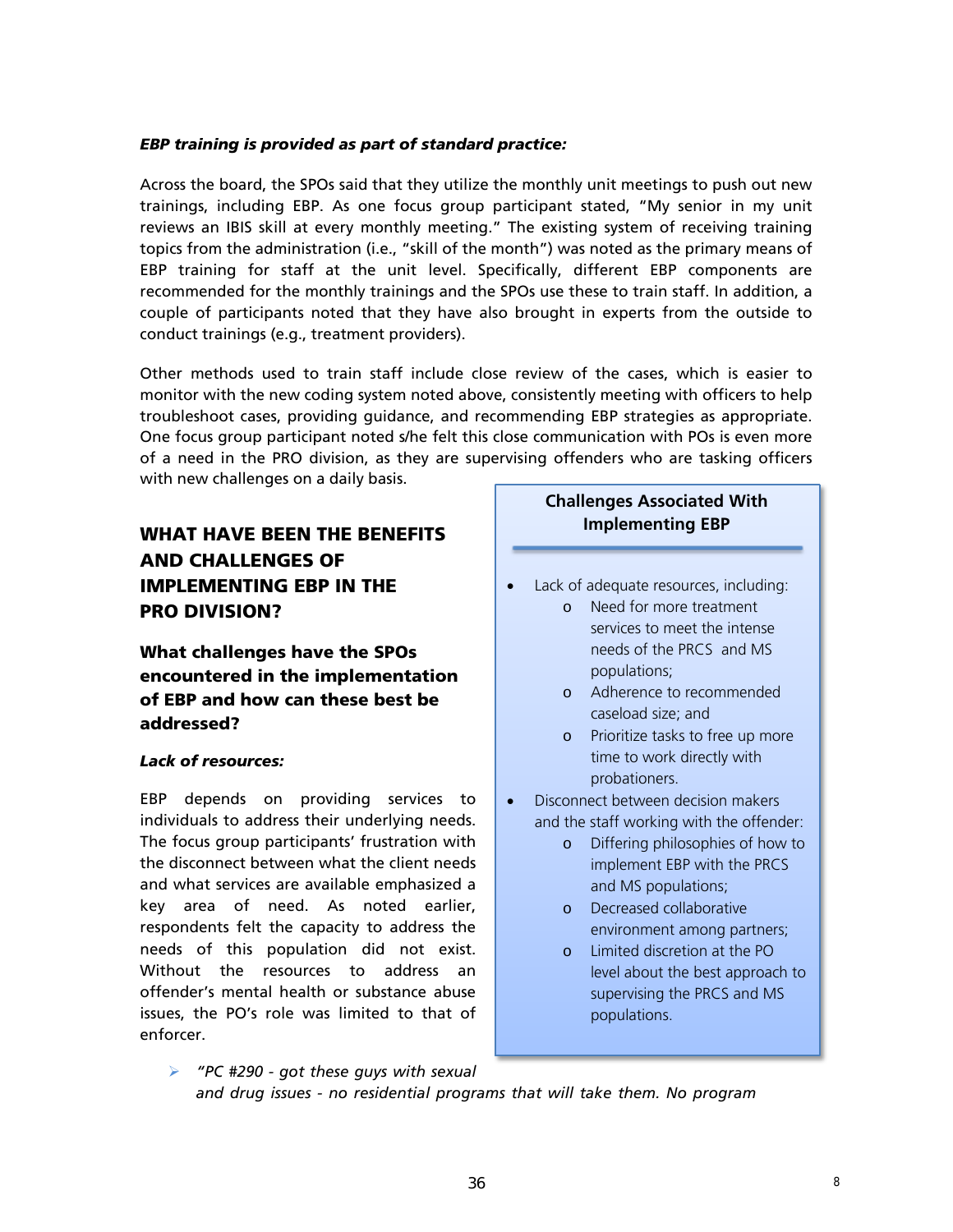*available. He really needs to be in residential treatment placement but there aren't any available. Lack of resources, not enough beds, not enough clinics, not enough psych doctors."* 

 *"A lot of time we end up losing them…the offender is ready for treatment and we are ready to get them in and there isn't [a bed] available, [or] there is a two-week waiting list (includes detox) and he walks away."*

Although different, but still in alignment with the need for more resources, was the topic of not having enough time to spend with each offender. The SPOs noted that the PRO caseload is comprised of individuals who have multiple issues that require substantial attention and they do not feel as if they have the time to spend meeting oneon-one with this population. Some of the reasons for this lack of time are:

- $\triangleright$  Being called away for auxiliary duties (transports, jail runs when not your case, warrants);
- $\triangleright$  Attending field trainings;
- $\triangleright$  Not being able to adhere to the recommended caseloads (e.g., 60 instead of 40);
- $\triangleright$  Having an influx of new POs, which requires extensive training and closer supervision; and
- $\triangleright$  Disconnect between the realities of the offenders and the expected outcomes.

The group was in agreement that to effectively implement EBP, it is important to be able to spend time with the offender.

 *"You want to spend time in that interview with the guy but when you have 10 guys in the lobby waiting because you don't have enough interview rooms to begin with, you are rushing through that offender's plan, whereas if you had a little more time maybe you could dive a little deeper and reach him and talk about some of these things…you can't give them the time that some of these individuals need."*

## *Evolving roles and expectations among AB 109 partners:*

One of the challenges mentioned by participants during the focus group was the shifting climate among the partners working to implement AB 109 and the resulting disconnect in implementation practices. Specifically, the courts, District Attorney, Public Defender, Sheriff, and Probation are not always in agreement about the best approach to handle AB 109 offenders. One example of how this can be a challenge was the dissolution of the RAWG committee (Re-arrest Working Committee), which was noted by a few focus group participants to have been very helpful in communicating and collaborating with the other partners involved in the offender's case (e.g., Deputy District Attorney). However, some participants noted that now it seems more decisions are being made at an administrative level, creating challenges for those working directly with the offenders to collaborate and/or work as a cohesive team for the benefit of the offenders.

 *"Over time things have shifted into their own little camps and we get dictated to a lot…we lost some of that interagency cooperation that we had at the beginning."*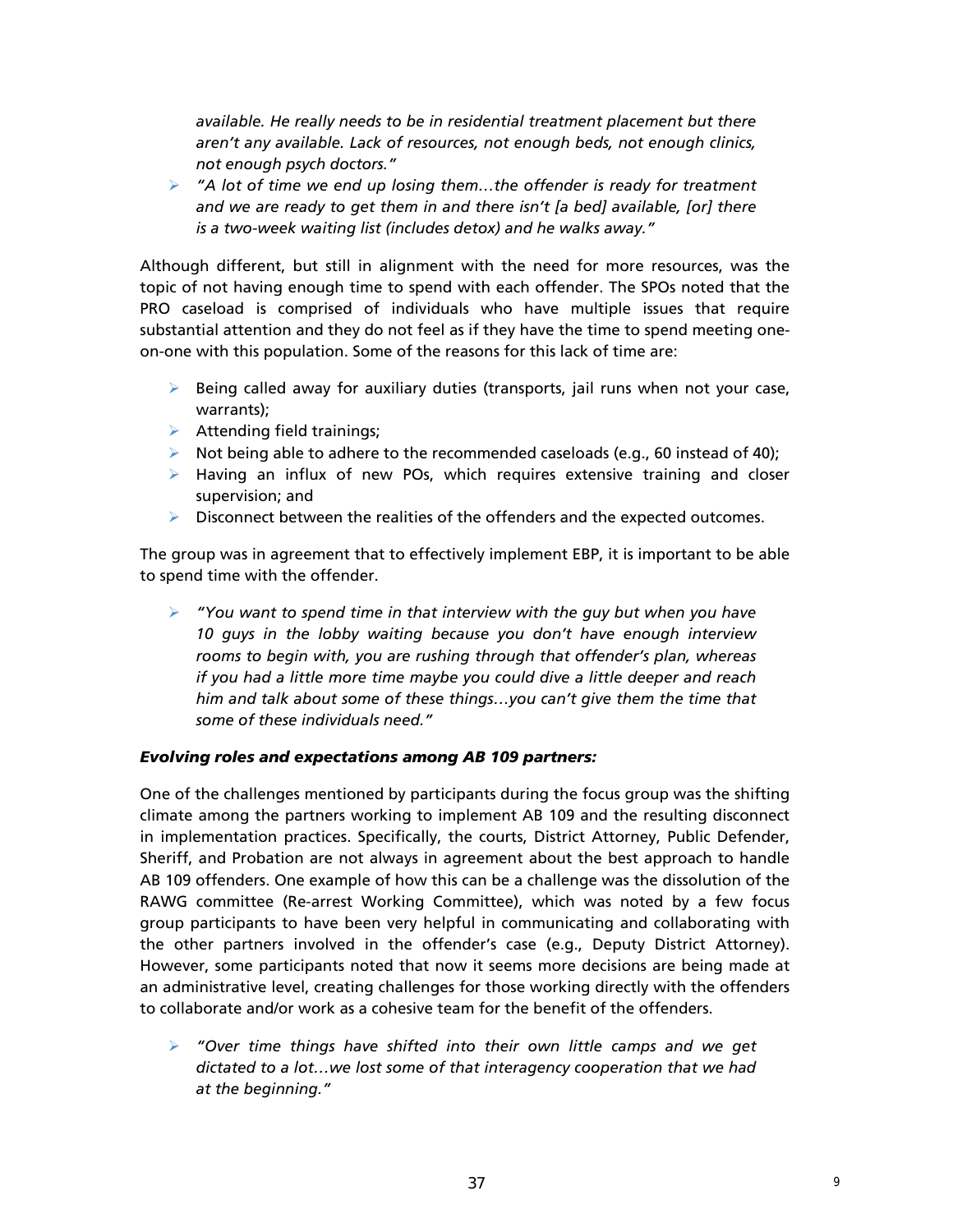- *"Mid-management was meeting and a lot of good things came out of that. We no longer meet…"*
- *"Drifted away from how well we were doing at the beginning and now it has become about people protecting their own kingdom, people are doing things for their own self-interest rather than making this whole thing successful… they are not looking at the whole picture."*

One officer noted that this feeling of not being heard or being able to have more decision-making power on how to approach a situation or work more cooperatively "causes high levels of frustration for our staff – hence the burn out". More specifically, POs may present new ideas; however, they have received the message that because of outside pressure, Probation is not able to implement the idea.

 *"Our working relationship with our partners, our court, DAs, have come a long way, we've all vented this before, we would like to sit in the driver's seat a little bit more. We come up with things but a lot of things get shut down because our partners don't think it is a good idea and it seems like we don't get to make those decisions that affect our officers and our offenders as much we would like to see."*

Related to this challenge is the difference in judgment among the courts, the administrators, and the line staff about when the balanced approach of EBP is utilized. At two different points during the focus group, the issue arose regarding differing perspectives of when it was appropriate to use a softer touch compared to a more enforcement approach. Specifically, SPOs noted the associated stress and concern for their POs safety when those not in the field question an officer's choice to approach a dangerous offender with strictly a command presence.

# **What benefits have the SPOs encountered in the implementation of EBP?**

## *Ability to document EBP activities:*

The focus group participants were in agreement that being able to now code EBP activities in PCMS was a significant improvement. This technology was seen as a means to validate what the POs already knew they were doing (by quantifying their work) and also a tool to be used by the agency to demonstrate the level of EBP implementation. This level of documentation also shows which POs are embracing EBP and which ones are not following the core EBP components.

# Although the CRD took some time to be fully

# **Additional Benefits Associated With Implementing EBP**

- Improved accountability and tracking of EBP activities.
- Utilization of the CRD to identify available services, make referrals, and track offenders' progress.

implemented, the focus group participants found it to be very beneficial. Not only for statistical purposes, because they no longer had to hand track data and it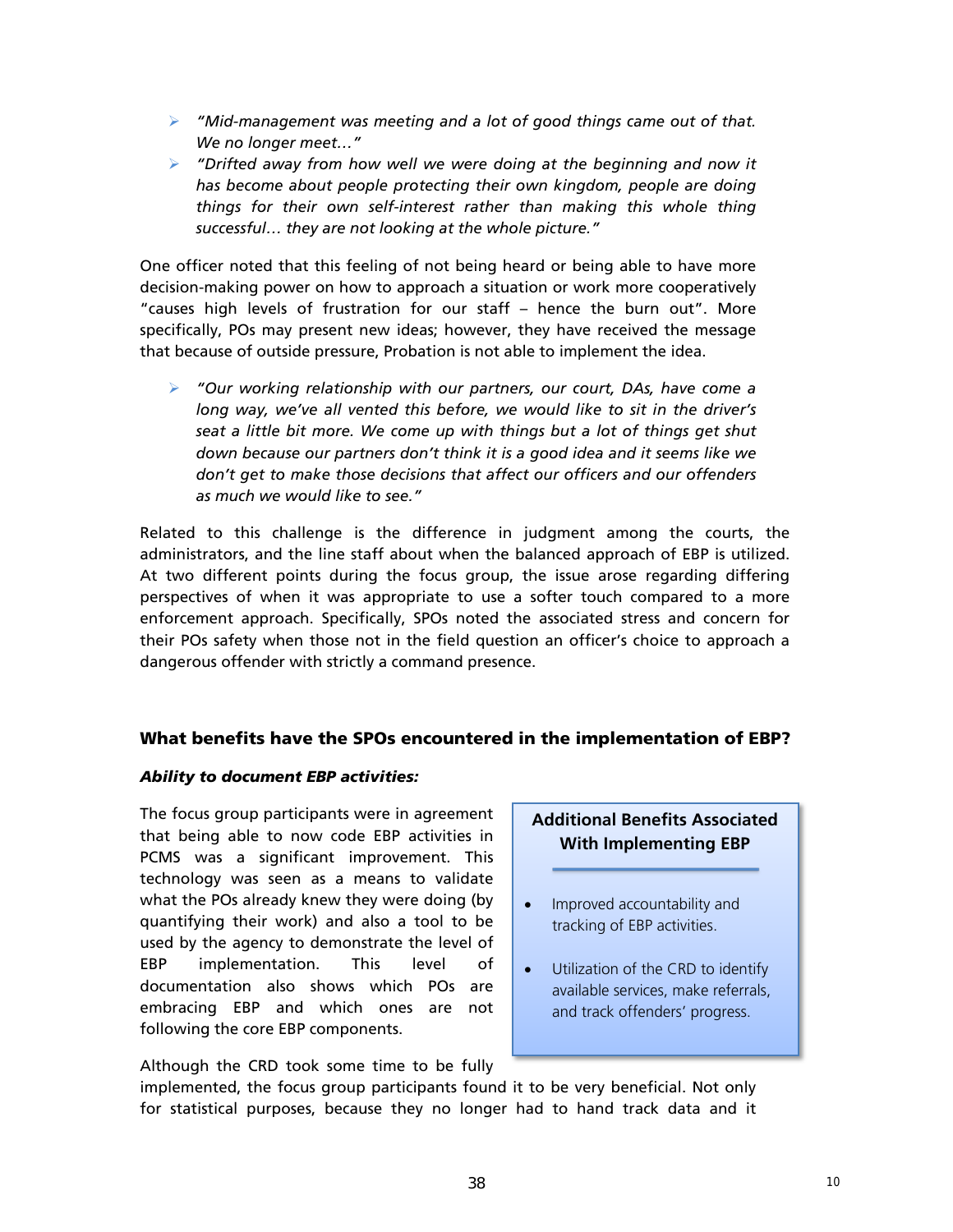showed the scope of their work, but because it also was seen as an excellent tool for new staff who lacked experience in the field. The newer officers could access the CRD to close the learning gap and make referrals for offenders.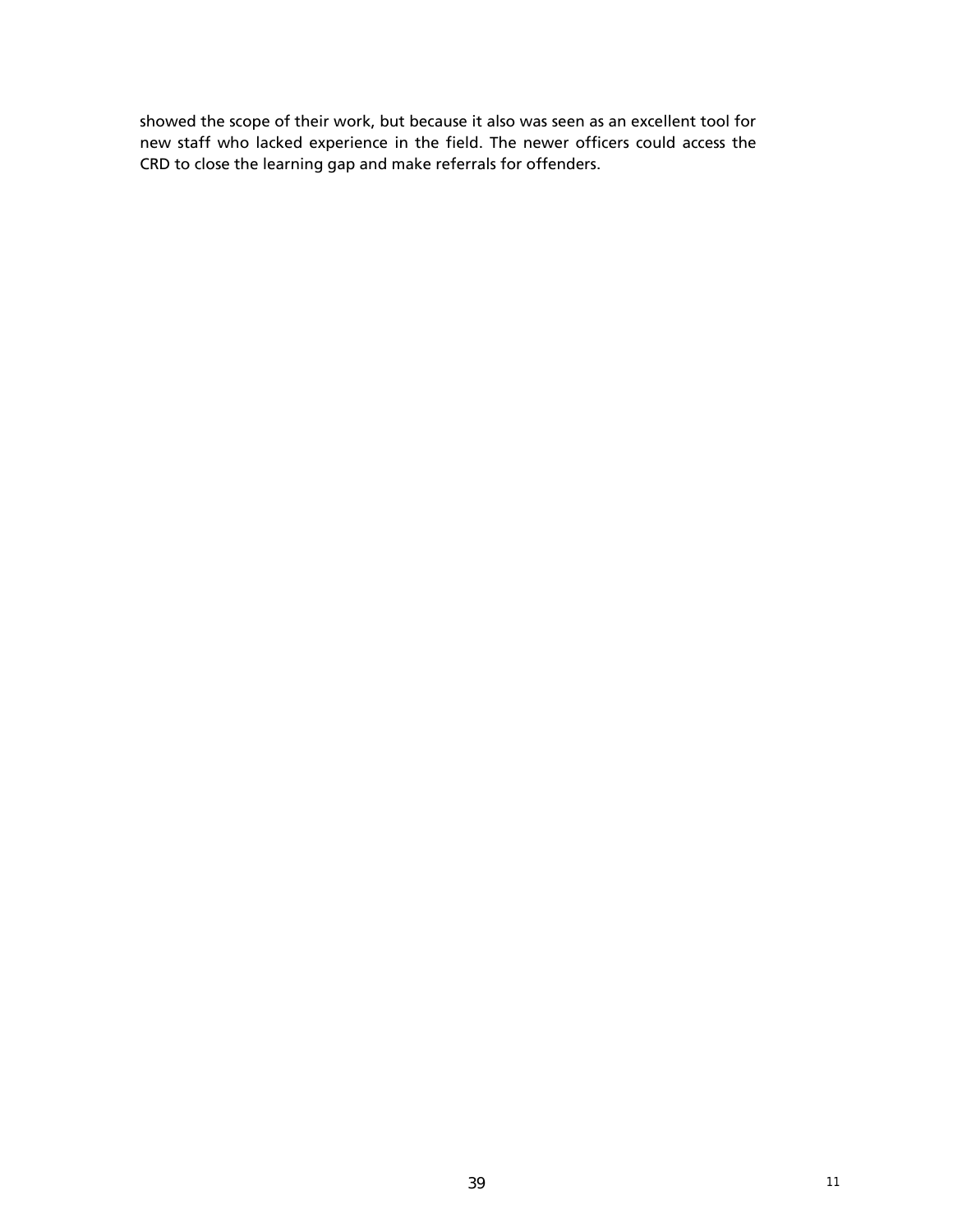# **SUMMARY**

Information gathered from the focus group with eight SPOs of the PRO division revealed both the benefits and challenges of fully implementing the various EBP initiatives EBP with this higher-risk probation population. The focus group participants were asked to share their perspective of the Leadership Academy's EBP training, how they were implementing EBP, and what some of the challenges and benefits were in using EBP.

The results indicate that the PRO Division SPOs, who comprised about one-third of the Leadership Academy attendees, were already experienced in implementing EBP prior to the training and felt the training could be more beneficial if it was shorter and focused more on "leadership" skills in implementing EBP. Overall, the Probation department's EBP initiatives were viewed as effective with most of the probationer population, with the exception being those with untreated mental health needs and the more criminally sophisticated offender. The SPOs reported they provided routine training, close monitoring and support in the use of EBP initiatives, and noted that the EBP approach is the norm in their division.

The SPOs offered insights to some of the challenges and benefits of implementing EBP, including the unmet needs of the population and the lack of resources to address them; the difference in implementation philosophies between Probation Administration, AB 109 partners, and the POs; and the changing climate of the AB 109 decision-making structure. The automation of tracking EBP activities and the CRD were seen as very beneficial and valuable improvements in implementing EBP.

This summary is the first in a series of focus groups to explore the process and effectiveness of EBP implementation in the PRO division. SANDAG will next conduct five focus groups with POs in the division to explore the strengths, barriers, and challenges in implementing the EBP. A final report will include the outcome of those focus groups, along with this summary, and results of the other data collection efforts.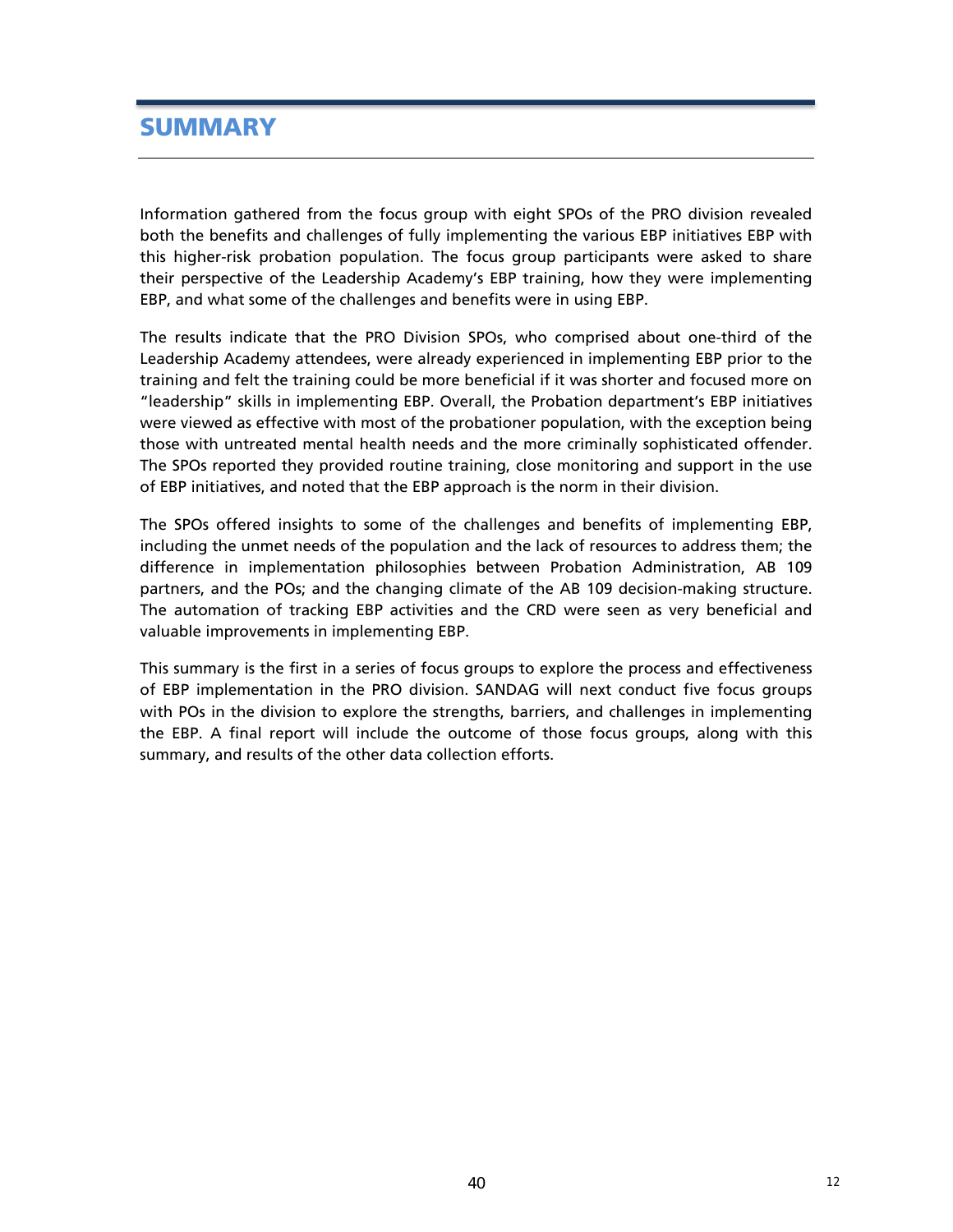# **APPENDIX A: METHODOLOGY**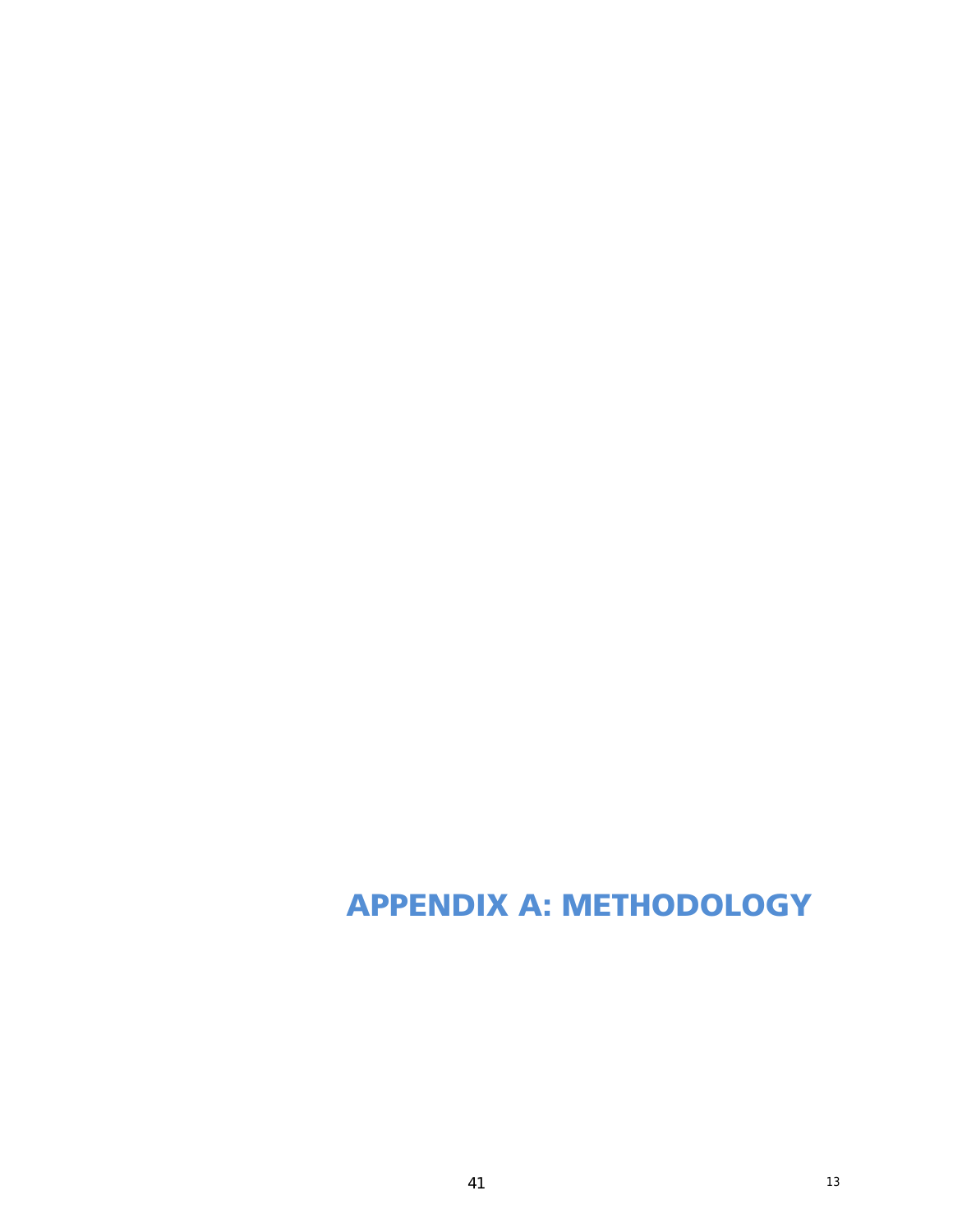# **METHODOLOGY**

This focus group was part of SANDAG's evaluation of San Diego County Probation's Bureau of Justice Assistance-funded project, entitled *SMART Probation: Reducing Prison Populations, Saving Money, and Creating Safer Communities-San Diego County 2012*.

# **PARTICIPANT RECRUITMENT**

The sample selection for this focus group was one of convenience from a pool of all Supervising Probation Officers (SPOs) in the PRO division. SANDAG solicited the help of the AB 109 program manager in Probation to contact the SPOs and invite them to participate in the focus group. Of the ten SPOs, eight attended the focus group. All but one was currently active to the PRO division, with each having approximately 10 to 12 Probation Officers under their charge. The group was comprised of seasoned officers who had been with the Probation Department for an average of 17 years. Per the request of some of the participants and to facilitate honest feedback, Directors of the PRO were not included in the focus group.

# **FOCUS GROUP LOGISTICS**

The focus group occurred in a conference room at the office of the Central PRO division on May 21, 2014 for a period of 90 minutes. In addition to the participants, four research staff attended, as well as the SMART grant managers. The AB 109 Director introduced the research staff and the purpose of the focus group and then left the room. One research staff conducted the focus group, one took notes on a laptop, and the two others observed for purposes of quality control and informing their portion of the evaluation.

The focus group discussion guide was designed by research staff, with input provided by Probation. There were four areas of concentration in the focus group: the overall usefulness and quality of the EBP training, how SPOs were implementing EBP, how staff were being trained to carry out EBP, and what challenges and benefits of EBP were apparent. All the questions and discussion were specific to EBP and its application with the PRO population and not the general probation population. A final copy of the discussion guide is included in Appendix B.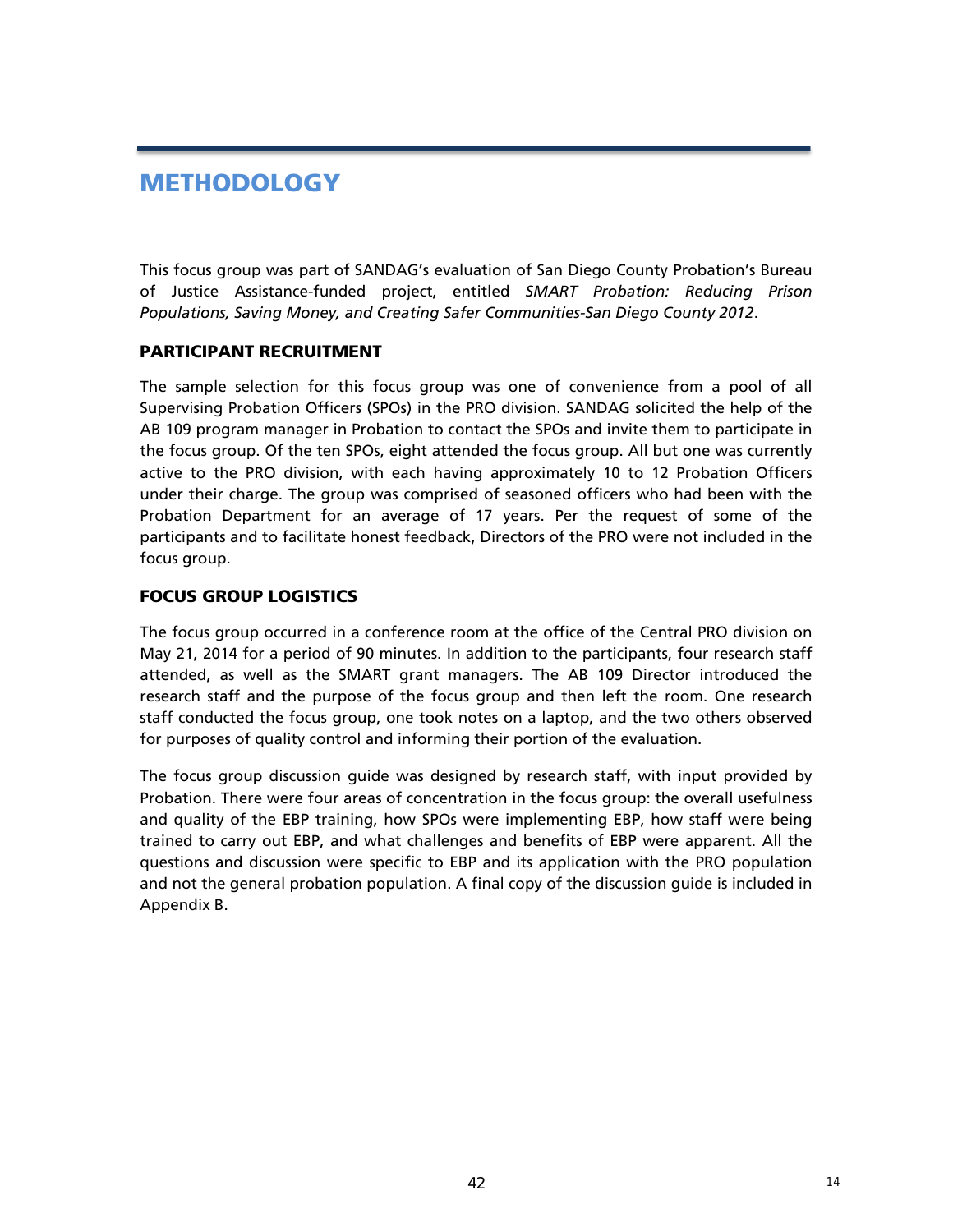# **APPENDIX B: DISCUSSION GUIDE**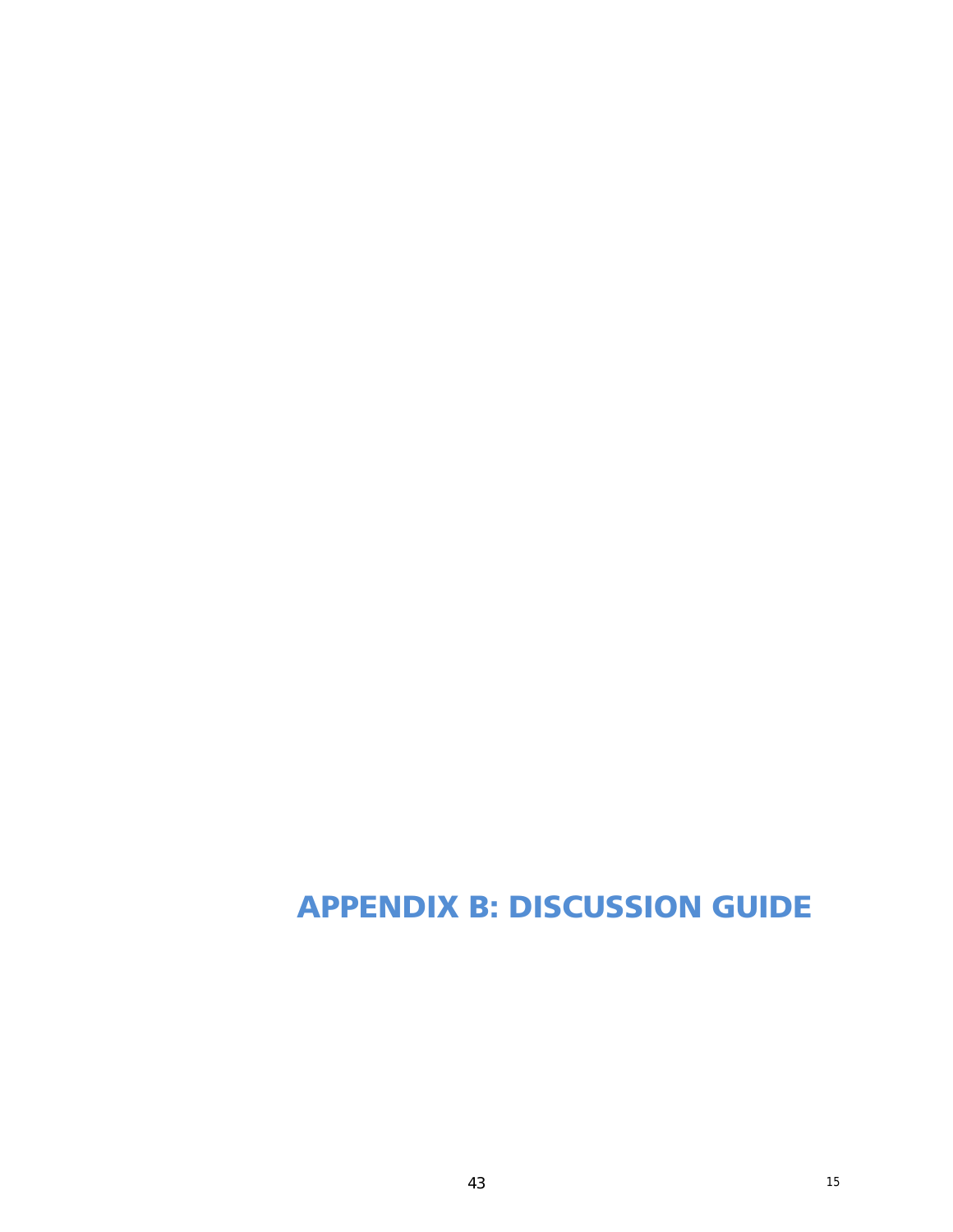# **EVIDENCE-BASED PRACTICE DISCUSSION GUIDE May 21, 2014**

## **INTRODUCTION**

The purpose of this focus group is to assess the value and effectiveness of the Leadership Academy training that you each attended between March and September 2013. The questions are structured to gather information on how the information gained about Evidence Based Practice (EBP) was applied, how, if any, practices changed as a result of what was learned in training, and what have been the benefits and challenges of implementing what was learned.

#### **GROUND RULES**

As your moderator my role is to listen to you, ask questions, and ensure everyone is heard. To that end, I would like to go over some guidelines that should help the discussion go smoothly. We want to hear from each one of you and I know some of you may be more comfortable speaking in groups than others. One of my roles is to make ensure all of you have an opportunity to share so if you are sharing a lot I will probably ask you to let others share and if you aren't sharing much I may ask your opinion. We have a very full agenda so I may interrupt if the conversation seems to be going off on a tangent or if there are many people who want to speak. Also, we expect there to be different perspectives, you may not agree with each other but please listen respectively as other's share their views and please do not counter or debate them. This is an information gathering session, so all perspectives are encouraged. Of course please just one person speaking at a time and no interrupting. I will make sure you all have a time to be heard. Does everyone agree to abide by these basic ground rules?

We are recording this session so we don't miss any valuable information. The recording will only be heard by SANDAG staff and your names will not be included in the final summary.

## **BACKGROUND**

San Diego County Probation Department is committed to implementing EBP and recently received a federal Second Chance grant to implement evidence-based supervision strategies to improve the outcomes of probationers, in particular those AB 109 realigned offenders. There is an evaluation component of the grant to measure the process and effectiveness of implementing EBP and SANDAG is conducting this evaluation. This focus group is just one information gathering effort in the overall evaluation. Each of you was invited here because you attended the Leadership Training and has been charged with implementing EBP in your department and among your staff. The information gathered here will be summarized, with no names attached to individual responses and provided to Probation and the federal funders.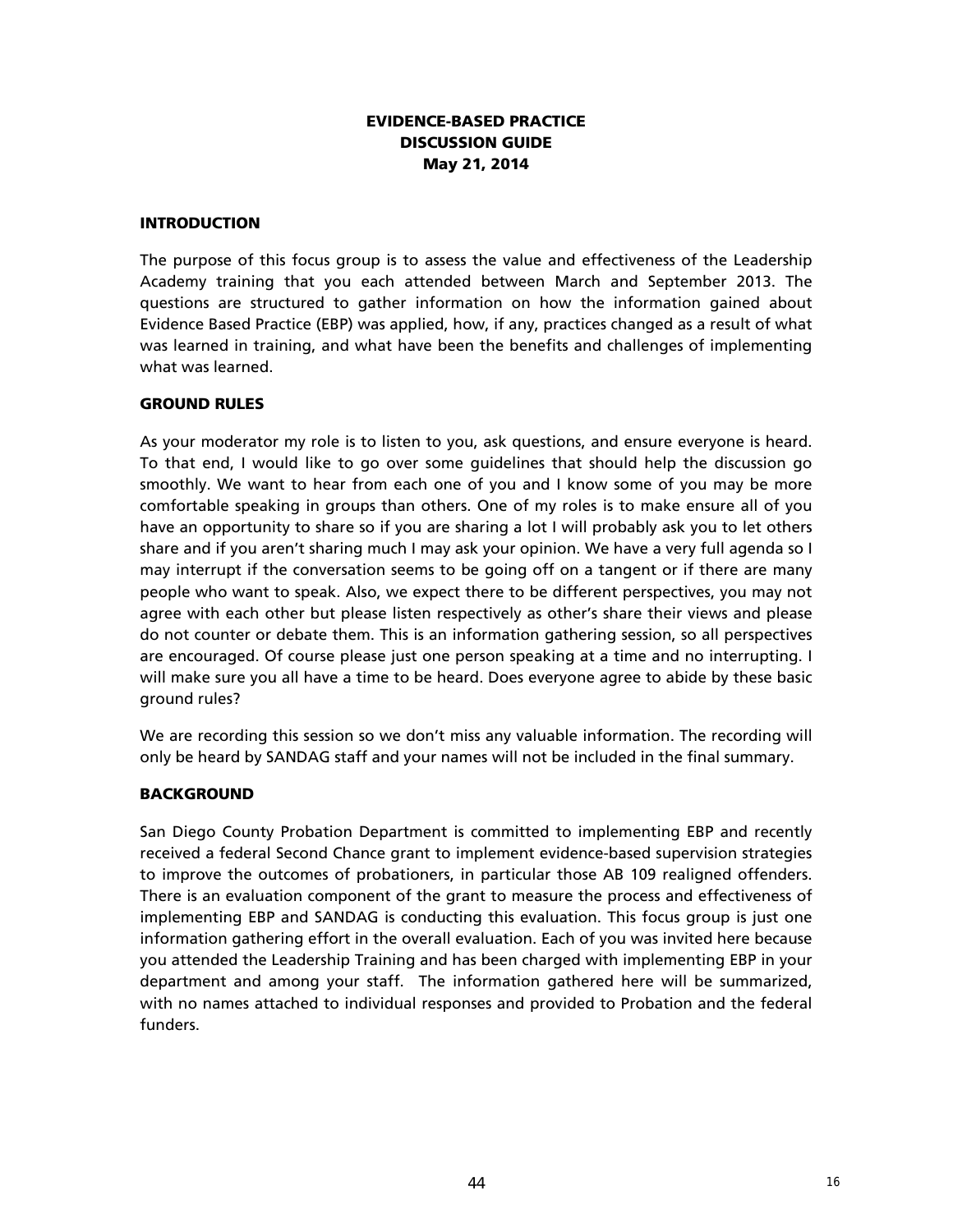# **INTRODUCTION**

Let' go around the table and have each of you introduce yourself. Please include how long you have worked at Probation, your current assignment, and if the Leadership Academy was the first time you heard about EBP.

# **HOW HELPFUL WAS THE LEADERSHIP ACADEMY**

- 1. In general, what are your perceptions about EBP? (get a sense of their general understanding of EBP) (Probe: is it just another fad, is it about time, just talk and not real application)
- 2. In your opinion, how useful is this approach in working with the offender population? (Probe: won't work, improves PO's relationship with him/her, it has already been tried)
- 3. After attending the training, what new information, if any, did you gain about EBP? (Probe: the eight components of EBP, use of assessment to develop case plans, key learning modules)
	- a. Were there components that you found to be very helpful?
	- b. Were there components that were not particularly helpful?
- 4. After attending the training, did your opinion about EBP change at all (for better or worse)? Stay the same?

# **HOW HAVE YOU APPLIED WHAT YOU LEARNED AT THE ACADEMY?**

- 1. What was the first action item that you took after completing the Academy to prepare for implementing EBP? (Probe: created a plan, held a staff meeting, assessed current practices for alignment with EBP, nothing)
- 2. What steps have you taken to implement EBP? (Probe: reviewed your past case plans, set up trainings of staff, held briefing with staff)
- 3. Has your view and usage of the COMPAS changed at all since attending the training? If so, how? If not, why not?
- 4. Has your case planning changed at all since attending the training? If so, how, If not, why not?
	- a. Have you changed how you interview/communicate with your probationers? If so, what has changed?
- 5. What have been the most substantial changes in your division's practice since the training? (Probe: What have you stopped doing and what are you doing differently as it relates to EBP)
- 6. Within your division, at what stage of implementation would you say you are at? (Probe: infancy, 50%, fully)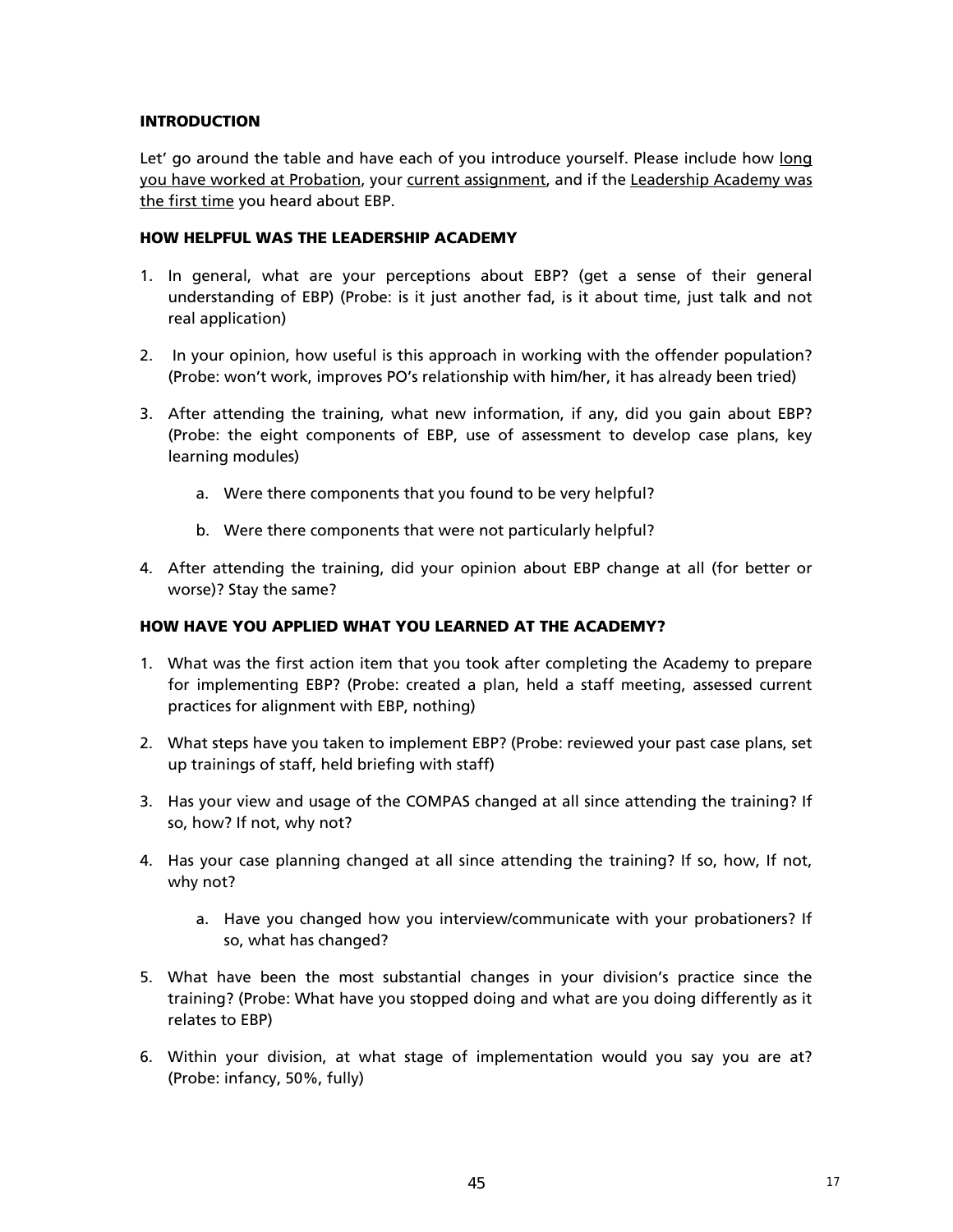a. When do you expect to be at full capacity in your implementation?

# **HOW HAVE YOU TRAINED STAFF TO IMPLEMENT EBP?**

- 1. Based on what you learned in the academy, how did you support EBP at the Unit level?
	- a. How many staff have you trained in EBP since attending the training? Describe how you introduced your staff to the new practices.
	- b. What monitoring processes have you put in place to ensure proper implementation of EBP?
	- c. What supports have you offered to staff to help with their learning and applying EBP?
	- d. How have you measured/determined success in the implementation of EBP?
- 2. How receptive to EBP do you feel your staff was? (Probe: resistance and acceptance) How did you know this?
	- a. How have you addressed staff resistance to EBP? How successful has this been?
- 3. In general, what key changes have staff made in their work with probationers as a result of your training on EBP?

## **BENEFITS AND CHALLENGES OF EBP**

- 1. What have been the challenges in implementing EBP in your division? (Probe: staff resistance, lack of time for thorough training, lack of services available to meet the unique needs of each offender)
	- a. How have you addressed these challenges?
	- b. Are there additional supports you need to successfully address these challenges? (Probe: more training, more support from Probation)
- 2. What benefits in the use of EBP have you seen or heard about? (Probe: compliance, feedback from staff or probationers)

## **SUMMARY**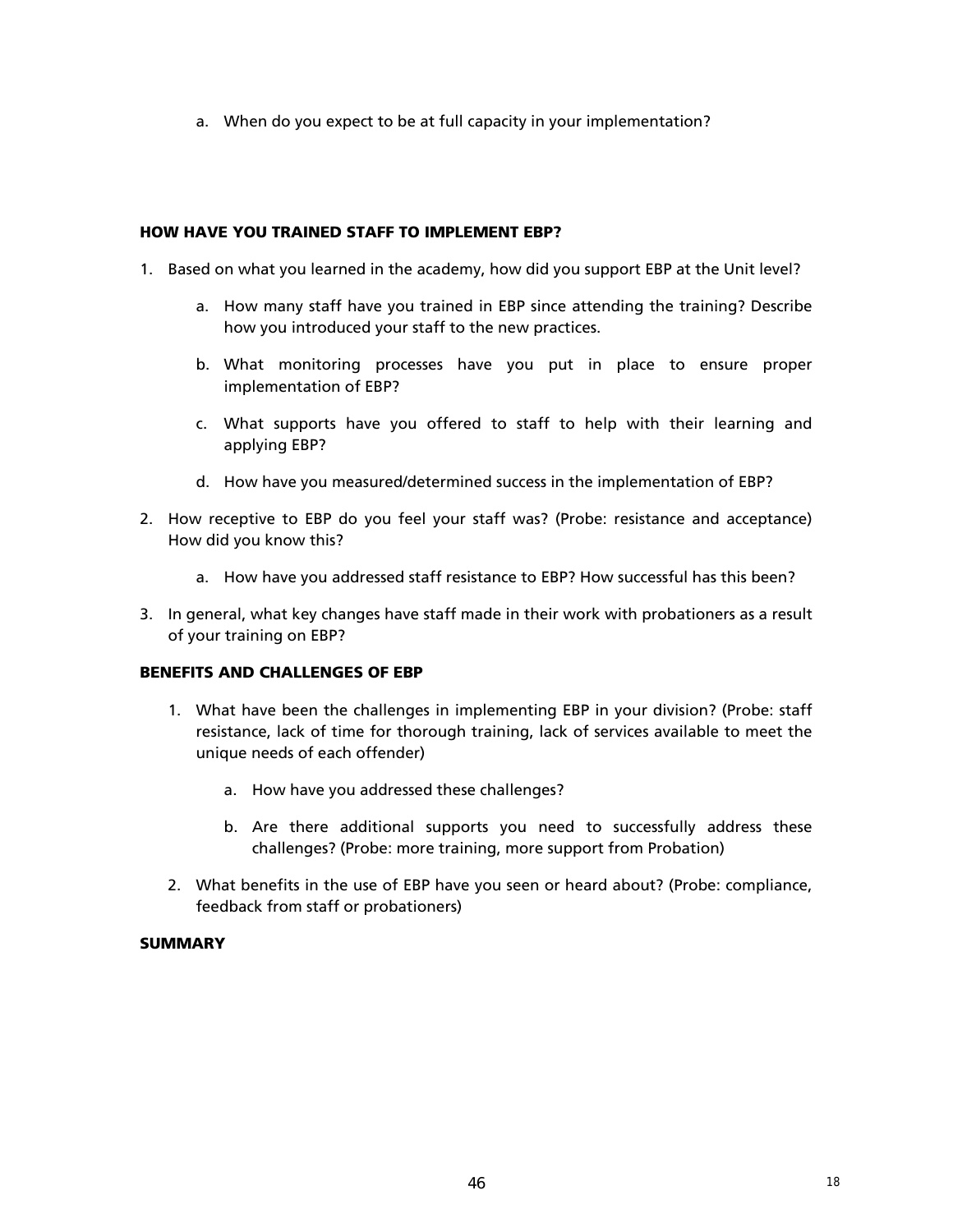Smart Probation: A Study of the San Diego County Probation Department's Application of Evidence-Based Practices

# **APPENDIX C**

# **Probation Officer Focus Group Summary**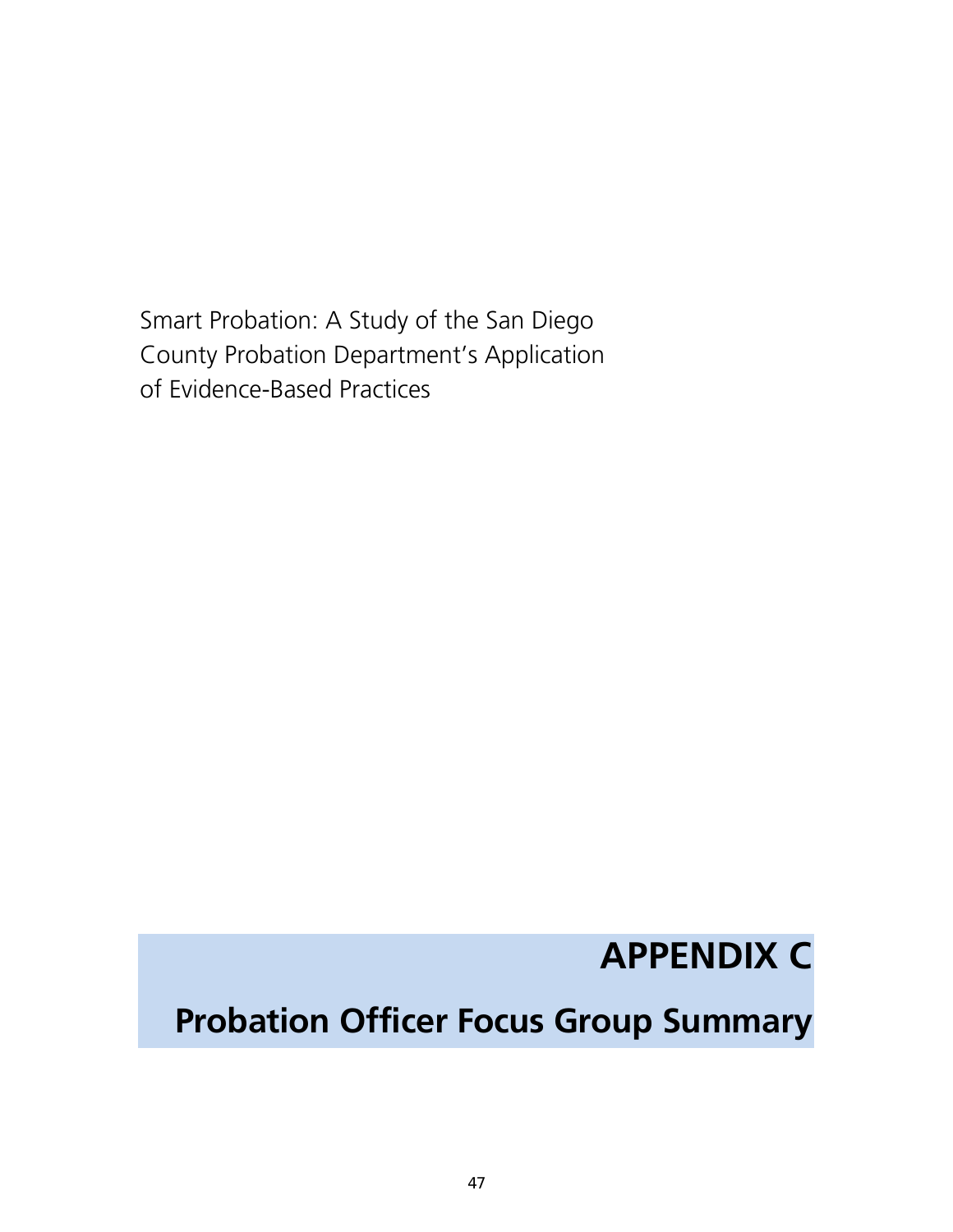# **2014**



**Applied Research Division September 2014** 

# EVIDENCE-BASED PRACTICE WITHIN THE POST- RELEASE OFFENDER DIVISION: PROBATION OFFICERS' FOCUS GROUPS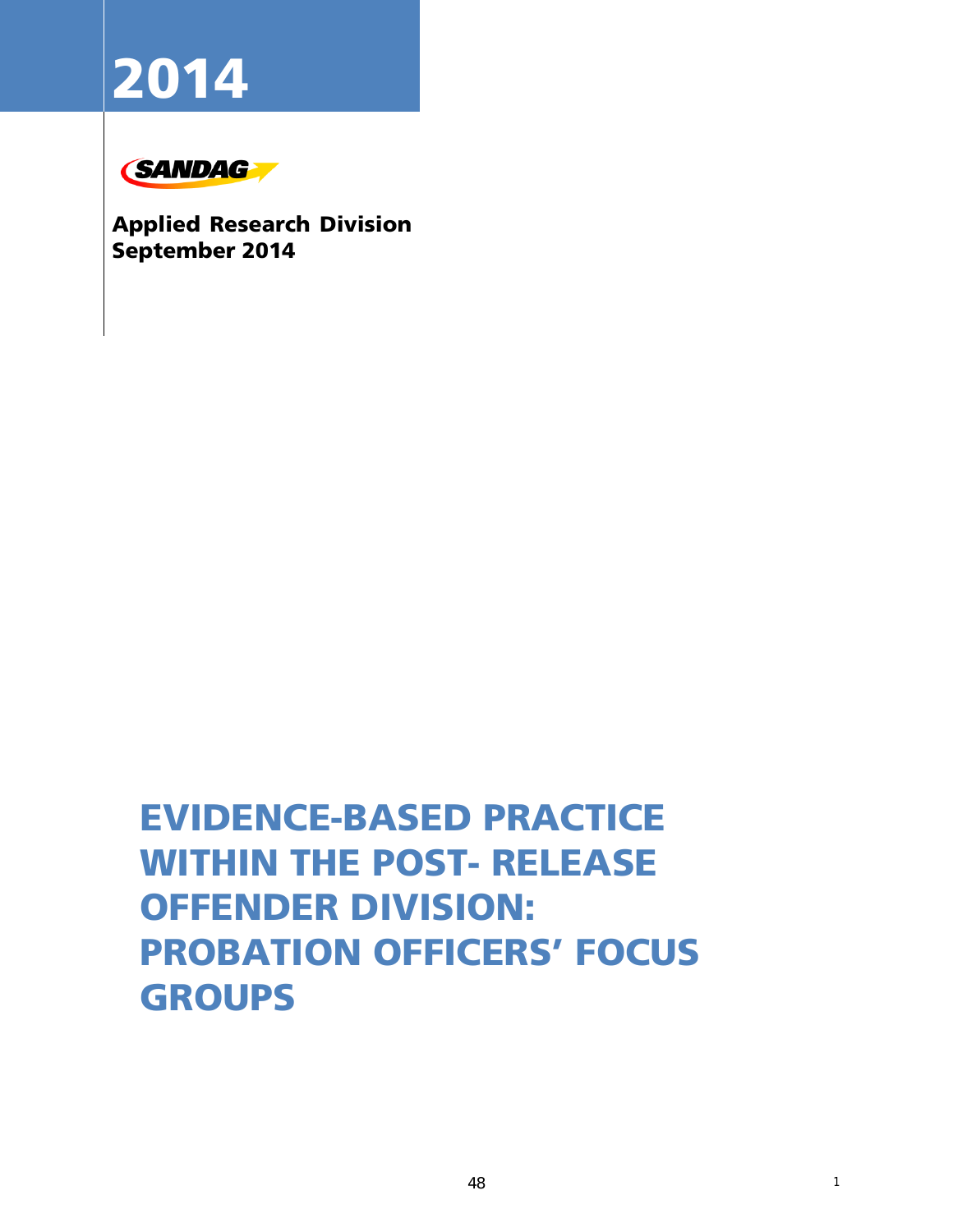# **INTRODUCTION**

In 2012, the San Diego County Probation Department received a federal grant from the Bureau of Justice Assistance (BJA), entitled *SMART Probation: Reducing Prison Populations, Saving Money, and Creating Safer Communities,* to implement evidencebased supervision strategies to improve outcomes for individuals under probation supervision. The San Diego Association of Governments (SANDAG) was contracted to conduct a process and impact evaluation of four primary SMART grant components, including 1) support Evidence-Based Practice leadership capacity in the Post-Release Offender (PRO) Division management team; 2) implement the supervision model; 3) provide access to appropriate intervention services; and 4) collaborate with justice partners to improve the criminal justice system. The Probation Department decided to focus efforts on the recently formed PRO unit, which is charged with increased supervision responsibilities of those offenders shifted to local custody and supervision under Assembly Bill (AB) 109. The overall goal of the evaluation is to assess data in a timely, efficient, and effective way to measure Probation's EBP implementation efforts.

This report is one of two summarizing a series of focus groups conducted with all levels of officers assigned to the PRO unit. The first report captured the perspectives of the Supervising Probation Officers (SPO) gathered in one focus group. This report provides information collected from five separate focus groups with Senior and Deputy Probation Officers, all of whom supervise either Post-Release Community Supervision (PRCS) or Mandatory Supervision (MS) caseloads.

# **Summary Highlights**

- Focus group participants viewed the Probation Department's Evidence-based practice (EBP) as the standard operating procedure, but IBIS and EBP training have made it more formalized.
- The supervision model is viewed as effective for supervising most offenders, except those with alcohol and other drug issues, severe mental health issues, or more sophisticated criminogenic traits.
- The Community Resource Directory (CRD) and automation of EBP codes in PCMS were viewed as very useful but would be greatly enhanced if the databases were linked to allow for one port of data.
- Benefits noted to implementing EBP in the PRO Division included:
	- o Additional funds associated with AB 109 to provide treatment on demand;
	- o Motivational interviewing and relationship building;
	- o Early engagement of offender, either pre-release or at the Community Transition Center (CTC); and
	- o CTC case planning and assessment.
- Challenges noted to implementing EBP in the PRO Division included:
	- o The limited capacity of resources in the community to accommodate the number of PRCS and MS offenders with a high level of need (e.g., mental health, substance abuse);
	- o Lack of time to fully implement EBP as designed;
	- o The large number of PRCS and MS offenders with more severe substance abuse, mental health, and lengthy criminal histories that prohibit engagement in their own supervision.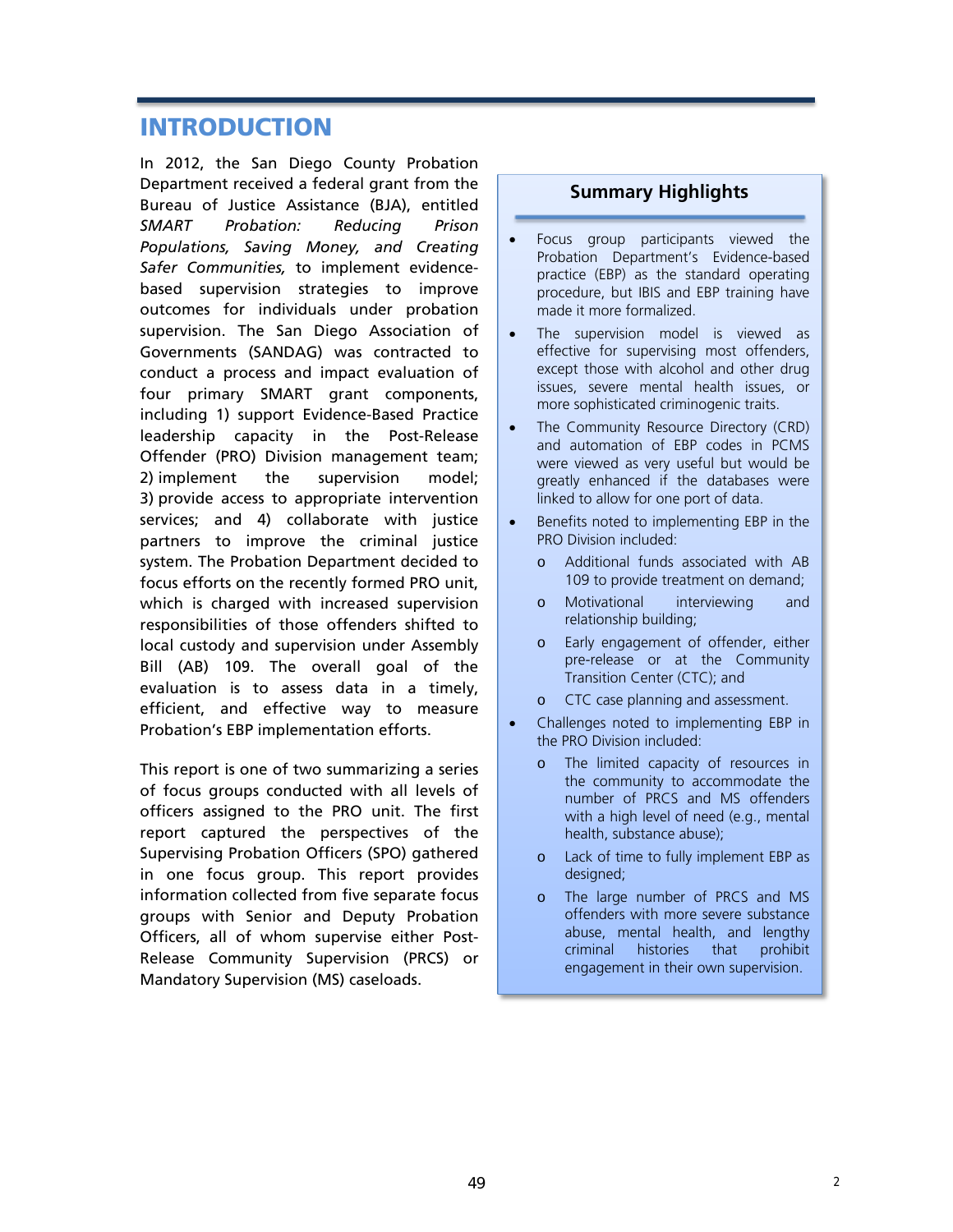The focus group discussion guide was designed to address the following research question:

*What are the strengths, challenges, and barriers that probation officers experience in implementing the EBP model elements?* 

Topics explored included how POs were administering and using the COMPAS in case planning, the use of EBP to monitor and supervise offenders, any perceived differences between the PRCS and MS populations and other high-risk probationers, the impact EBP had on their relationship with the offender, the referral process to community services, the challenges and benefits of EBP, and feedback on any improvements. The results of these five focus groups are summarized in this report.

# **STUDY FINDINGS**

# **HOW DO THE PRCS AND MS POPULATIONS COMPARE TO OTHER ADULT PROBATION POPULATIONS?**

To put the use of EBP with the PRCS and MS populations into context, participants were first asked to reflect on if, and how, the AB 109 population differed from other adults under formal probation supervision. Most participants spoke of differences between the AB 109 population and adults on formal supervision, with some slight variation on what these

differences were. However, two prevalent themes did arise:

- $\triangleright$  The PRCS/MS populations are more criminally sophisticated.
- $\triangleright$  The PRCS/MS populations require more attention and resources due to greater needs.

Expanding on the increased criminal sophistication, participants in each focus group noted that because of the extensive time this population has served in prison, as well as the violent criminal past many have, they can be more resistant and/or distrustful of law enforcement and reluctant to participate in the supervision process.

# **Perceived Differences between PRCS and MS Offenders and Formal Probationers**

- $\checkmark$  Institutional mindset due to prior prison sentence(s)
- $\checkmark$  More criminally sophisticated, including convictions for more violent offenses
- $\checkmark$  Greater proportion with alcohol and other drug addiction, mental health challenges, and/or both
- $\checkmark$  Resistant to change and supervision
- *"There seems to be a level of sophistication [more sophisticated]…I am assuming it is by virtue of being in state prison and being exposed to that whole element, so that when they come out there is a different mindset [than those on formal supervision]".*
- *"A lot of the PRCSs, when the law first came into effect they didn't take into consideration the history [of PRCSs]…they were just looking at the current offense…I have guys who have had attempted murder and they did their time (and this is a different charge) lot of gangs, and mafia…which Probation wasn't ready to handle, bringing that prison lifestyle."*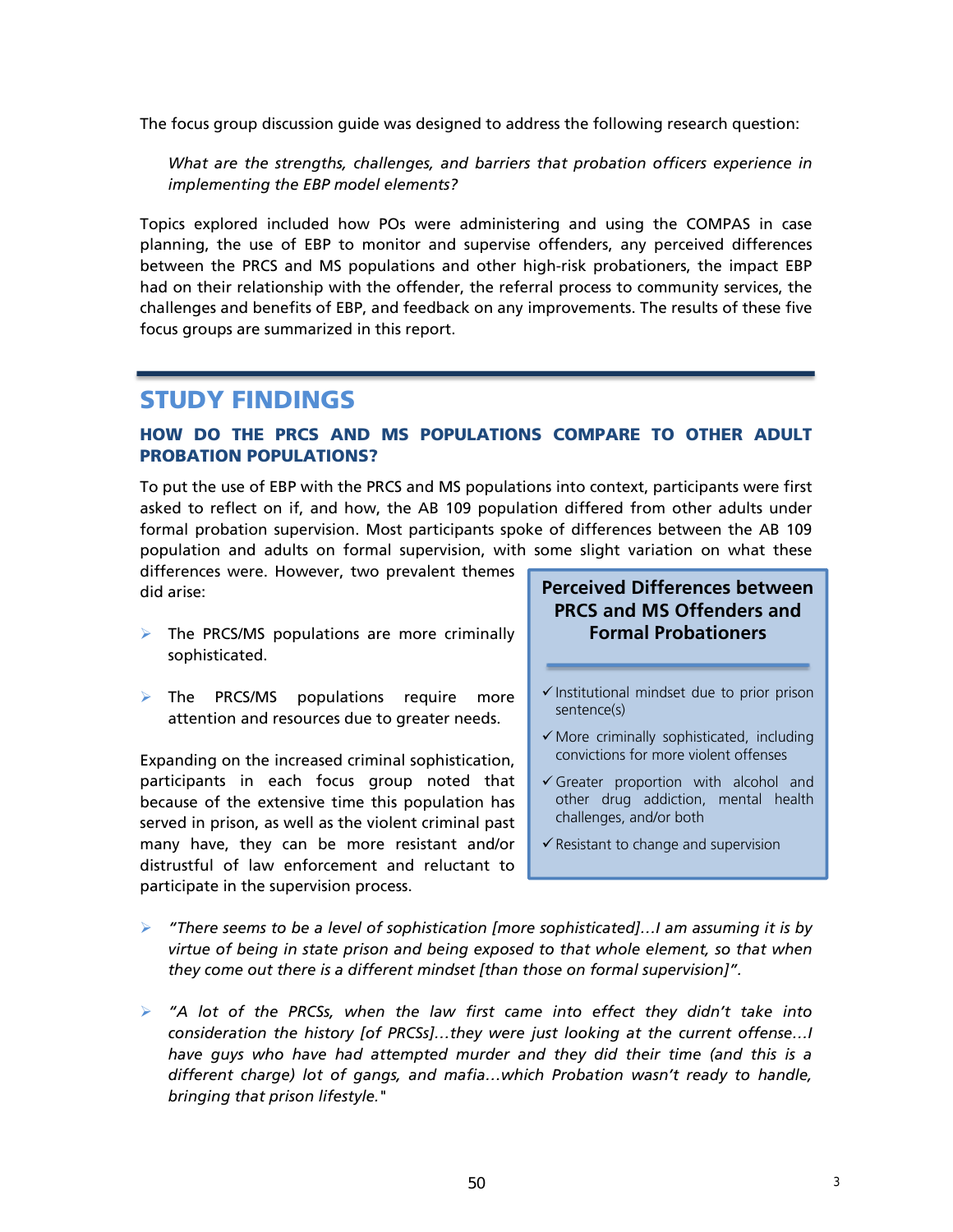*"This population is so engrained, so into their own thing, that you talk to some guy who has tats all over his face, has done 8 prison terms, has spent the last 20 out of 25 years in prison and he has got his lifestyle…and our 20 to 30 minute interaction once a month or 2 times a month isn't really doing much…it is just a different population."*

The participants also felt that this population in general requires more intensive supervision and interventions because of their institutional background, mental health, and substance abuse issues. Participants in three out of the five focus groups raised the challenges of working with this population because of their perception that a substantial proportion has severe mental health problems, which complicates their ability to comply with terms of community supervision. This is especially true for those with co-occurring disorders because of the lack of treatment beds available in the community. In addition, many of the PRCS and MS offenders have extensive criminal histories and an institutional background that hinders their assimilation back into the community due to their lack of skills (e.g., employment, social, or motivational) or lack of employment opportunities for individuals with criminal records.

- *"With formal probation (high-risk) they are functional, they actually have a job…they are still compliant (most)... But when I switched over to AB 109, everybody I have contacted is in constant violation, they cannot complete a program, they cannot obtain a job."*
- *"They have been institutionalized, they have lengthy criminal history. A lot of them don't have the mentality where they are ready to change, or they are under the influence so their brain or their mind is not in the right state of mind to be able to comprehend what we are trying to get across to them."*
- *"Thirty to 70 percent of all PRCS and MS caseloads show signs of severe mental illness and sometimes it's impossible to tell if those people are addicted to substances (aka permanent users) or have a full blown mental disorder, and most of those people should have been kept by DAPO (state parole/state level supervision)."*
- *"The MS caseload is by in large older, higher maintenance, and they need 'babysitting.' For example, they often need transportation to and from treatment programs and if you give them bus passes, directions, and all the essentials to go on their own, often times they just won't show up."*

In addition, as a by-product of their lengthy criminal involvement and sophistication, a probation officer noted that this population has fewer family supports and resources to draw upon because they have burned bridges with these sources of support.

# **DID THE LEVEL AND TYPE OF EBP TRAINING ADEQUATELY PREPARE PROBATION OFFICERS TO EFFECTIVELY IMPLEMENT EBP WITH THE PRCS AND MS POPULATIONS?**

## **EBP Training That Was Effective**

Overall, the probation officers reported receiving a variety of training on EBP, including while attending the probation academy; a two-day IBIS training (as recent as October 2013);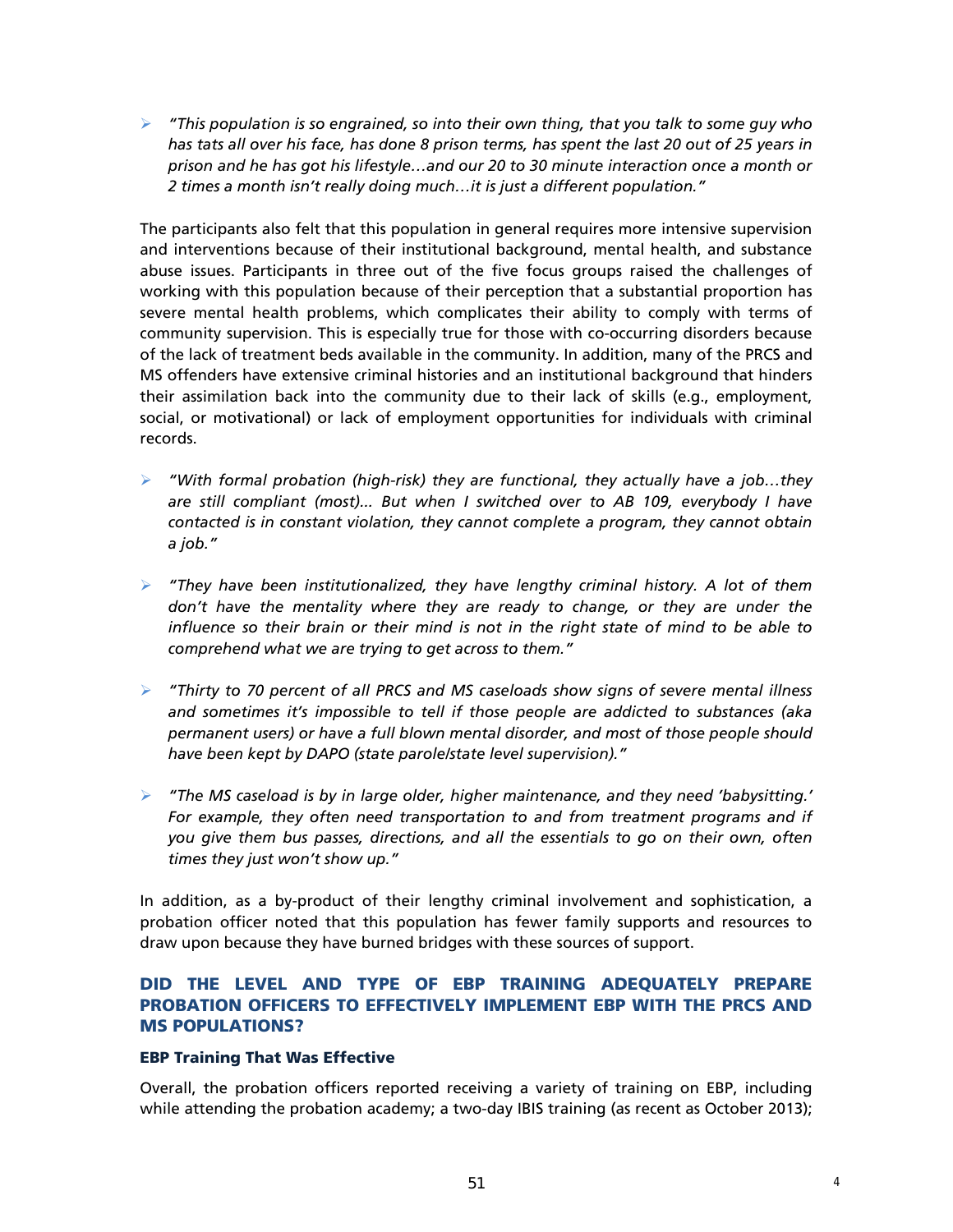training specifically on motivational interviewing; a coach's training to train mentors; ongoing email blasts from the Probation Department; and "skill of the month" trainings conducted during their unit meetings. Of these trainings, a few probation officers felt that those trainings that were presented by officers with experience in the field were most helpful because of the trainer's understanding of the realities associated with implementing EBP in the field (i.e., that isn't always effective or appropriate). For example, one of the participants quoted a piece of advice he received from an EPB trainer that he found to be valuable: "Honestly, it is a good tool, but it doesn't work for everyone but at least try it each time (EBP Trainer)." This added insight seemed to bring a practical and realistic view of the model, which was well received by the probation officer.

 *"With the training we received, it made us better suited to address their needs. Without the training, we wouldn't know what resources are appropriate for whom. All training is valuable, helps the relationship."* 

In general, participants felt they had received adequate training, with a few mentioning a need for additional training that deals more with the needs of this population than the EBP model. Specifically, suggestions for additional trainings included:

- Trauma informed care;
- How to work with mentally ill offenders;
- More in-depth training on substance use and its effects (e.g., how specific drugs effect a person's behavior); and
- **I** Identification of any additional resources that is available for this population.

One participant also suggested that it would be helpful to conduct a cross-systems training with treatment providers, mental health professionals, and probation officers so that everyone receives consistent information about each partner's role and the special needs of this population.

As for the helpfulness of the training in working with this population, many of the POs echoed what was shared in the earlier SPO focus group - that the training didn't necessarily provide them with new information, but formalized what they already knew and were doing.

- *"We felt that we are already doing this, but it made us look at how we were using it, we just didn't know it was called Reflections or motivational interviewing at that time."*
- *"I know for a fact that we have been doing this all along, we just didn't have this title on it."*
- *"The evidence-based practice is a quantification of what has already been found to work."*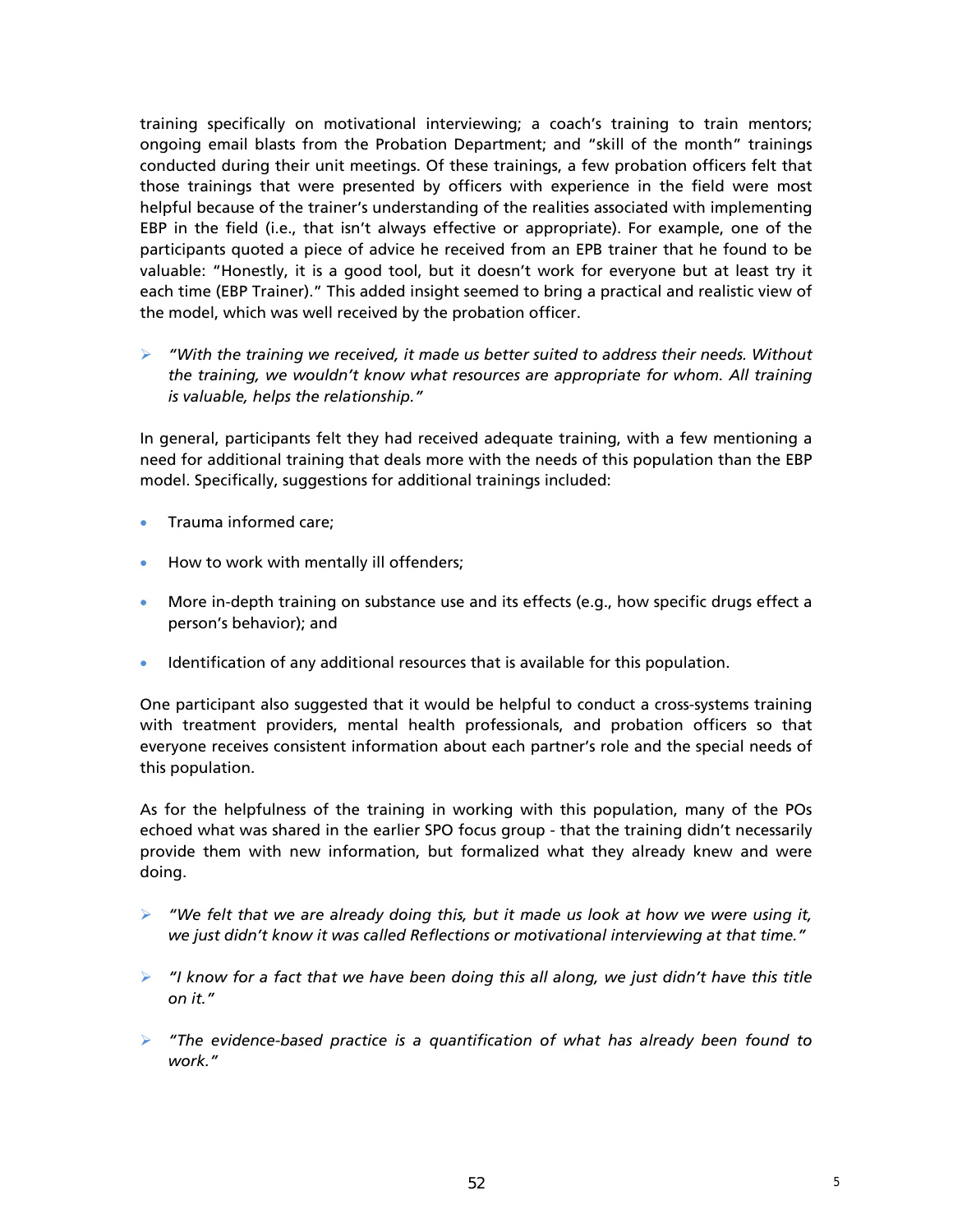Overall, the feedback from the probation officers indicates that they have received sufficient training on EBP. However, there is still a need for training associated with the needs of this population, given the high proportion of individuals who are grappling with multiple challenges. It is also apparent the underlying philosophy of EBP has been a mainstay within the Probation Department and EBP has built on that existing foundation by providing more structure, guidance, and a common language to formalize its implementation.

# **HOW EFFECTIVE IS EBP IN SUPERVISING THE PRCS AND MS POPULATIONS?**

#### **Effective Components of EBP When Supervising PRCS and MS Offenders**

When questioned about how effective and useful Cognitive Behavioral Interventions and Motivational Interviewing (IBIS) is when supervising this higher risk population, a common

theme bracketed the responses, which was the belief that without some desire on the part of the individual to change, the model does not work. This limitation was viewed as extra challenging when working with the PRCS and MS populations because of the perceptions noted above: institutionalized mindset, criminal sophistication, and severe mental health and substance use issues.

- *"They smile and say yes I am going to do treatment, yes I am going to get a job and then they walk out of the office and do the opposite."*
- *"They have to be accepting of it and ready for change. If not, we can have the best program, we can be trained by the leading people in the field, but if they are not buying in, it is useless."*

# **EBP Factors Viewed as Effective**

- $\checkmark$  Motivational interviewing with those that demonstrate a desire to change
- $\checkmark$  Involvement of the offender in case plan development
- $\checkmark$  Role clarification
- $\checkmark$  Resources on demand, including treatment beds, housing, mental health
- $\checkmark$  Assessment driven case planning
- Immediate case planning prior to or upon release
- *"I focus on the ones that are making efforts. I tell most that I will work as hard as you work. I am not working harder than you...still give them opportunity but it has to be their decision."*
- *"A lot of the offenders have more than one type of problem; personality problems, drug problems, mental health…and EBP, the COMPAS or IBIS tools are not appropriate for these types of clients."*

However, participants did not attribute this failure to the model, but rather to the higher proportion of PRCS and MS offenders who exhibit this type of opposition. When asked what proportion of the PRCS and MS populations present with this resistance, participants' estimates varied by caseload, from 30 to 70 percent.

Among all the focus groups, there were common EBP components noted as being effective, not just with this population but with the probation population as a whole. The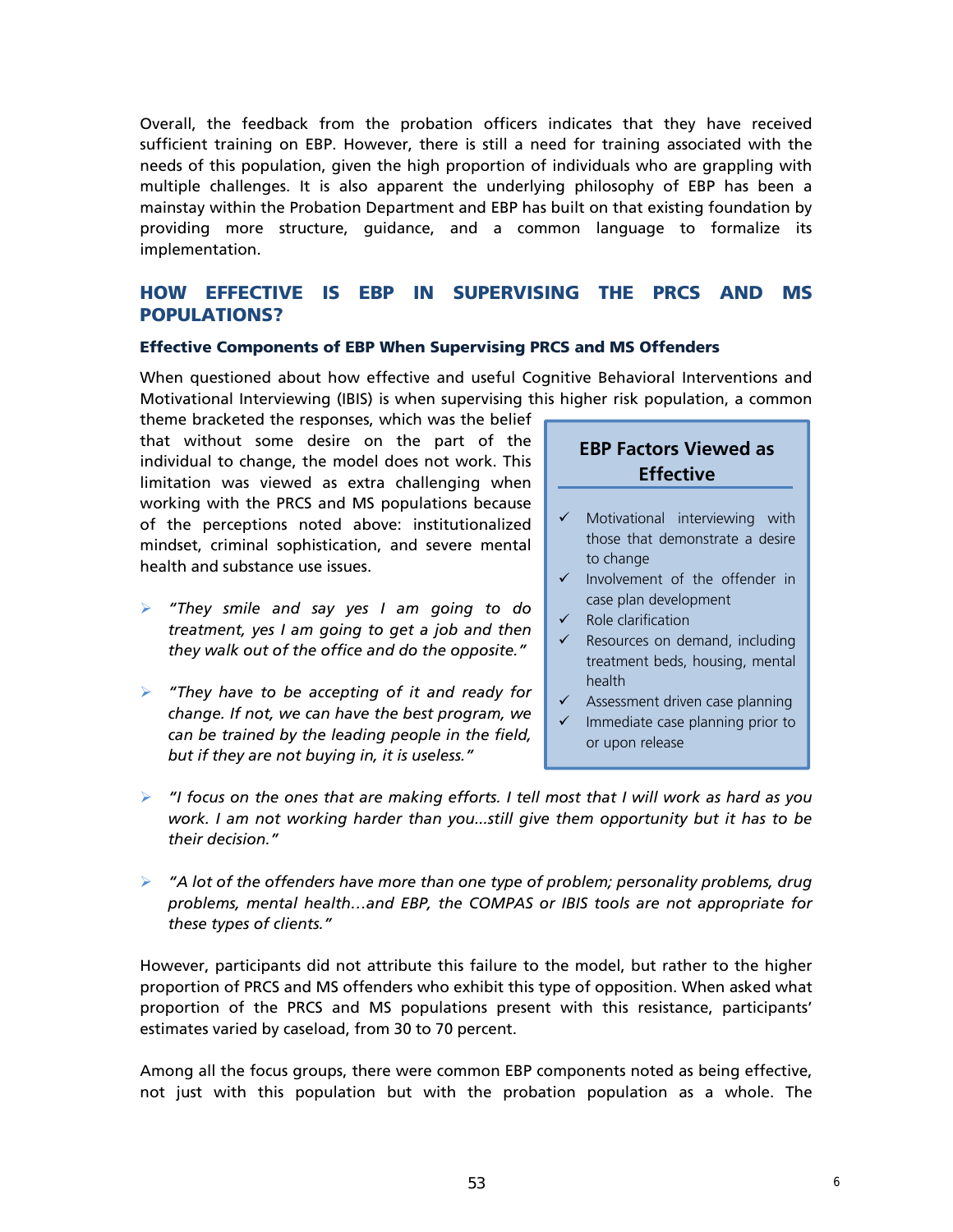components noted as being most effective were motivational interviewing for those that wanted to change, inclusion of the offender in the planning process, role clarification, funding to provide resources in the community, assessment-based case planning, and using positive reinforcements.

For those individuals who demonstrate some willingness to change, motivational interviewing was viewed as a valuable tool. Several participants viewed the collaborative style of creating case plans and talking with an offender as a means to break through the offender's past negative experiences with parole or probation and reduce his/her resistance to change. This was especially true for this population because of their lengthy history in institutions. In each of the focus groups, there was mention of an individual on a probation officer's caseload who commented positively about being asked about his/her needs.

- *"For those that come in willing to communicate, it's definitely important to motivate them and the motivational interviewing is a good tool for this. These people are normally older, gang drop outs that now want to be out of jail and they want to do their time on supervision and get out."*
- *"It [EBP] just gives us more tools and sometimes it gets them [offender] more involved. A lot of offenders appreciate having some choice in their treatment plan and being involved. A lot will say, 'I've never had a conversation like this before with my PO'."*
- *"The big thing is mutual respect [between officers and probationer]. I think that has helped a lot of officers understand that through EBP, to establish a dialogue, not just a one-way conversation [with the probationers]. I tell them [the probationer] that we are going to work together on this but it has to be equal…if we are working together, I am going to work hard for you, but it can't be all me."*

The role clarification component of IBIS was also noted by many as being helpful in managing negative behavior, as well as field visits. Several probation officers noted that when the rapport building has occurred at the beginning through conversation with the individual being supervised, including the clarity of roles and expectations, they have found offenders to be more cooperative when the probation officers has to implement a sanction.

 *"Hopefully if you start in the office then in the field, it gets you two steps closer in a better rapport in the field because they know who you are and they know what to expect."*

Another valuable aspect of EBP, and one that was noted to be very helpful in supervising PRCS and MS offenders, are the funds available to quickly link offenders to services in the community. Participants in all the groups spoke about the added value brought to supervising this population because of the dedicated AB 109 funds available for wraparound and treatment services compared to standard formal supervision. These resources were viewed as valuable in stabilizing the offender and engaging him/her before there is time to relapse or return to old habits.

 "*When we first started this program if one of my guys or girls came into the office and needed a treatment program we were able to find it immediately…when you have that*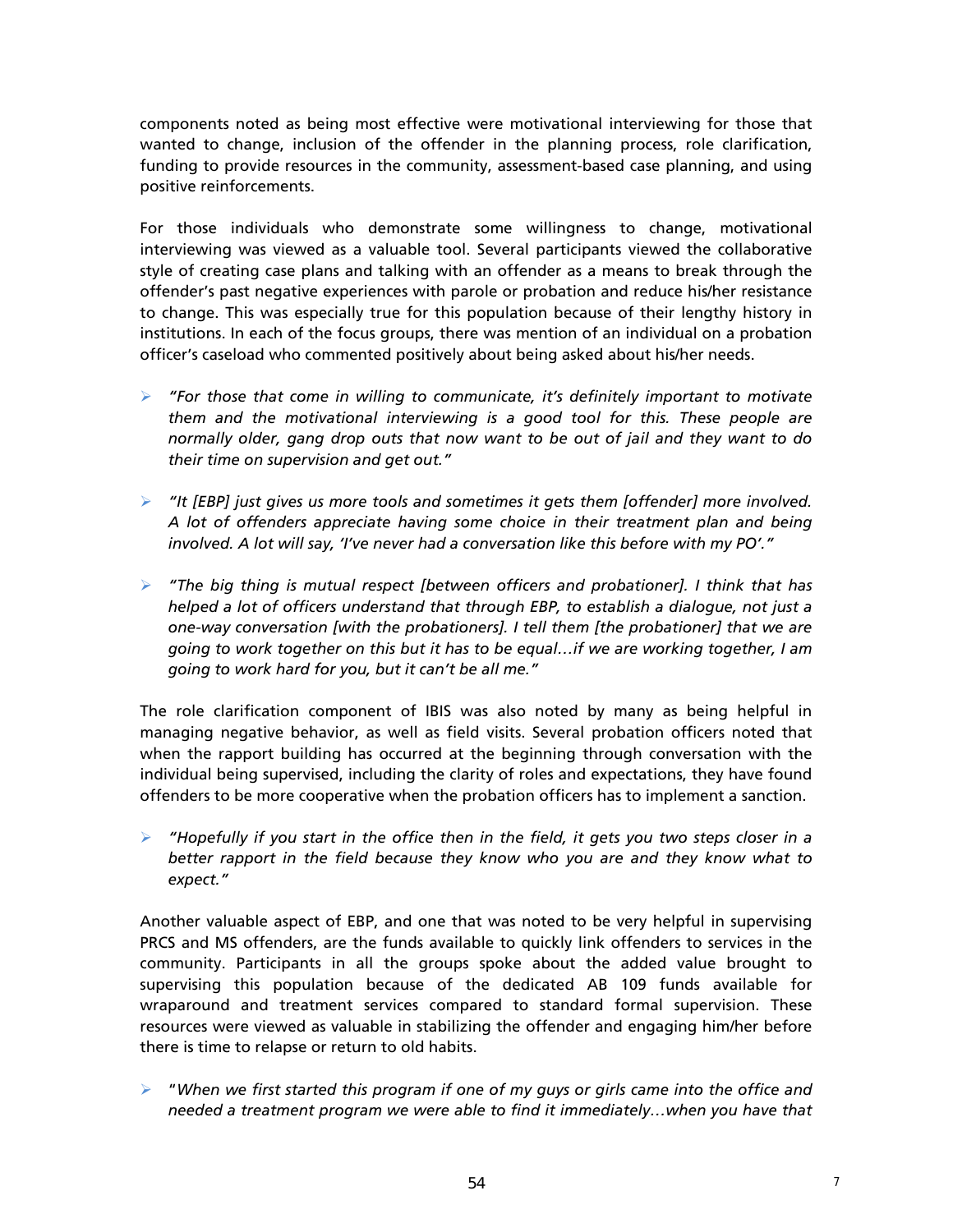*component for immediate assistance…the custody part of it doesn't come into play as quickly."* 

- *"When I came here, I was thinking I am going to address this population differently than I used to because we can actually do something with them [get them treatment]."*
- *"For the ones who do have a stable environment, stable on their medication, stable in treatment, I think those are the ones that it will work for."*

Another valuable component of EBP when working with this population was the release from prison directly to the CTC unit, which conducts the assessments and creates the initial case plan. This streamlined process eliminates any gaps in supervision that could otherwise open up an opportunity to violate conditions of supervision.

- "*Getting out of the gate, getting seen by CTC…so there's no lapse in supervision.*"
- *"We [CTC] are their first stop and we try to build their motivation as much as we can."*
- *"Another thing that we [CTC] do in the process is see what is working and what is not working."*

This immediacy of connecting with the probationers also occurs with the MS

# **Eight Principles/Components of EBP**

- Assess offender's risks and needs
- Enhance probationer's motivation to change
- Target probationer's criminogenic needs with responsive treatment
- Use cognitive behavioral techniques
- Increase positive reinforcements
- Connect probationers to communitybased support
- Measure what is done
- Provide feedback to staff and probationer

*SOURCE: San Diego County Probation Leadership Academy Session 1 (March 2013).* 

population prior to the individual's release from local prison. The case assignment process for MS cases involves a case file activation process that is to be initiated approximately 90 days prior to release from custody. Participants mentioned this process and how the probation officer does not always have this much time to review the case. This is mostly due to delays in the immediate sentencing cases where the offender may have less than 90 days in custody and to release date adjustments while an offender is in custody.

#### **Areas Where EBP Was Not as Effective With the PRCS and MS Populations**

The overall perception of EBP that prevailed in each of the focus groups was that EBP has the potential to be effective with these populations when fully implemented; however, there are several obstacles that hinder its full potential. What the probation officers noted most often as not effective were not inherently the fault of the model but rather could be attributed to the ability to implement the model to fidelity. These issues included the following:

Lack of time to adequately meet with probationers due to large caseloads;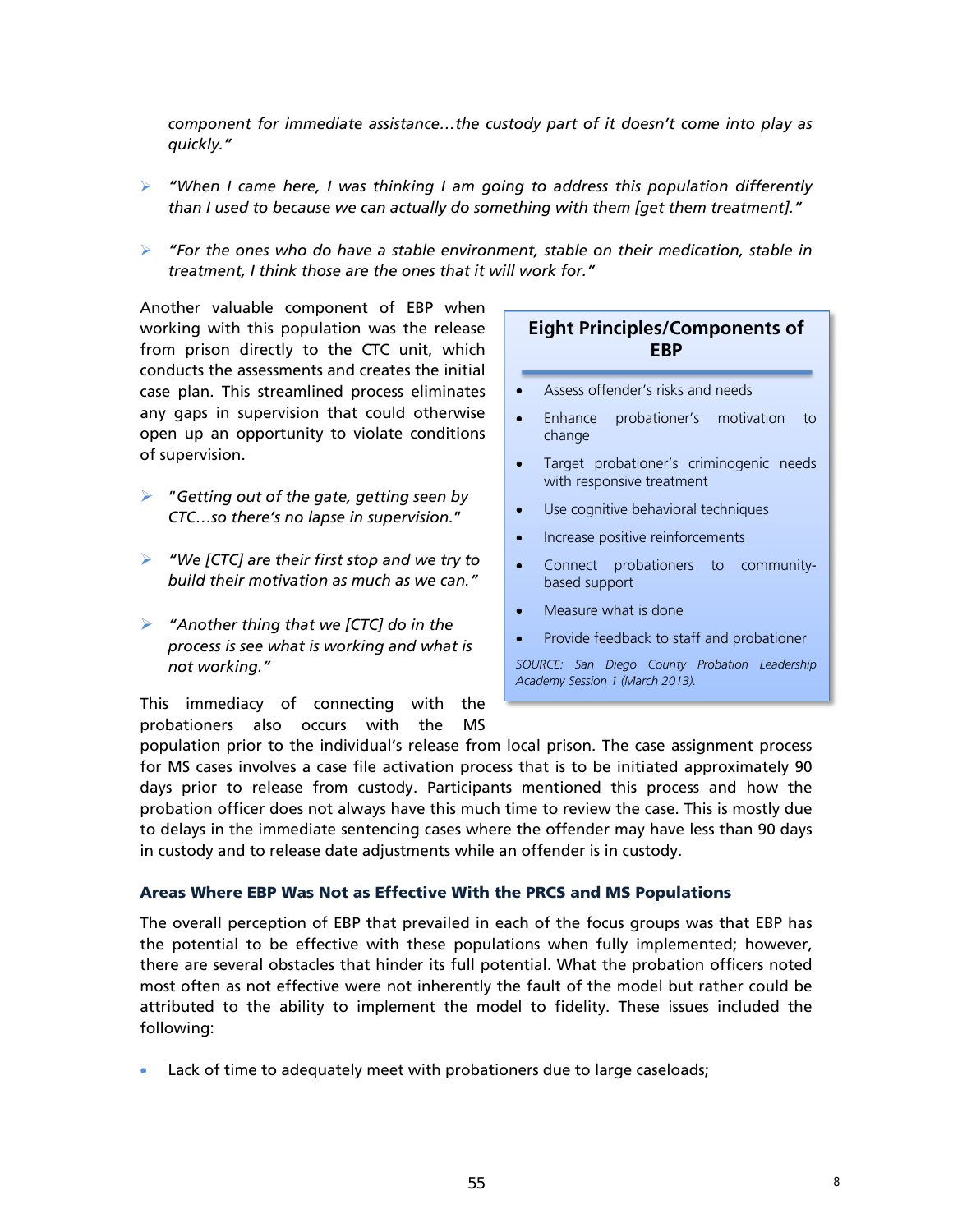- Dwindling resources and capacity in the community to provide needed treatment, both residential and outpatient;
- Legislative restriction on how much custody time PRCS or MS offenders can receive if non-compliant with court orders; and
- A large proportion of this population that is either resistant to change, not reporting to the probation officer, or too unstable to engage (e.g., mentally ill and not taking medication or in treatment).

There was unanimous agreement among the participants that POs, due mostly to large



caseloads, do not have enough time to adequately implement EBP as designed. POs expressed frustration with the conflict between having a motivated probationer who could be helped if more time was available to spend with him/her versus the demands of having a caseload of approximately 70 (i.e., this is mostly PRCS caseloads), which prohibits the implementation to fidelity. When asked what the ideal caseload would be, the number 40

came up consistently.

- *"That is the problem, EBP can be very effective but our caseloads are so high."*
- *"I don't have time to sit down and do a behavior analysis and engage with the offenders."*
- "*So if I have 50 cases, I won't be able to see them once or twice weekly, but usually I see them once a month."*

This lack of time also limited where the contacts occur, with probation officers noting that they do not have sufficient time to visit offenders in the field as often as prescribed. Contributing to this limitation was the extensive training associated with field training to ensure officers are safe. This training involves being shadowed by experienced officers, which places additional time demands on probation officer's supervision duties.

 *"We don't get out [in the field] as much as we should. Not what the expectation is and not what would be the best way to protect safety. And actually enforce in the community, we are not out there because we are too busy."*

Another factor viewed as an impediment to fully implementing EBP as designed was the lack of resources in the community to refer offenders for services and housing. Specifically, the resources originally allotted to support PRCS and MS offenders, while seen as a positive aspect, have been exhausted because of the overwhelming demand.

 *"I think we have awesome resources but we have hit the ceiling already. We are completely maxed out and the population is going to keep growing."*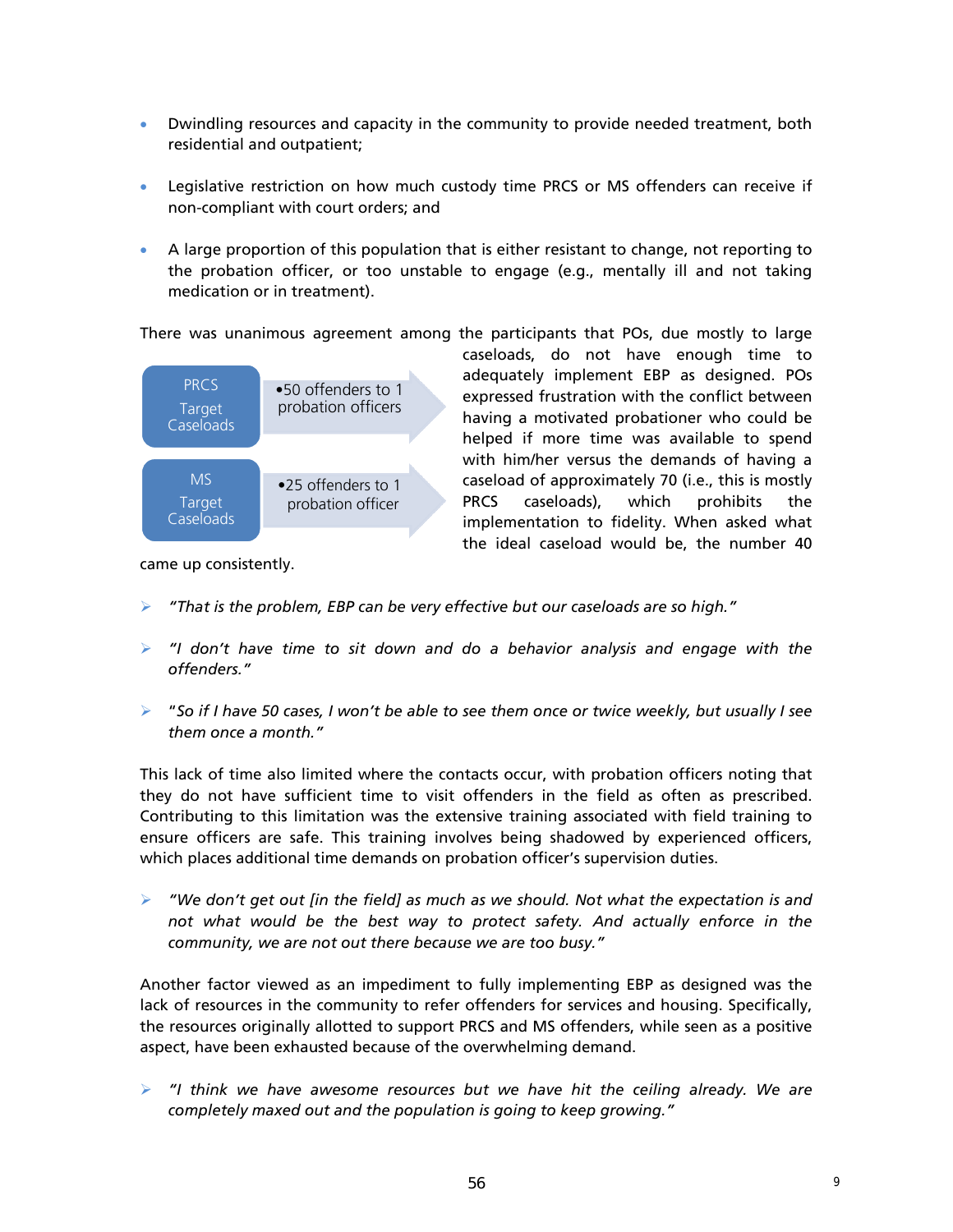*"While we do have the ability to impact them [supervision], we are not doing a very good job of it because we don't have the availability from providers…there just isn't any space."*

An example of the supply not being able to keep pace with the demand was visible at the CTC unit, which is co-located with the Lighthouse Residential Treatment Program (RTP). Some transitional housing beds originally designated for PRCSs (based on PO case plan) are now being filled with MS offenders (court ordered). Because of the long waiting list in the community, the MS offenders are occupying a bed for months rather than weeks.

- *"Our MSO will sit at CTC until the programs open and receive services."*
- *"We need to double CTC beds, double the mental health [beds], and dual diagnosis beds don't exist."*

Most frequently noted among the focus group participants was the lack of treatment beds for substance use, mental health, and for those individuals struggling with both issues. The impact of not having these resources readily available was viewed as setting the offender up for failure, which ultimately meant going back to jail because of substance use or non-compliance.

- *"We need way more substance abuse treatment, outpatient treatment, and way more mental health treatment."*
- *"We get court orders saying that when this person is released he will go immediately to a program. When we get that court order we have two weeks. It's not going to happen because there are no beds available."*

Another issue that surfaced during the focus groups was the challenge of using sanctions and incentives for this population because of the legislative limits on custody time that can be ordered. The participants shared feedback they have received from the PRCS population that the flash incarceration is not viewed as a deterrent because this population already has such a lengthy history of incarceration and serving the ordered time is not seen as a hardship. In fact, some probation officers noted that they have had probationers ask to be incarcerated because it is so hard on the outside or they don't want to engage in supervision.

 *"The sanctions aren't there. Going to jail for these guys 10 days is nothing, 68 days is nothing. We have guys that come in and want to go jail and they are mules to get stuff in, because they know they are only doing 10 days."*

Participants in one focus group provided insight into why certain components of EBP are impossible to fully implement for the MS population. Expressing some degree of frustration, participants explained that the court has the primary role in developing the MS offender's case plan without obtaining the offender's input. This process, coupled with the fact that the case plan cannot be altered by the probation officer when they meet with the offender, significantly limits the opportunity for collaboration between the probation officer and the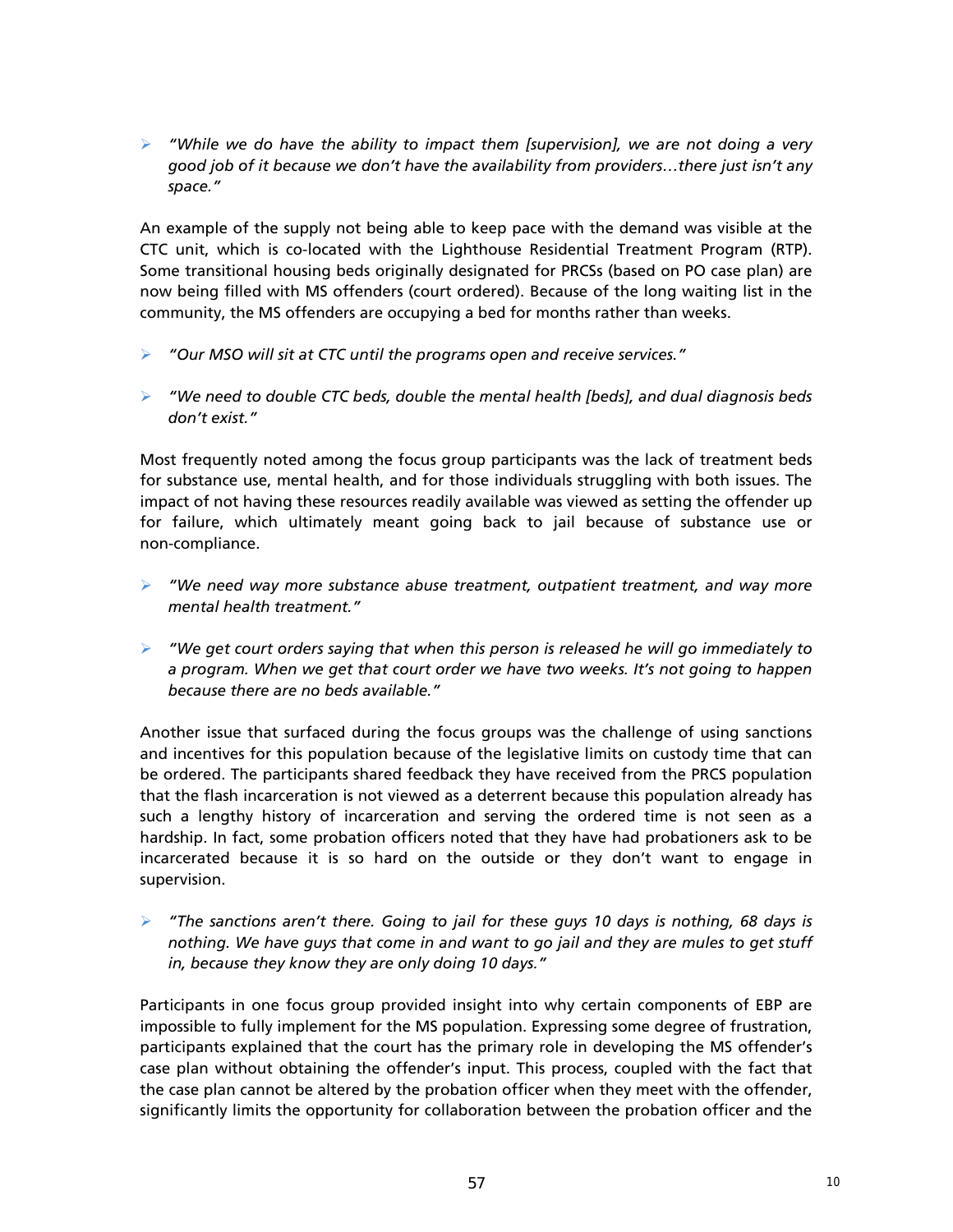offender and has the potential to undermine the relationship between the probation officer and offender.

- *"They [the MS] can't buy into the process. It is mandated. It doesn't matter because the sanction is already there, you violate and you go into custody and go in front of the judge in court."*
- *"I have a drug offender who gets kicked out of a program and I may be able to line up another program and have it lined up. but no, my overseer says he has to go back in jail. But what if I have another program set up, why are we going to clog a jail system, a court system when I have another program lined up?"*

The behavioral analysis assessment was the only IBIS component that participants noted they rarely used. The primary reason for not using the assessment was lack of time with the client to adequately complete the assessment. But another reason, as one probation officer noted, was that the assessment is commonly viewed as a sanction by probationers, so the probation officer has opted not to conduct it rather than risk jeopardizing the relationship with the probationer.

 *"I don't know how much we are using the behavioral analysis and actually having the time to sit down and do the exercises with them."*

# **WHAT ROLE DOES THE CASE PLAN HAVE IN YOUR WORK WITH THE PRCS AND MS POPULATIONS?**

## **COMPAS as a Tool for Case Plan Development**

There was unanimous agreement among the five focus groups that the COMPAS (Correctional Offender Management Profiling for Alternative Sanctions), along with the court orders, were the driving forces behind the case plan development. Whether completed at the CTC, or during pre-sentencing in the case of MS offenders, the COMPAS was viewed by the probation officers as a critical tool in creating the goals and case plans.

- *"The COMPAS will give you a profile of the offender and the resources that COMPAS has and using that to make the case plan based on the offender's needs."*
- *"When they go and get assessed in the COMPAS and we link them to programs is one of the biggest things for us. It actually does everything for us. The computer literally does everything for us and we then review it and say 'yeah, this does make sense. This program would fit them'."*

When probed about how often, if ever, the COMPAS is re-administered, there was variation in the participants' responses. Some probation officers rarely re-administered the full assessment, even if the original COMPAS was completed two years ago (in the case of the MS population). But other participants said they re-administer them if it was six months or older. What was consistent among the group was their belief that there is no policy guiding when and how often a COMPAS should be done after the initial assessment. In addition, the Case Supervision Review (shorter version of the COMPAS) was noted as being done every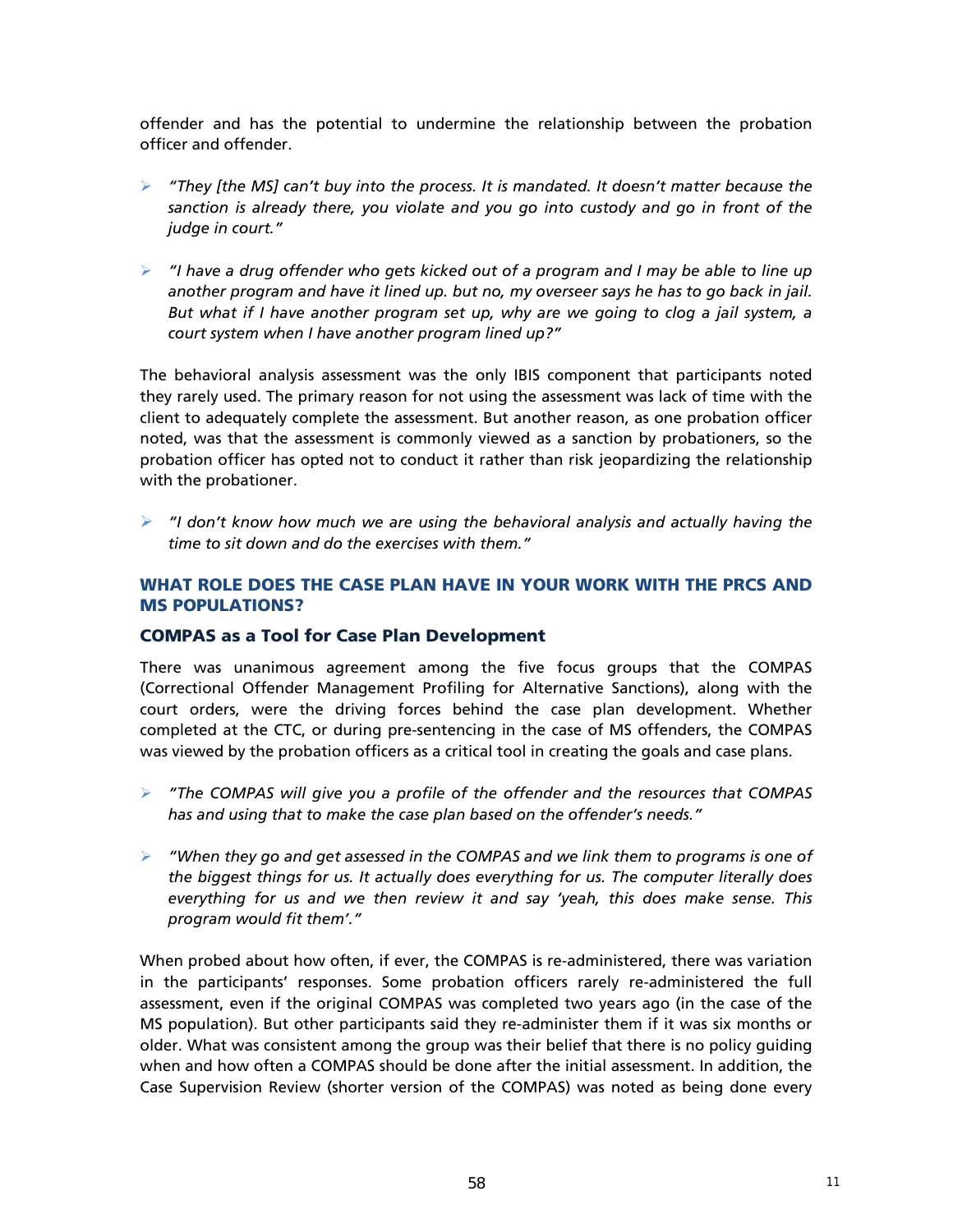six months as part of the case supervision review process. This process is consistent with the policy about CSR administration.

# **The Community Transition Center's Role in the Case Plan Development**

The assessment process for AB 109 offenders differs for each of the two populations. The MS offenders are assessed during pre-sentencing and this assessment is used by the PO to make the case plan upon the offender's release from local prison; whereas, the PRCSs are assessed upon release when they check in with CTC staff, who create the initial case plan.

The CTC takes a multi-disciplinary approach to the case plan development, utilizing several assessments in addition to the COMPAS. The administration of the COMPAS prior to release was viewed by several POs as an important first step in establishing a relationship with the offender. Once the offender reaches the CTC, the entire team, as well as the offender, is brought on board to help develop the case plan. The CTC focus group and participants from the other four groups all expressed satisfaction with this structure of assessing and case planning. A common theme among responses was the value of engaging the participants right at the beginning of the process, including ordering the offenders to report to CTC upon release from state prison or meeting with MS offenders prior to release, engaging in motivational interviewing, clarifying the roles and expectations, creating a case plan based on the three top criminogenic needs, and identifying referrals and starting the linkage process.

- *"We [CTC] are the first stop and we try to build their motivation as much as we can."*
- *"For the PRCS population, we are very fortunate that they do go through the CTC first because they are getting immediate referrals straight out of prison."*
- *"The preloading of services at the CTC is huge…I know it has made an impact on some of these guys."*

# **Community Resource Directory Role in Effective Case Planning**

Feedback from participants indicated a common usage of the Community Resource Directory (CRD) among probation officers in case planning, management, and referring to services. The CRD was frequently viewed as positive and helpful, with the recognition of a need for some improvement to make it more effective and streamlined. Some of the positive aspects noted by participants were:

- The ease of populating the case plan with a referral;
- Being able to monitor which officers are making referrals and which are not; and
- Being able to follow-up with a referral.

While the probation officers recognized the usefulness of the CRD in their case planning, they also noted several issues they felt hindered the full potential of the CRD. There were several common trouble areas noted among the focus groups, which centered on ease of use and incomplete data. Specifically, the probation officers noted how the information in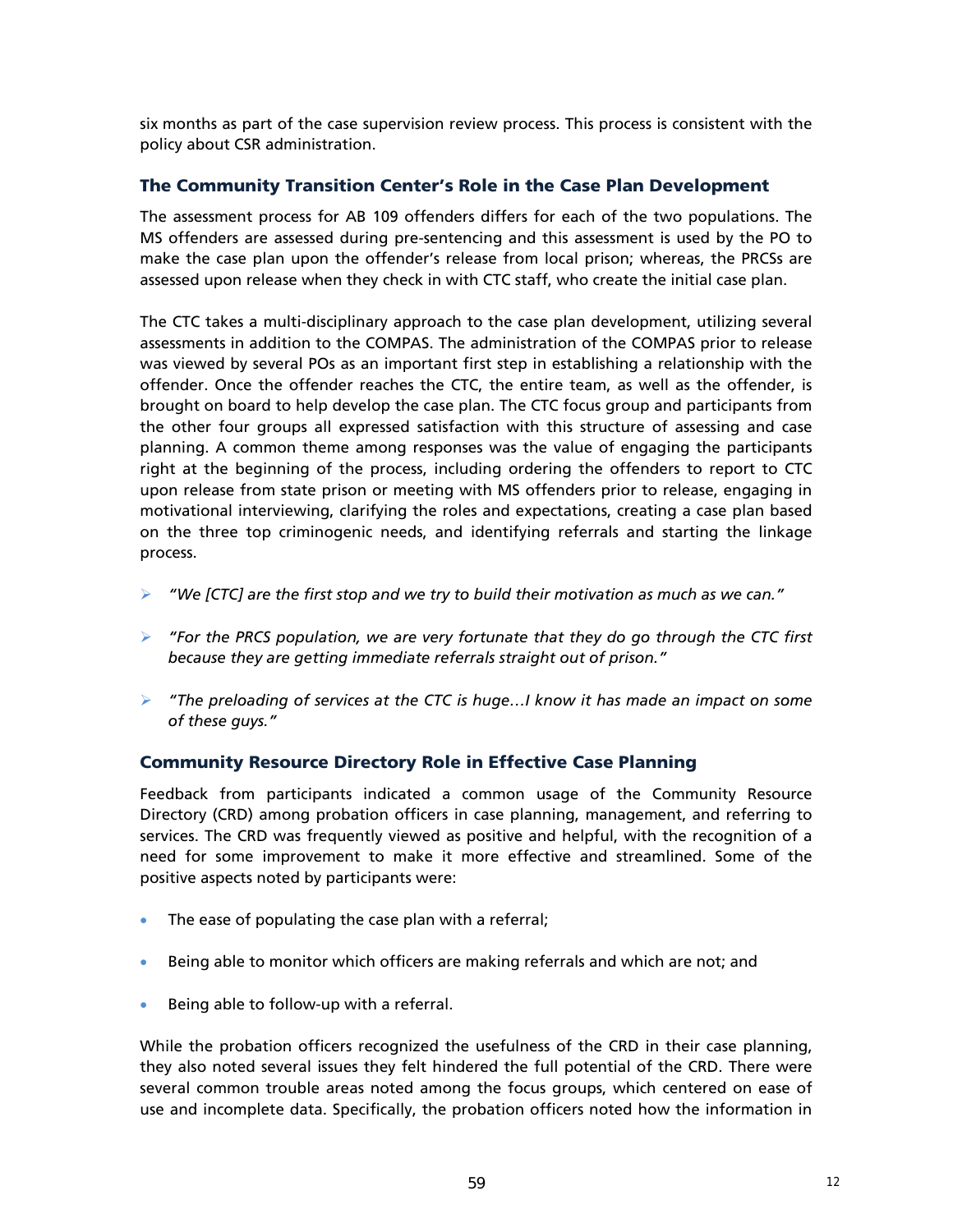the system is not always complete or up to date; and frequently, there is not enough information about eligibility criteria, exact programing, or availability. Frustration was also expressed in not being able to make an appointment through the CRD, which requires calling the programs and thereby reducing the CRD's efficiency.

- *"What I am having trouble with is that sometimes when I make a referral they [the provider] don't have their information and I have to go back out and then put the contact information and then resubmit the information."*
- *"The CRD doesn't have enough information. We often just google programs for their information and phone number because when you send a referral through the CRD we don't know whether or not the agency has checked their CRD inbox. We get an email if the offender is rejected but you have to call and find out to know whether or not they've been accepted into the wait list or pool of potential patients."*

There was also mention of a need for more involvement by the program providers to use the system consistently as designed, especially in updating outcomes related to referrals and progress made by the offender. Finally, the system itself can be inefficient because of how the programs are listed, making it difficult to cull through the hundreds of resources to find the one needed and the requirement to log in and out of the database systems (e.g., PCMS and CRD) when updating information. Table 1 lists the most common issues with using the CRD, as well as possible solutions proposed by the participants.

| <b>Issues</b>                                         | <b>Possible Solutions</b>                                                                                       |  |  |  |  |
|-------------------------------------------------------|-----------------------------------------------------------------------------------------------------------------|--|--|--|--|
| Incomplete program information, missing contact       | Institute a regular updating process so<br>program                                                              |  |  |  |  |
| information, and details about population the         | information is complete and current                                                                             |  |  |  |  |
| program serves                                        |                                                                                                                 |  |  |  |  |
| Continued reliance on follow-up phone calls to        | Interactive database that provides automatic intake                                                             |  |  |  |  |
| programs to obtain appointment times and dates        | times and dates upon request                                                                                    |  |  |  |  |
| Lack of consistent follow-up on the part of programs  | Require programs to update information and conduct                                                              |  |  |  |  |
| to document the outcome of the referral or program    | quality assurance checks to monitor the updates                                                                 |  |  |  |  |
| results (e.g., drug tests)                            |                                                                                                                 |  |  |  |  |
| Lack of integration of the multiple reporting systems | Integrate systems to allow one access point to<br>download information between PCMS, case plan, and<br>the CRD. |  |  |  |  |
| Cumbersome search system making it difficult to find  | Reorganize categorization system so it is user-friendly                                                         |  |  |  |  |
| appropriate programs                                  | (e.g., alphabetical versus numeric)                                                                             |  |  |  |  |

# **Table 1 Issues and Solutions to Improve the CRD**

*NOTE: CRD is an automated referral tool and was never designed to replace contacts with the agencies (e.g., phone calls, visits, relationship building). SOURCE: SANDAG Focus Groups, 2014.*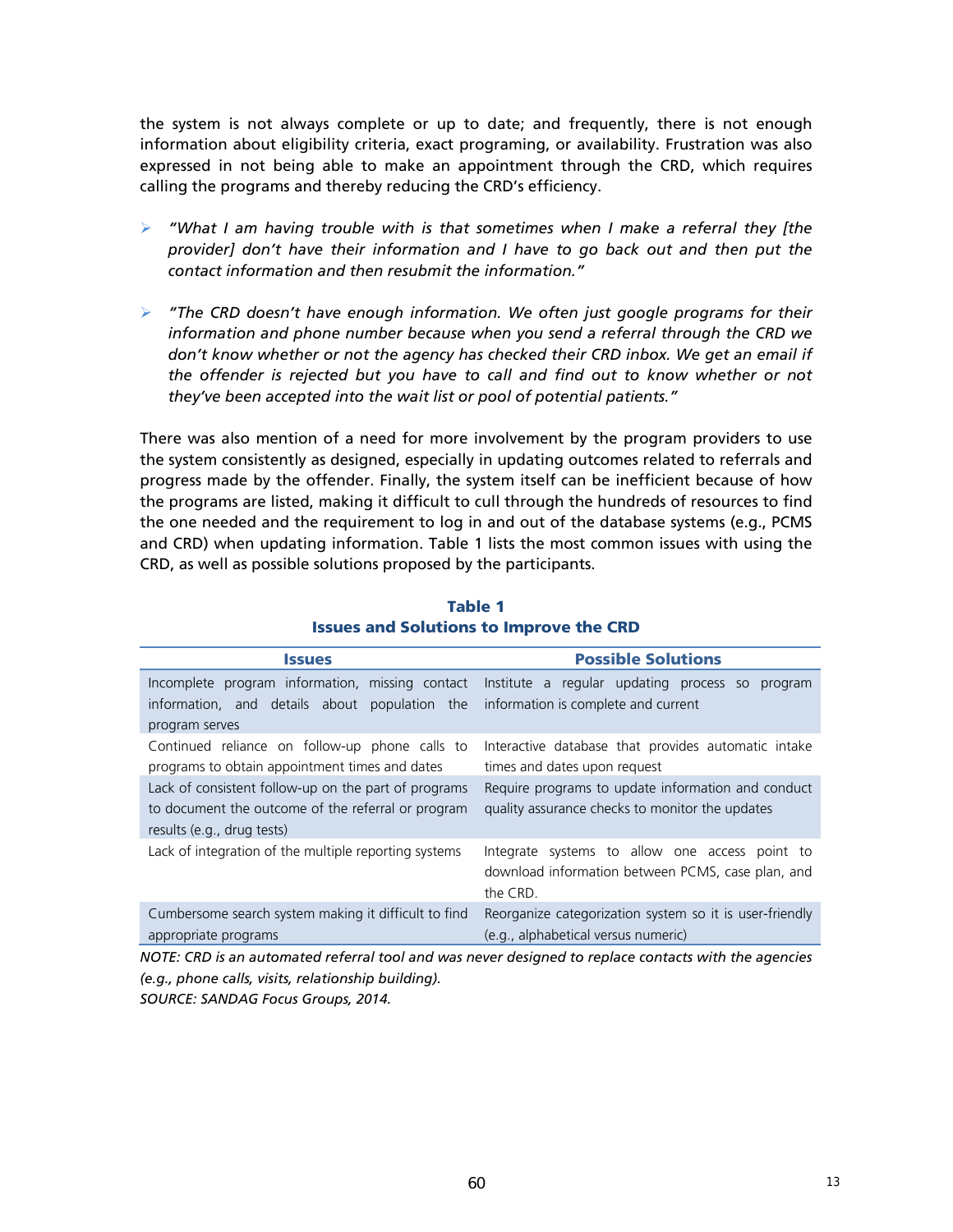# **HOW HAS EBP INFLUENCED THE PO'S INTERACTIONS WITH THE PRCS AND MS POPULATIONS?**

# **Dual Role of Case Manager and Law Enforcement Agent**

To better understand how EBP impacts the interactions and relationship between the probation officer and probationers, participants were asked how they balance their dual role as case manager and enforcers. Except for the CTC unit, which has a temporary role in the probationer's supervision, a few common themes arose from the focus groups:

- The dual role was viewed as a core characteristic of being a probation officer and not necessarily a product of recent EBP trainings, but EBP has helped formalize this role.
- The dual role is not realistic in the field, where the probation officer more often assumes the enforcer role.
- The case plan helps facilitate the case management role of the probation officer.
- Understanding in what situations to apply each role is important.
- The case management role can support the enforcer role by establishing rapport and clarifying expectations.

It was apparent from comments in the focus groups that the probation officers felt as if they have always held this dual role of working cooperatively with individuals under community supervision and also holding them accountable. However, EBP training has provided clearer guidelines for implementation and a common language among probation officers. Overall, the feedback was positive in how the components of EBP (e.g., motivational interviewing, collaborating with offender on case plan) support the officer and probationer relationship. EBP was described as providing a framework for establishing respect, offering an opportunity for a productive relationship, and having the potential for improving safety when a probation officer has to hold a probationer accountable.

- *"It definitely improves communications and takes out some of the adversarial nature of the relationship."*
- *"First and foremost, most of these people have a conflict with authority and they will always see you as enforcers, but EBP language sometimes helps to have them also see the PO as someone that can be useful and helpful."*
- *"At the same time I am going to help you, I am going to hold you accountable."*
- *"I find it easy, that is something probation officers always been 'here to help ya', 'let me help ya'. I am your biggest advocate or I am the guy putting you in jail."*

It became apparent from participants' comments that each aspect of the dual role can complement each other. For example, while visits in the field were presented as more of a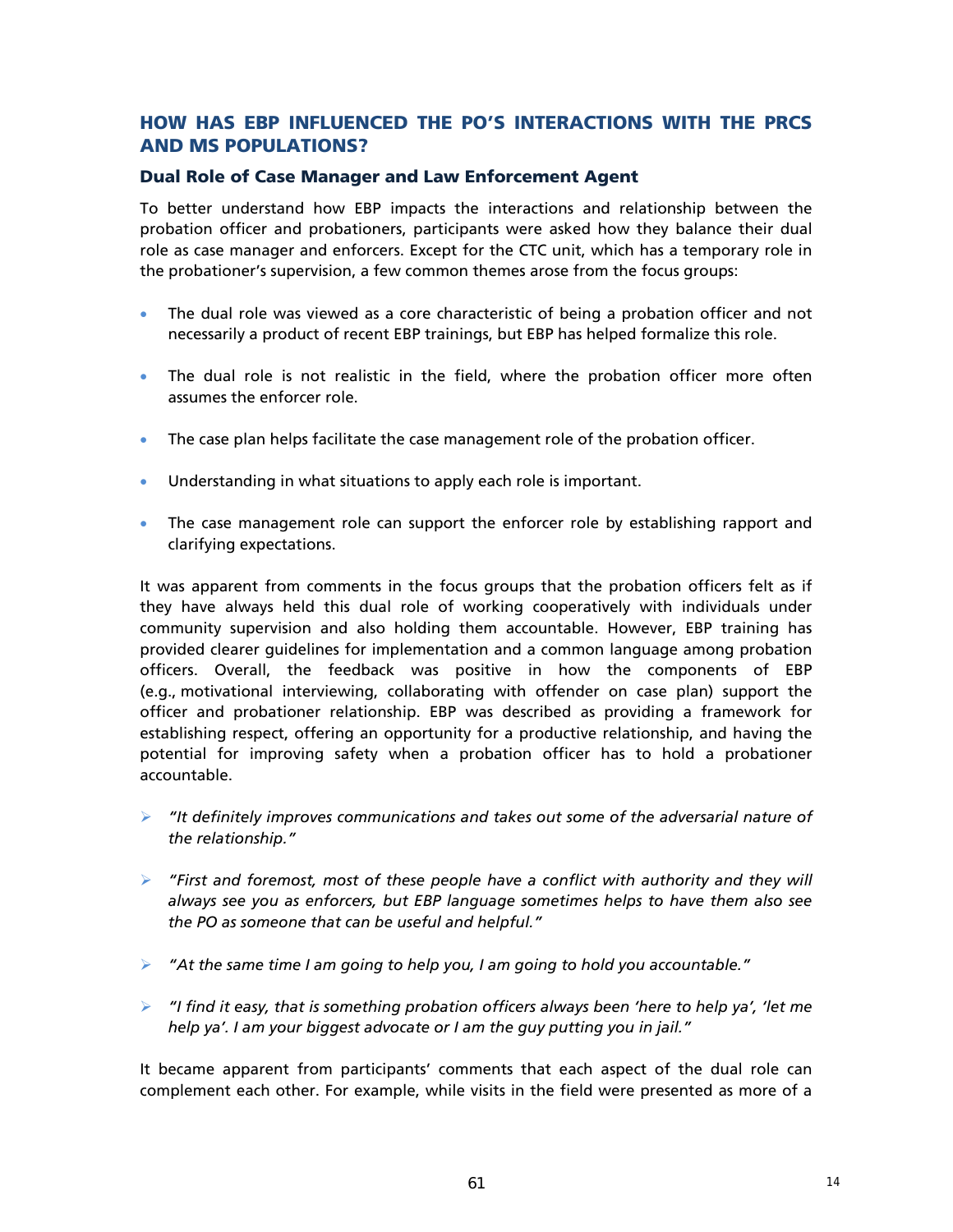law enforcement situation where safety and security is foremost on a probation officer's agenda, work done ahead of time during office visits to build rapport with the offender could benefit the probation officer's safety in the long run.

- *"I think it makes it easier and safer when you have a good relationship with someone and then you need to arrest them. I think it makes it much better than if you had always been hard on someone and never had a rapport and now you are going to take their freedom away."*
- *"That relationship- foundation- build on it and build on it, 90% of the time we start with the office appointments. Before we get to the field, they know who you are and hopefully rapport [has been] built."*

# **Incentives and Sanctions**

To learn more about how and to what degree the probation officers were implementing the EBP incentives and sanctions strategies in their supervision of PRCSs and MSs, focus group participants were asked to elaborate on their current practices. In general, the strategy was viewed as a positive tool when working with any probationers, but especially with this particular population who often do not have much experience with positive reinforcement. The topic of incentives, in particular, often arose in tandem with discussing the value of providing positive feedback to probationers.

 *"A lot of these guys don't get a lot of positive reinforcement. I have to identify their accomplishments. Maybe to me it is not an accomplishment but to them it is. I have to be aware when they have made a step forward, even if three steps backwards...because no one else is going to tell them that [identify the positive actions]."*

While not part of the discussion guide, probation officers in four of the five focus groups mentioned their participation in a "pilot" incentives and sanctions program, in which all probation officers supervising MSs are participating. While the comments about the pilot were mixed, it was clear that the probation officers viewed the pilot as a more formalized extension of what they already do.

- "*For POs like me and [names two other POs], I know if it didn't have a title 'incentives and sanctions', we would do it anyway. It is a good tool to have, in my opinion, on paper to motivate POs who would otherwise not do it."*
- *"It is something that we have done. We have always done incentives and sanctions but now we are putting a name to it and tracking it. It is a way to measure if change is really occurring."*
- *"I don't know how much of a difference it is from what we were doing before. The actions are the same, we are just tracking it."*

Not all the comments about the pilot were supportive, with frustration expressed regarding the additional recording and paperwork associated with the pilot. The participants' responses could be described either as viewing the documentation as unnecessary extra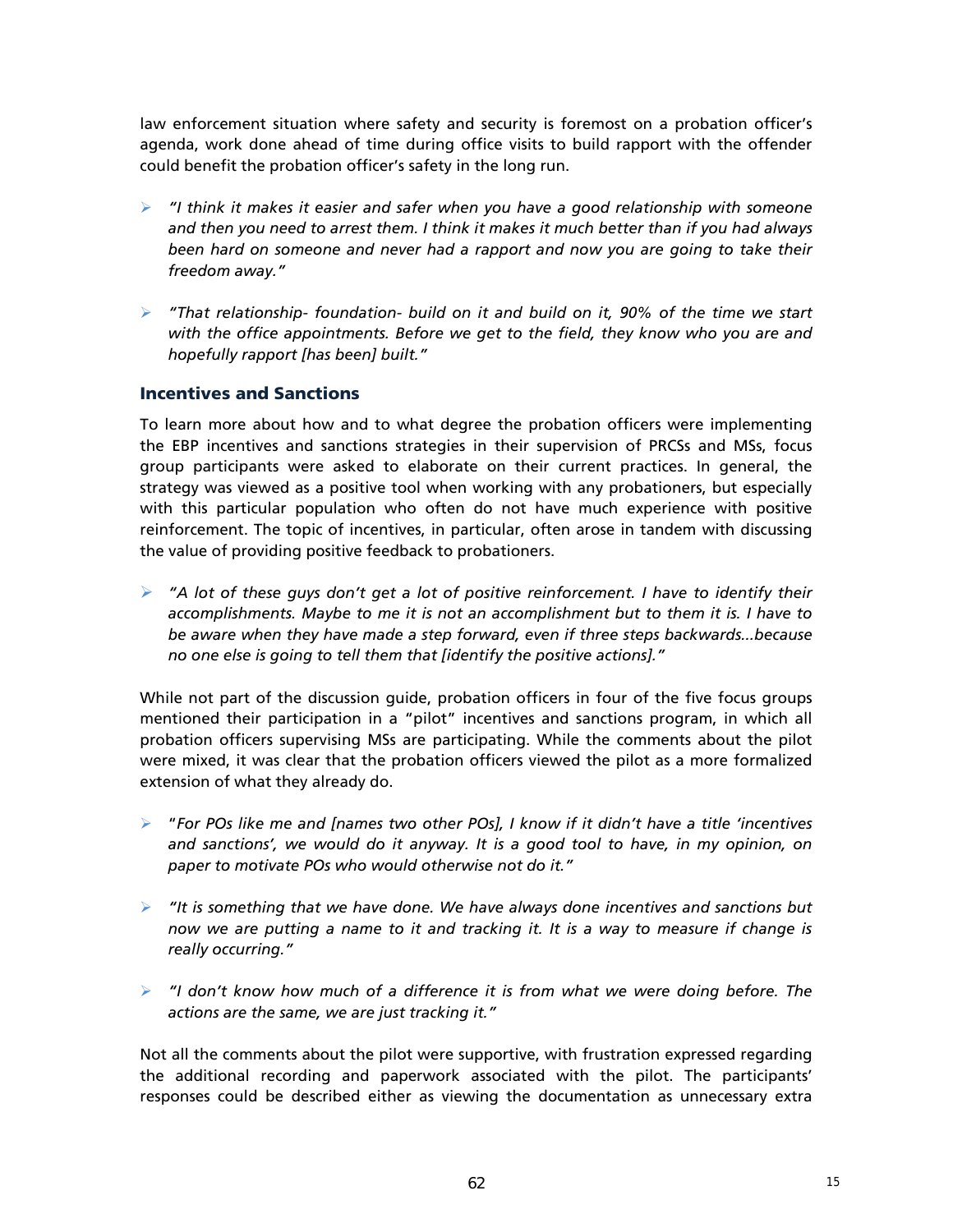work because the activities are already being captured in the court documents, or as time consuming but necessary to measure how this aspect of EPB was being implemented.

While viewed as valuable as a whole (and also described as a challenge later in this report), the custody sanction part of "incentives and sanctions" was often regarded as being ineffective for this population because of their criminal sophistication and time served in prison. Specifically, for those offenders who had already served years in prison, a flash incarceration was not viewed as a hardship and therefore not a deterrent. In addition, because policy regarding custody time is dictated by legislation and not the Department, the probation officers saw little hope for any change.

# **Monitoring of the Implementation of EBP**

Across the focus groups, the six-month case reviews by supervisors were most often cited as the primary mechanism for ensuring proper implementation of EBP. Having Senior and Supervising probation officers observe more junior staff was also noted as important for providing feedback to staff on appropriately implementing EBP, and there was also mention of a rating scale (e.g., one to three) to measure how well a probation officer is implementing the different components of EBP, which is completed after the review of a case or observation. Checkpoints within the reporting process were also commonly viewed as a means to monitor implementation. These included court reports, referrals in CRD, and also checking EBP activities in PCMS.

However, a few probation officers did mention that the check boxes in PCMS to document EBP activities were not being consistently completed, depending on the probation officer and time constraints. When probed further about the frequency with which the boxes are completed, the responses were mixed from hardly ever to all the time, with no clear pattern.

- *"Personally I have no time. I do that contact note and then I have to do something else. It is hard to go back in and update the case plan. It is time, time is a big issue."*
- *"I don't consistently print out the case plan after I made a referral, a new referral and say this is your new case plan."*

# **OVERALL, WHAT HAVE BEEN THE BENEFITS AND CHALLENGES OF IMPLEMENTING EBP IN THE PRO UNIT?**

## **Benefits of Implementing EBP**

Analysis of the responses from all five focus groups indicates that the majority of participants see value in using EBP in their work with this population. The central elements of EBP that were noted most often as beneficial were:

- Using IBIS skills to establish rapport and build trust with the offenders;
- Clarifying the roles of both the probation officer and offenders;
- The case planning process and starting it either while detained (MS) or upon release (PRCS); and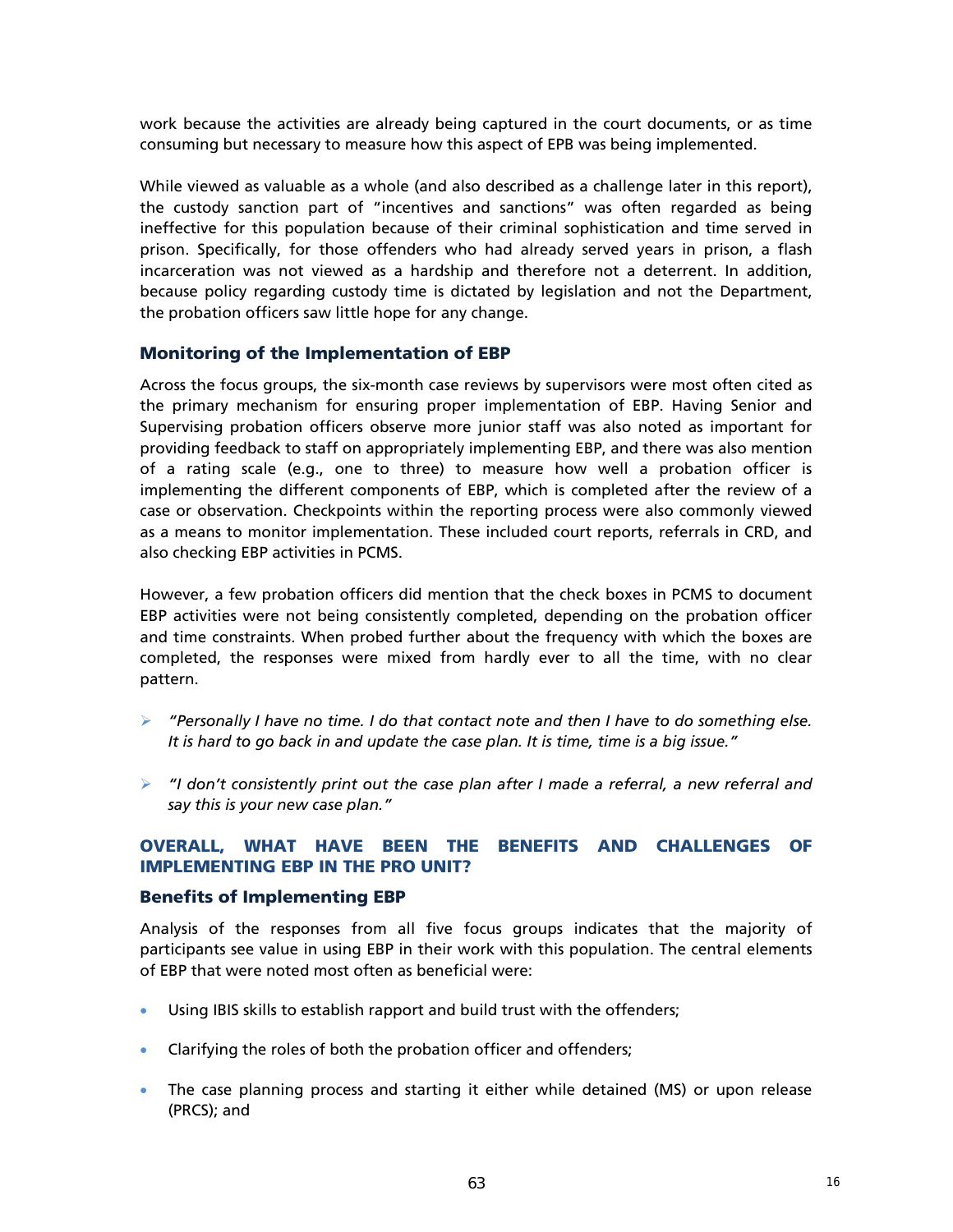Assessment, planning, and linkage to resources in the community.

It was clear that the supervision model provides a framework in which to establish productive relationships with those offenders wanting to change. This is accomplished through the motivational interviewing, setting clear expectations, and engaging the offender in the development of his/her case plan. The benefit of the case planning was related to when it is initially done within the PRO unit, either at CTC or with MS offenders while they are still detained. This early contact was viewed as an additional tool to try and engage the offender before s/he has an opportunity to return to old habits.

While there was some consistency among probation officers who had more than three years of experience (and therefore had worked with other populations) in their belief that they have always been using the strategies associated with EBP, the biggest difference and benefit with EBP and this population was the initial availability of resources to meet their needs.

- "*I personally don't feel it has changed my work at all. POs are POs for a reason. We are here because we have already bought into that. What has changed is the frontloading, I am able to follow through. The fact that we are picking up the tab, we are making the referrals."*
- *"The model is great. The model is no different than other models I have worked with, might be different name, but if there is not funding, if there is not availability to address some of these major issues – honestly most of it is substance abuse related, some of it is becoming psychiatric related…I am not equipped personally to deal with someone who has a psychiatric problem, to deal with someone who has a drug problem. My job is to find available things and plug them in."*
- $\triangleright$  *I think once you realize that the expectation is that you use it all day, in every single situation, with every person, then people accept it more. That there are times when it absolutely works, where it is appropriate, it is the perfect thing. And there is time it is just not going to work and we aren't going to use it."*
- *"One of the big advantages with AB 109 is the services and resources we have."*

# **Challenges and Opportunities for Improvement**

When asked about challenges and possible suggestions to improve the use of EBP with this population, several participants noted that for EBP to be effective, it has to be implemented with fidelity. In other words, to be successful there has to be buy-in from the probation officer, the time to meet with the probationer, and the resources available to address the needs of this population.

- *"It is extremely effective if we use it right and if we have [officer] buy-in. But like anything, if the officer is not on board it is not going to happen."*
- *"We are running out of beds, we are running out of space. Transportation is a huge issue until they go into these programs [because they can't get to the programs]."*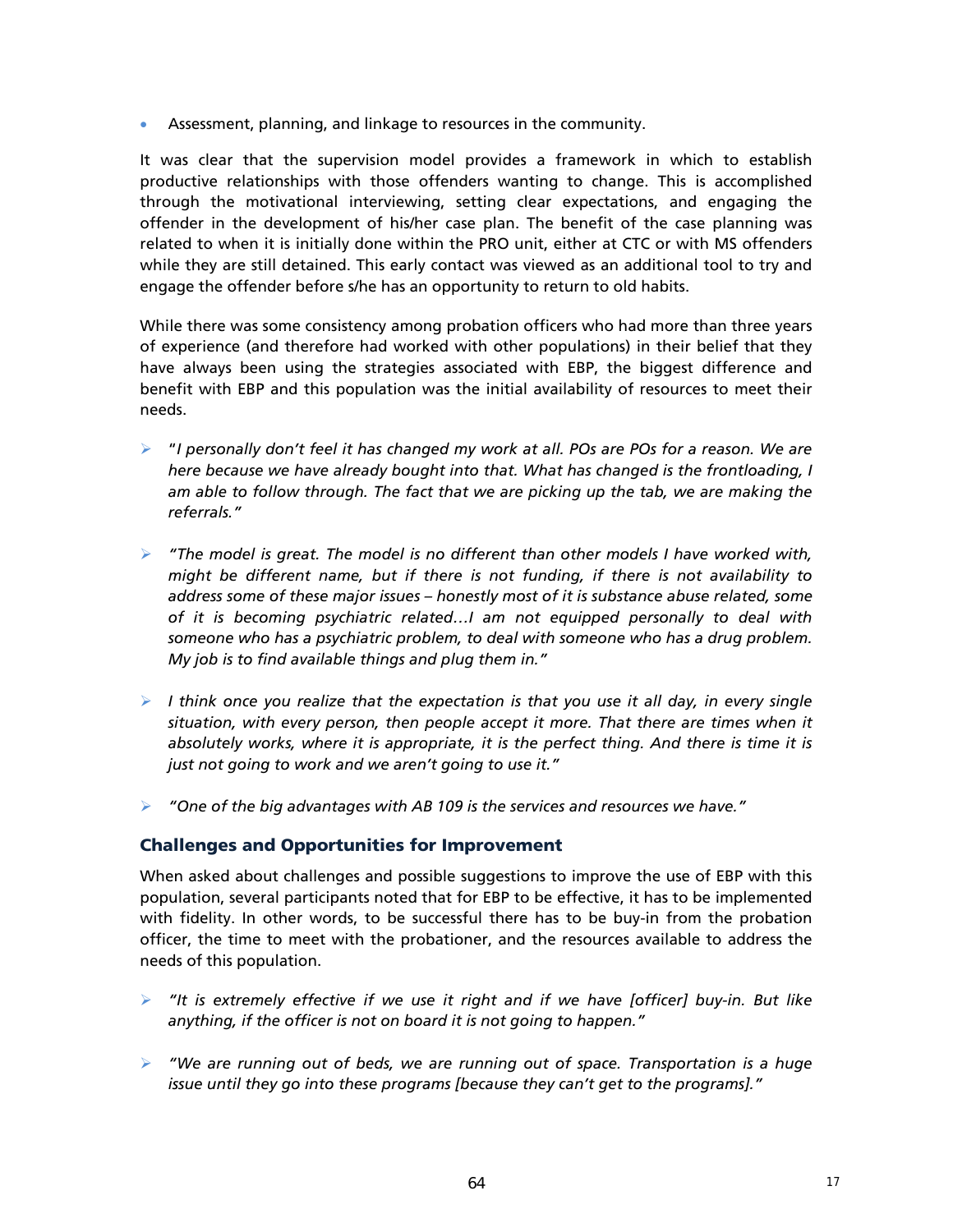The other challenge echoed throughout the focus groups was the lack of time due to high caseloads to fully implement EBP as planned. The desire to have more time to engage with the offender, to follow-up in the field, and to spend time when s/he is in crisis or on the verge of relapsing was a common concern.

 *"I just don't know how effective we are in applying what we are being trained to do and actually doing it. It just has to do with time."*

As noted above, the suggestion to adjust caseloads down from 70 to 40 was mentioned in every focus group. While this reduction has not been tested, the message was that the current caseloads are too high to effectively implement EBP as designed and there is a need for change.

 *"To really effectively use it [EBP] and really gauge if it is actually successfully, it seems that there would need to be some sort of pilot to see whether it is actually effective or not with a lower caseload."*

As noted earlier, but worth reiterating given the unified agreement among the focus groups, was the need for additional resources in order to properly implement EBP with the PRCS and MS populations.

 *"Sometimes they need to be locked up before treatment, too; otherwise, they will show up at a facility intoxicated and then be rejected from the program."*

While scarcity of resources was cited as an issue impacting other probation divisions, it was noted as especially challenging for this population because of the large proportion of PRCS and MS offenders that are dealing with substance abuse, mental health, and co-occurring disorders, as well as because of their lengthy criminal histories and the tendency for this population to lack follow through, which creates an urgency for treatment on demand.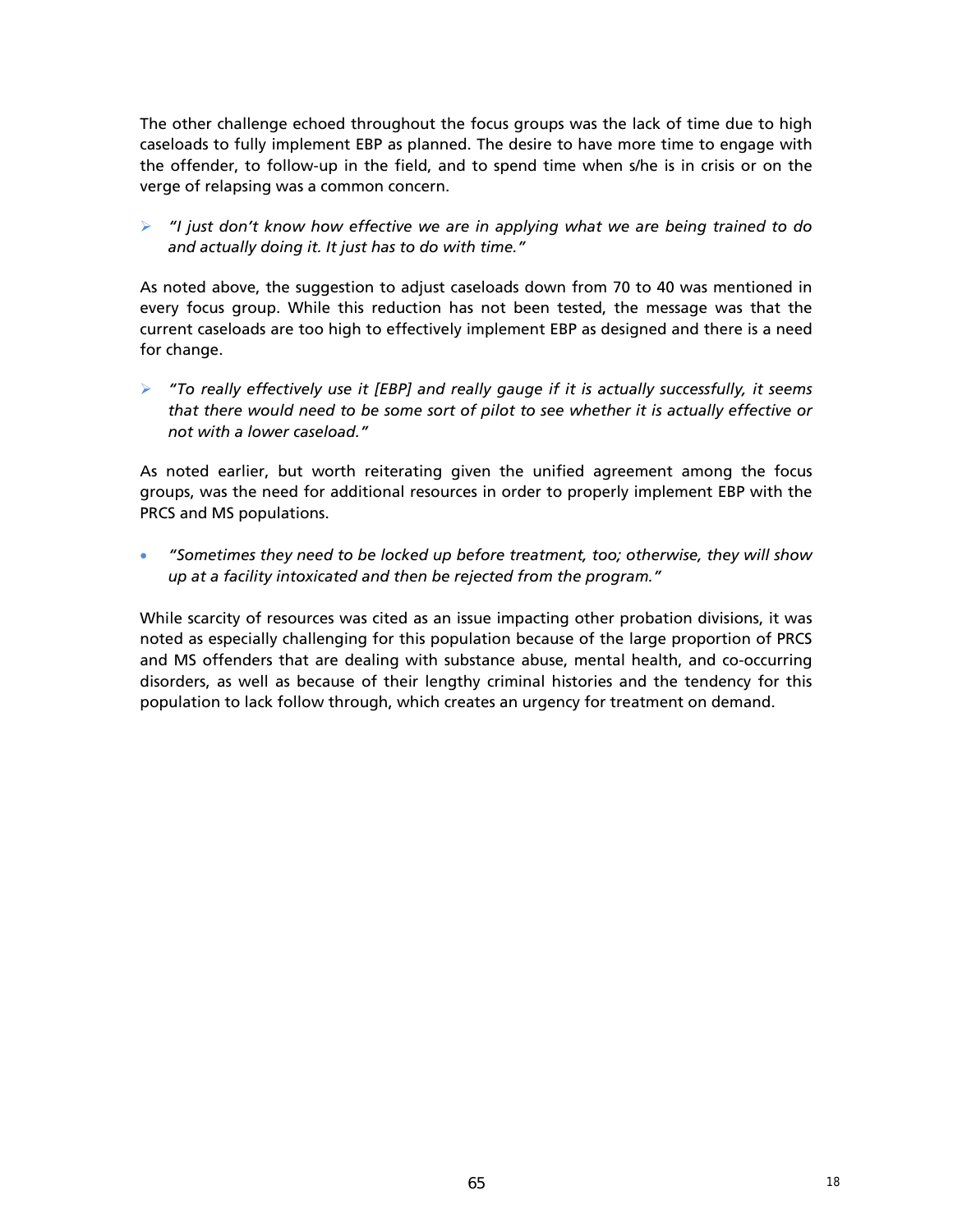# **SUMMARY**

To support the San Diego County Probation Department's desire to learn how and to what

extent EBP initiatives are being implemented with the PRCS and MS populations, SANDAG conducted a series of focus groups with each level of probation officer assigned to the PRO unit. This report summarizes the results gathered from five focus groups conducted with Deputy Probation Officers and Senior Probation Officers. A separate focus group was conducted with the Supervising Probation Officers and the findings were summarized in the June 2014 *Evidence-Based Practice Focus Group Summary* report.

Overall, the feedback received from focus group participants was that EBP, specifically IBIS skills, are useful when working with portions of the

PRCS and MS populations but there were clearly some reported challenges associated directly with these higher-risk offenders. Specifically, the majority of the focus group participants perceived having a greater number of individuals on their caseloads who are

# **Top Three EBP Challenges Supervising the PRCS and MS Populations**

- Depletion of resources to provide treatment on demand
- The substantial proportion of PRCS and MS offenders dealing with severe substance and/or mental health issues, and history of criminal institutionalization
- Not enough time to implement EBP as designed

# **Top Three EBP Benefits Supervising the PRCS and MS Populations**

- Increased resources to provide treatment on demand
- Early engagement through case planning at CTC or pre-release from local prison
- Establishing rapport and respect with a population not used to this approach from law enforcement

struggling with alcohol or other drug addiction, untreated mental health needs, and/or both, as well as being more criminally sophisticated. For the proportion of PRCS and MS offenders with these characteristics (the estimated range varied from 30 to 70 percent of caseload), the barriers were viewed as insurmountable to effectively utilize EBP.

However, for those PRCS and MS offenders who do appear for their visits and demonstrate some stability and inclination to change, EBP offers useful tools to help the POs in their supervision. Responses to questions about the level and type of EBP

training received indicated probation officers have the information and experience to implement EBP. Suggestions for additional training were focused more on learning about the issues affecting this population such as mental health, substance abuse, and or trauma, and how best to recognize the issues and respond than on the model itself.

While many aspects of the EBP initiatives were viewed as beneficial, such as motivational interviewing, AB 109 funded treatment, and assessment informed case planning, it was clear that lack of time due to the perceived intense needs of the population coupled with large caseloads and the dwindling treatment resources were impeding the probation officers from spending the time with each offender to fully implement the case management component of EBP as designed.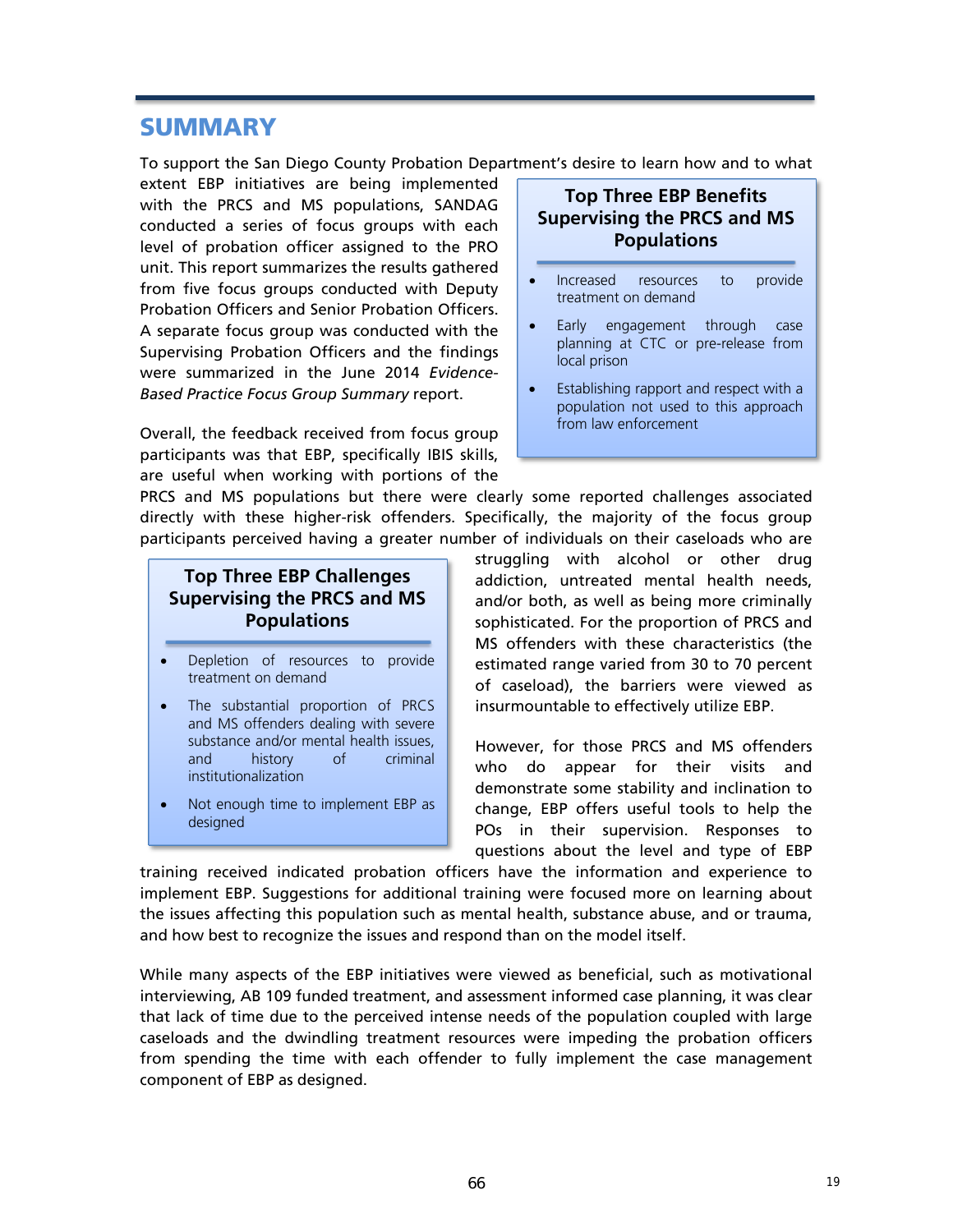# **APPENDIX A: METHODOLOGY**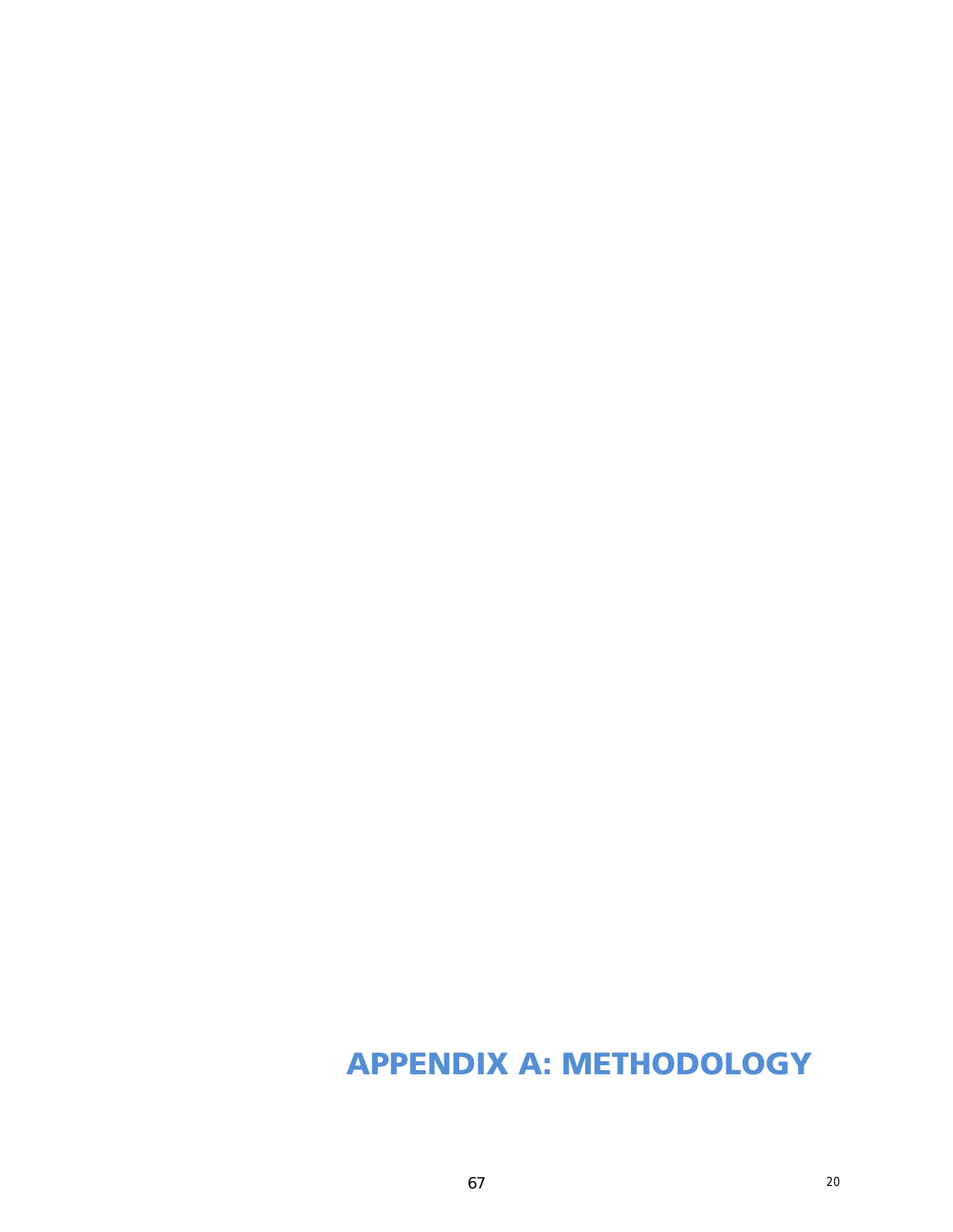# **METHODOLOGY**

This focus group was part of the SANDAG evaluation of San Diego County Probation's Bureau of Justice Assistance-funded project, entitled *SMART Probation: Reducing Prison Populations, Saving Money, and Creating Safer Communities-San Diego County 2012*.

# **Participant Recruitment**

The original sample design was to randomly select focus group participants from all of the PRO units. However, due to conflicts with training, vacation, and other professional conflicts, the entire pool of Probation Officers (POs) in the PRO unit was exhausted. The result was a sample of convenience, comprised of the Deputy and Senior Probation Officers available to attend the focus group for their specific unit. Five groups were planned, one each at East County, South Bay, Vista, Community Transition Center (CTC), and Central (Hall of Justice). The CTC unit differed from the other four groups because it is a transition unit intended to assess and prepare a case plan, and then refer to the other units for ongoing supervision. Table 2 shows the number of POs that attended each group. The groups were comprised of 33 deputy and senior level probation officers who had been with the Probation Department for an average of 9.05 years (SD  $=$  4.43 years) and with the PRO unit for 1.82 years ( $SD = .67$  years) on average (not shown).

# **Focus Group Logistics**

To obtain the most representative sample possible, five focus groups were conducted that included the five different regions in the County. Table 2 shows the different units and locations where the focus groups occurred and on what date. With the exception of the Community Transition Center (CTC), all the focus groups involved probation officers who carry PRO caseloads. CTC probation officers are responsible for the assessment, initial case plan development and referrals, and temporary supervision until an offender is assigned his/her probation officer in the community. The focus groups occurred between August 5 and August 7, 2014, for a period of 90 minutes each.

| <b>Location/Region</b> | <b>Date</b> | <b>Number of Participants</b> |  |
|------------------------|-------------|-------------------------------|--|
| Central (HOJ)          | 8/5/14      | 9                             |  |
| South Bay              | 8/5/14      |                               |  |
| C <sub>TC</sub>        | 8/6/14      |                               |  |
| El Cajon               | 8/6/14      | 5                             |  |
| Vista                  | 8/7/14      | 9                             |  |

| Table 2 |                                                        |  |  |  |  |  |  |  |
|---------|--------------------------------------------------------|--|--|--|--|--|--|--|
|         | <b>Regional Locations of the Five EBP Focus Groups</b> |  |  |  |  |  |  |  |

*SOURCE: SANDAG, 2014* 

In addition to the participants, three research staff attended, as well as the SMART grant manager. One research staff conducted the focus group, one took notes on a laptop, and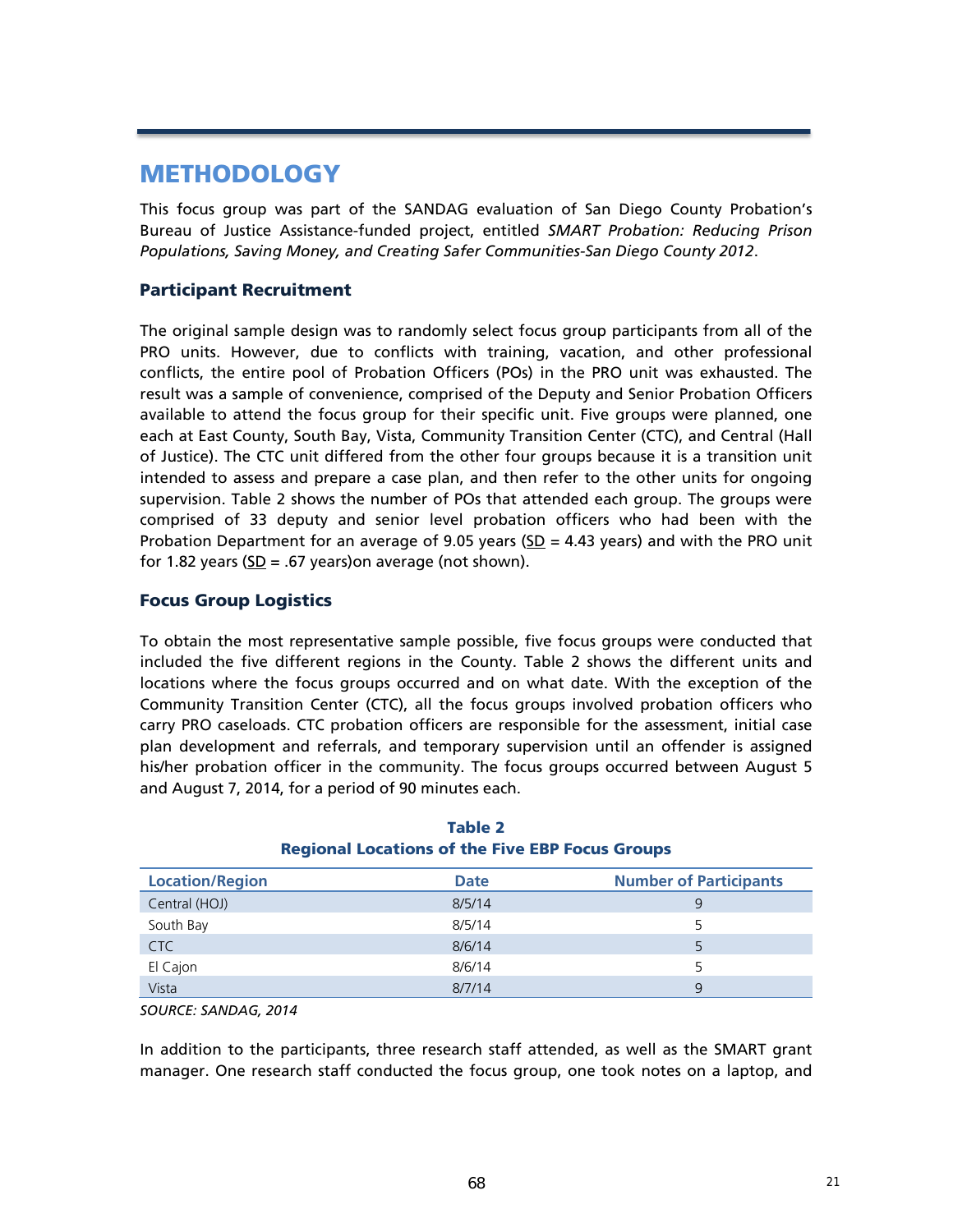the other took written notes for purposes of quality control. Each of the staff reviewed the final report to ensure information was inclusive and reported accurately.

The focus group discussion guide was designed by research staff, with input provided by Probation. There were four areas of concentration in the focus group: the characteristics of the PRCS and MS population in relation to other adults under probation supervision, the effectiveness of utilizing EBP when supervising the PRCS and MS offenders, how staff were trained to carry out EBP and how it was monitored for quality assurance, and what challenges and benefits of EBP were apparent. All the questions and discussion were specific to EBP and its application with the PRO population and not the general probation population. A final copy of the discussion guide is included in Appendix B.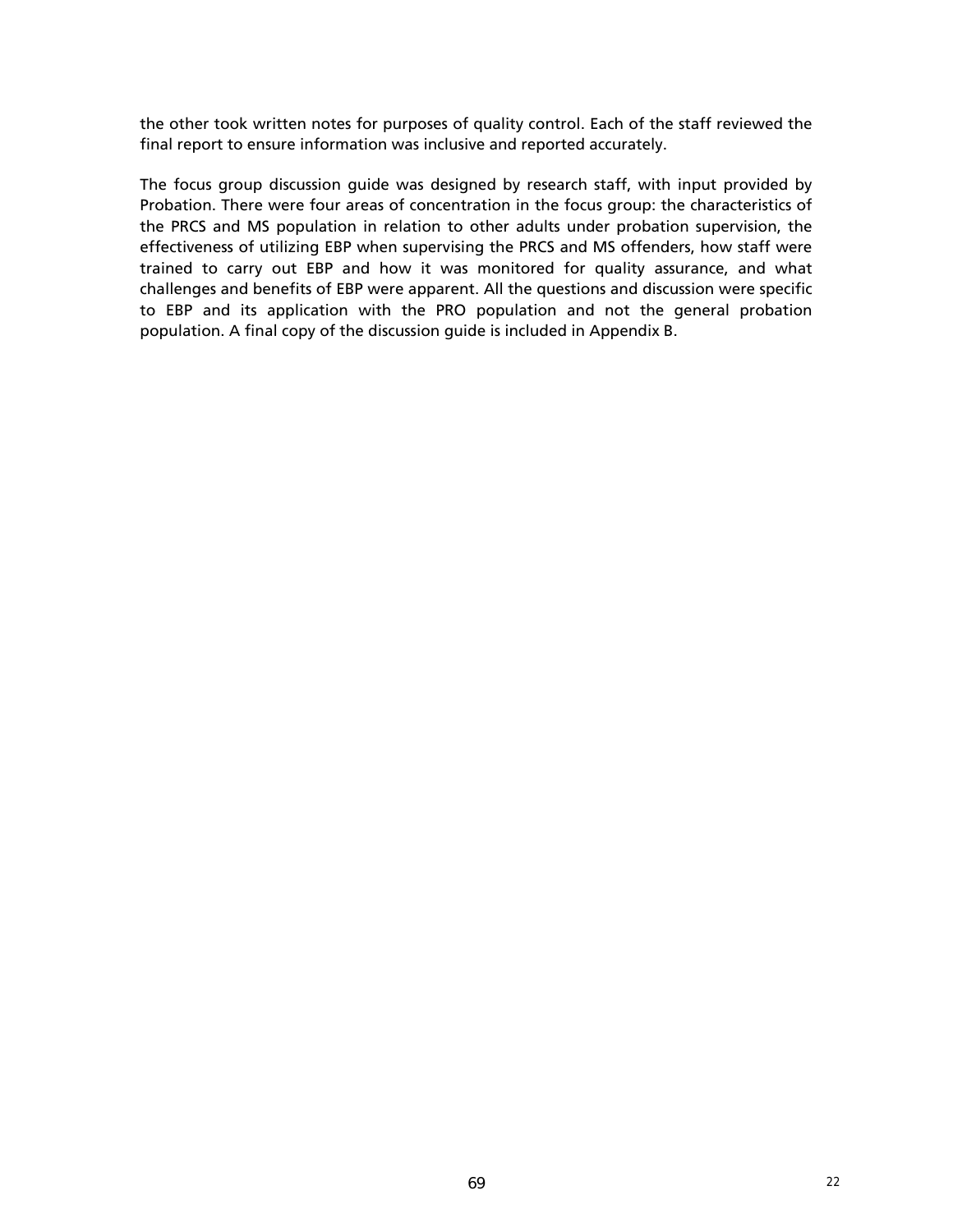# **APPENDIX B: DISCUSSION GUIDE**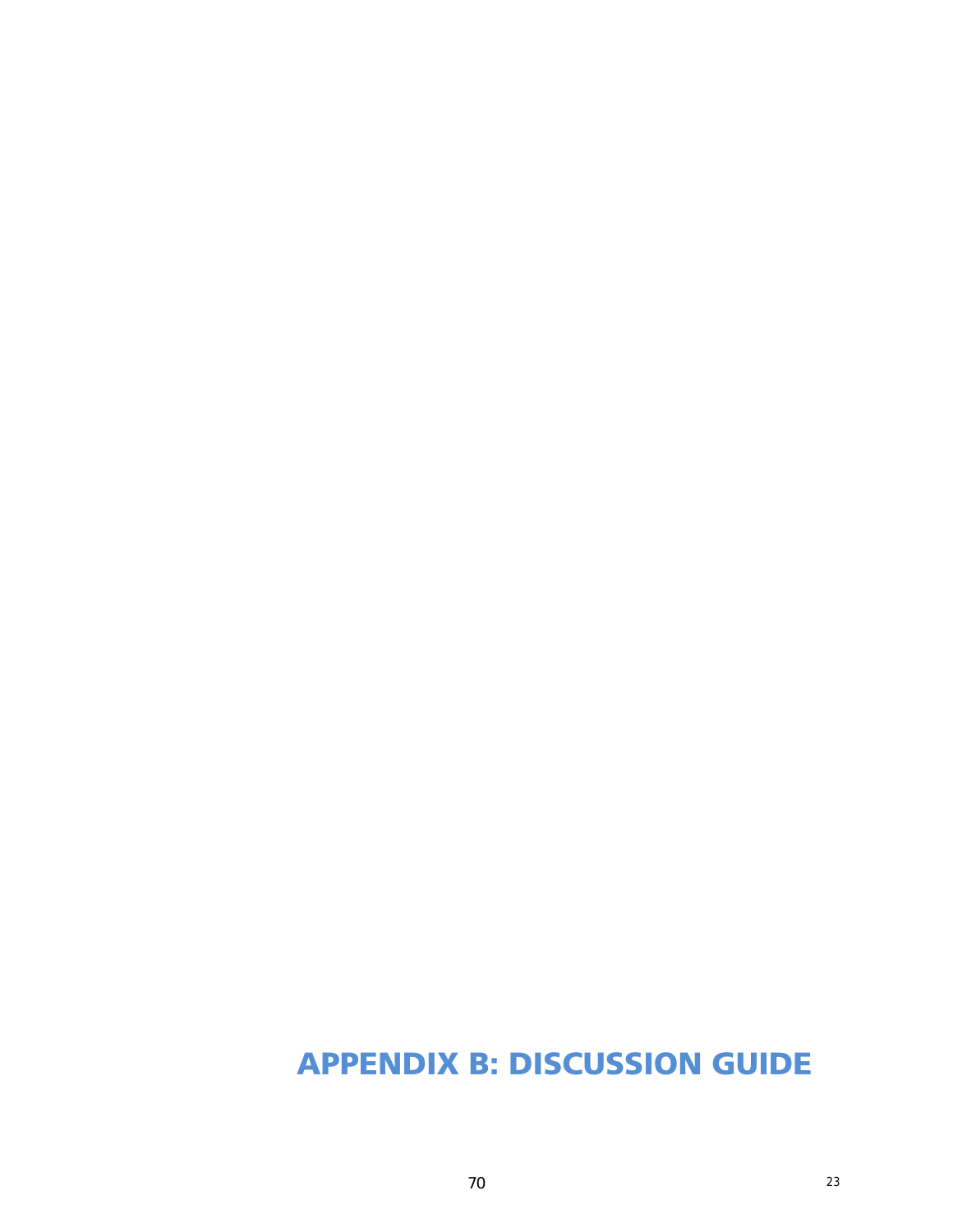# **EVIDENCE-BASED PRACTICE DISCUSSION GUIDE FOR PROBATION OFFICERS AUGUST 2014**

## **Introduction**

The San Diego County Probation Department has contracted with the San Diego Association of Governments (SANDAG) to conduct the evaluation for a Bureau of Justice Assistance-funded project, entitled *SMART Probation: Reducing Prison Populations, Saving Money, and Creating Safer Communities-San Diego County 2012*. As part of this evaluation, we are reaching out to Probation Officers who supervise with the PRCS and MS populations to learn how IBIS is being utilized and how it is working or not working in the supervision of this population. We want to learn about the strengths, challenges, and barriers you have experienced in implementing the practice-model elements.

We are conducting five focus groups around the region. The information you share today will be summarized and provided to Probation as part of the larger evaluation. Your name will not be included in the summary or associated with individual answers. Our goal is to protect your confidentiality to encourage an open and honest discussion.

## **Ground Rules**

As your moderator, my role is to listen to you, ask questions, and ensure everyone is heard. To that end, I would like to go over some guidelines that should help the discussion go smoothly. We want to hear from each of you and I know some of you may be more comfortable speaking in groups than others. My role is to make sure all of you have an opportunity to share; so if you are sharing a lot I will probably ask you to let others share, and if you aren't sharing much I may ask your opinion. We have a very full agenda so I may interrupt if the conversation seems to be going off on a tangent or if there are many people who want to speak. Also, we expect there to be different perspectives, and while you may not agree with each other, please listen respectfully as others share their views and please do not counter or debate them. This is an information gathering session, so all perspectives are encouraged. Of course, please let's have just one person speaking at a time and no interrupting. I will make sure you all have a chance to be heard

Finally, SANDAG will take every step to maintain confidentiality and this expectation of privacy is also expected from you all. Please do not share what others have said in the focus group with colleagues, superiors, or other individuals outside of the focus group.

Does everyone agree to abide by these basic ground rules?

We are recording this session so we don't miss any valuable information. The recording will only be heard by SANDAG staff and your names will not be included in the final summary.

# **Introduction**

Let's go around the table and have each of you introduce yourself. Please include how long you have worked at Probation, your current assignment and how you came by it (volunteered, reassigned), and how long you have been assigned to the PRO unit.

## **Level Of Training In EPB**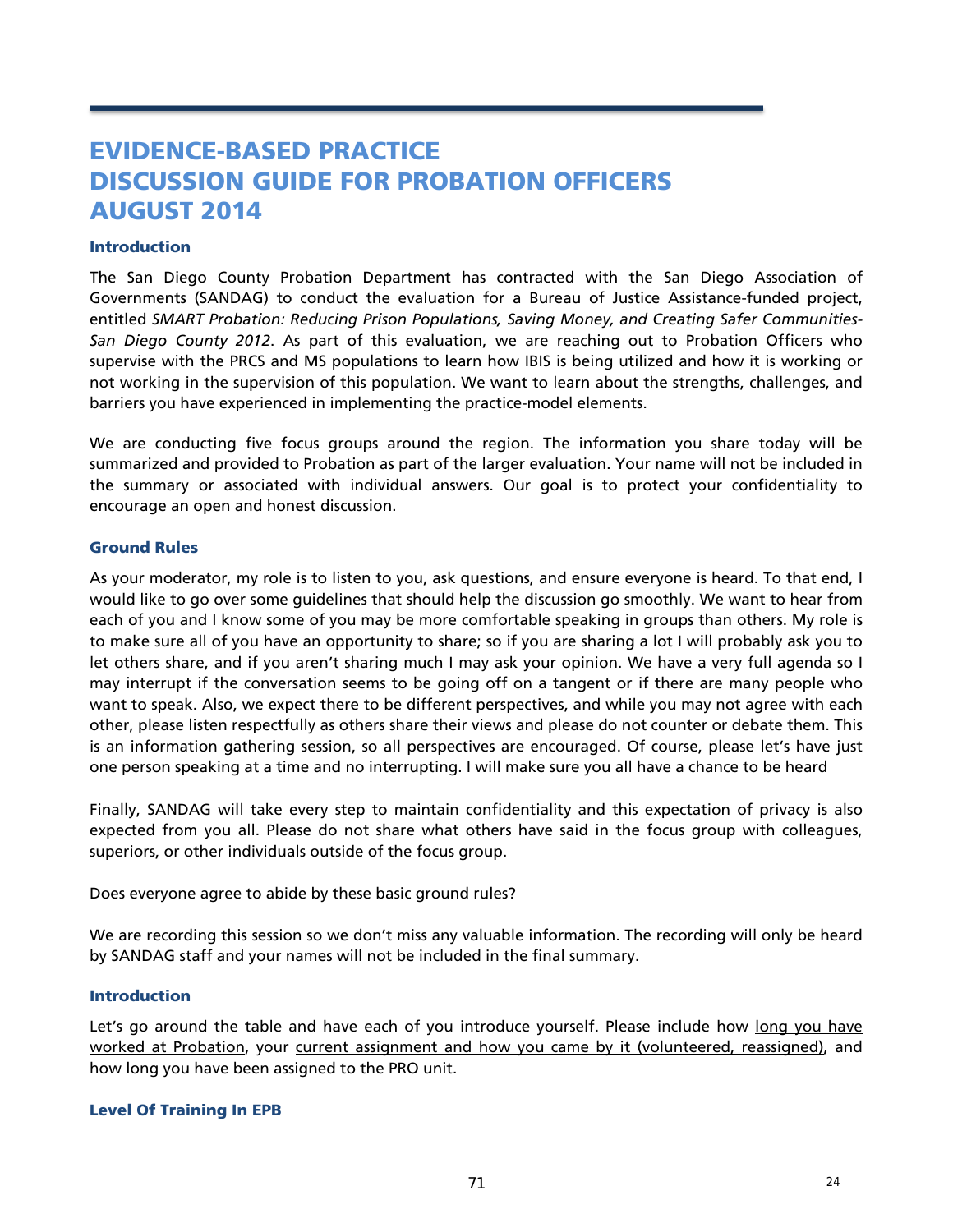- 5. First of all, are the PRCS and MS populations different than other probation populations that you have each worked with? (Probe: if yes, why or if no, how similar)
- 6. Please tell me about any training you received in EBP? (Probe: type, when, how much, who conducted)?
	- a. Was the training(s) helpful in your work with the PRCS and MS populations?
	- b. What type of ongoing training and support have you received to implement EBP? (Probe: supervision meetings, monthly division trainings)
	- c. Is there additional training that you would like to receive?
- 7. Do you feel the training(s) and support you received have adequately prepared you to use EBP with the PRCS and/or MS populations? (Probe: why or why not)
- 8. In comparison to what you learned in the trainings about EBP, how true to the supervision model do you believe you are able to implement it with this population? (Probe: partial because of noncompliance, fully…)

# **Effectiveness Of EBP**

- 9. In your opinion, how useful is the EBP approach in working with the PCRS/MS populations? (Probe: doesn't work, improves PO's relationship with offender, it has already been tried)
- 10. What components of EBP do you find to be most effective? (Probe: assessment driven, motivational interviewing, incentive based)
	- a. Why are these effective?
- 11. What components of EBP do you find to be the least effective?
	- a. Why are these ineffective?
- 12. How helpful is the COMPAS in your work with probationers? (Probe: why or why not helpful?)
	- a. Do you utilize the COMPAS in your case planning? (Probe: how, how often)
	- b. Do you utilize EBP to assign supervision levels? (Probe: if so, is it an accurate assessment for this purpose)
	- c. What is the current protocol for assigning supervision level to a PRCS/MS offender?
- 13. How do you develop your case plan? (Probe: alone, in partnership with the probationers, based on the COMPAS, with input from other POs and/or supervisor)
	- a. How often do you revise the case plan?
	- b. Has EBP been helpful in how you create the case plan?
- 14. How has EBP shaped your interactions with the probationers you supervise? (Probe: communication, trust level, monitoring, fewer violations)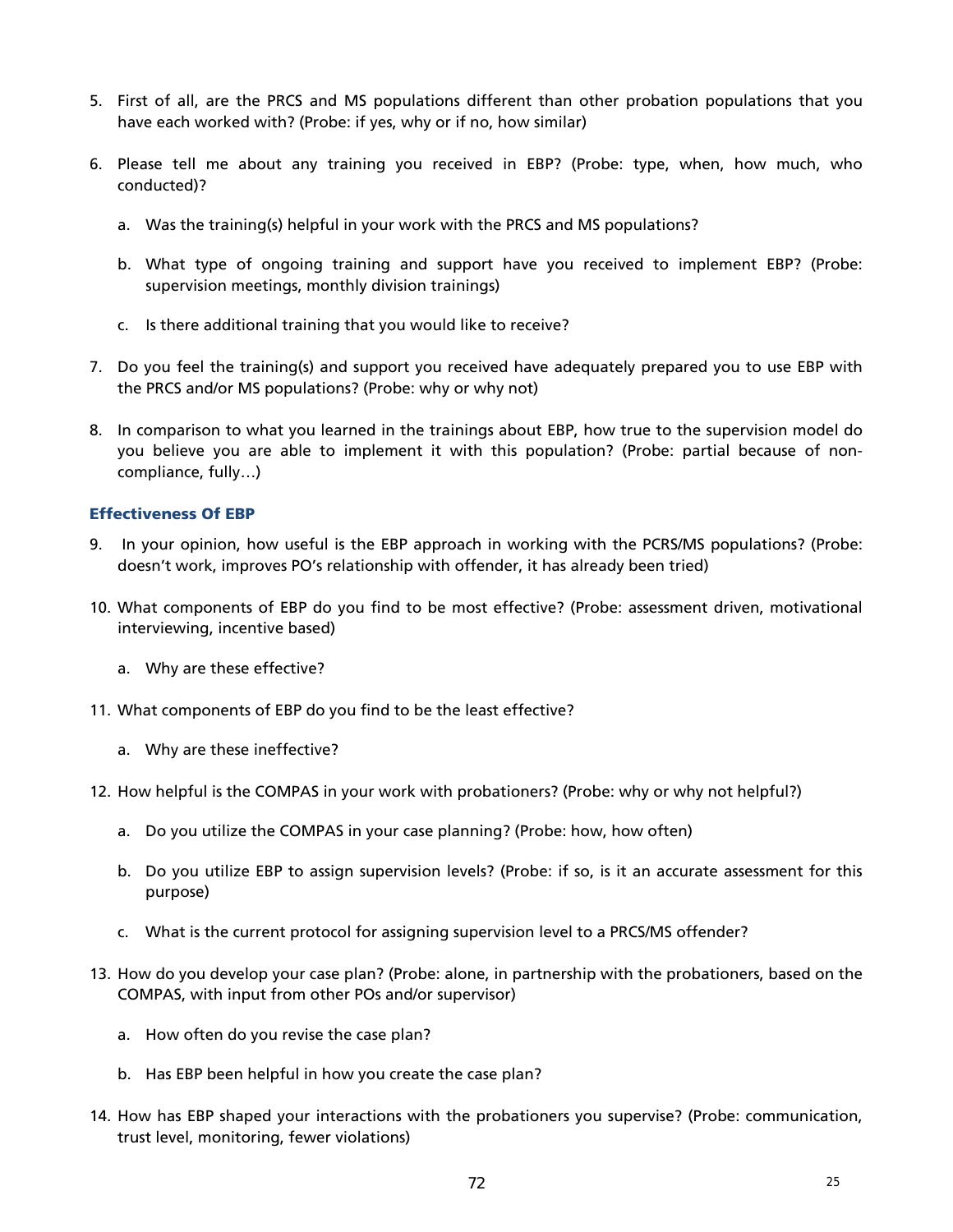- a. Was this a change from how you were supervising?
- 15. How do you balance your dual role of enforcer and case manager required by EBP?
	- a. What are some of the challenges?
	- b. Do you tend to rely on one role versus the other?
- 16. Do you use incentives and sanctions in your supervision with PRCS/MS offenders?
	- a. If yes, can you elaborate on how you use each of them or if no, why you don't use them?
	- b. How useful are each in your supervision?
- 17. Do you use the community resource directory (CRD) when supervising your PRCS/MS offenders? (Probe: if not, why not, how do you use it)
	- a. How helpful is the CRD to making referrals to the community?
	- b. How could it be improved?
- 18. How do you ensure you are implementing EBP appropriately? (Probe: feedback from supervisor, enter into PCMS)

## **Benefits And Challenges Of EBP**

- 19. What benefits have you seen or heard about from the use of EBP? (Probe: compliance, feedback from staff or probationers)
- 20. What have been the challenges in using EBP with the PRCS/MS populations? (Probe: lack of time with each probationer, too dangerous, not enough training, lack of services available to meet the unique needs of each offender )
	- a. How have you addressed these challenges?
- 21. Are there additional supports you need to successfully address these challenges? (Probe: more training, more support from Probation, more resources)
- 22. Overall, how do you think your fellow POs feel about the usefulness of EBP?

### **Summary**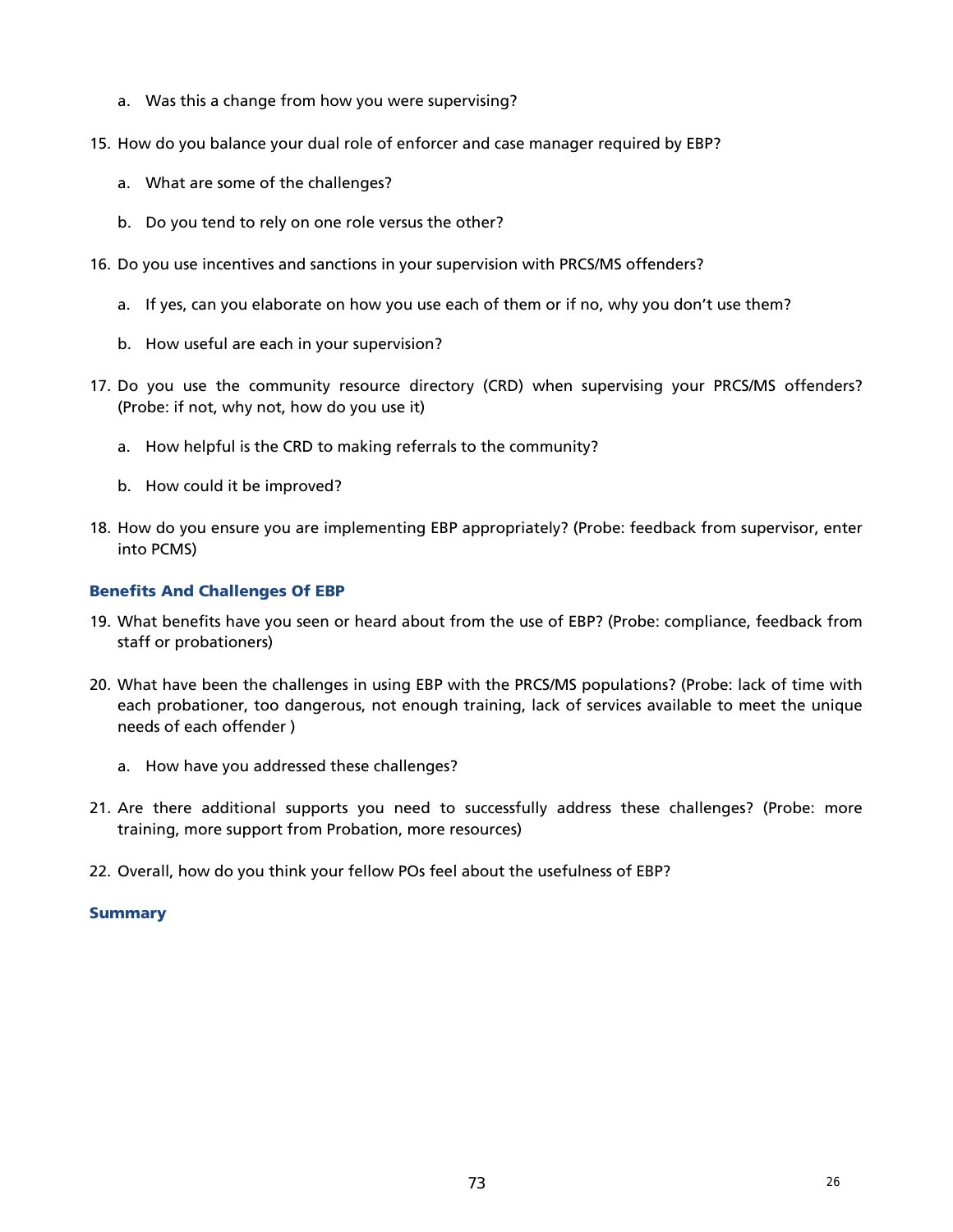Smart Probation: A Study of the San Diego County Probation Department's Application of Evidence-Based Practices

# **APPENDIX D**

# **Fidelity Checklist Results**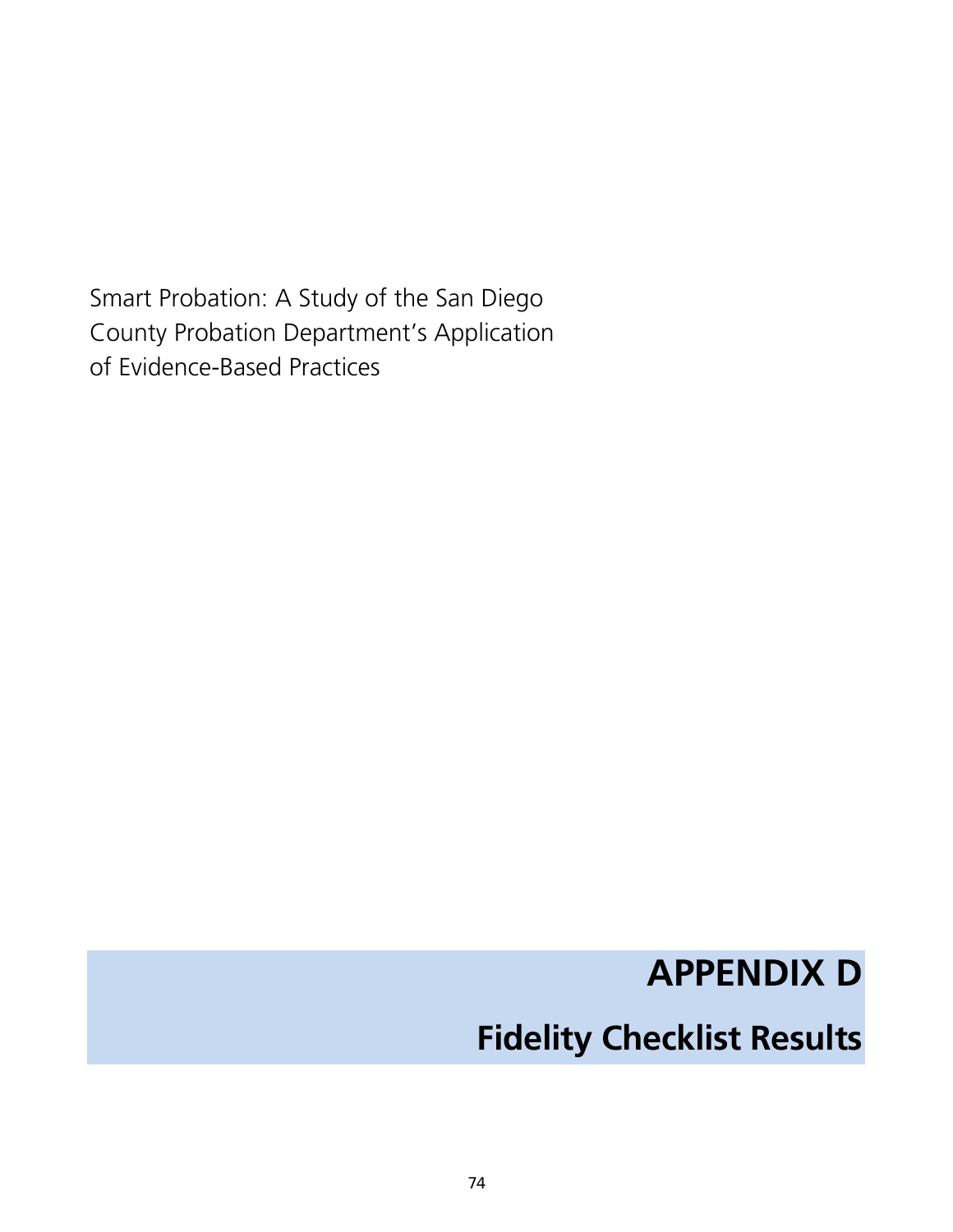| <b>Appendix D.1</b>                          |
|----------------------------------------------|
| <b>Responses for All Tasks by Percentage</b> |

|                                                                                              | <b>Missed All</b><br><b>Opportunities</b> | Working<br>towards<br>Proficiency | <b>Proficient</b> | <b>Skill</b><br><b>Mastery</b> |
|----------------------------------------------------------------------------------------------|-------------------------------------------|-----------------------------------|-------------------|--------------------------------|
| <b>COMMUNICATION SKILLS</b>                                                                  |                                           |                                   |                   |                                |
| PO used "Role Clarification" skill<br>to define rules, supervision and<br>confidentiality    | $0\%$                                     | 25%                               | 55%               | 20%                            |
| PO's non-verbal communication<br>conveyed interest/respect                                   | 0%                                        | 0%                                | 40%               | 60%                            |
| PO used open ended questions                                                                 | 0%                                        | 9%                                | 57%               | 35%                            |
| PO used affirmations                                                                         | 0%                                        | 4%                                | 61%               | 35%                            |
| PO used reflections                                                                          | 0%                                        | 5%                                | 80%               | 15%                            |
| PO used summarizations                                                                       | 0%                                        | 9%                                | 68%               | 23%                            |
| <b>PLANNING SKILLS</b>                                                                       |                                           |                                   |                   |                                |
| PO discussed goals according to<br>criminogenic needs                                        | 0%                                        | 9%                                | 65%               | 26%                            |
| PO explored offender's<br>readiness/ambivalence towards<br>change                            | 0%                                        | 17%                               | 72%               | 11%                            |
| PO was responsive to offender's<br>life circumstances                                        | 0%                                        | 4%                                | 56%               | 40%                            |
| PO was focused on offender's<br>responsibility for change and<br>encouraged problem solving  | 5%                                        | 9%                                | 73%               | 14%                            |
| <b>LINKING SKILLS</b>                                                                        |                                           |                                   |                   |                                |
| PO used cognitive<br>model/behavioral analysis/RACE<br>to explore obstacles to<br>engagement | 0%                                        | 30%                               | 50%               | 20%                            |
| PO asked offender to commit to<br>services that address high risk<br>behaviors               | 5%                                        | 0%                                | 74%               | 21%                            |
| PO discussed service needs using<br>case plan                                                | 0%                                        | 24%                               | 41%               | 35%                            |
| PO linked needs to services using<br><b>CRD</b>                                              | 10%                                       | 10%                               | 50%               | 30%                            |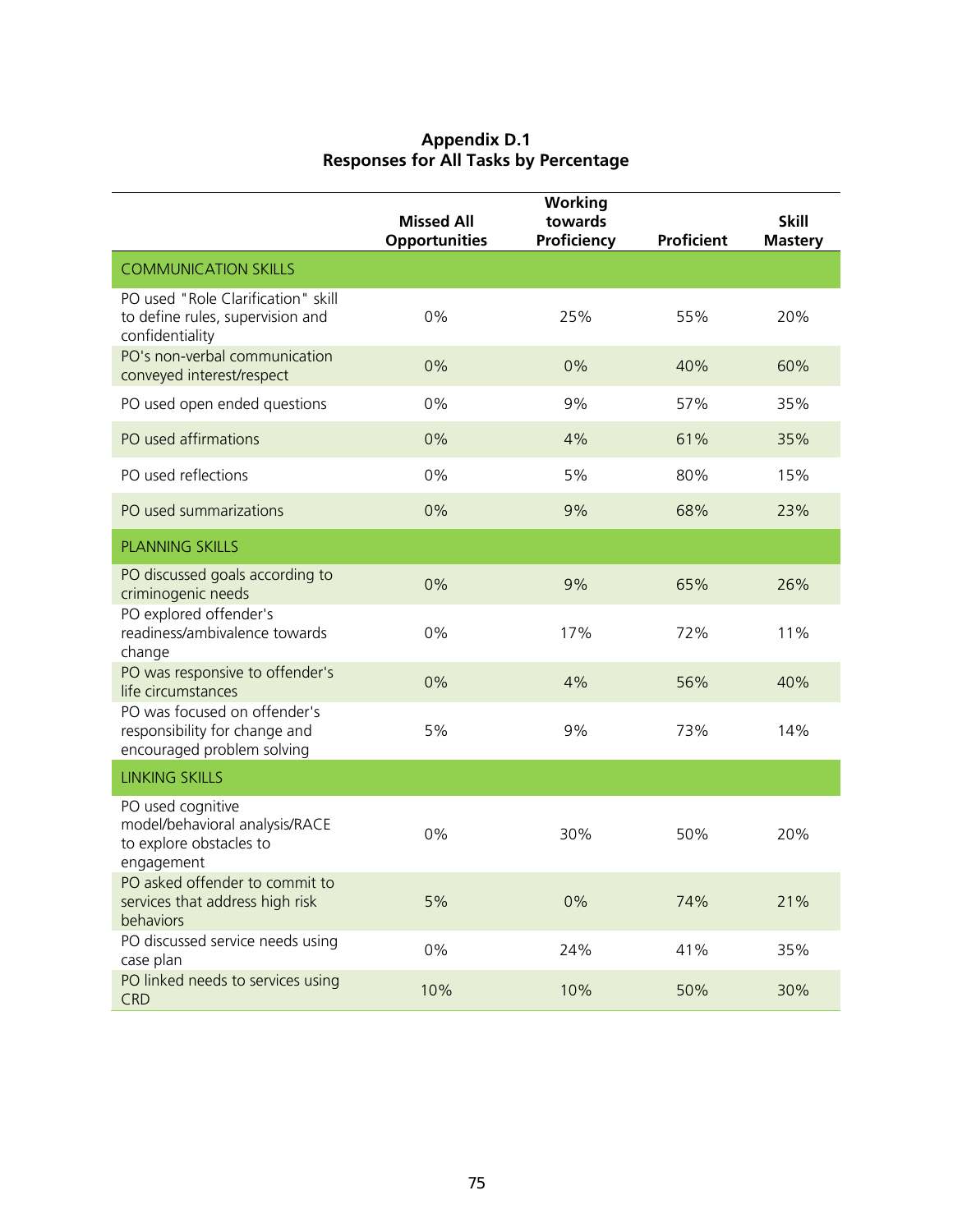| Appendix D.1                                         |
|------------------------------------------------------|
| <b>Responses for All Tasks by Percentage (Cont.)</b> |

|                                                                                                                       | <b>Missed All</b><br><b>Opportunities</b> | <b>Working</b><br>towards<br>Proficiency | <b>Proficient</b> | <b>Skill</b><br><b>Mastery</b> |
|-----------------------------------------------------------------------------------------------------------------------|-------------------------------------------|------------------------------------------|-------------------|--------------------------------|
| <b>MONITORING SKILLS</b>                                                                                              |                                           |                                          |                   |                                |
| PO acknowledged relapse triggers<br>using cognitive model/behavioral<br>analysis/RACE                                 | 11%                                       | 11%                                      | 56%               | 22%                            |
| PO used appropriate IBIS skills to<br>address negative/positive choices                                               | 6%                                        | 11%                                      | 50%               | 33%                            |
| PO reminded offender of<br>supervision conditions and<br>explained incentives and<br>consequences                     | 0%                                        | 11%                                      | 56%               | 33%                            |
| PO delivered incentives/sanctions<br>in a fair/swift manner according<br>to policy                                    | 17%                                       | 8%                                       | 33%               | 42%                            |
| PO revised case plan as needed                                                                                        | 31%                                       | 8%                                       | 38%               | 23%                            |
| <b>FOLLOW-UP SKILLS</b>                                                                                               |                                           |                                          |                   |                                |
| PO discussed collaboration with<br>the treatment provider regarding<br>offender's progress                            | 15%                                       | 8%                                       | 62%               | 15%                            |
| PO acknowledged progress<br>toward case plan and thanked<br>offender his/her efforts                                  | 22%                                       | 11%                                      | 33%               | 33%                            |
| PO obtained additional resources<br>if needed                                                                         | 0%                                        | 29%                                      | 29%               | 43%                            |
| PO empowered offender's belief<br>in his/her ability to succeed using<br>praise                                       | 15%                                       | 0%                                       | 55%               | 30%                            |
| PO closed meeting with<br>summarization of meeting, set<br>new appointment, defined goals<br>& responded to questions | 0%                                        | 5%                                       | 33%               | 62%                            |
| Verified and updated case<br>information and details of<br>interview<br>SOURCE: SANDAG, 2014                          | 6%                                        | 0%                                       | 67%               | 28%                            |
|                                                                                                                       |                                           |                                          |                   |                                |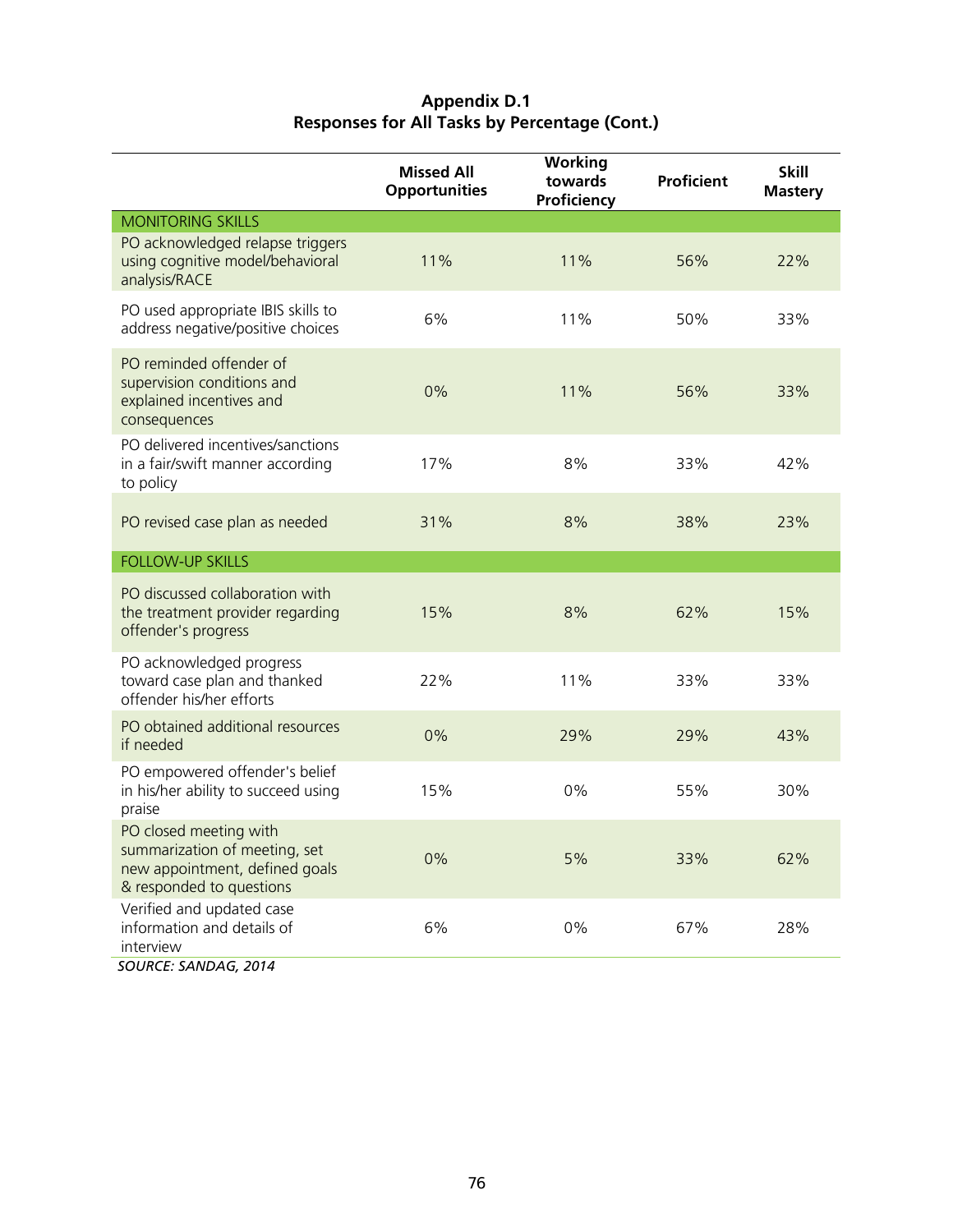| <b>HOW OFTEN SKILLS WERE RATED</b><br>Non-verbal communication conveyed interest/respect (C)                     | 100% |
|------------------------------------------------------------------------------------------------------------------|------|
| Responsive to offender's life circumstances (P)                                                                  | 100% |
| Used open ended questions (C)                                                                                    | 92%  |
| Used affirmations (C)                                                                                            | 92%  |
| Discussed goals according to criminogenic needs (P)                                                              | 92%  |
| Used summarizations (C)                                                                                          | 88%  |
| Focused on offender's responsibility for change and encouraged problem<br>solving (P)                            | 88%  |
| Closed meeting with summarization of meeting, set new appointment,<br>defined goals & responded to questions (F) | 84%  |
| Used "Role Clarification" skill to define rules, supervision and<br>confidentiality (C)                          | 80%  |
| Used reflections (C)                                                                                             | 80%  |
| Empowered offender's belief in his/her ability to succeed using praise (F)                                       | 80%  |
| Asked offender to commit to services that address high risk behaviors (L)                                        | 76%  |
| Explored offender's readiness/ambivalence towards change (P)                                                     | 72%  |
| Used appropriate IBIS skills to address negative/positive choices (M)                                            | 72%  |
| Reminded offender of supervision conditions and explained incentives<br>and consequences (M)                     | 72%  |
| Verified and updated case information and details of interview (F)                                               | 72%  |
| Discussed service needs using case plan (L)                                                                      | 68%  |
| Revised case plan as needed (M)                                                                                  | 52%  |
| Discussed collaboration with the treatment provider regarding offender's<br>progress (F)                         | 52%  |
| Delivered incentives/sanctions in a fair/swift manner according to policy<br>(M)                                 | 48%  |
| Used cognitive model/behavioral analysis/RACE to explore obstacles to<br>engagement (L)                          | 40%  |
| Linked needs to services using CRD (L)                                                                           | 40%  |
| Acknowledged relapse triggers using cognitive model/behavioral<br>analysis/RACE (M)                              | 36%  |
| Acknowledged progress toward case plan and thanked offender his/her<br>efforts (F)                               | 36%  |
| Obtained additional resources if needed (F)                                                                      | 28%  |
|                                                                                                                  |      |

**Appendix D.2** 

*SOURCE: SANDAG, 2014*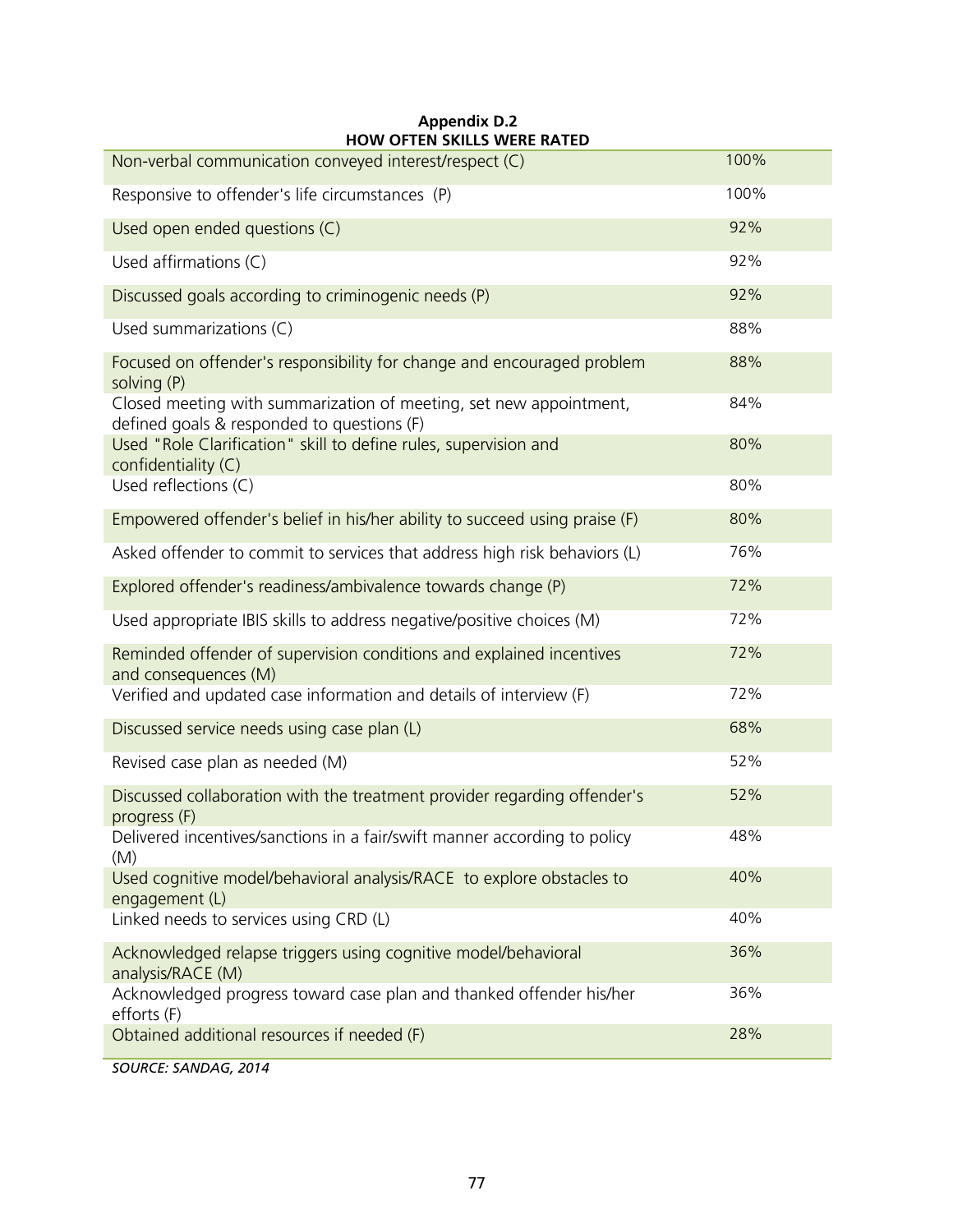Smart Probation: A Study of the San Diego County Probation Department's Application of Evidence-Based Practices

# **APPENDIX E**

# **Quality Control Checklist**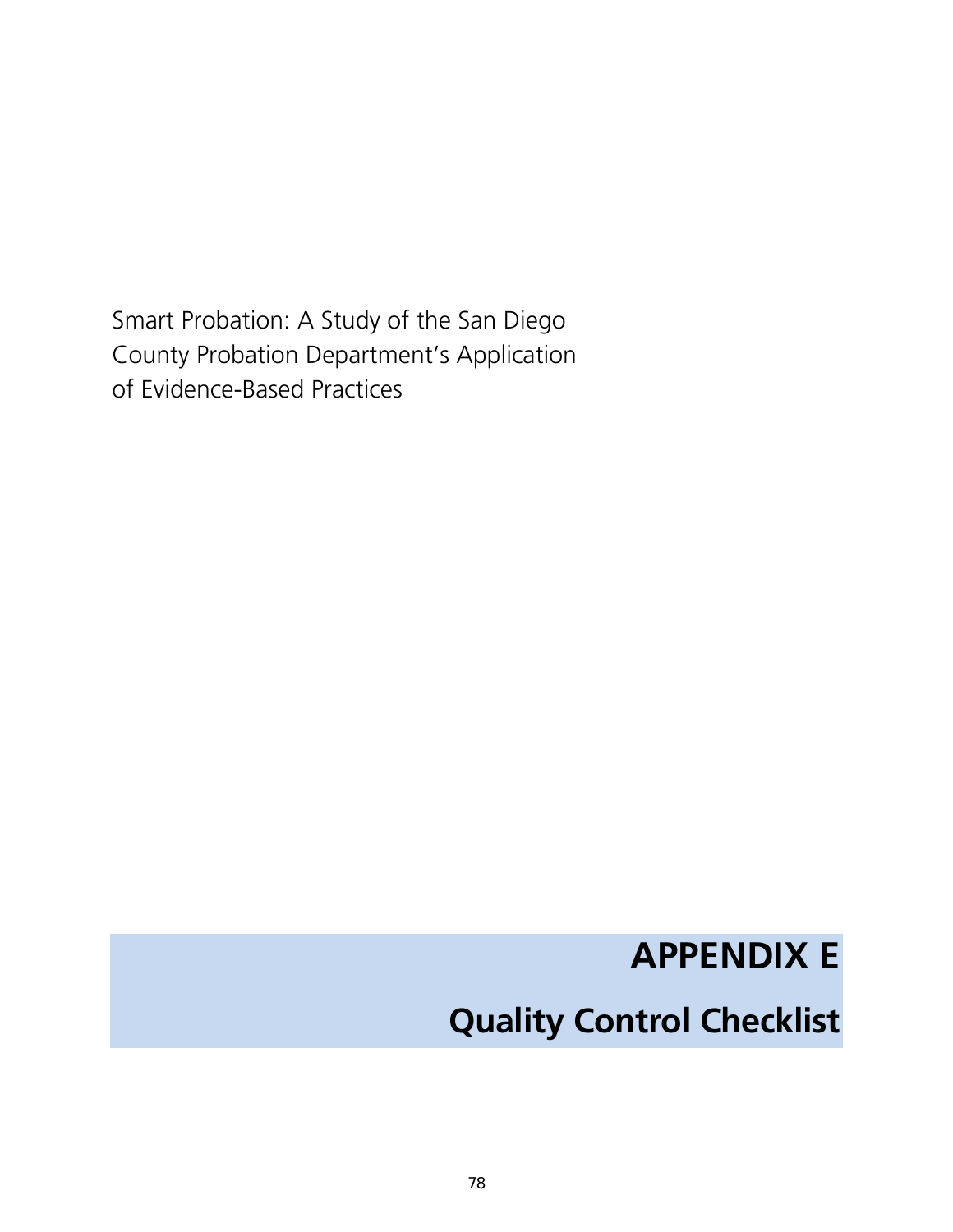| Type of Review (circle): SPO SrPO EBPOST | <b>Date of Review:</b>                      |
|------------------------------------------|---------------------------------------------|
| <b>Officer's Name:</b>                   | <b>Offender's PCMS#:</b>                    |
| <b>Reviewer's Name:</b>                  | Risk Level (circle one): High<br>Medium Low |
| <b>Supervisor's Name:</b>                | <b>Date of Probation Grant:</b>             |
| <b>Regional Office:</b>                  | Has officer completed IBIS training? Yes No |
| <b>Start Time:</b>                       | <b>End Time:</b>                            |

|    | I. Engagement/Assessment                                                                                  |                     | <b>Yes</b> |                |              | <b>No</b>                      | <b>Comments</b> |
|----|-----------------------------------------------------------------------------------------------------------|---------------------|------------|----------------|--------------|--------------------------------|-----------------|
| 1. | Introduced self or greeted offender in a confident<br>and respectful manner                               |                     | Yes        |                |              | No.                            |                 |
| 2. | Thanked him/her for being on time                                                                         |                     | Yes        |                |              | <b>No</b>                      |                 |
| 3. | Organized and prepared with relevant service<br>progress reports/updates, test results & meeting<br>goals |                     | Yes        |                |              | No.                            |                 |
|    |                                                                                                           |                     |            |                |              | 4 = Demonstrates skill mastery |                 |
|    |                                                                                                           | $3$ = Proficient    |            |                |              |                                |                 |
|    |                                                                                                           | 2 = Working towards |            |                |              |                                | <b>Comments</b> |
|    |                                                                                                           | proficiency         |            |                |              |                                |                 |
|    | 1 = Missed all opportunities<br>$N/A = Not Applicable$                                                    |                     |            |                |              |                                |                 |
| 4. | Used Role Clarification skill to define roles,                                                            |                     |            |                |              |                                |                 |
|    | supervision process, and confidentiality                                                                  | 4                   | 3          | $\overline{2}$ | $\mathbf{1}$ | N/A                            |                 |
| 5. | Non-verbal communication (posture, gestures & eye<br>contact) conveyed interest & respect                 | 4                   | 3          | $\overline{2}$ | 1            | N/A                            |                 |
|    | Used the following effective communication skills:                                                        |                     |            |                |              |                                | <b>Comments</b> |
| 6. | Open Ended Questions. Asked thoughtful open-<br>ended questions & close-ended when necessary              | 4                   | 3          | $2^{\circ}$    | $\mathbf{1}$ | N/A                            |                 |
| 7. | Affirmations. Used positive affirmations for pro-<br>social behavior                                      | 4                   | 3          | $\overline{2}$ | 1            | N/A                            |                 |
| 8. | Reflections: Repeated/rephrased/paraphrased what<br>the client said in his/her own words                  | 4                   | 3          | $\overline{2}$ | 1            | N/A                            |                 |
| 9. | Summarizations. Captured key statements made by<br>client (change talk, concerns, ambivalence and goals)  | 4                   | 3          | 2              | 1            | N/A                            |                 |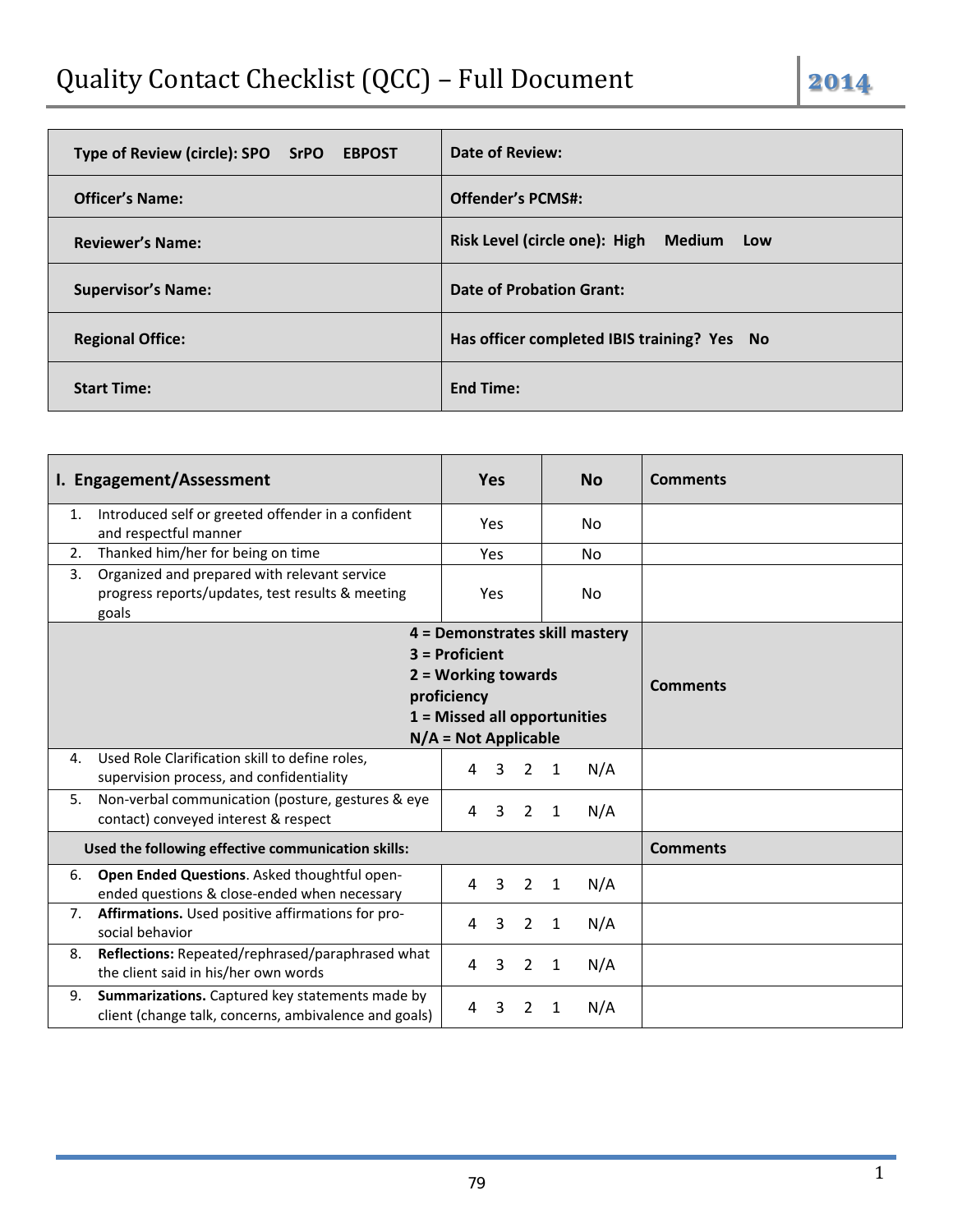| г<br>u |
|--------|
|        |
|        |

| <b>Scale Definition</b>                                                                                                                                          | 4 = Demonstrates skill mastery<br>$3$ = Proficient<br>2 = Working towards proficiency<br>1 = Missed all opportunities<br>$N/A = Not Applicable$ |                |                |              |     |                 |
|------------------------------------------------------------------------------------------------------------------------------------------------------------------|-------------------------------------------------------------------------------------------------------------------------------------------------|----------------|----------------|--------------|-----|-----------------|
| II. Planning:                                                                                                                                                    |                                                                                                                                                 |                |                |              |     | <b>Comments</b> |
| 10. Discussed potential goals with the offender's input<br>according to the client's criminogenic risks and needs                                                | 4                                                                                                                                               | 3              | $\overline{2}$ | $\mathbf{1}$ | N/A |                 |
| 11. Explored offender's readiness/ambivalence for<br>change (using the Stages of Change model when<br>applicable)                                                | 4                                                                                                                                               | 3              | $\overline{2}$ | $\mathbf{1}$ | N/A |                 |
| 12. Responsive to offender's relevant life circumstances<br>related to the case and expressed empathy                                                            | 4                                                                                                                                               | 3              | $\overline{2}$ | 1            | N/A |                 |
| 13. Focused on offender's responsibility for change by<br>encouraging offender to problem solve and<br>brainstorm                                                | 4                                                                                                                                               | 3              | $\overline{2}$ | $\mathbf{1}$ | N/A |                 |
| <b>III. Linking</b>                                                                                                                                              |                                                                                                                                                 |                |                |              |     | <b>Comments</b> |
| 14. Used the Cognitive Model/Behavioral Analysis/RACE<br>to explore obstacles to engagement to resources<br>using person/place/things triggers with the offender | 4                                                                                                                                               | $\overline{3}$ | $\overline{2}$ | $\mathbf{1}$ | N/A |                 |
| 15. Asked the offender to commit to engaging with<br>services that address the identified high risk<br>situations/behaviors                                      | 4                                                                                                                                               | 3              | 2              | $\mathbf{1}$ | N/A |                 |
| 16. Discussed service needs based on the offender's<br>risk/needs/court orders using the case plan                                                               | 4                                                                                                                                               | 3              | $\overline{2}$ | $\mathbf{1}$ | N/A |                 |
| 17. Linked needs to appropriate services using the CRD<br>and provided the offender with service contact<br>information                                          | 4                                                                                                                                               | 3              | 2              | $\mathbf{1}$ | N/A |                 |
| IV. Monitoring:                                                                                                                                                  |                                                                                                                                                 |                |                |              |     | <b>Comments</b> |
| 18. Acknowledge relapse triggers using the Cognitive<br>Model/Behavioral Analysis/RACE and assist in<br>providing solutions to triggers                          | 4                                                                                                                                               | 3              | $\overline{2}$ | $\mathbf{1}$ | N/A |                 |
| 19. Used appropriate IBIS skills in addressing negative<br>and positive choices                                                                                  | 4                                                                                                                                               | 3              | $\overline{2}$ | $\mathbf{1}$ | N/A |                 |
| 20. Reminded offender of conditions of supervision and<br>explained incentives for positive behaviors and<br>consequences for non-compliant behaviors            | 4                                                                                                                                               | 3              | $\overline{2}$ | $\mathbf{1}$ | N/A |                 |
| 21. Delivered incentives/sanctions in a fair/swift<br>manner in response to compliance or<br>noncompliance, according to department policy                       | 4                                                                                                                                               | 3              | 2              | $\mathbf{1}$ | N/A |                 |
| 22. Revised case plan as needed to coordinate with the<br>offender's current/additional needs, using client's<br>input                                           | 4                                                                                                                                               | 3              | 2              | 1            | N/A |                 |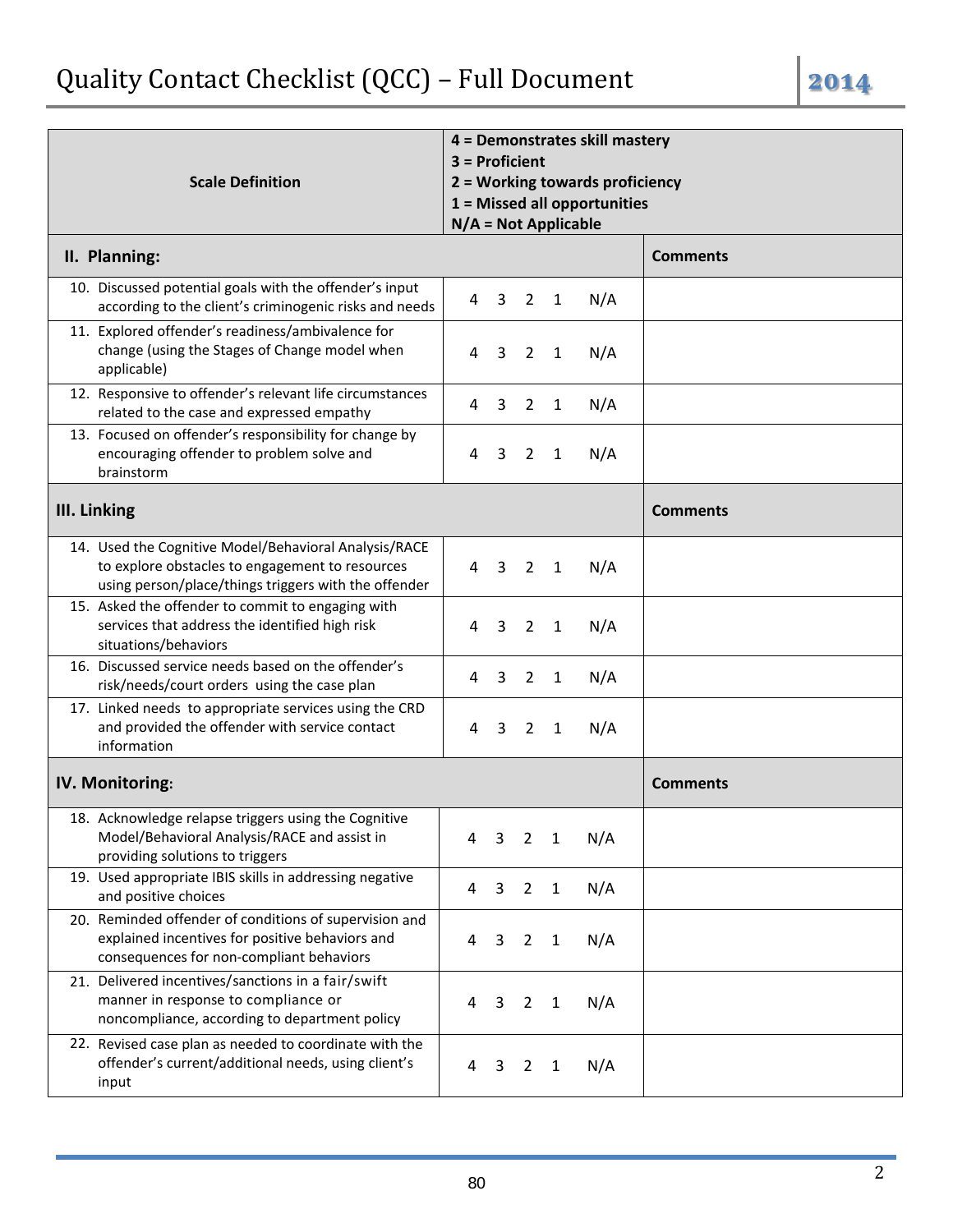|                                                                                                                                                            |                        |              |                |              | 4 = Demonstrates skill mastery  |                 |
|------------------------------------------------------------------------------------------------------------------------------------------------------------|------------------------|--------------|----------------|--------------|---------------------------------|-----------------|
|                                                                                                                                                            | $3$ = Proficient       |              |                |              |                                 |                 |
| <b>Scale Definition</b>                                                                                                                                    |                        |              |                |              | 2 = Working towards proficiency |                 |
|                                                                                                                                                            |                        |              |                |              | $1 =$ Missed all opportunities  |                 |
|                                                                                                                                                            | $N/A = Not Applicable$ |              |                |              |                                 |                 |
| 23. Discussed collaboration with the treatment provider<br>regarding the offender's progress                                                               | 4                      | 3            | 2              | 1            | N/A                             |                 |
| 24. Acknowledged progress toward case plan tasks and<br>goals and thanked him/her for his/her effort                                                       | 4                      | 3            | 2              | 1            | N/A                             |                 |
| V. Advocacy:                                                                                                                                               |                        |              |                |              |                                 | <b>Comments</b> |
| 25. Obtained additional resources, if needed, based on<br>the client's needs                                                                               | 4                      | $\mathbf{3}$ | $\overline{2}$ | $\mathbf{1}$ | N/A                             |                 |
| 26. Empowered the offender's belief in his/her ability to<br>succeed using praise                                                                          | 4                      | 3            |                | $2 \quad 1$  | N/A                             |                 |
| 27. Closed meeting with summarization of meeting, set<br>new appointment including next steps and clearly<br>defined goals, and responded to any questions | 4                      | 3            | 2              | 1            | N/A                             |                 |
| 28. Verified & updated current case information (i.e.:<br>address and employment) and details of interview in<br><b>PCMS</b>                               | 4                      | $\mathbf{3}$ | 2              | 1            | N/A                             |                 |

## **VI. Feedback:**

- Ask recipient if he/she ready for feedback
- Ask recipient what things he/she did well
- Tell the recipient what things he/she did well
- Ask the recipient what he/she did that needs improvement
- Tell the recipient what you observed that needs improvement
- Check for the recipient's understanding, summarize corrective strategies, and end with what was done correctly

### **Notes:**

3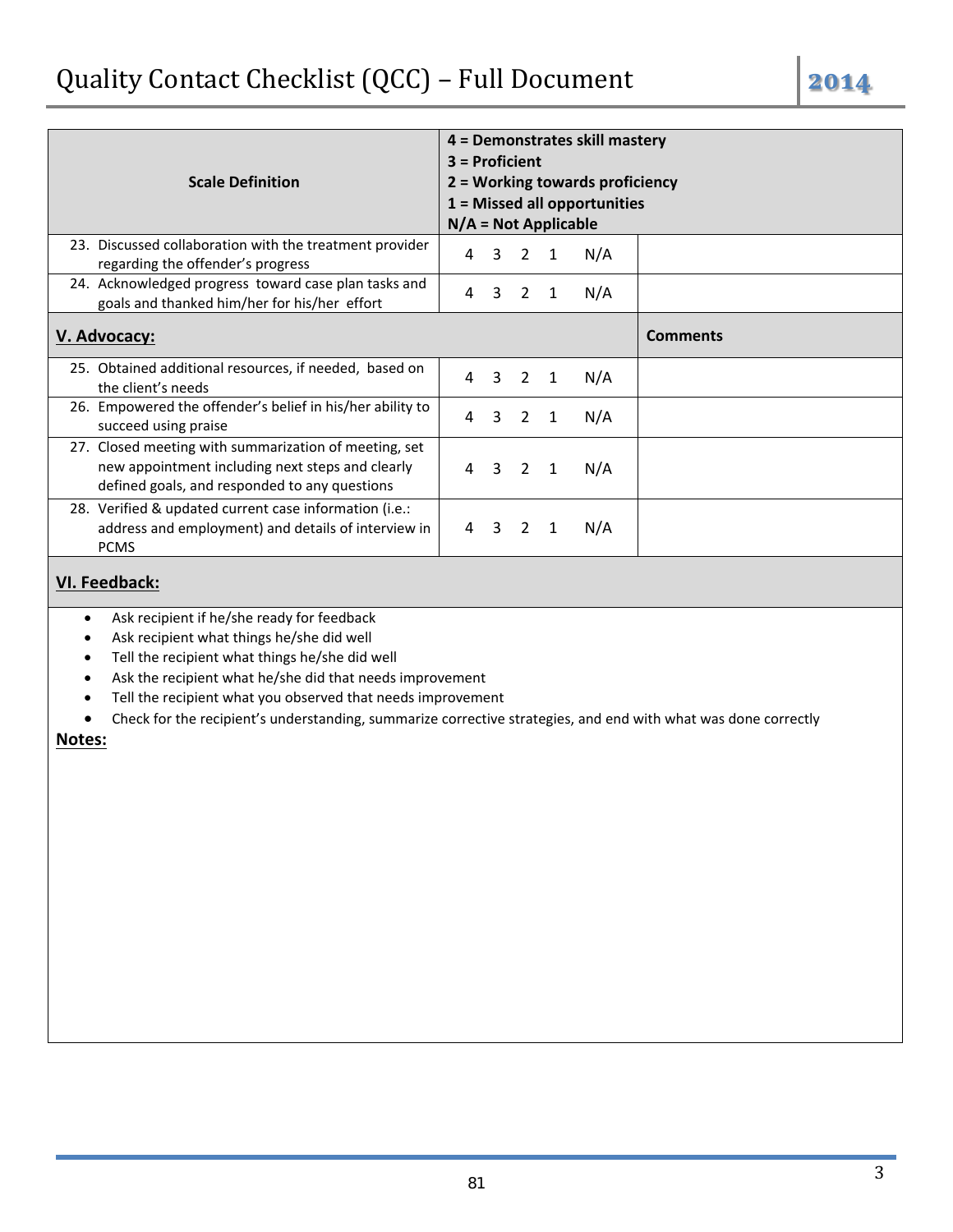Smart Probation: A Study of the San Diego County Probation Department's Application of Evidence-Based Practices

# **APPENDIX F**

# **Probation Case Management Review Instrument**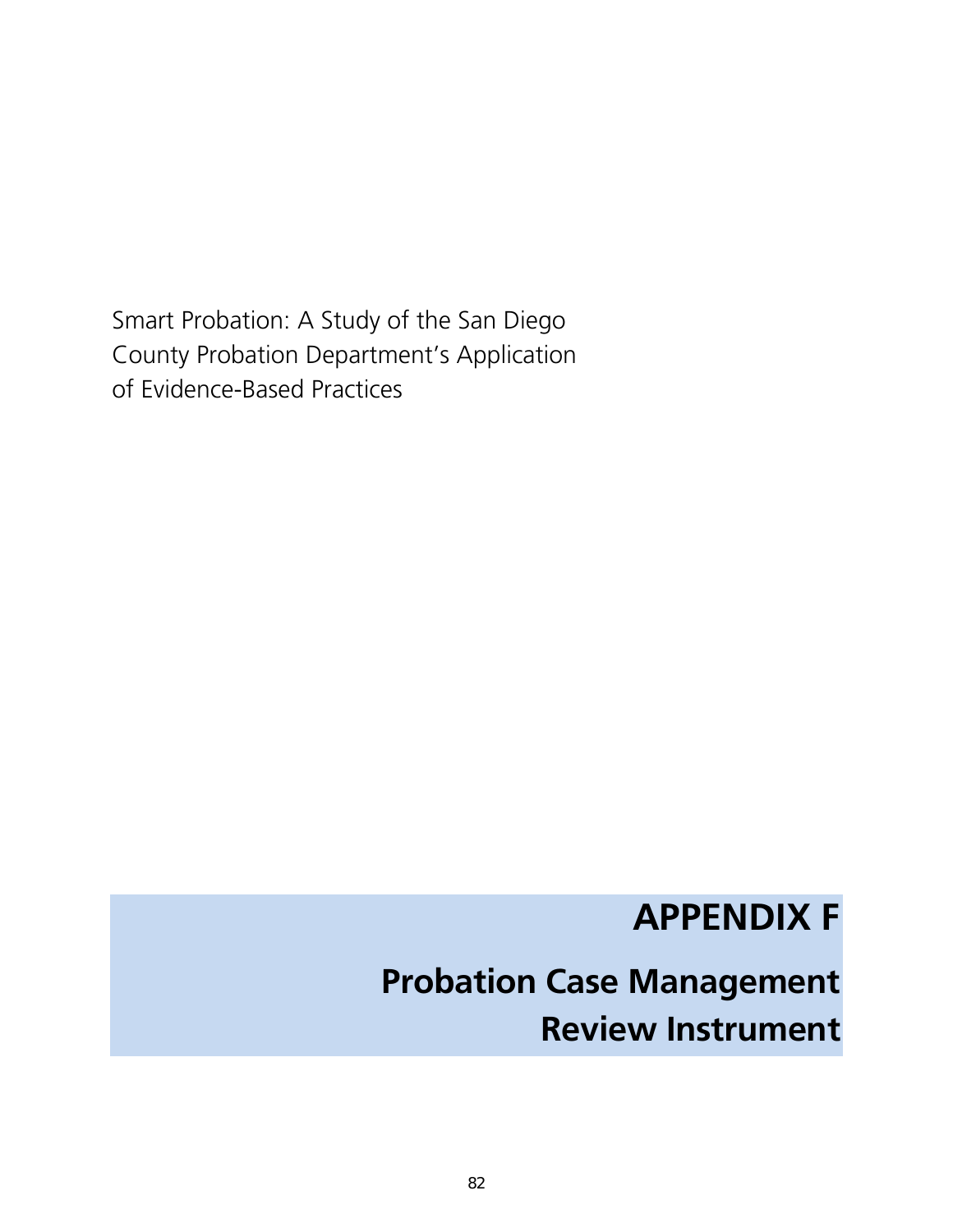## Case Management Review Instrument 2014

| <b>Type of Case Management Review:</b><br><b>Supervisor Senior</b><br><b>Smart</b> | Has officer completed COMPAS training? Yes No |                      |  |  |  |
|------------------------------------------------------------------------------------|-----------------------------------------------|----------------------|--|--|--|
| <b>Offender's Name:</b>                                                            | <b>Prob ID:</b>                               | PO:                  |  |  |  |
| <b>Date of Probation Grant:</b>                                                    | <b>Risk Level: High</b>                       | <b>Medium</b><br>Low |  |  |  |
| <b>Date of Review:</b>                                                             | <b>Reviewer's Name:</b>                       |                      |  |  |  |

|    | <b>Performance Measures</b>                                                                                                                                                                        | $3 = Exceeds Standards$<br>2 = Yes / Meets Standards<br><b>Comments</b><br>$1 = No / Needs$ Improvement<br>$N/A = Not Applicable$ |
|----|----------------------------------------------------------------------------------------------------------------------------------------------------------------------------------------------------|-----------------------------------------------------------------------------------------------------------------------------------|
| 1. | All-Scales Assessment complete w/ criminogenic<br>needs identified                                                                                                                                 | 3<br>2<br>N/A<br>1                                                                                                                |
| 2. | Case Plan has been generated, reviewed with and<br>signed by offender                                                                                                                              | 3<br>2<br>N/A<br>1                                                                                                                |
|    | 3. The Case Plan includes a goal and task for at least<br>one of the top 3 identified needs.                                                                                                       | 3<br>2<br>N/A<br>1                                                                                                                |
| 4. | <b>Case Plan</b> tasks are relevant to services & listed in<br>the Community Resource Directory (CRD) for<br>identified goals                                                                      | $\overline{2}$<br>N/A<br>3<br>1                                                                                                   |
| 5. | Case plan includes target dates for case plan<br>goals                                                                                                                                             | 3<br>2<br>N/A<br>1                                                                                                                |
| 6. | Stage of Change addressed in case notes<br>CONTEMPLATION<br>STAGE<br><b>RECONTEMPLATION</b><br><b>REPARATION</b><br>STAGE<br><b>STAGE</b><br><b>STAGE</b><br>ACTION<br>MAINTENANCE<br><b>STAGE</b> | 3<br>2<br>$\mathbf{1}$<br>N/A                                                                                                     |
| 7. | <b>PCMS Case Notes reflect regular discussions with</b><br>coffender regarding case plan                                                                                                           | 3<br>2<br>N/A<br>$\mathbf{1}$                                                                                                     |
| 8. | <b>PCMS Case Notes indicate officer provided</b><br>mechanisms for offender to engage in long<br>term pro-social support                                                                           | 3<br>2<br>N/A<br>1                                                                                                                |
| 9. | <b>Incentives and Sanctions: Officer responded</b><br>at earliest point to positive or negative<br>behaviors                                                                                       | 3<br>2<br>N/A<br>1                                                                                                                |
|    | 10. Case Review: Documentation of progress<br>toward case plan goals exists (e.g., record of<br>discussion                                                                                         | 3<br>2<br>N/A<br>1                                                                                                                |